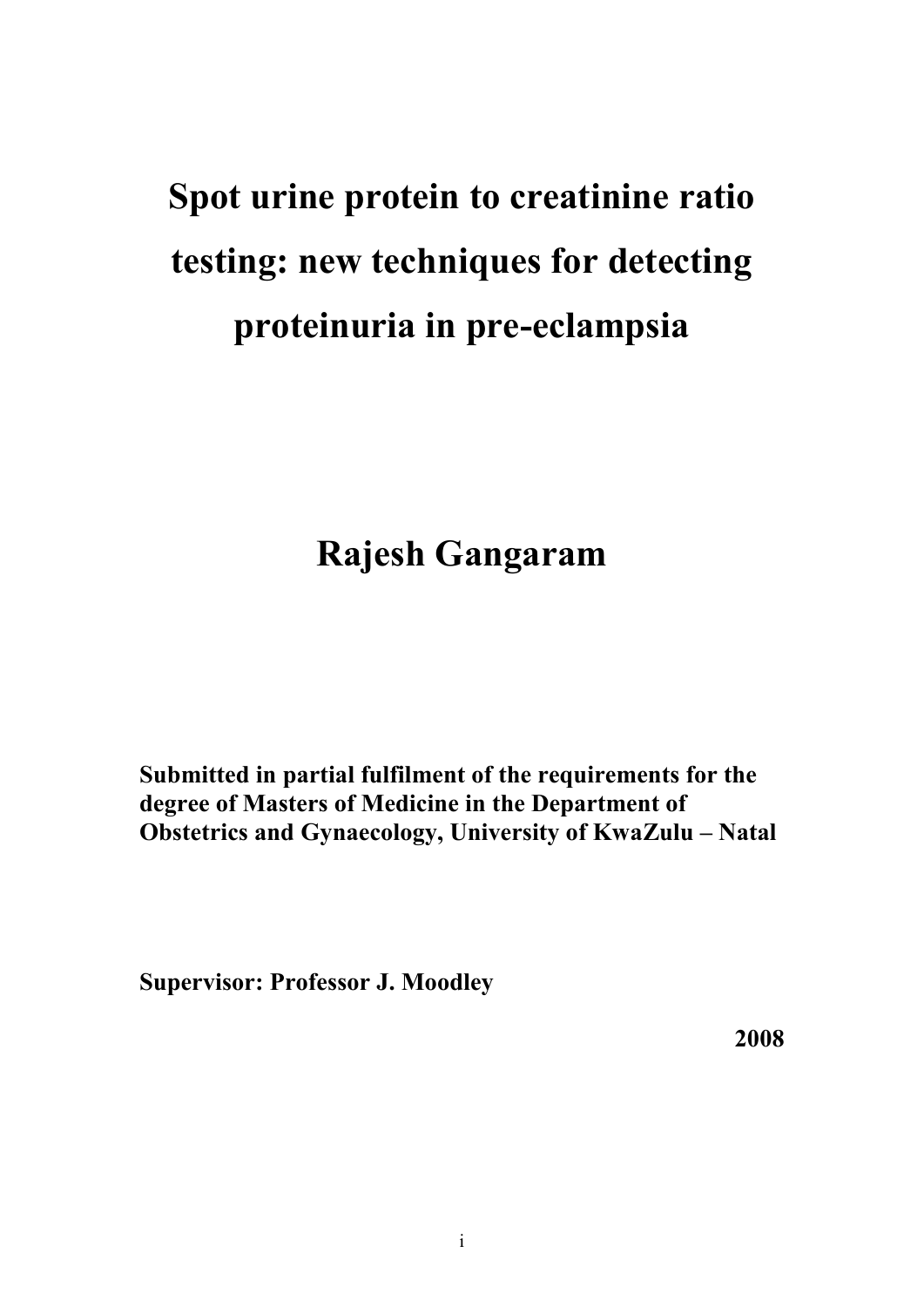## **DECLARATION**

I, Rajesh Gangaram, hereby declare that this is my original work and has not previously been submitted to this or any other university.

Dr. R. Gangaram Date

………………………… ……………………..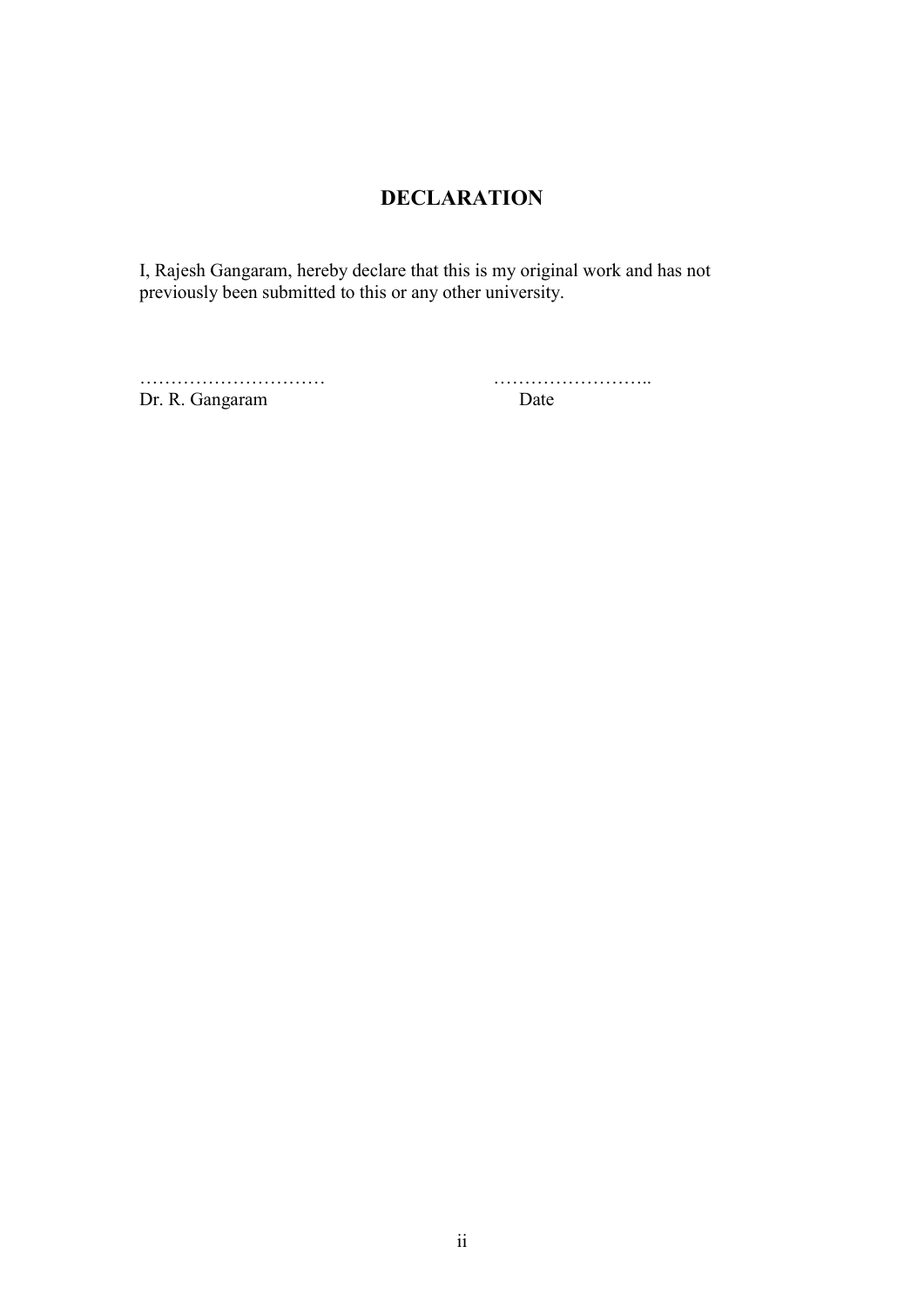## **DEDICATION**

To my wife Prebashini and my precious daughter Nandini who make every moment of my life a joyful one.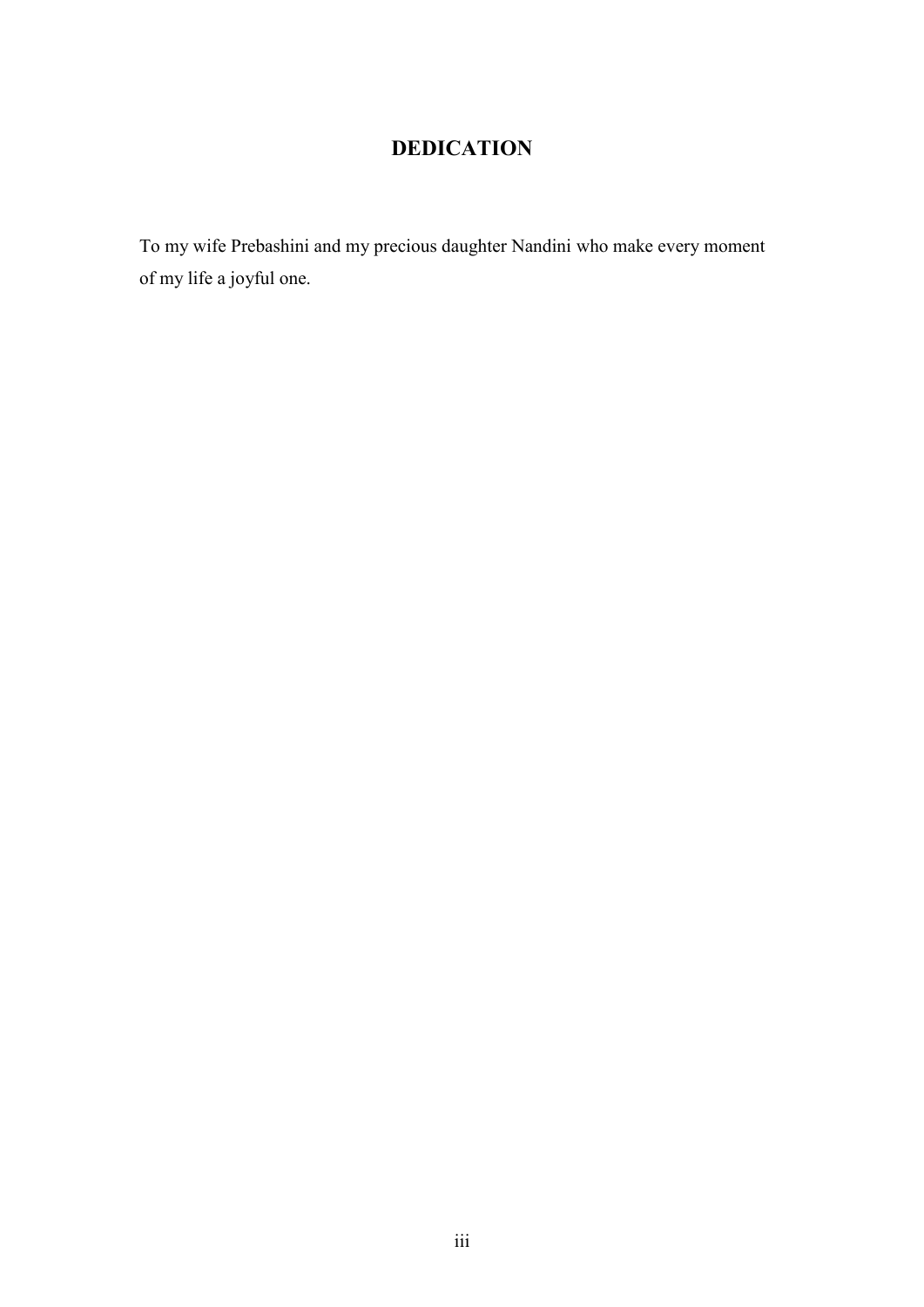#### **ACKNOWLEDGEMENTS**

I would like to thank the following people:

- 1. My supervisor, Professor J. Moodley for his constant guidance, motivation and support.
- 2. Dr. M. Naicker for his assistance in recruiting participants and data collection.
- 3. Dr. T. Padayachi from Lancet Laboratories for his assistance with sample analysis and contribution to laboratory methods.
- 4. Tonya Esterhuizen for statistical planning, analysis and interpretation of data.
- 5. Vanessa Tombe for formatting documents, submission of abstracts and articles.
- 6. The Women's Health and HIV Research group for assistance with data capturing.
- 7. Ronald Krishna from Siemens for providing the Clinitek® 50 urinalyser for the duration of the study.
- 8. My family and friends who have supported me during the project.
- 9. To all those that participated in the study.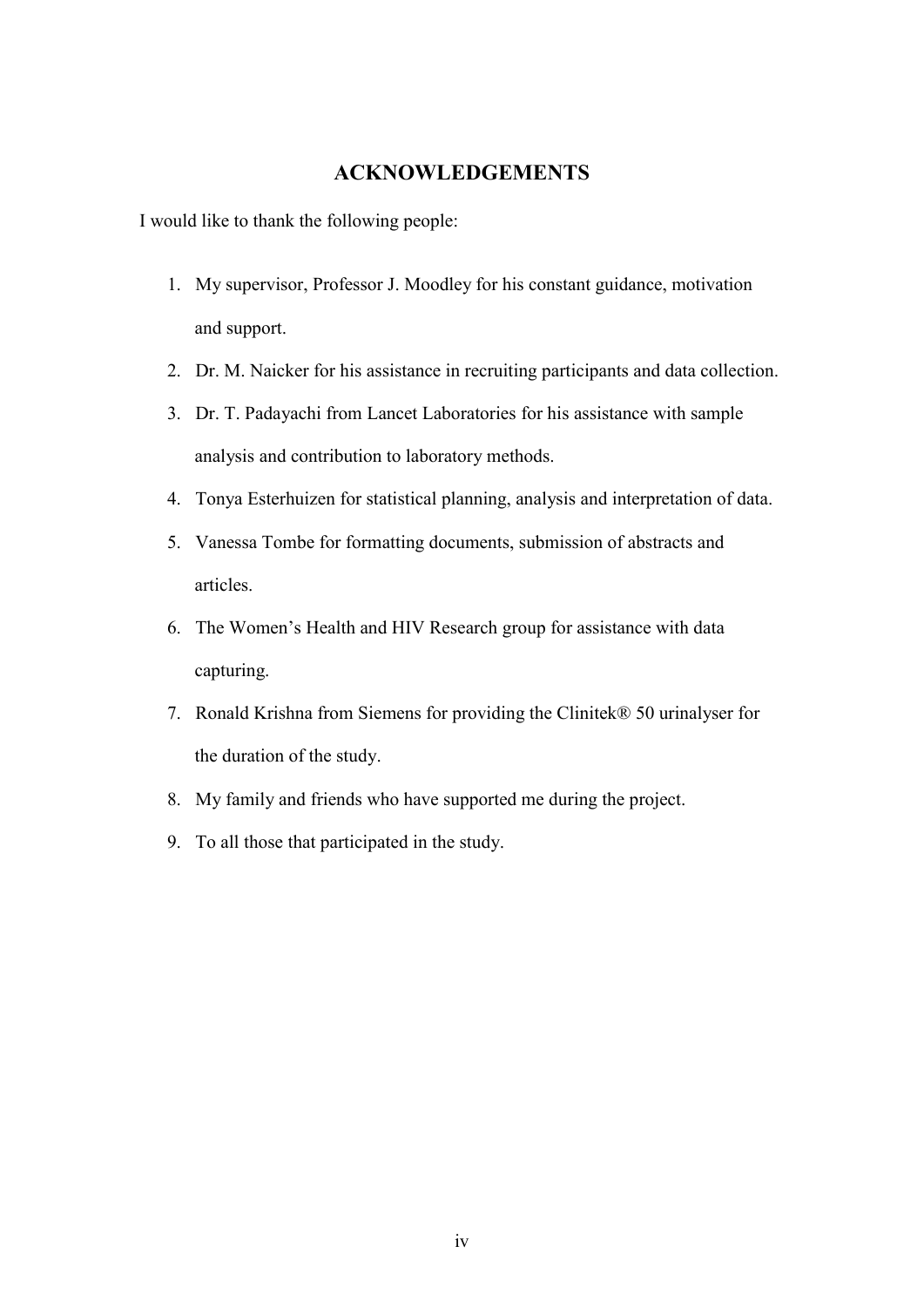#### **PUBLICATIONS OR PRESENTATIONS**

- **1.** R Gangaram, M. Naicker, J Moodley, T Padayachi. Evaluation of the Clinitek<sup>®</sup> 50 microalbumin:creatinine ratio urinalyser and visual urinary dipsticks in normotensive and hypertensive pregnant women. To be submitted for publication to Eur J Obstet Gynaecol Abstract accepted for poster presentation at SASOG 2008
- **2.** R Gangaram, M. Naicker, J Moodley. Accuracy of the spot urinary microalbumin:creatinine ratio and visual dipsticks in hypertensive pregnant women.

To be submitted for publication to Eur J Obstet Gynaecol Abstract accepted for poster presentation at SASOG 2008.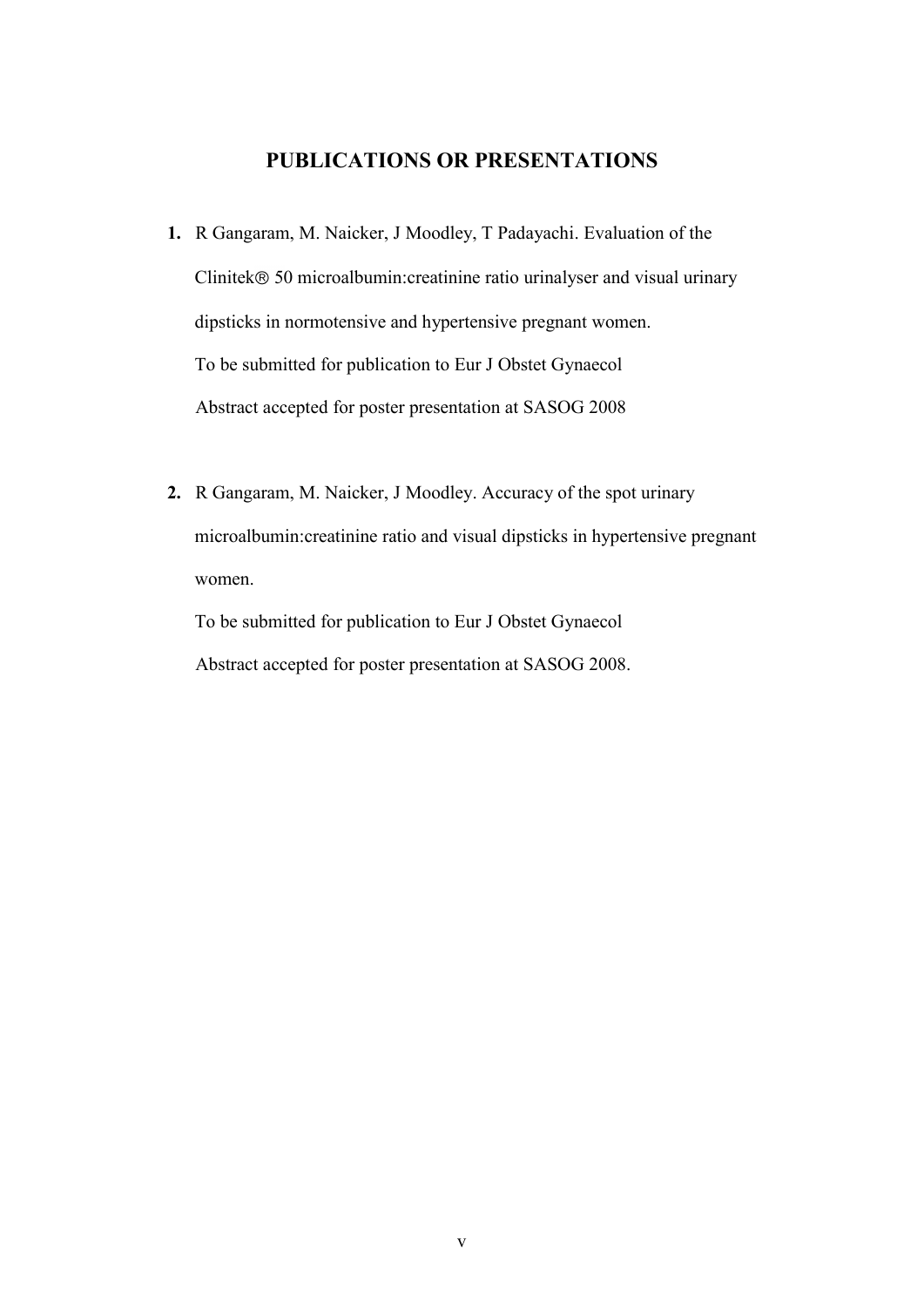## **TABLE OF CONTENTS**

| <b>Title</b>                                         | $\mathbf{1}$    |
|------------------------------------------------------|-----------------|
| <b>Declaration</b>                                   | $\ddot{\rm ii}$ |
| <b>Dedication</b>                                    | 111             |
| Acknowledgements                                     | iv              |
| <b>Publications and presentations</b>                | $\mathbf{V}$    |
| <b>Table of contents</b>                             | vi-viii         |
| <b>List of tables</b>                                | ix              |
| <b>List of figures</b>                               | $\mathbf{X}$    |
| <b>Acronyms and Abbreviations</b>                    | xi-xii          |
| <b>Abstract</b>                                      | xiii-xvi        |
|                                                      |                 |
| <b>Chapter 1 – Literature review</b>                 | 1               |
| 1. Introduction                                      | $\mathbf{1}$    |
| 1.1 Possible aetiology                               | 1               |
| 1.2 Screening                                        | $\overline{2}$  |
| 1.3 Blood pressure measurements                      | $\overline{2}$  |
| 1.4 Measurement of proteinuria                       | 3               |
| 1.5 Definition of pre-eclampsia                      | 6               |
| 1.6 Risk factors                                     | 8               |
| 1.7 Pathophysiology of pre-eclampsia                 | 10              |
| 1.7.1 'Disease of theories'                          | 10              |
| 1.7.2 'Uteroplacental' modelling in normal pregnancy | 13              |
| 1.7.3 'Uteroplacental' modelling in pre-eclampsia    | 14              |
| 1.7.4 Endothelial dysfunction in pre-eclampsia       | 15              |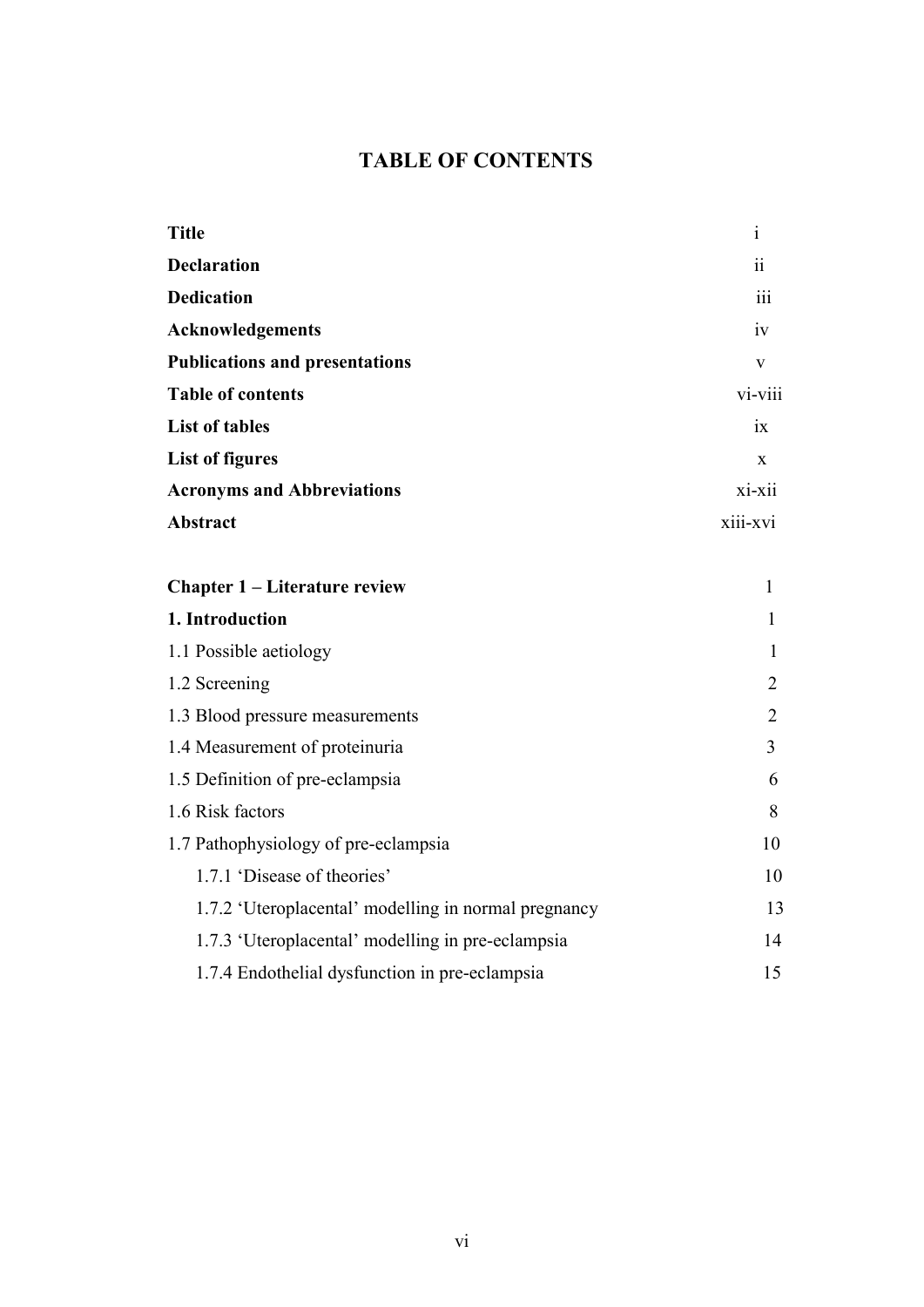| 1.8 Renal changes in normal pregnancy                                |    |  |  |
|----------------------------------------------------------------------|----|--|--|
| 1.8.1 The glomerular filtration barrier                              | 16 |  |  |
| 1.8.2 Proteinuria and glomerular filtration rate in normal pregnancy |    |  |  |
| 1.9 Renal changes in pre-eclampsia.                                  | 18 |  |  |
| 1.10 Proteinuria and pregnancy outcome                               | 20 |  |  |
| 1.11 Dipstick urinalysis                                             | 22 |  |  |
| 1.12 Inaccuracy of dipstick urinalysis- the role of automation       | 24 |  |  |
| 1.13 Laboratory measurement of proteinuria – the 'gold standard'     | 25 |  |  |
| 1.14 Protein: creatinine ratios in spot urine samples                | 25 |  |  |
| 1.15 Microalbuminuria                                                | 27 |  |  |
| 1.15.1 History of Microalbuminuria                                   | 27 |  |  |
| 1.15.2 Definition of Microalbuminuria                                | 27 |  |  |
| 1.15.3 Pathophysiology of Microalbuminuria                           | 28 |  |  |
| 1.15.4 Microalbuminuria in pregnancy                                 | 29 |  |  |
| 1.15.5 Microalbuminuria and hypertensive disorders of pregnancy      | 30 |  |  |
| 1.15.6 Point of care instruments                                     | 31 |  |  |
|                                                                      |    |  |  |
| <b>Chapter 2</b>                                                     | 33 |  |  |
| 2.1 Aims                                                             | 33 |  |  |
| 2.2 Ethics and study location                                        | 34 |  |  |
|                                                                      |    |  |  |
| <b>Chapter 3 – Dipstick Validation</b>                               | 35 |  |  |
| 3.1 Introduction                                                     | 35 |  |  |
| 3.2 Method                                                           | 35 |  |  |
| 3.3 Test Methods                                                     | 36 |  |  |
| 3.4 Statistical Analysis                                             | 39 |  |  |
| 3.5 Results                                                          | 39 |  |  |
| 3.6 Discussion                                                       | 42 |  |  |
| 3.7 Conclusion                                                       |    |  |  |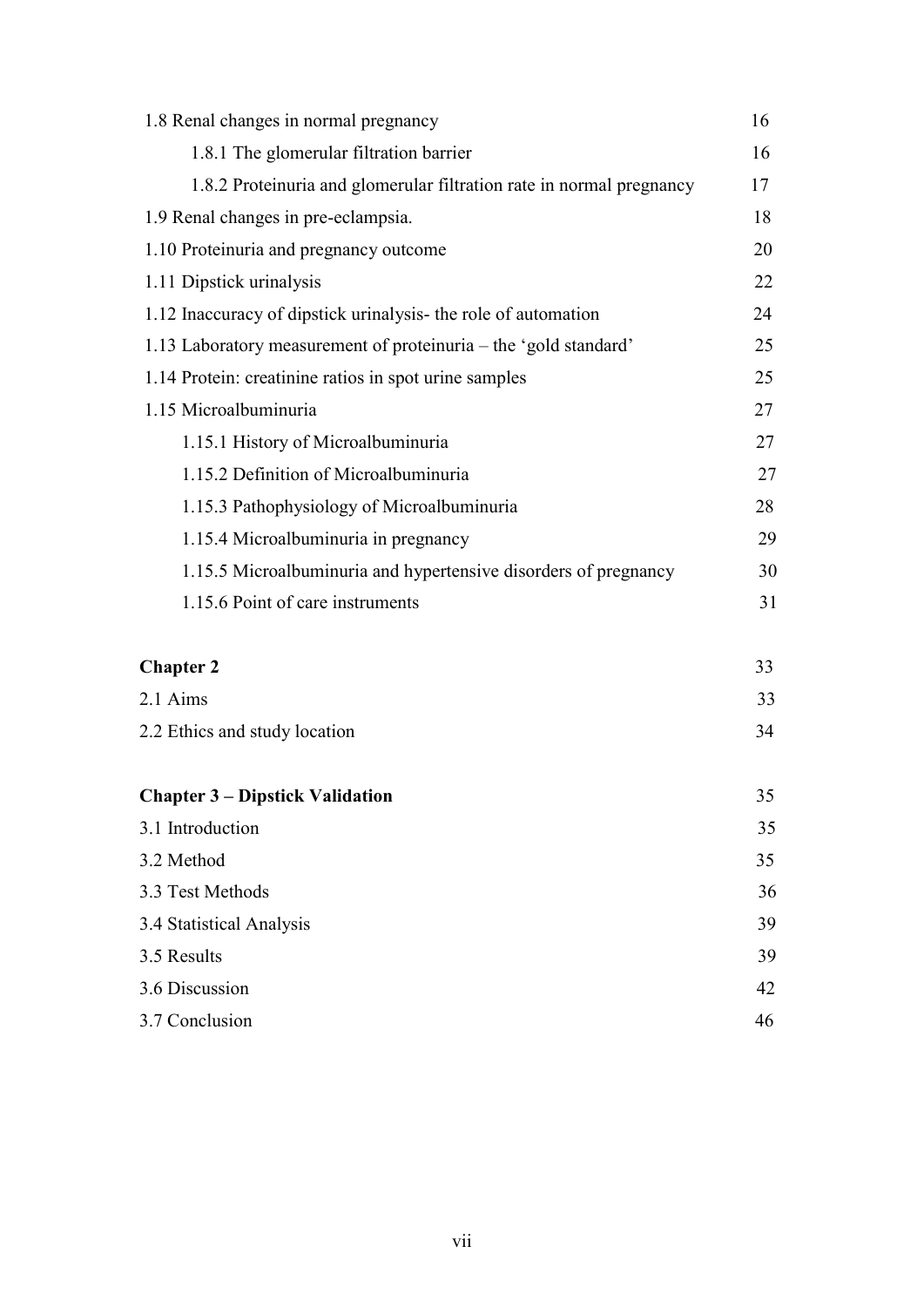| Chapter 4 – Comparison to 24 hr urinary protein                         |    |
|-------------------------------------------------------------------------|----|
| 4.1 Introduction                                                        | 47 |
| 4.2 Method                                                              | 47 |
| 4.3 Test methods                                                        | 48 |
| 4.4 Statistical analysis                                                | 50 |
| 4.5 Results                                                             | 50 |
| 4.6 Discussion                                                          | 52 |
| 4.7 Conclusion                                                          | 54 |
| <b>Chapter 5 – Pregnancy Outcomes</b>                                   | 55 |
| 5.1 Introduction                                                        | 55 |
| 5.2 Method                                                              | 55 |
| 5.3 Statistical analysis                                                | 56 |
| 5.4 Results                                                             | 57 |
| 5.5 Discussion                                                          | 65 |
| 5.6 Conclusion                                                          | 67 |
| <b>Chapter 6</b>                                                        | 68 |
| 6. Summary of findings                                                  | 68 |
| 7. References                                                           | 70 |
| 8. Appendices                                                           | 79 |
| 8.1 Appendix 1: Data sheet - UAC dipstick validation                    |    |
| 8.2 Appendix 2: Data sheet – UAC dipstick vs. 24 hr urinary protein and |    |
| Pregnancy outcomes                                                      | 80 |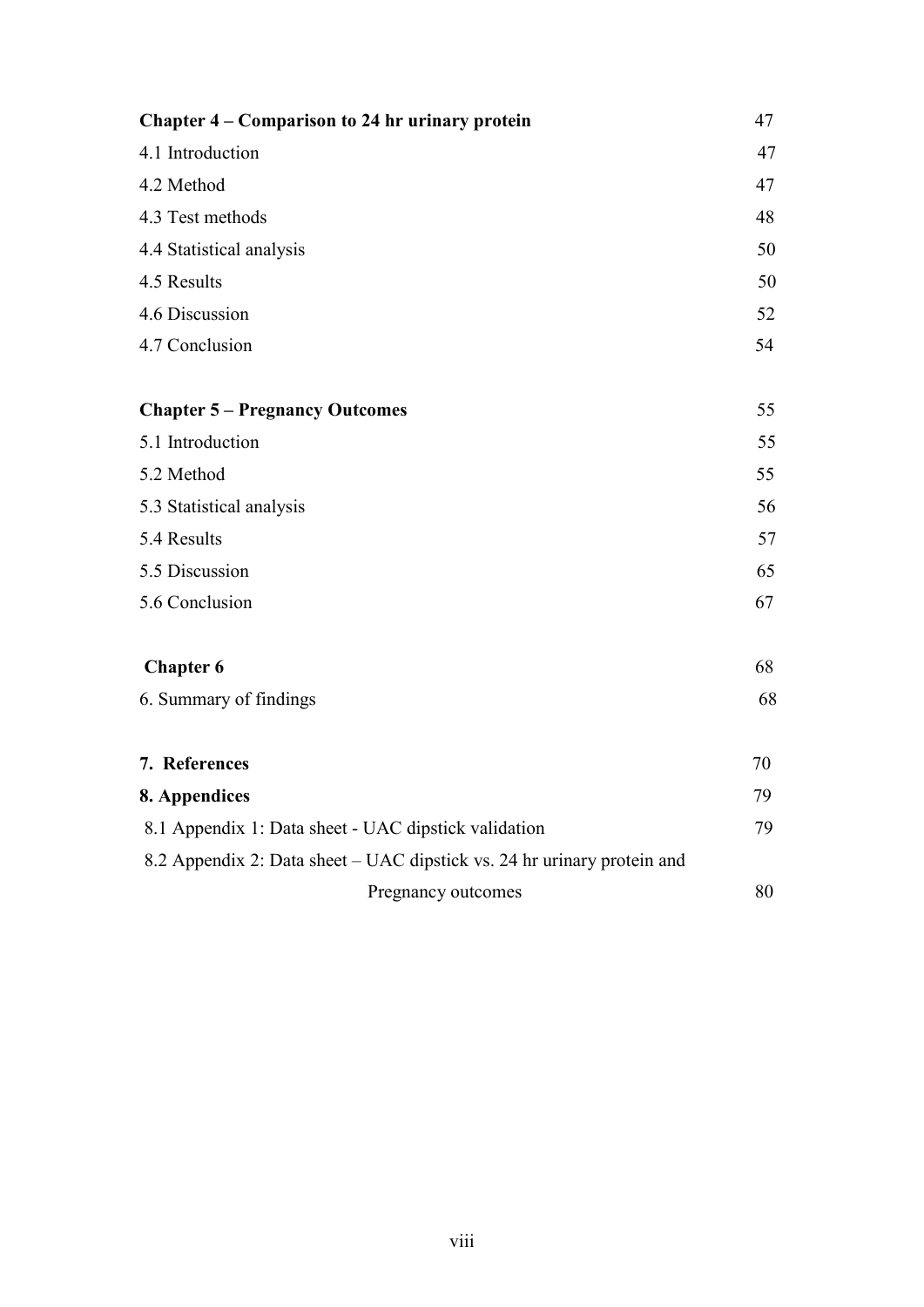## **LIST OF TABLES**

| <b>Table 1:</b> Classification of Hypertensive disorders of pregnancy                |    |  |
|--------------------------------------------------------------------------------------|----|--|
| Table 2: Risk factors for Pre-eclampsia                                              |    |  |
| Table 3: Clinical characteristics of participants                                    | 40 |  |
| Table 4: Comparison of UAC dipsticks and conventional visual dipsticks to            |    |  |
| laboratory UAC quantification                                                        | 40 |  |
| Table 5: Comparison of UAC dipsticks to laboratory UAC quantification in             |    |  |
| normotensive and hypertensive pregnant women                                         | 41 |  |
| <b>Table 6:</b> Summary of previous studies reporting performance of the Clinitek 50 |    |  |
| system measuring UAC compared to a laboratory based procedure.                       | 45 |  |
| <b>Table 7:</b> Characteristics of the study population                              | 51 |  |
| Table 8: Comparison of semi-quantitative UAC dipsticks and visual dipsticks          |    |  |
| to the quantitative 24 hr total urinary protein measurement                          | 51 |  |
| <b>Table 9:</b> Baseline characteristics at entry in the study groups                | 59 |  |
| <b>Table 10:</b> Baseline Laboratory parameters in the study groups                  | 59 |  |
| <b>Table 11:</b> Maternal outcomes in the study groups                               | 60 |  |
| Table 12: Perinatal outcomes in the study groups                                     | 61 |  |
| Table 13: Baseline Laboratory parameters in the study groups as classified           |    |  |
| by the UAC dipsticks                                                                 | 62 |  |
| <b>Table 14:</b> Maternal outcomes in the study groups as classified by the UAC      |    |  |
| dipsticks                                                                            | 63 |  |
| Table 15: Perinatal outcomes in the study groups as classified by the UAC            |    |  |
| dipsticks                                                                            | 64 |  |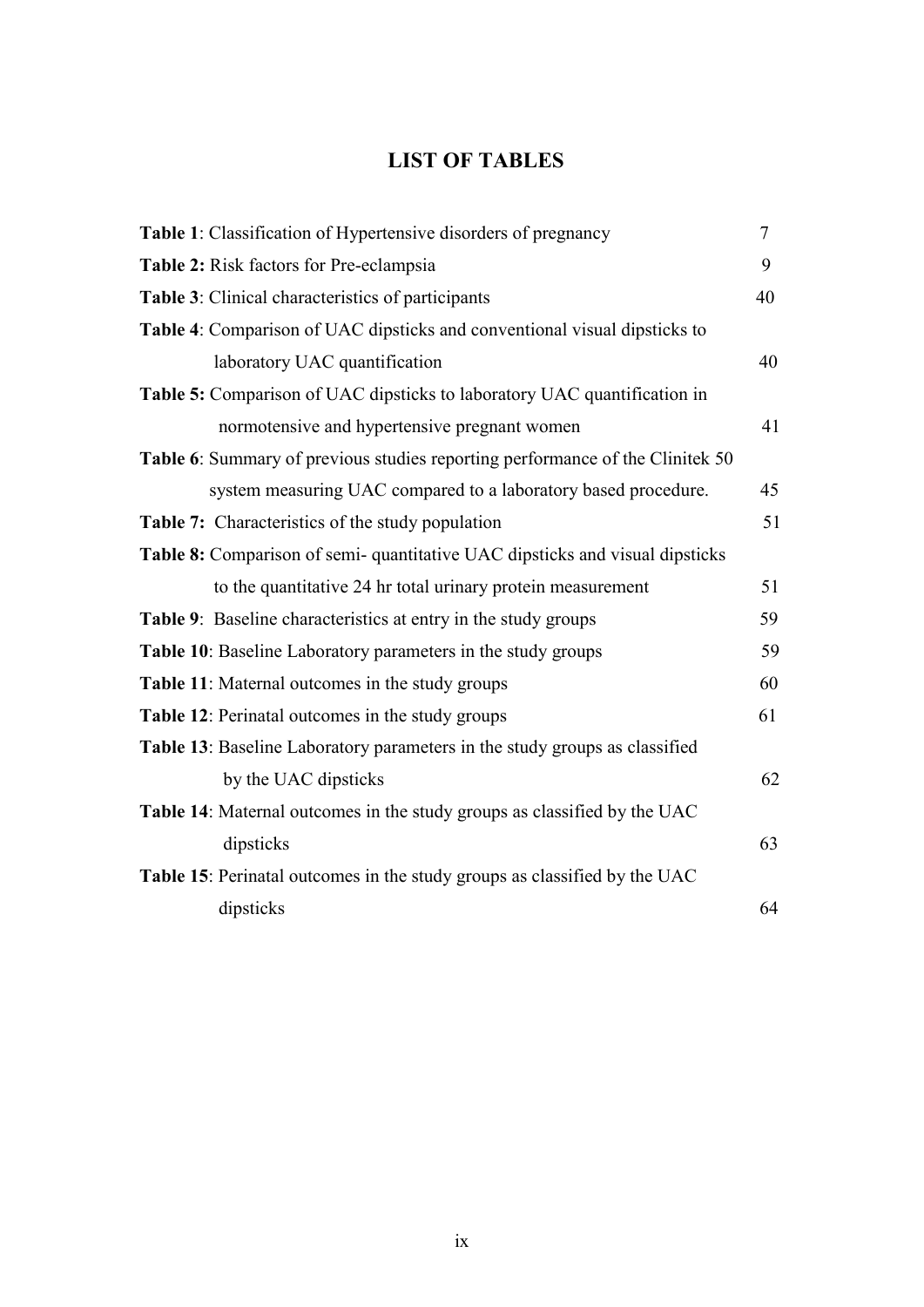## **LIST OF FIGURES**

| <b>Figure 1:</b> Picture of Clinitek 50 portable urine chemistry analyzer           | 5  |
|-------------------------------------------------------------------------------------|----|
| <b>Figure 2:</b> Two Stage Model. Adapted from Roberts et al., (2002)               | 11 |
| <b>Figure 3:</b> Continuum Theory. Adapted from Redman et al., (2000)               | 12 |
| <b>Figure 4:</b> Schematic representation of the glomerular filtration barrier with |    |
| characteristic changes accompanying pre-eclampsia. Adapted from                     |    |
| Hladunewich (2005)                                                                  | 19 |
| <b>Figure 5:</b> Flow diagram of methodology $(1)$                                  | 38 |
| <b>Figure 6:</b> Flow diagram of methodology (2)                                    | 49 |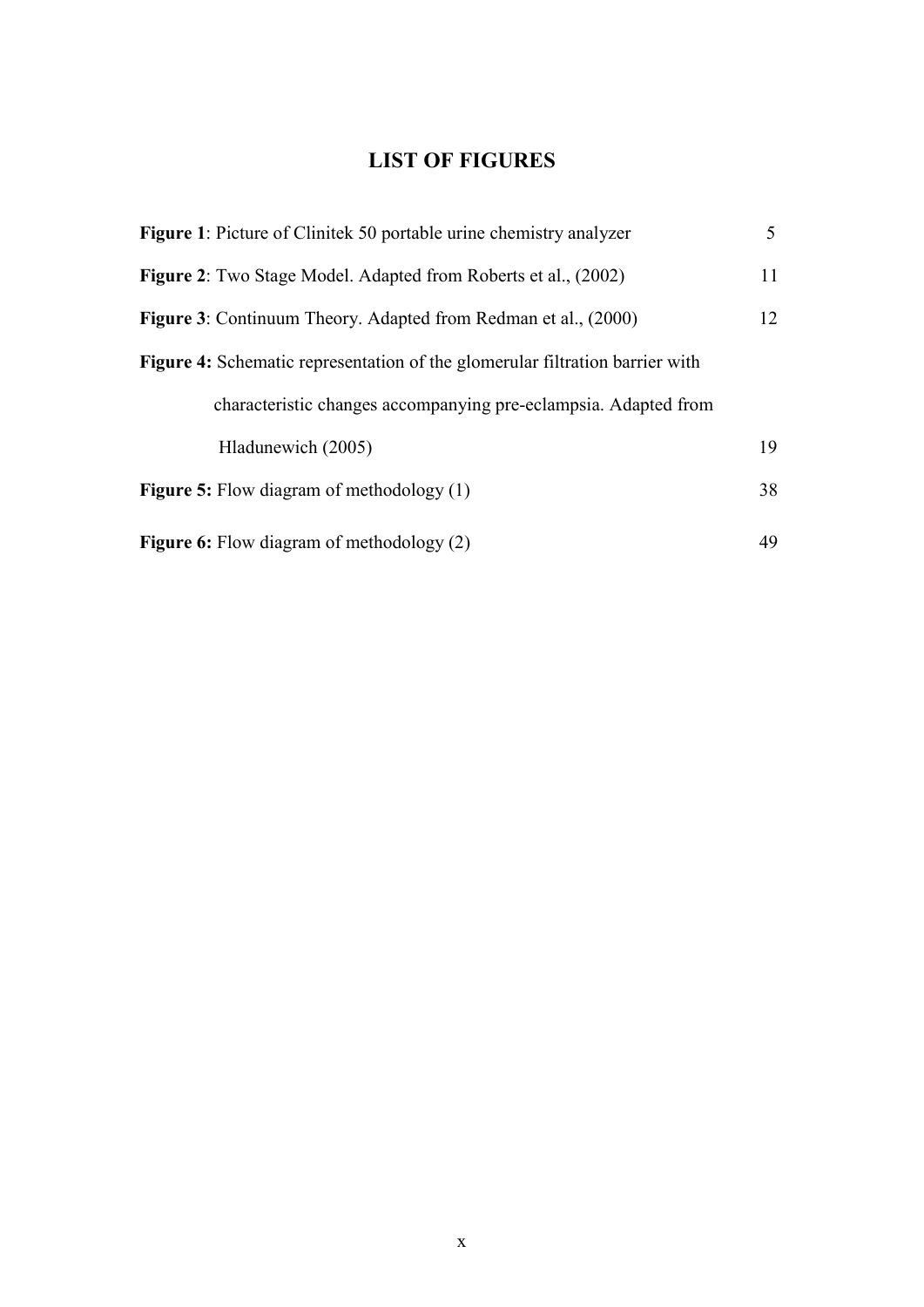## **ACRONYMS AND ABBREVIATIONS**

| <b>BMI</b>    | body mass index                                                  |  |  |
|---------------|------------------------------------------------------------------|--|--|
| CC            | creatinine clearance                                             |  |  |
| <b>CI</b>     | confidence interval                                              |  |  |
| <b>FSB</b>    | fresh stillbirth                                                 |  |  |
| Eng           | Endoglin                                                         |  |  |
| <b>ENND</b>   | early neonatal death                                             |  |  |
| <b>ERPF</b>   | effective renal plasma flow                                      |  |  |
| <b>GFR</b>    | glomerular filtration rate                                       |  |  |
| <b>GH</b>     | gestational hypertensives                                        |  |  |
| <b>HDP</b>    | hypertensive disorders of pregnancy                              |  |  |
| <b>HELLP</b>  | haemolysis, elevated liver enzymes, low platelets                |  |  |
| <b>HLA</b>    | human lymphocyte antigens                                        |  |  |
| <b>ISSHP</b>  | International Society for the study of Hypertension in pregnancy |  |  |
| <b>KIRs</b>   | Killer immunoglobulin like receptors                             |  |  |
| $LR+$         | likelihood ratio for a positive result                           |  |  |
| LR-           | likelihood ratio for a negative result                           |  |  |
| <b>MA</b>     | microalbuminuria                                                 |  |  |
| <b>MSB</b>    | macerated stillbirth                                             |  |  |
| <b>NK</b>     | natural killer cells                                             |  |  |
| <b>NPV</b>    | negative predictive value                                        |  |  |
| <b>PE</b>     | pre-eclampsia                                                    |  |  |
| <b>PIGF</b>   | placental growth factor                                          |  |  |
| <b>PPV</b>    | positive predictive value                                        |  |  |
| <b>PRECOG</b> | pre-eclampsia community guideline                                |  |  |
| sflt          | soluble film- like tyrosine kinase                               |  |  |
| <b>sVEGFR</b> | soluble vascular endothelial growth factor receptor              |  |  |
| <b>TPE</b>    | total protein excretion                                          |  |  |
| <b>UAE</b>    | urinary albumin excretion                                        |  |  |
| <b>UAC</b>    | urinary microalbumin to creatinine ratio                         |  |  |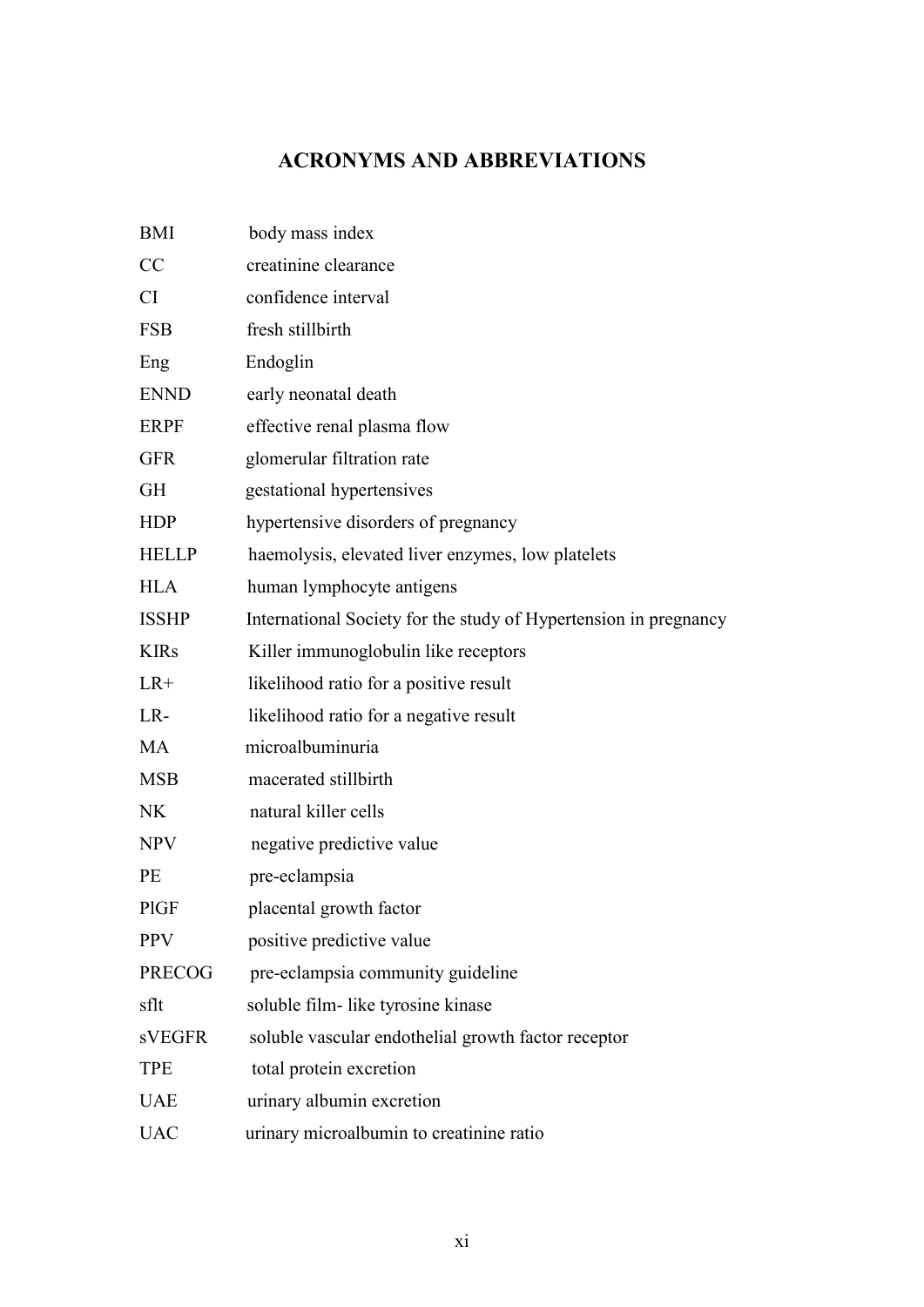VE-cadherin vascular endothelial – cadherin VEGF vascular endothelial growth factor WHO World Health Organization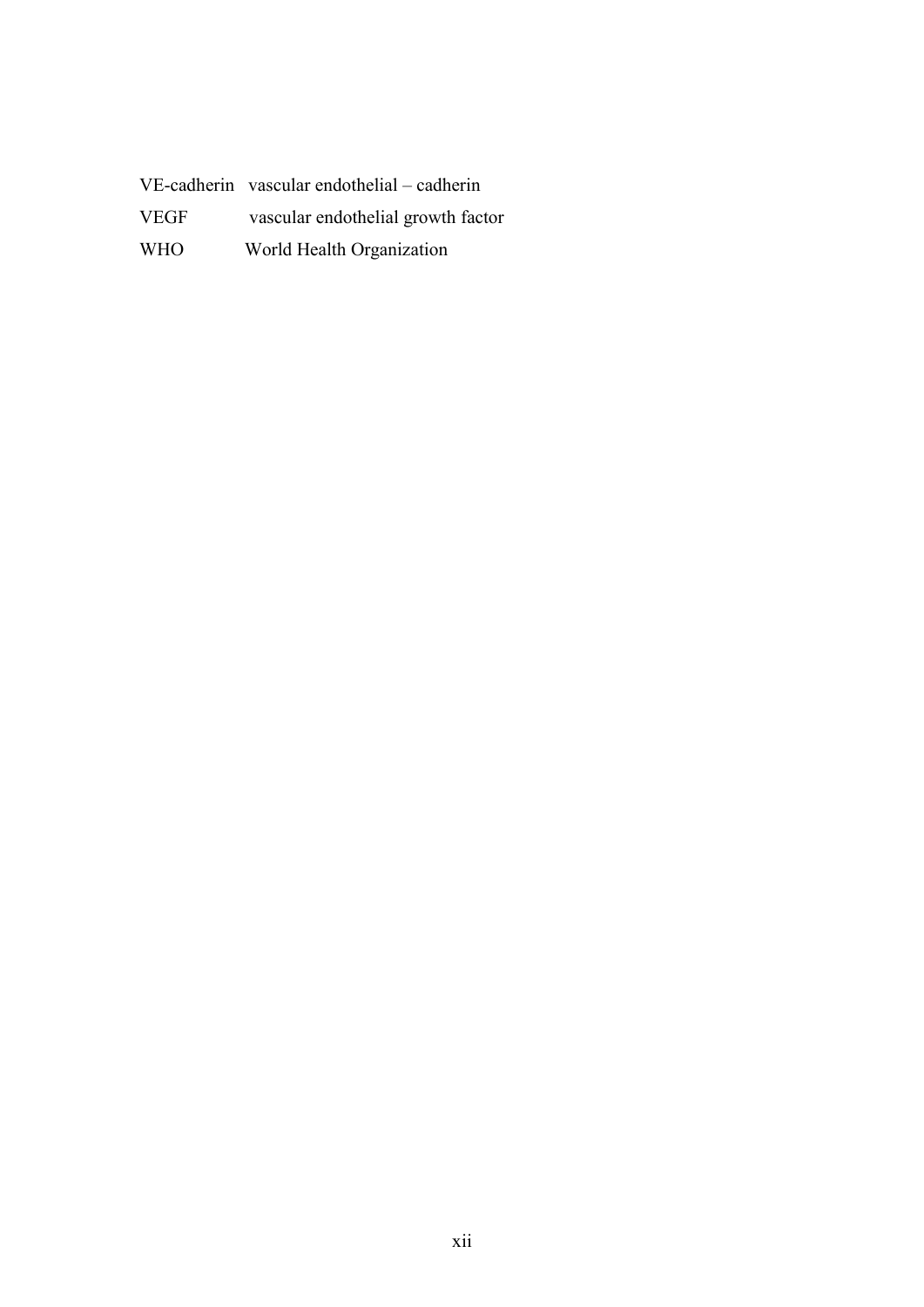#### **ABSTRACT**

#### **Background:**

The most commonly employed screening method for proteinuria is a semiquantitative dipstick urinalysis, but it has been shown to be inaccurate in pregnancy. New developments in the assessment of proteinuria have included the use of urinary albumin measurements. The Clinitek® Microalbumin Reagent Strip (Bayer Healthcare LLC, USA) is a semi-quantitative dipstick test. It is used to measure the spot urinary microalbumin to creatinine ratio that is read using the Clinitek 50 portable urine chemistry analyzer.

#### **Aims**

We embarked on a pilot study to validate the Clinitek 50 system by determining the accuracy of spot urinary microalbumin to creatinine ratio dipsticks and conventional visual dipsticks (Makromed®) compared to the laboratory urinary microalbumin to creatinine ratio quantification to detect significant proteinuria in normotensive and hypertensive antenatal attendees. The accuracy of spot urinary microalbumin to creatinine ratio dipsticks and conventional visual dipsticks were then compared to a 24 hour urinary protein (gold standard) to detect significant proteinuria in hypertensive disorders of pregnancy. We then determined the role of proteinuria as assessed by the diagnostic accuracy of both the 24 hour urinary protein (gold standard) and the spot urinary microalbumin to creatinine ratio dipstick, in pregnancy outcomes of these participants.

#### **Methods**

This was a prospective study conducted at hospitals serving the Durban Metropolitan region in South Africa. To validate the urinary microalbumin to creatinine ratio dipstick, fifteen normotensive healthy pregnant women and 11 women with new onset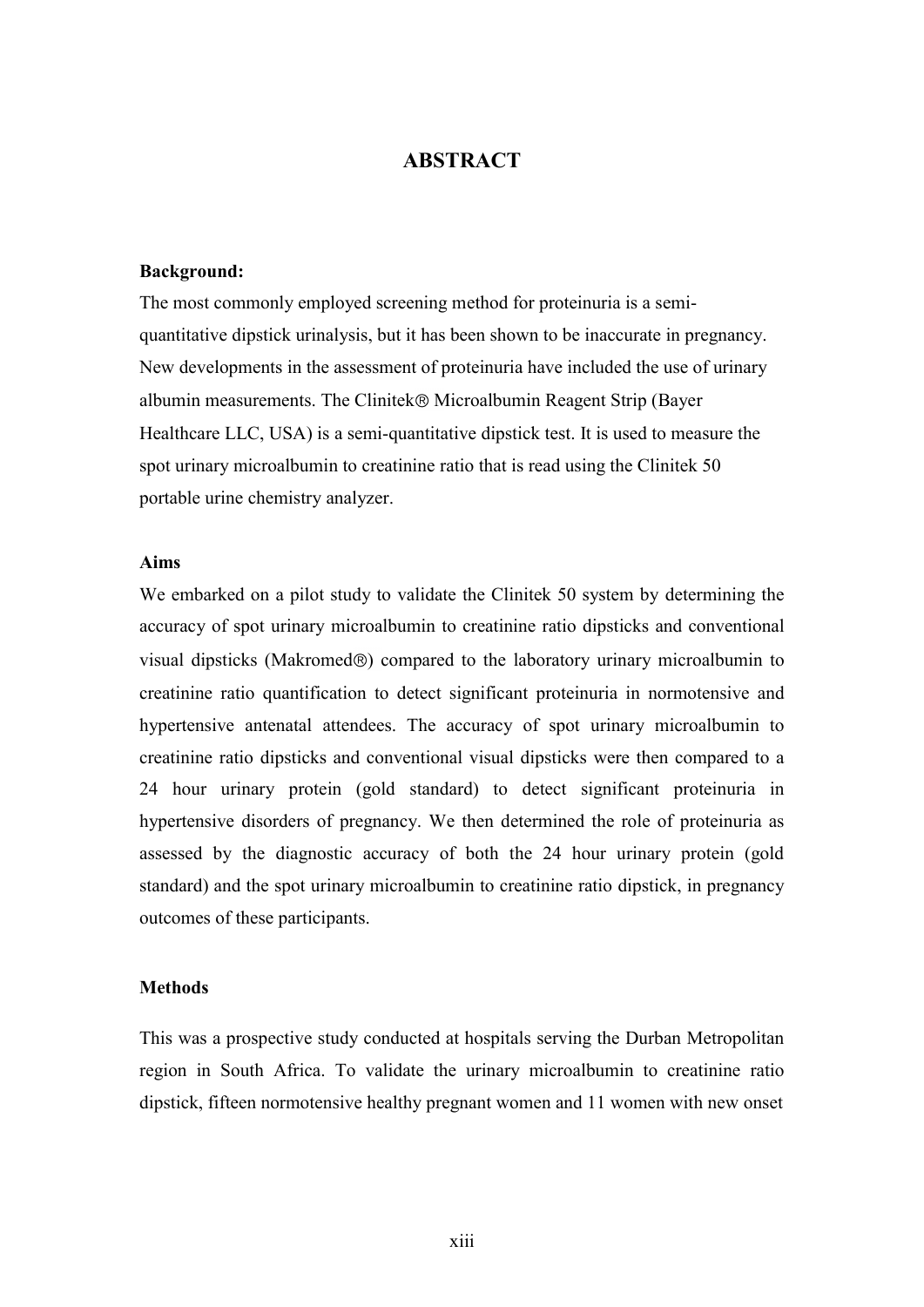hypertension in pregnancy were recruited .Each women had a spot midstream urine, which was assessed for proteinuria using a semi-quantitative visual dipstick (Makromed $\circledR$ ) and analysed using the semi-quantitative urinary microalbumin to creatinine ratio dipsticks (Clinitek® Microalbumin) read on the Clinitek® 50 urine chemistry analyser. A result of  $\geq 1$  + on visual dipsticks and a spot urinary microalbumin to creatinine ratio UAC of > 300mg/g (33.9mg/mmol) was considered as positive for significant proteinuria. The results were compared to the laboratory quantitative measurement of the urinary microalbumin to creatinine ratio.

The study group comprised 163 women presenting with newly diagnosed hypertension during pregnancy after 20 weeks of gestation, being recruited from antenatal clinics. Each participant had a spot urine sample that was tested by trained midwives for proteinuria using a semi-quantitative visual dipstick (Makromed $\circledR$ ). Participants were admitted to the ward where a spot midstream urine sample was collected and analysed using the semi-quantitative urinary microalbumin to creatinine ratio dipsticks. A 24 hour quantitative urinary protein analysis was completed. The results of the urinary microalbumin to creatinine ratio dipsticks and conventional visual dipsticks were compared to the 24 hour urinary protein (gold standard) to detect significant proteinuria. A urinary microalbumin to creatinine ratio of < 300mg/g (nil and trace on visual urine dipsticks) was considered to be a negative result. A urinary microalbumin to creatinine ratio  $\geq 300$  mg/g (1+ to 4+ on visual urine dipsticks) was considered to be a positive result. Urinary protein  $\geq 0.3$  g/24 hours was considered significant proteinuria. The outcomes of pregnancy in 2 sub-categories viz. those with and without significant proteinuria were compared using the 24 hr urinary protein measurement. A secondary analysis of outcomes of pregnancy was performed by subcategorizing the participants according to the diagnostic accuracy of the urinary microalbumin to creatinine ratio dipsticks.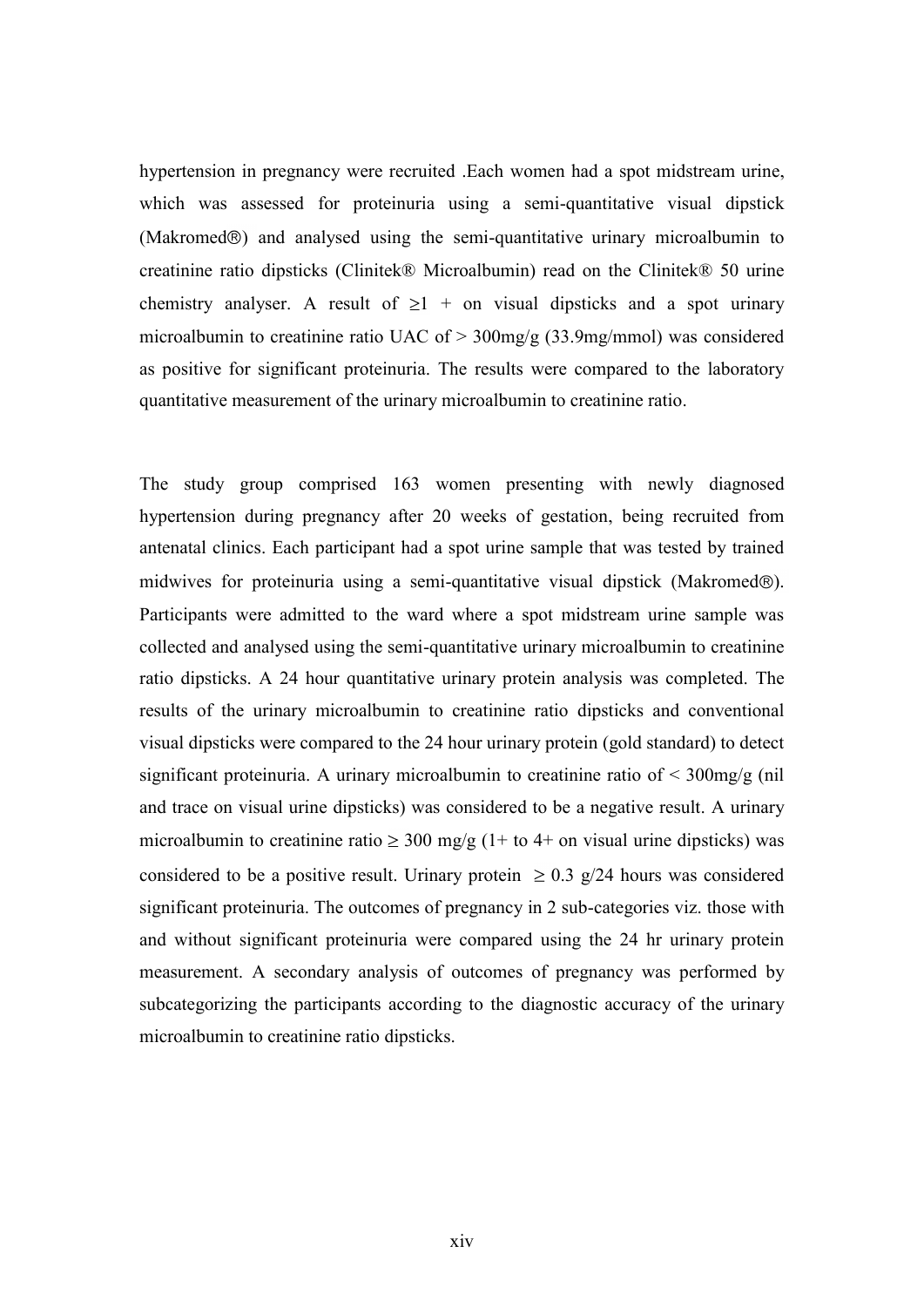#### **Results**

In the 26 patients enrolled in the initial study , the visual dipstick had a sensitivity of 25% ( 95% CI [0.04-0.64] ) and specificity of 89% ( 95% CI [0.64 -0.98]).The urinary microalbumin to creatinine ratio dipsticks had a sensitivity of 88% ( 95% CI [0.47-0.99]), specificity of 89% (95% CI [0.64-0.98]), negative predictive value (NPV) of 94% (95% CI [0.69-1.00]) and positive predictive value (PPV) of 78% (95% CI [0.40-0.96]).

In the 163 patients subsequently enrolled the visual dipstick had a sensitivity of 51 % ( 95% CI [0.41-0.61]) and specificity of 91% (95% CI [0.81-0.96]) .The PPV and NPV was 89 %( 95% CI [0.77-0.95]) and 58% (95% CI [0.48-0.67]) respectively. The urinary microalbumin to creatinine ratio dipsticks had a sensitivity of 63% (95% CI [0.52-0.72]) and specificity of 81 % (95% CI [0.70-0.89]). The PPV was 82% (95% CI [0.71-0.90]) and NPV was 62% (95% CI [0.51-0.71]).

Our results show that in hypertensive pregnant women, significant proteinuria determined by the quantitative 24 hour urinary protein is associated with delivery at an earlier gestational age, increased induction of labour and lower birthweights compared to the non-proteinuric hypertensives (gestational hypertension). There is also a trend towards an increased maternal morbidity and perinatal mortality. When the groups were classified into pre-eclampsia and gestational hypertension using the diagnostic accuracy of the urinary microalbumin to creatinine ratio dipsticks, there were no differences in the clinical outcomes between the false negatives and true negatives except a trend towards a higher caesarean section rate in the false negatives.

#### **Conclusion**

The urinary microalbumin to creatinine ratio dipstick read on the Clinitek 50 system provides a semi – quantitative result of the urinary microalbumin to creatinine ratio that has good sensitivity and specificity. Furthermore, the urinary microalbumin to creatinine ratio dipstick has a good negative predictive value and a result of < 300mg/g rules out significant proteinuria and avoids unnecessary investigations in pregnancy.

xv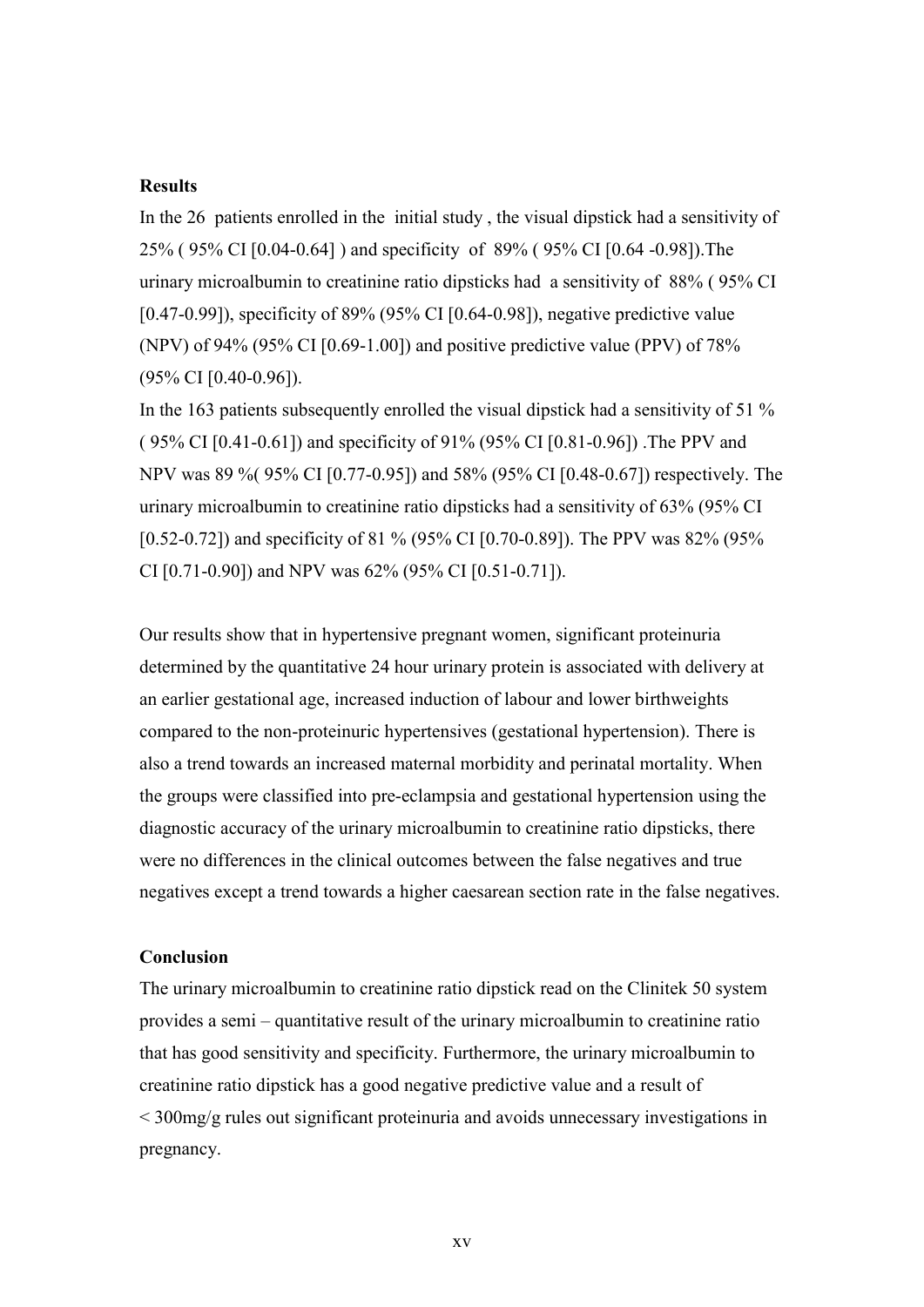Both the visual dipstick (Makromed $\circledcirc$ ) and the urinary microalbumin to creatinine ratio dipstick read on the Clinitek 50 system are not accurate when compared to the total 24 hour urinary protein. Differences between the urinary microalbumin to creatinine ratio and 24 hour total urinary protein may be due to the variation in the albumin fraction of the total urinary protein of pre-eclampsia, technical problems with imprecision of the assay technique and clinical causes of false positives and negatives. The improved sensitivity of the automated urinary microalbumin to creatinine ratio dipstick over the visual dipstick suggests it may be a suitable substitute for the visual dipstick in clinical practice

Hypertension in pregnancy associated with significant proteinuria is associated with greater adverse maternal and fetal outcome. Outcome of pregnancy is similar when a classification of gestational hypertension is made based either on the 24 hour urinary protein or the urinary microalbumin to creatinine ratio dipstick read on the Clinitek 50 system. The urinary microalbumin to creatinine ratio dipstick is a good screening test to rule out significant proteinuria. It has the potential to improve accuracy of screening for proteinuria and enhancing safety by preventing incorrect diagnosis and unnecessary investigation. Further research is required to determine its full impact and cost effectiveness in the clinical setting.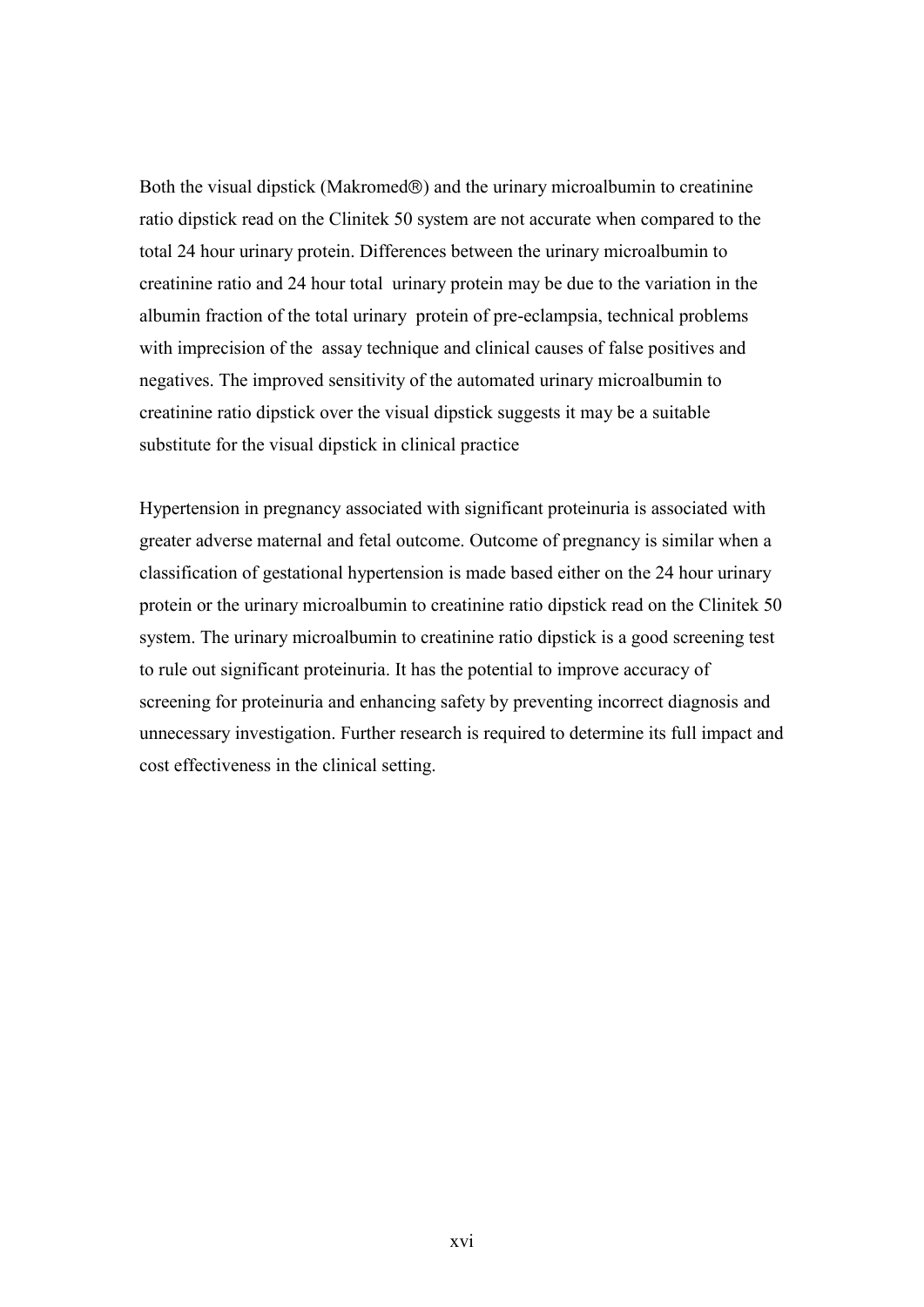#### **CHAPTER 1- LITERATURE REVIEW**

#### **1. INTRODUCTION**

Hypertensive disorders of pregnancy are a major cause of maternal and perinatal mortality worldwide. In well resourced countries such as the UK, hypertensive disorders of pregnancy (HDP) were second only to thromboembolism as the main cause of maternal death (Lewis, 2004). In the United States, HDP represented almost 15% of pregnancy related deaths (Report of the National High Blood Pressure Education Program Working Group on High Blood Pressure in Pregnancy, 2000). In South Africa, it has been the commonest cause of direct primary obstetric related deaths since 1998, and accounted for 19.1% of maternal deaths in the triennial report 2002-2004 (Saving Mothers, 2006).The Confidential Enquiry into Stillbirths and Deaths in Infancy report in the UK cited one in six stillbirths as occurring in pregnancies complicated by maternal hypertension (Maternal and Child Health Research Consortium, 1998). Long term healthcare implications for women who develop HDP include an increased risk of developing cardiovascular complications later in life (Haukkamaa et al., 2004; Ramsay et al., 2003; Wilson et al., 2003) and their offspring have an increased risk of hypertension, heart disease and diabetes (Smith and Kenny, 2006).

#### **POSSIBLE AETIOLOGY**

Of the HDP, pre-eclampsia remains the leading cause of maternal and perinatal mortality (Smith et al., 2006).While the aetiology of pre-eclampsia remains unknown, there has been extensive research trying to elucidate the key steps in this multisystem disease process. Pre-ecalmpsia is primarily thought to be caused by a maternal response to abnormal placentation while other theories have included ischaemia leading to oxidative stress within the placenta and maternal circulation, and immune maladaptation (Sibai et al., 2005).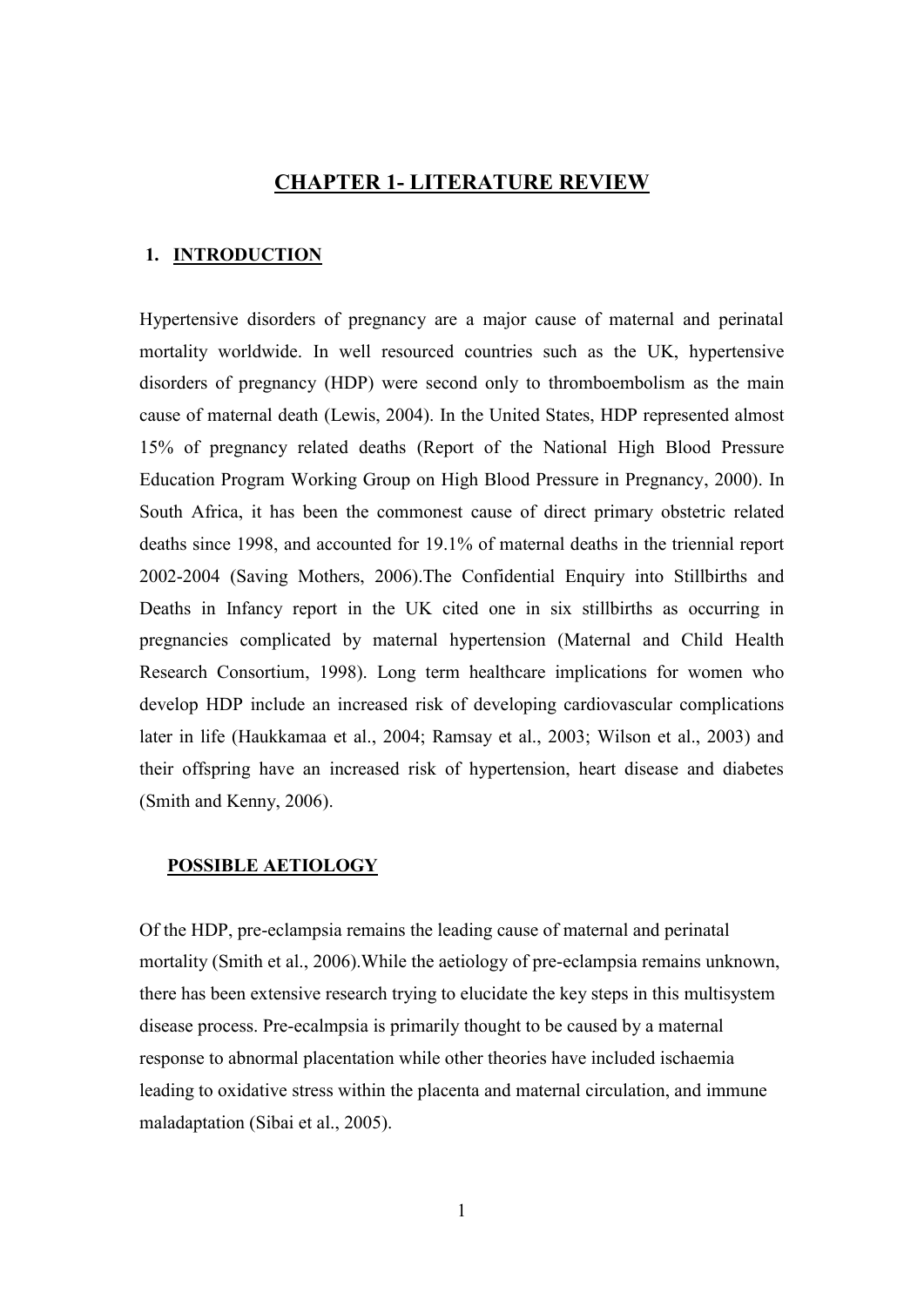Key steps proposed in the disease process include deficient remodelling of the spiral arterioles in early pregnancy leading to placental ischaemia and an increase in placental oxidative stress that results in the release of circulating factors that target maternal vascular endothelium and this in turn causes maternal and fetal effects (Smith et al., 2006).

#### **SCREENING**

Many screening tests for predicting pre-eclampsia based on dysfunction of placental perfusion, vascular resistance, endocrinology and the fetoplacental units have been described. A systematic review conducted by the World Health Organization ( WHO) to evaluate these screening methods found the majority of them to have low predictive potential and thus not suitable for use in routine clinical practice ( Conde-Agudelo et al., 2004). Antenatal screening therefore consists predominantly of detection of a raised blood pressure and proteinuria. Once detected, treatment of preeclampsia has remained delivery of the fetus and placenta for the last century.

#### **BLOOD PRESSURE MEASUREMENTS**

Advancements in blood pressure measurement have involved the development of automated blood pressure measuring equipment. Unlike the mercury sphygmomanometer that relies on detecting Korotkoff sounds, these devices evaluate oscillometric signals obtained from a cuff during deflation. They have an advantage of removing observer error and facilitating repeated measurements and patient self monitoring. However, a number of studies have demonstrated that oscillometric measurement is inaccurate in hypertensive pregnancies (Villar et al., 2004). Individual machines may produce large errors and it is recommended that each device be validated for accuracy using protocols published by the Advancement of Medical Instrumentation and the British Hypertension Society (O"Brien et al., 1993).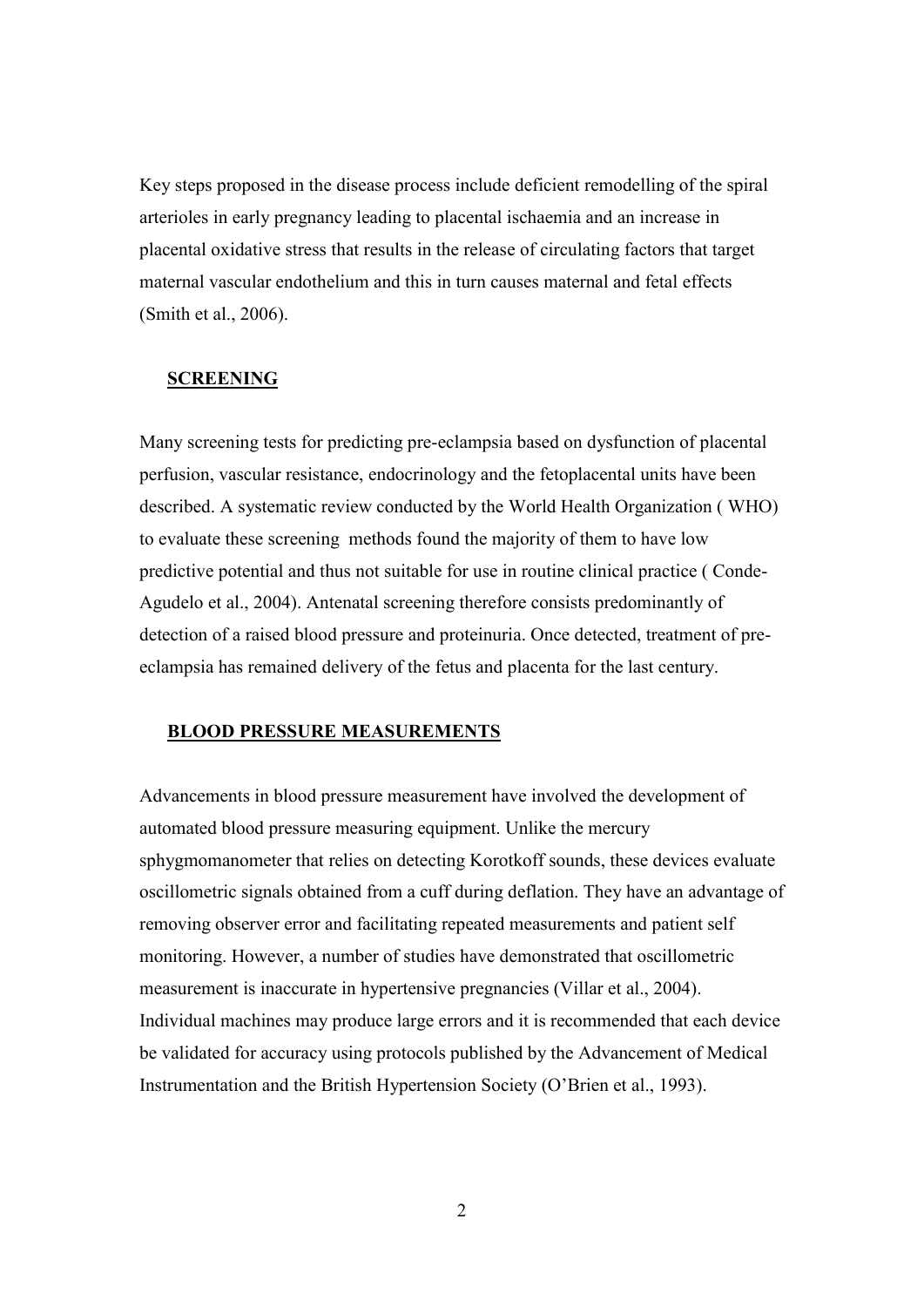#### **MEASUREMENT OF PROTEINURIA**

There have been several advancements in the detection of proteinuria since the nineteenth century. It was in 1827 that Bright boiled a teaspoon of urine and discovered "albuminous urine" in patients with oedema and related this to severe and protracted disease of the kidneys (Bright et al., 1827). In 1843, the obstetrician John Lever separated the proteinuria of pregnant women in whom hypertension was developing from that of "Morbus Brightii" (Bright's disease). Since this discovery, proteinuria has been used to define pre-eclampsia and classify disease severity. Patterns of proteinuria have also been investigated to distinguish pre-eclampsia from other proteinuric diseases (Karumanchi et al., 2007).

Traditionally a quantitative 24 hour total urinary protein excretion has been used to quantify proteinuria. New developments in proteinuria assessment have included the use of urinary albumin measurements. While small amounts of albumin can be detected in the urine of a healthy population, the term microalbuminuria (MA) has been used to refer to a range of urinary albumin excretion that is above the reference ranges but below amounts referred to as significant proteinuria. In the non pregnant population MA has been extensively studied. It has been used as a marker to predict an increase risk of cardiovascular and renal disease in the general population, in type 1 and 2 diabetics and in patients with essential hypertension (Hillege et al., 2002; Gerstein et al., 2001).

In the pregnant population, there is limited literature regarding MA. It has been used as a clinical tool to predict pre-eclampsia and as an early predictor of hypertensive complications and perinatal outcome (Das et al., 1996; Bar et al., 1996; Nakamura et al., 1992; Chhabra et al., 2002).Waugh et al., (2005a) have suggested that MA may correlate better with other clinical measurements of disease severity as it may more accurately reflect the glomerular dysfunction associated with the glomerular endotheliosis of pre-eclampsia.

3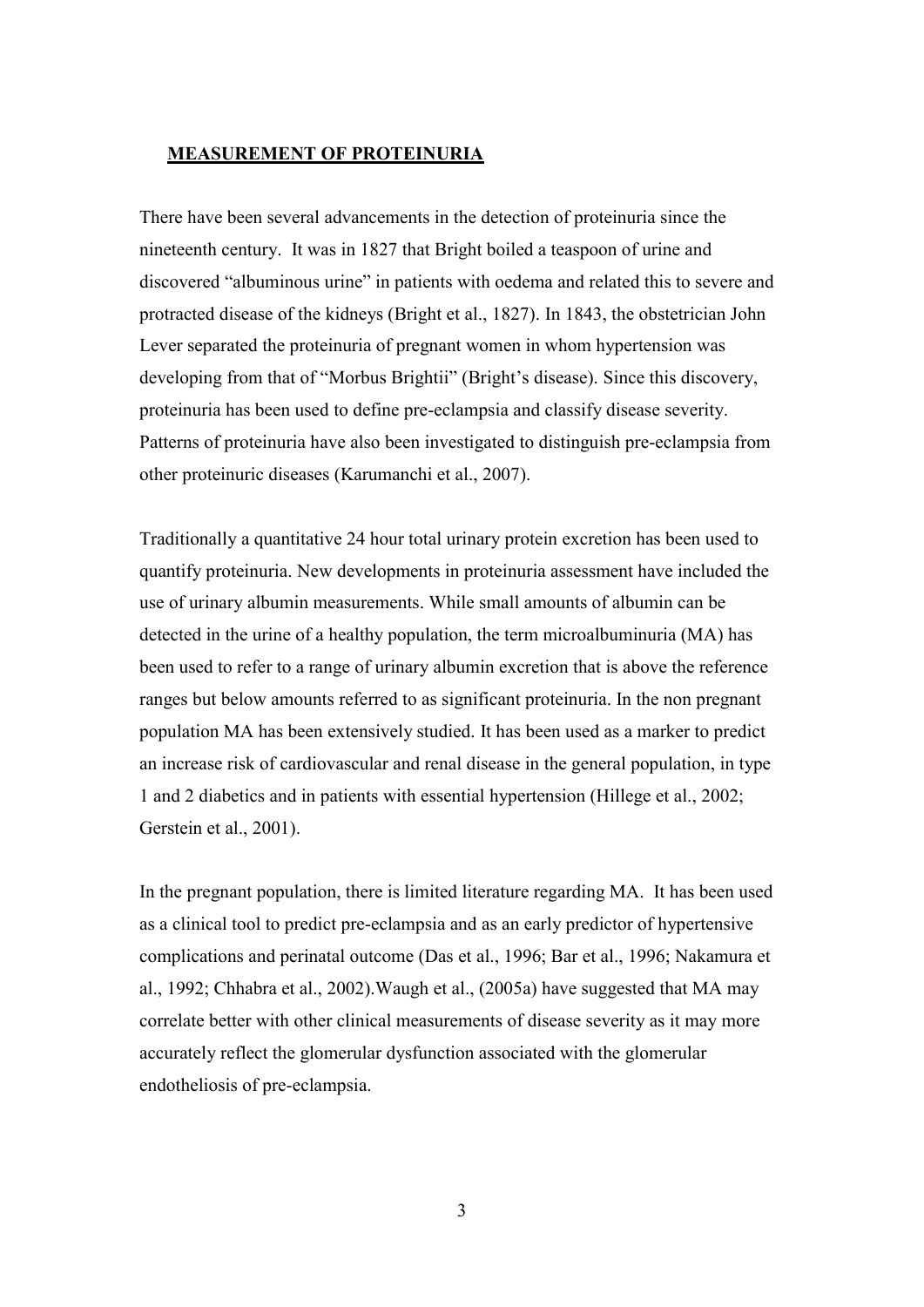Microalbuminuria dipsticks compared to the traditional visual urinary dipsticks have also been shown to be a better screening test for clinically significant proteinuria (Higby et al., 1995; Waugh et al., 2005a). Various semi quantitative dipstick tests have been used for detection of MA. The Clinitek Microalbumin Reagent Strip (Bayer Corporation, Elkhart, IN) is an example of semi- quantitative dipstick test for MA that is read using the Clintek 50 portable urine chemistry analyzer (Figure 1). This type of automated point of care urine analyzers are able to provide rapid results, avoiding inter observer error and provide automated documentation of results. However, unlike automated blood pressure measuring devices, no established protocols exist for assessing the accuracy of these devices.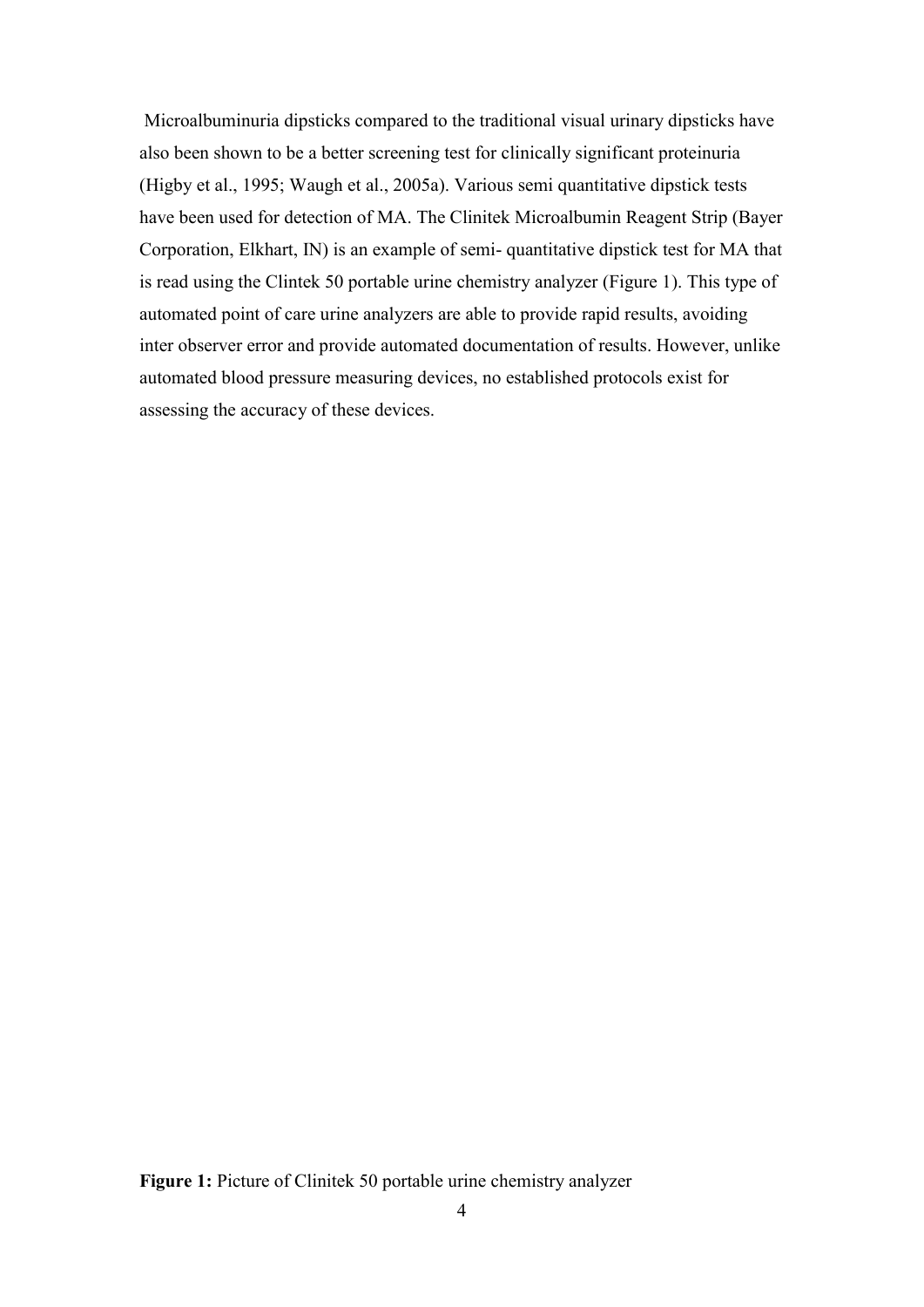

## **DEFINITION OF PRE-ECLAMPSIA**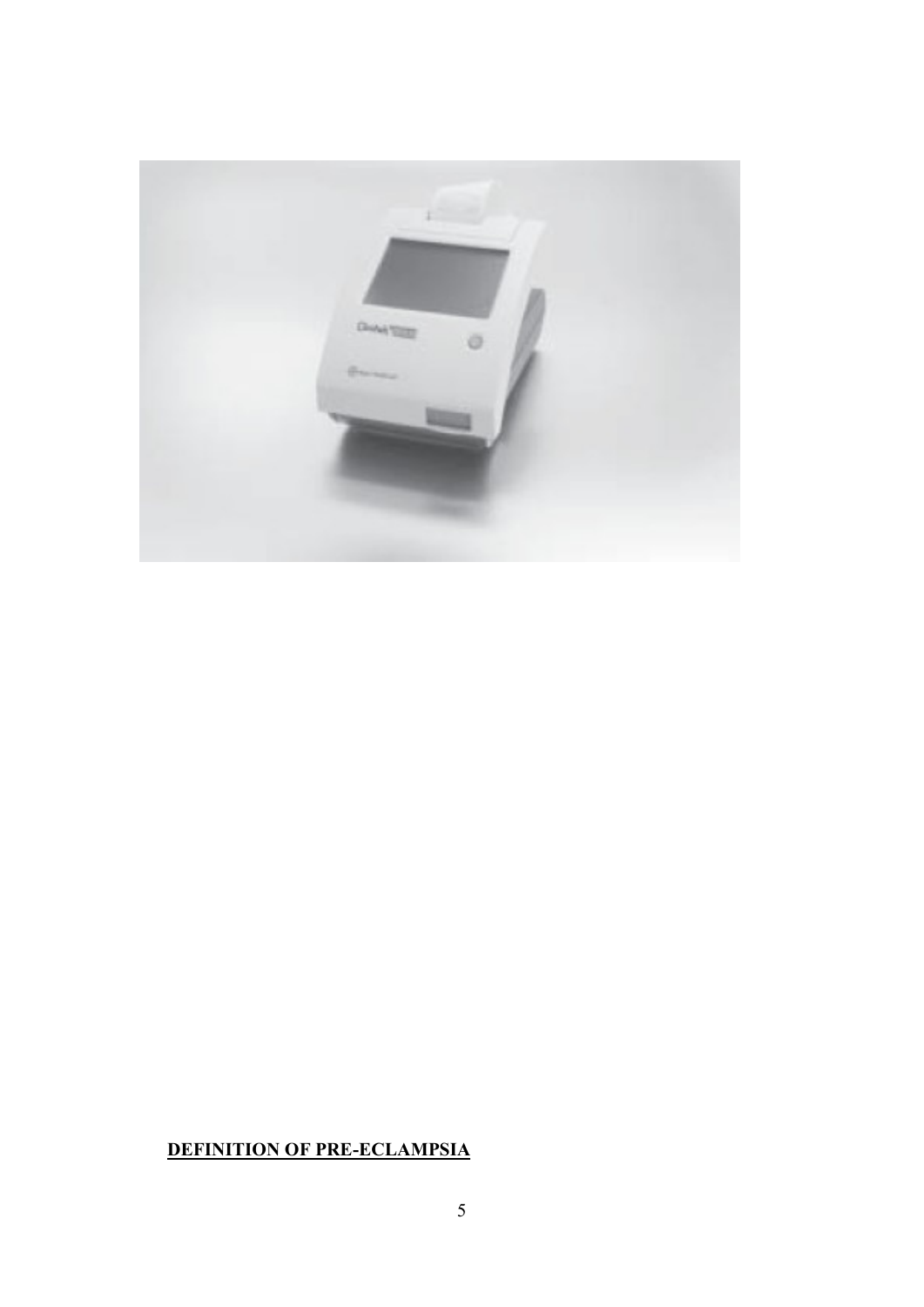Hypertensive disorders of pregnancy include chronic hypertension, gestational hypertension, pre-eclampsia and chronic hypertension with superimposed preeclampsia (Table 1) (Davey et al., 1988). Pre-eclampsia is a multisystem disorder of unknown aetiology that is unique to human pregnancy. The International Society for the study of Hypertension in pregnancy (ISSHP) defines pre-eclampsia as the occurrence of hypertension in combination with proteinuria developing after 20 weeks gestation in a previously normotensive, non-proteinuric patient (Davey et al., 1988). Hypertension is defined as a blood pressure of at least 140mmHg (systolic) or at least 90 mmHg (diastolic) on two occasions 4- 6 hours apart. Proteinuria is defined as the excretion of 300mg or more of protein every 24 hours. If 24 hour urine samples are not available, proteinuria is defined as a protein concentration of 300mg /l or more  $(\geq 1 +$  on dipstick) in at least two random urine samples taken at least 4-6 hours apart or a spot protein to creatinine ratio of 30 mg/mmol or more (Sibai et al., 2005). In order to detect pre-eclampsia, blood pressure measurement and dipstick analysis of urine for protein have become a part of routine antenatal screening.

**Table 1:**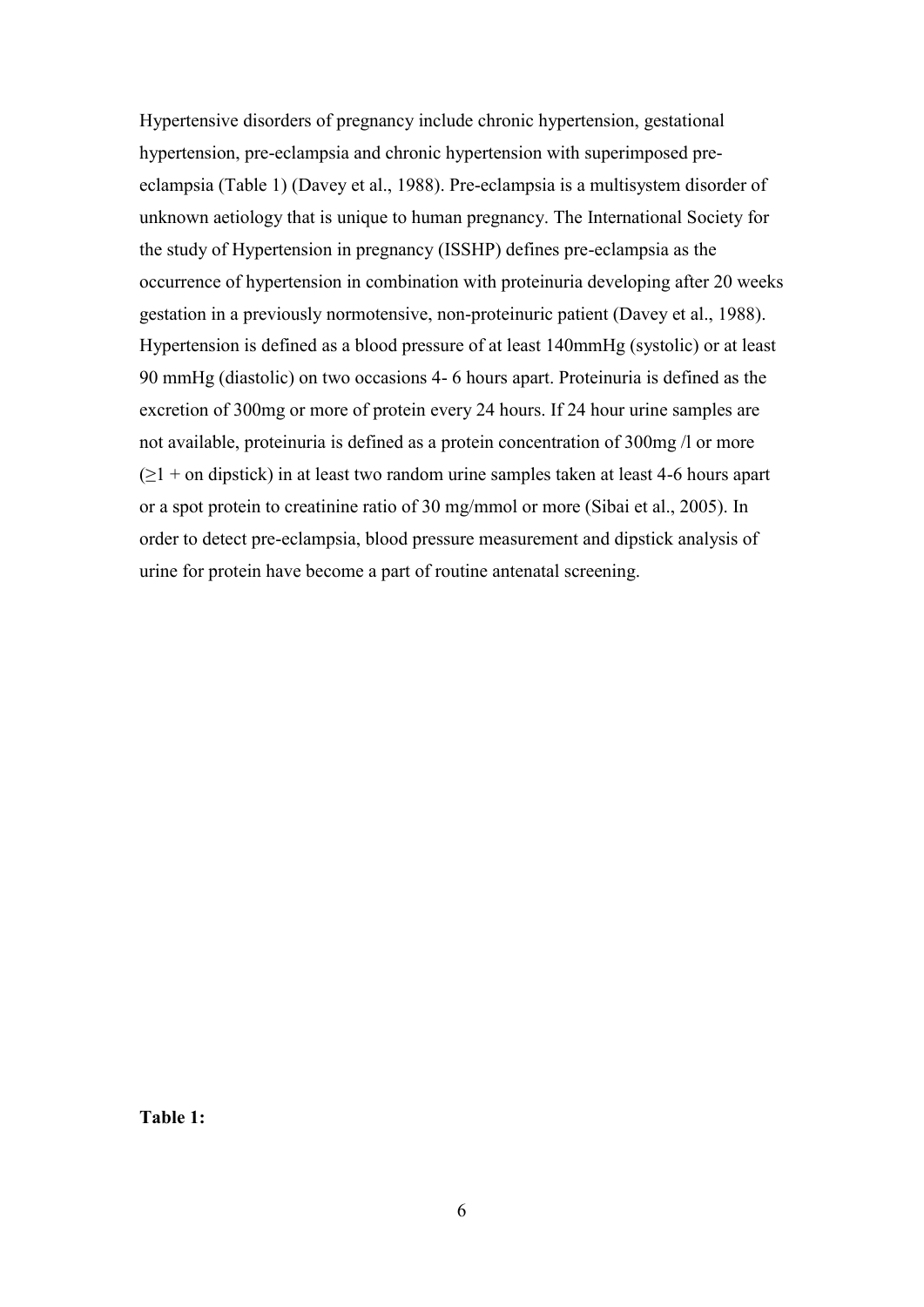## **Classification of Hypertensive disorders of pregnancy**

Pre-eclampsia / Eclampsia

Gestational Hypertension

Chronic Hypertension

Chronic Hypertension with superimposed pre-eclampsia

**1.6 RISK FACTORS**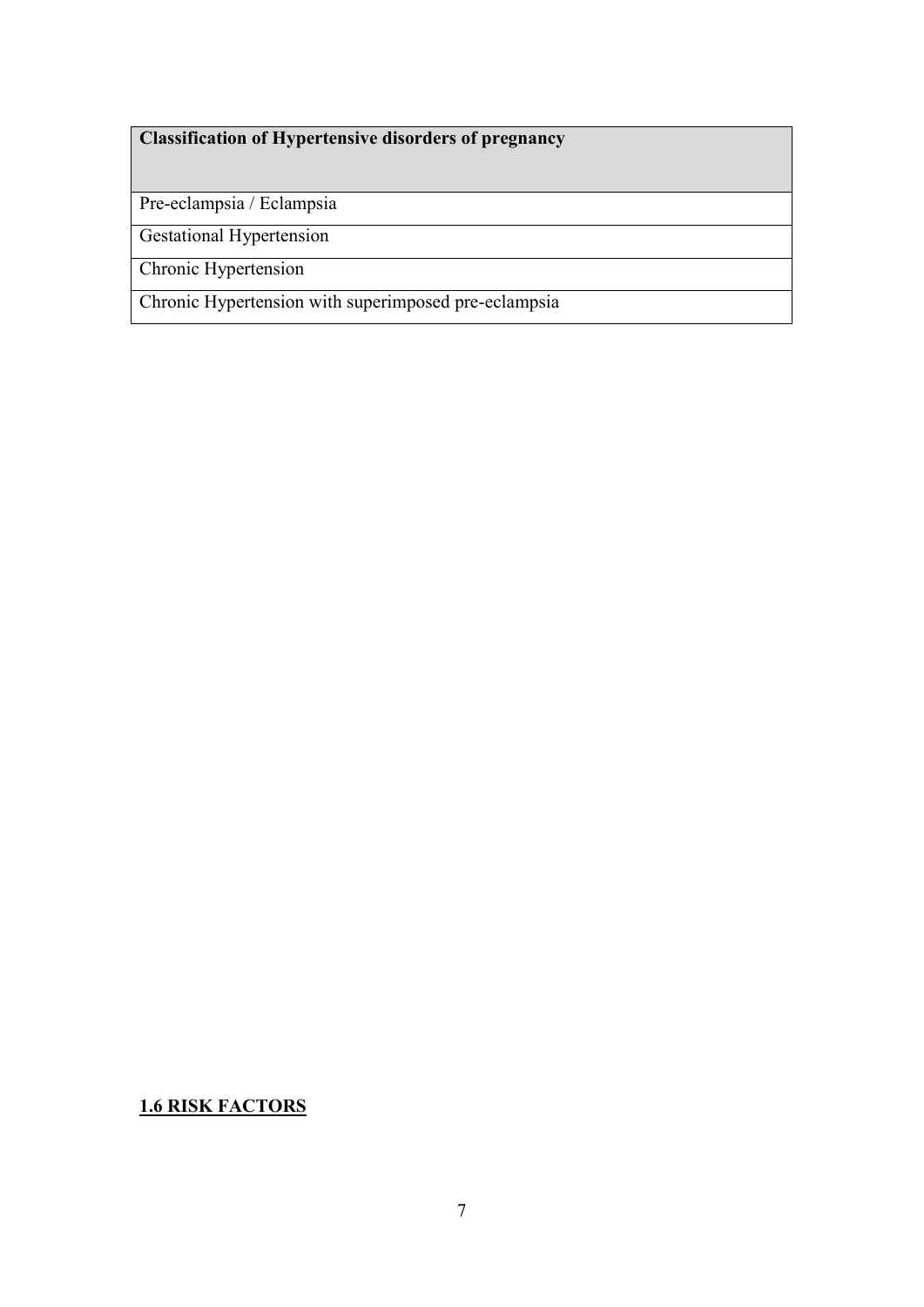A systematic review of controlled trials by Duckitt et al., (2005) found the unadjusted relative risks (RR) for developing pre-eclampsia were antiphospholipid antibodies ( RR 9.72 , 95% confidence interval (CI) [4.34-21.75]), history of pre-eclampsia (RR 7.19, 95% CI [5.85-8.83] ), pre-existing diabetes (RR 3.56, 95% CI [2.54-4.99] ), multiple pregnancy (RR 2.93, 95% CI [2.04-4.21] ), nulliparity (RR 2.91, 95% CI [1.28-6.61]), family history of pre-eclampsia (RR 2.90, 95% CI [1.70-4.93]), nulliparous women aged  $\geq 40$  (RR 1.68, 95% CI [1.23-2.29]), multiparous women aged  $\geq$  40 (RR 1.96, 95% CI [1.34-2.87]), and a raised body mass index (BMI) at booking (RR 1.55, 95% CI [1.28-1.88] ) (Table 2).The risk of pre-eclampsia is also increased with pre-existing hypertension and renal disease, a preganacy interval of  $\geq$  10 years and a raised diastolic blood pressure at booking, and confirmed proteinuria ( Duckitt et al.,2005 ; Milne et al.,2005).These evidence based risk factors have been recommended for use by the NICE guidelines (2003) and the pre-eclampsia community guideline (PRECOG) (Milne F et al., 2005) to screen for likelihood of the development of pre-eclampsia .

**Table 2:**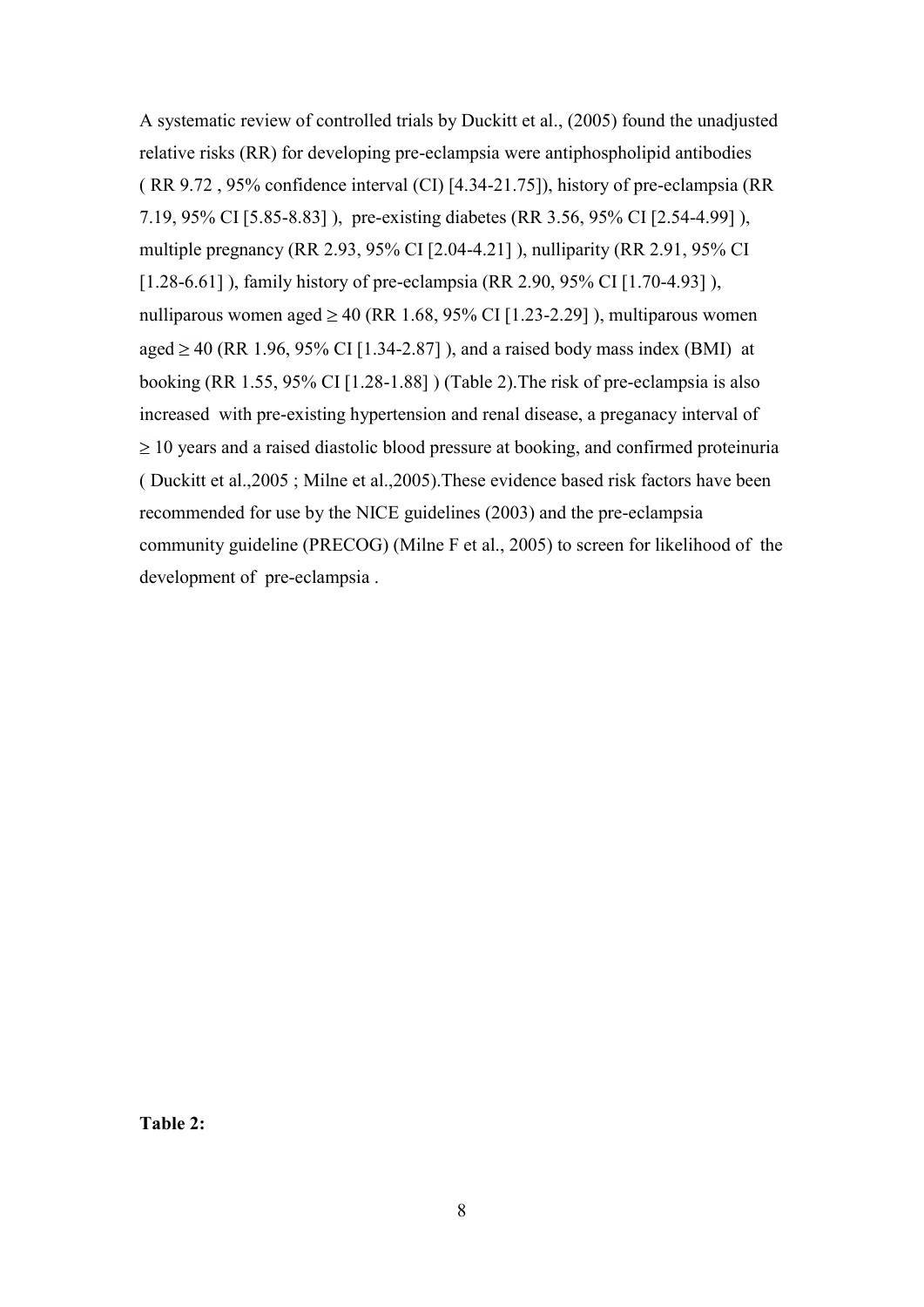| <b>RISK factors for Pre-eclampsia</b> |           |            |  |
|---------------------------------------|-----------|------------|--|
|                                       | <b>RR</b> | 95%CI      |  |
| antiphospholipid antibodies           | 9.72      | 4.34-21.75 |  |
| history of pre-eclampsia              | 7.19      | 5.85-8.83  |  |
| pre-existing diabetes                 | 3.56      | 2.54-4.99  |  |
| multiple pregnancy                    | 2.93      | 2.04-4.21  |  |
| nulliparity                           | 2.91      | 1.28-6.61  |  |
| family history of pre-eclampsia       | 2.90      | 1.70-4.93  |  |
| nulliparous women aged $\geq 40$      | 1.68      | 1.23-2.29  |  |
| multiparous women aged $\geq 40$      | 1.96      | 1.34-2.87  |  |
| raised body mass index (BMI)          | 1.55      | 1.28-1.88  |  |

## **Risk factors for Dra eclampsia**

## **1.7 PATHOPHYSIOLOGY OF PRE-ECLAMPSIA**

## **1.7.1 'DISEASE OF THEORIES'**

<u> Tanzania (h. 1878).</u>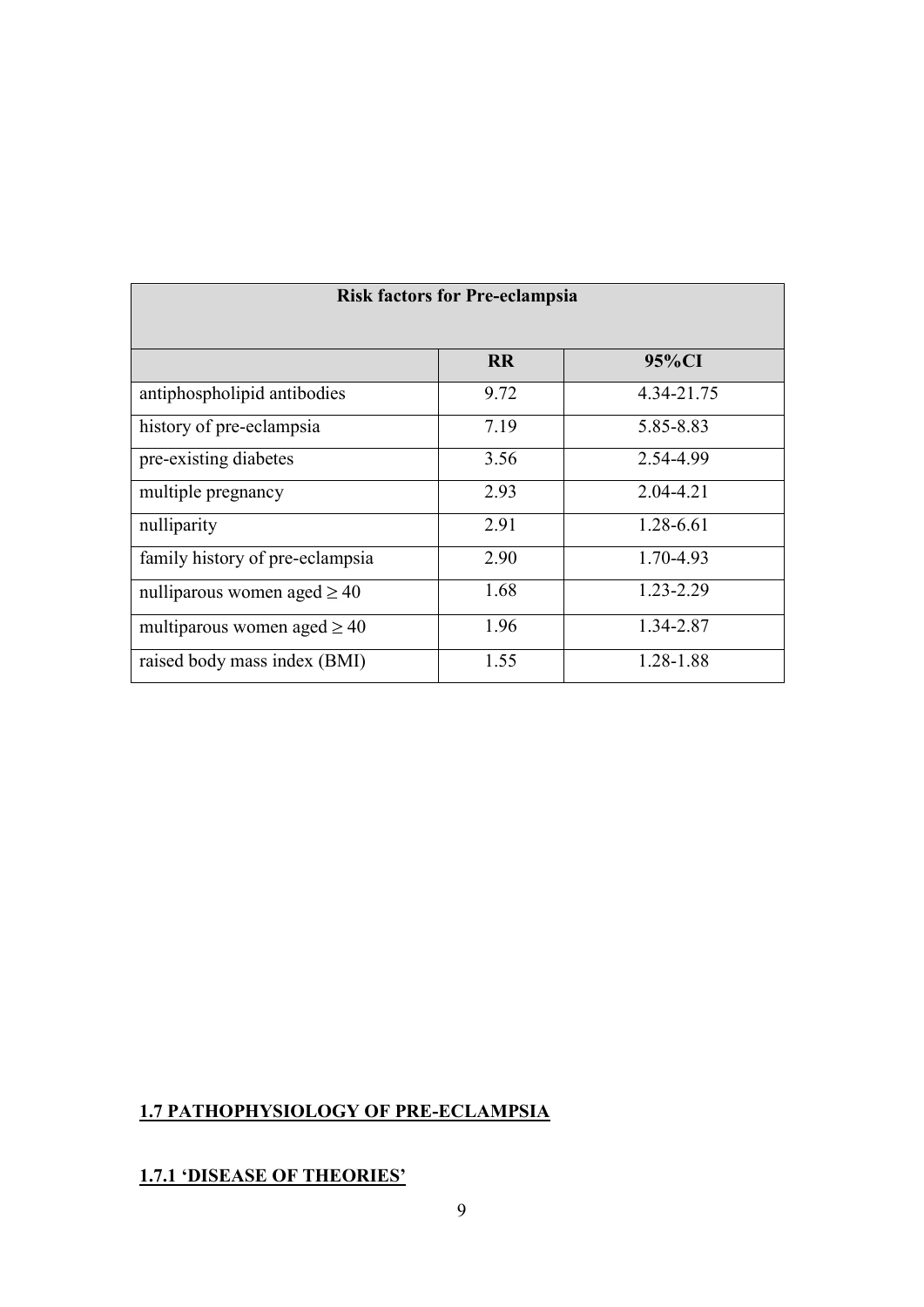Pre-eclampsia has often been claimed to be the "disease of theories". While the exact aetiology of pre-eclampsia is unknown, there is substantial evidence that the placenta, in particular the trophoblast is necessary for the development of this disorder (Shah et al., 2007; Redman et al., 2000 and 2005; Roberts et al., 2000 and 2001). The spectrum of the clinical syndrome varies and is thought to be due to maternal endothelial dysfunction.

The endothelial dysfunction is thought to arise from placental hypoxia with oxidative stress or from the interaction between a normal placenta and conditions that make the mother susceptible to microvascular disease like chronic hypertension, diabetes mellitus and renal disease (Redman et al., 2005). Often it is due to a combination of the above, resulting in the wide spectrum of disease presentation.

There are currently two main theories regarding the primary precipitating factor in the disease process. In the two stage model it is suggested that a relative reduction in placental blood flow secondary to either defective placentation or maternal microvascular disease leads to release of circulating factors that cause endothelial dysfunction and that this gives rise to the clinical features seen (Roberts et al.,2002; Smith et al.,2006) (Figure 2).

In the continuum theory it is suggested that pre-eclampsia is predisposed to by factors that increase the maternal systemic inflammatory response to pregnancy. It is suggested that this is in response to a relative increase in trophoblastic debris that may be caused by a large placenta, an abnormal stimulus from a small placenta, or an excessive maternal sensitivity to such stimuli (Redman et al., 2000) (Figure 3).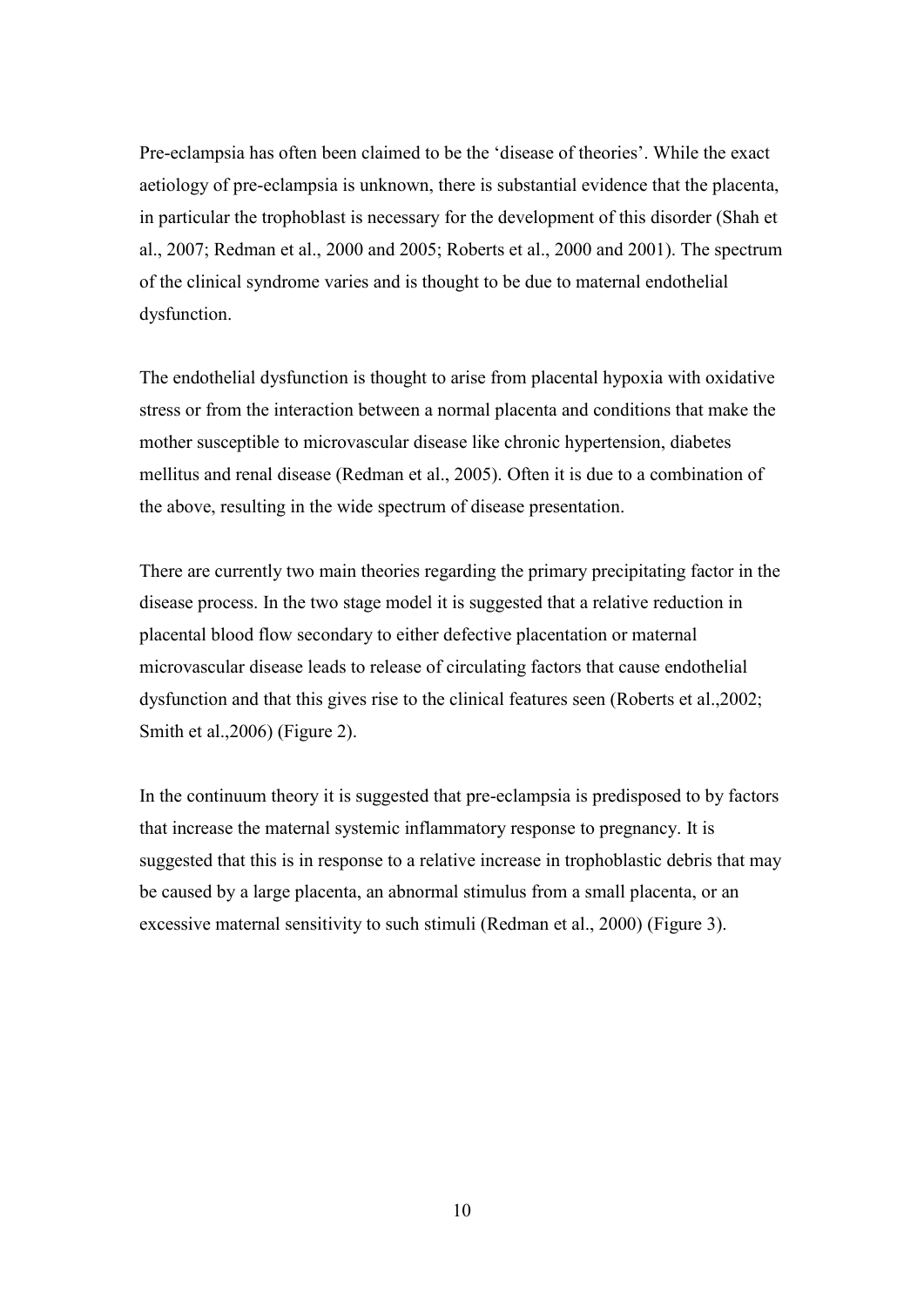**Figure 2:** Two Stage Model. Adapted from Roberts et al., (2002)

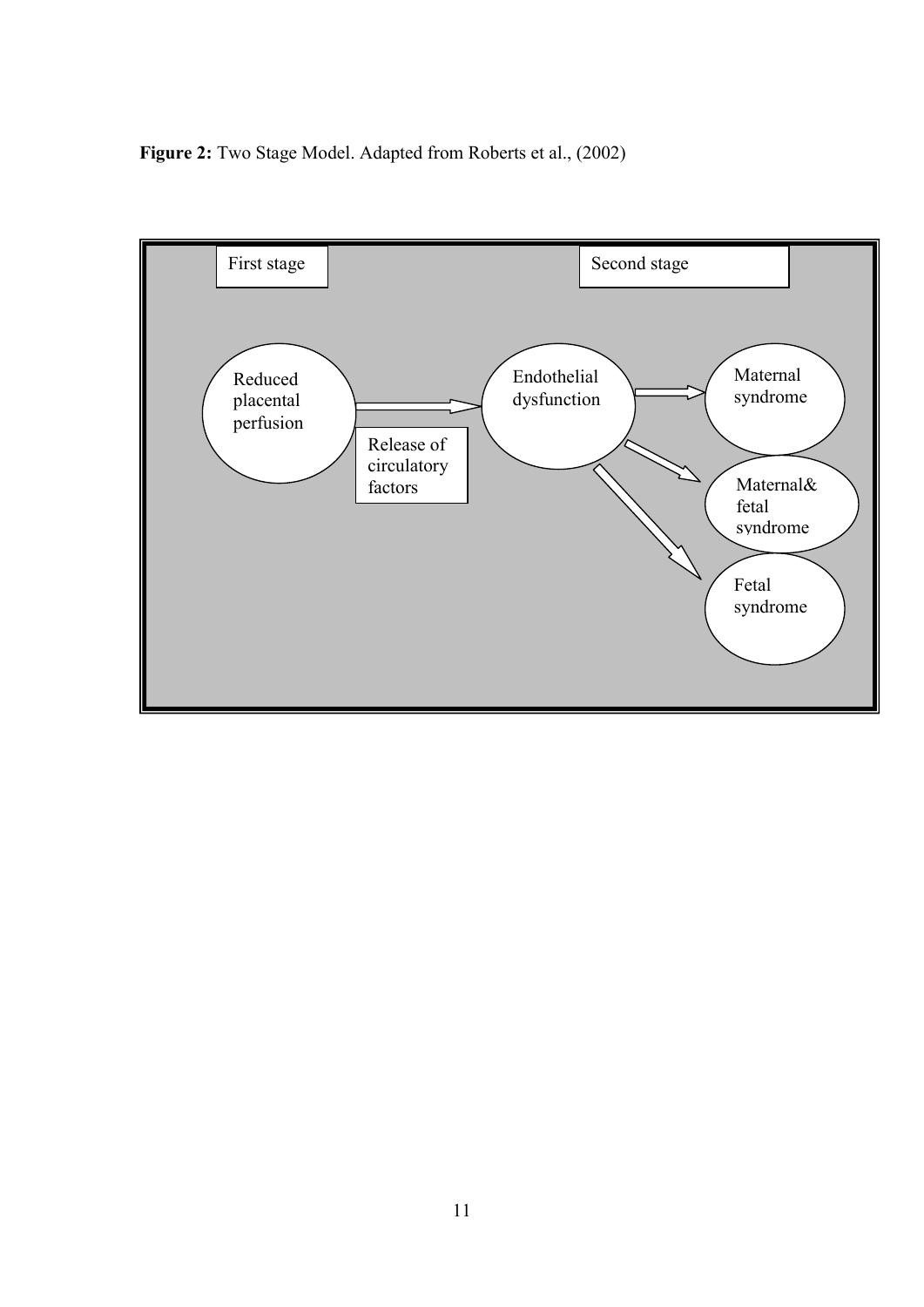**Figure 3:** Continuum Theory. Adapted from Redman et al., (2000)



#### **1.7.2 'UTEROPLACENTAL' MODELLING IN NORMAL PREGNANCY**

In pregnancy the spiral arteries undergo various physiological changes to be transformed into "uteroplacental" vessels. Trophoblastic invasion occurs in two phases with the first occurring between 6 to 12 weeks of gestation and the second between 14 to 18 weeks of gestation.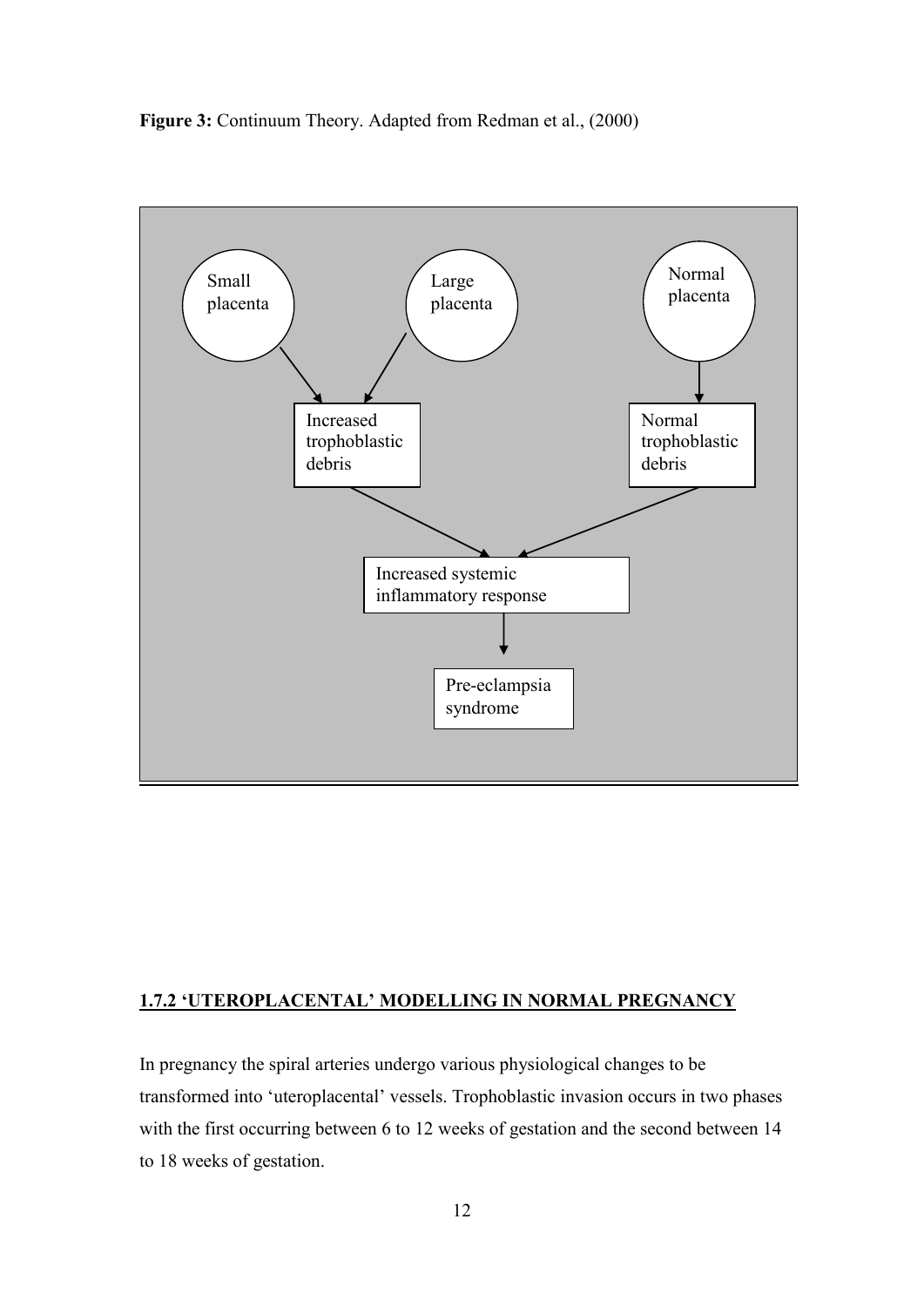This invasion of maternal tissue at the implantation site consists of vascular and interstitial invasion (Shah, 2007). Zhou et al., (1997) found that cytotrophoblast cells transform from an epithelial phenotype to an endothelial phenotype as they invade the myometrium. Integrins (receptors that bind extracellular matrix ligands including fibronectin, lamnin and collagen), cadherins (molecules that mediate cell to cell adhesion) and immunoglobulin superfamily adhesion receptors (VCAM-1 AND PECAM-1) play an important role in invasion and acquisition of an endothelial phenotype (Zhou et al., 1997; Roberts et al., 2002).

This transformation is brought about by upregulating the expression of adhesion molecules such as vascular endothelial-cadherin (VE-cadherin) and  $\alpha V \beta_3$  integrin and downregulation of molecules that restrain invasion ( $\alpha_6\beta_4$ , E-cadherin) and is thought to be required for successful endovascular invasion and normal placentation. These changes secondary to trophoblastic invasion transform the spiral arterioles into a high flow; low pressure system in order to support the pregnancy. Interstitial invasion consists of cytotrophoblasts invading the decidual tissue between blood vessels by extravillous trophoblasts from the anchoring villi.

#### **1.7.3 'UTEROPLACENTAL' MODELLING IN PRE-ECLAMPSIA**

Impaired placentation in pre-eclampsia has been attributed to failure of trophoblasts to adopt an endothelial phenotype and endovascular invasion failing to proceed beyond the superficial portions of the spiral arteries in early pregnancy (Zhou et al., 1997; Smith et al., 2006).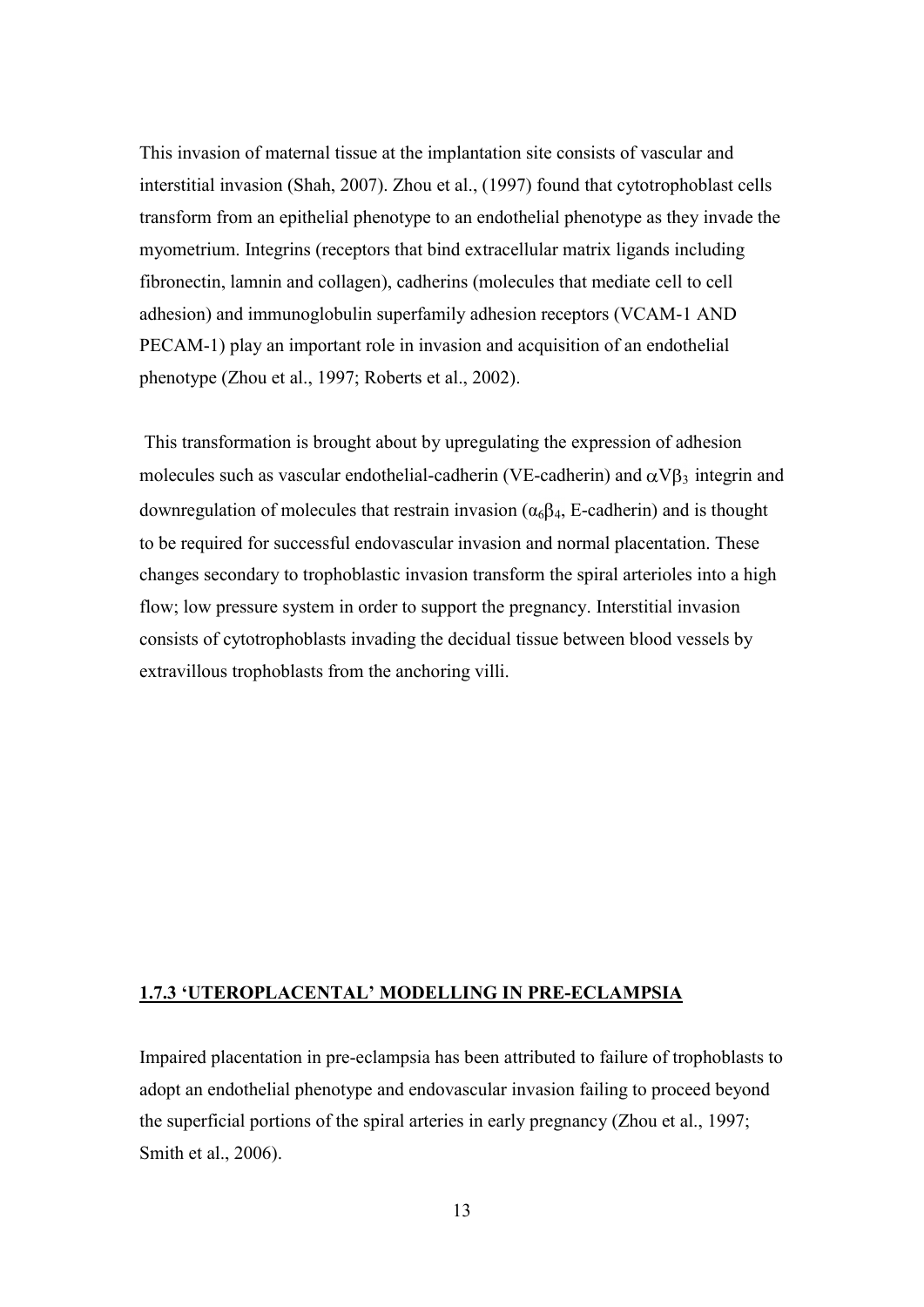Disordered expression of several adhesion molecules that are normally involved in the conversion to an endothelial phenotype are thought to be responsible for the shallow implantation with limited vascular invasion (Zhou et al., 1997).Pijnenborg et al., (1996) found impaired trophoblast attachment on fibronectin and vitronectin in preeclamptic pregnancies, which may reflect differences in expression of matrix receptors.

Immunological factors have also been thought to contribute to defective trophoblastic invasion. Interaction between the Natural Killer (NK) cells and trophoblasts are important in placentation and may be defective in pre-eclampsia. Extravillous trophoblasts express a combination of human lymphocyte antigens (HLA) class 1 molecules, namely HLA-C, HLA-E and HLA-G, which are all ligands for NK cell receptors. From these, HLA-C is the only polymorphic antigen that signals paternal antigens ( Redman et al., 2005; Parham et al.,2005).Killer immunoglobulin like receptors (KIRs), are NK receptors that recognize polymorphisms of HLA-C. Pregnant women who are homozygous for group A KIR haplotypes and carry a fetus that expresses HLA-C2 are at highest risk of pre-eclampsia ( Redman et al., 2005; Parham et al.,2005). Group A KIRs haplotypes inhibit NK cells and it is thought that in pre-eclampsia overly inhibited NK cells may lead to understimulation of trophoblasts (Parham et al., 2005).

In pre-eclampsia spiral arteries that would normally achieve a mean diameter of 500 microns have reduced distensibility and only achieve a mean diameter of 200 microns (Shah, 2007). This altered vascular modelling results in reduced placental perfusion

and relative ischaemia occurs.

#### **1.7.4 ENDOTHELIAL DYSFUNCTION IN PRE-ECLAMPSIA**

Maternal endothelial dysfunction is responsible for the clinical features of the disease. Hypertension results from enhanced vascular sensitivity to angiotensin II and norepinephrine with subsequent vasoconstriction. This is further aggravated by a decrease in production and activity of prostaglandins like prostacyclin and nitric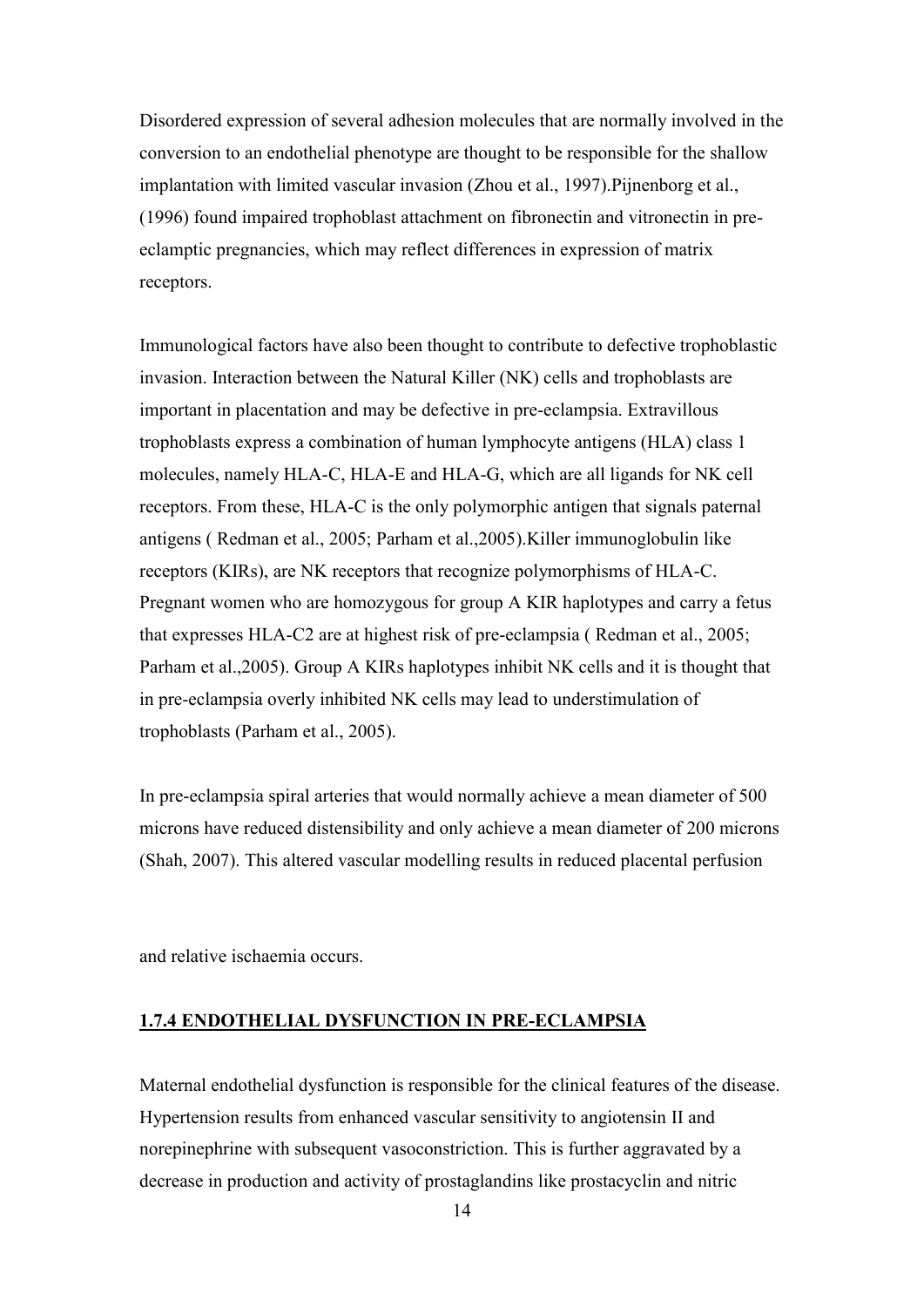oxide. Increase endothelial cell permeability results in leakage of protein from the intravascular space giving rise to oedema and proteinuria. Platelet aggregation results due to an imbalance of aggregatory and anti-aggregatory factors. These include prostacyclin, thromboxane and serotonin (Sibai et al., 2005).

According to the two stage model, the hypoxic placenta releases factors into the maternal circulation that results in an exaggerated systemic inflammatory response of which endothelial dysfunction is a key component. Recently there has been much interest in factors that are thought to be responsible. Vascular endothelial growth factor (VEGF) is an angiogenic factor that is expressed by the placenta (Shah, 2007). It plays an important role in blood pressure regulation and in maintaining the integrity of the glomerular filtration barrier (Maynard et al., 2003).

Soluble film- like tyrosine kinase (sflt), also known as soluble vascular endothelial growth factor receptor (sVEGFR) is elevated in pre-eclampsia and is associated with decreased free VEGF and placental growth factor ( PlGF) (Maynard et al.,2003; Shibata et al.,2005; Mutter et al.,2007). Over expression of sflt1 in rats leads to hypertension, proteinuria and glomerular endotheliosis , which are characteristic of the clinical manifestations of pre-eclampsia suggesting that this factor may have a causal role in pre-eclampsia (Maynard et al.,2003). However, sflt1 is not raised in every women affected, suggesting that other factors may play a role.Endoglin (Eng), a placental derived soluble transforming growth factor  $\beta$  co-receptor, an anti – angiogenic factor, is elevated in patients with pre-eclampsia (Venkatesha et al.,2006).

Administration of sflt1 together with Eng in pregnant rats results in a pre-eclampsia like syndrome including features of HELLP ( haemolysis, elevated liver enzymes, low platelets) syndrome suggesting that these two factors may work in concert (Venkatesha et al.,2006).

#### **1.8 RENAL CHANGES IN NORMAL PREGNANCY**

#### **1.8.1 THE GLOMERULAR FILTRATION BARRIER**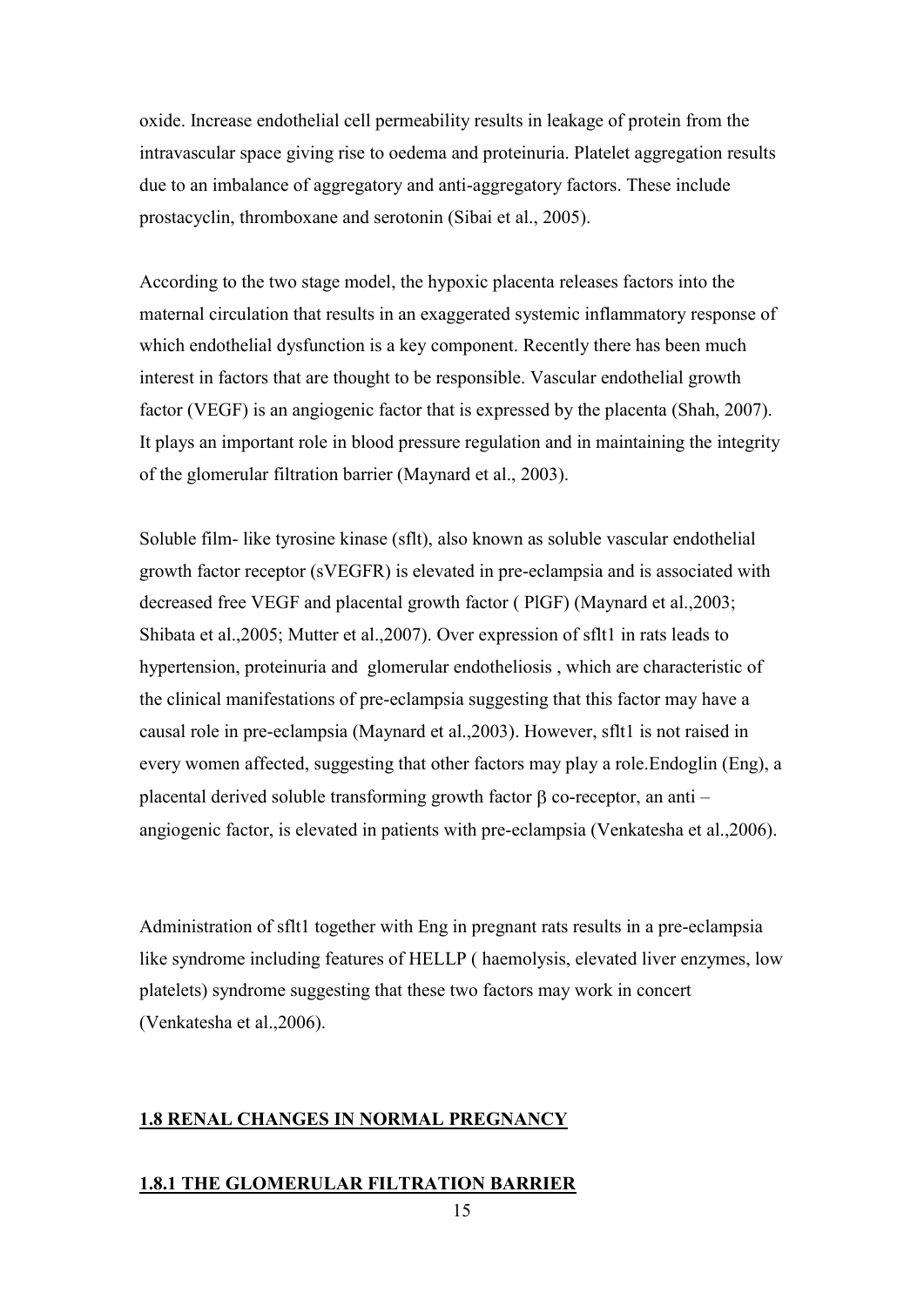The kidney is composed of many glomeruli. Each glomerulus serves as a filtering unit that allows the passage of water and small molecules while serving as a barrier to larger molecules like albumin. The glomerular filtration barrier is composed of three layers which include an endothelial layer, the glomerular basement membrane and the epithelial cell layer composed of cells called podocytes.

The glomerular filtration rate (GFR) refers to the ultrafiltrate of plasma across the above mentioned layers (Hladunewich, 2005). Glomerular filtration rate depends upon effective renal plasma flow (ERPF), the ultrafiltration coefficient ' $K_f$ ' (the product of the available surface area for ultrafiltration and the porosity of that surface) and Starling forces acting across the glomerular wall (the net oncotic pressure and the transglomerular hydrostatic pressure difference) (Moran et al., 1999).

Passage of solutes through the glomeruli is determined by their size and charge selectivity. The podocyte layer that lines the Bowman"s capsule is thought to be the primary filtration barrier to the passage of large molecular weight proteins (Hladunewich, 2005).

## **1.8.2 PROTEINURIA AND GLOMERULAR FILTRATION RATE IN NORMAL PREGNANCY**

The methods of screening for proteinuria and the level of significant proteinuria in HDP have remained controversial. In the non-pregnant women daily urine protein excretion averages 20-80 mg/day with an upper limit of protein excretion of two standard deviations above the mean or 150 mg /day. This consists of 40% albumin, 15-20 % immunoglobulin (IgG 5-10%, IgA 3% and light chains 5-10 %) and the remainder is Tamm-Horsfall glycoprotein derived from the tubules and the lower urinary tract (Kumar et al., 1990).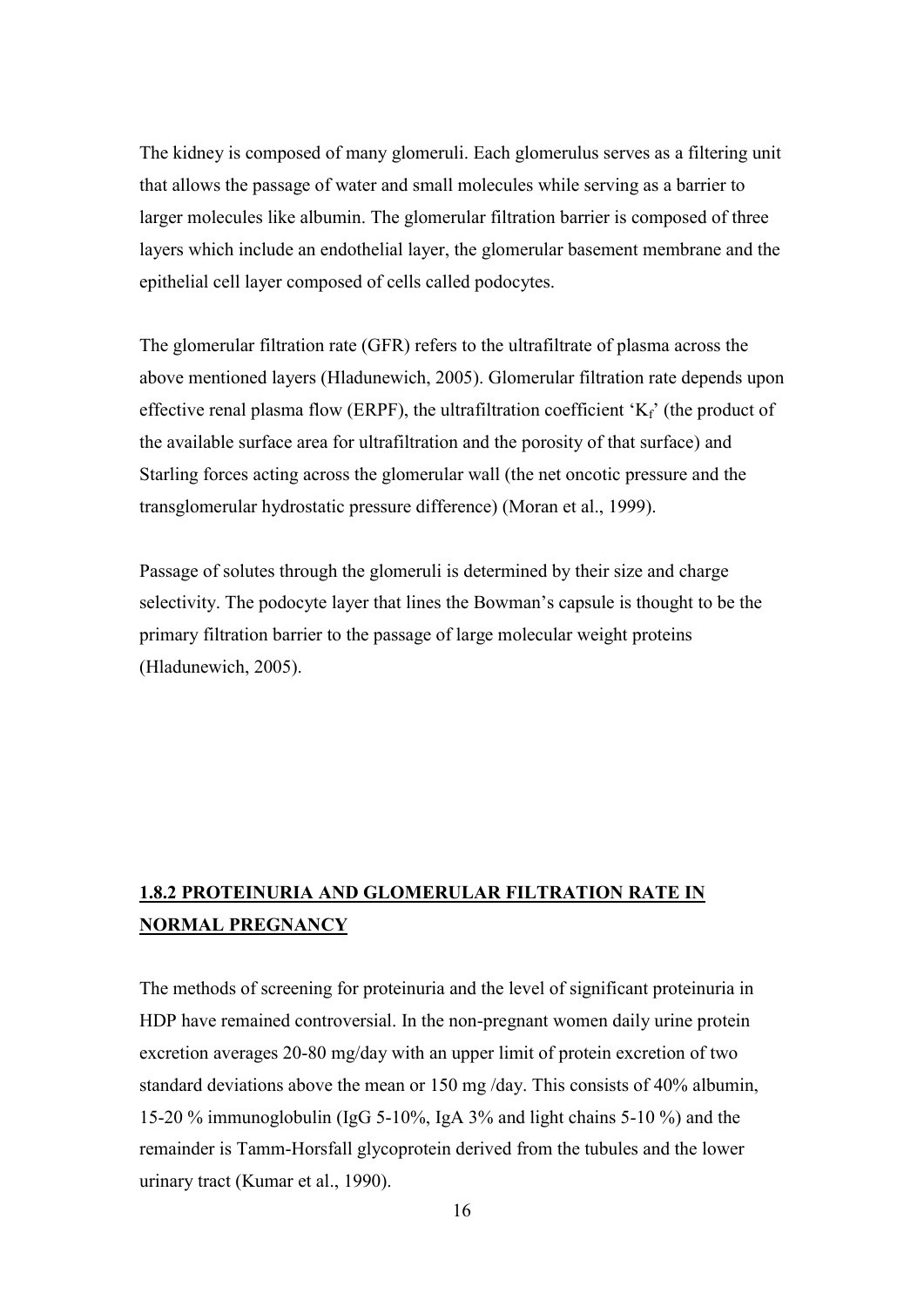In normal pregnancy, GFR and ERPF increase by approximately 50%. Clinically, GFR is determined by measuring creatinine clearance (CC). Creatinine clearance reliably correlates with GFR provided that a complete urine collection is obtained during an accurately timed period. Creatinine clearance is significantly increased by 4 weeks gestation, peaks at 9-11 weeks gestation and is then sustained until the 36th week of gestation. In the last four weeks of pregnancy CC reduces by 15-20 % (Davison et al., 1980). In pregnancy CC may be increased to values of 150- 200ml/min. These renal haemodynamic changes result in greater quantities of colloids and solute passing by the glomerular barrier per unit time.

In addition there are changes in glomerular permeability and altered tubular reabsorption of filtered proteins that may result in increased excretion of protein. Thus it is normal in pregnant women for total protein excretion (TPE) and urinary albumin excretion (UAE) to be significantly elevated after the 20th week of gestation (Maybury and Waugh, 2004).Currently the accepted upper limits of normal for protein excretion in pregnancy are 300mg/24 hours for TPE and 30mg/24 hours for UAE (Higby et al.,1994). Kuo et al (1992) have suggested that a threshold for pregnancy should be lowered to 200mg /24 hours for TPE but it is the 300mg threshold that remains in clinical use.

#### **1.9 RENAL CHANGES IN PRE-ECLAMPSIA**

In pre-eclampsia there is a reduction of both GFR and ERPF by 30-40% compared with normal pregnancy (Lafayette et al., 1998; Moran et al., 2003).It is postulated that the basis for the hypofiltration is largely secondary to structural changes in the glomerulus as opposed to renal vasoconstriction with a depression in renal plasma flow (Hladunewich, 2005). Rarely, prolonged renal hypoperfusion with resulting acute tubular necrosis can occur in severe pre-eclampsia.

Proteinuria may rarely precede hypertension but usually accompanies or follows it. After pregnancy is terminated, proteinuria commonly disappears within 3 to 8 weeks,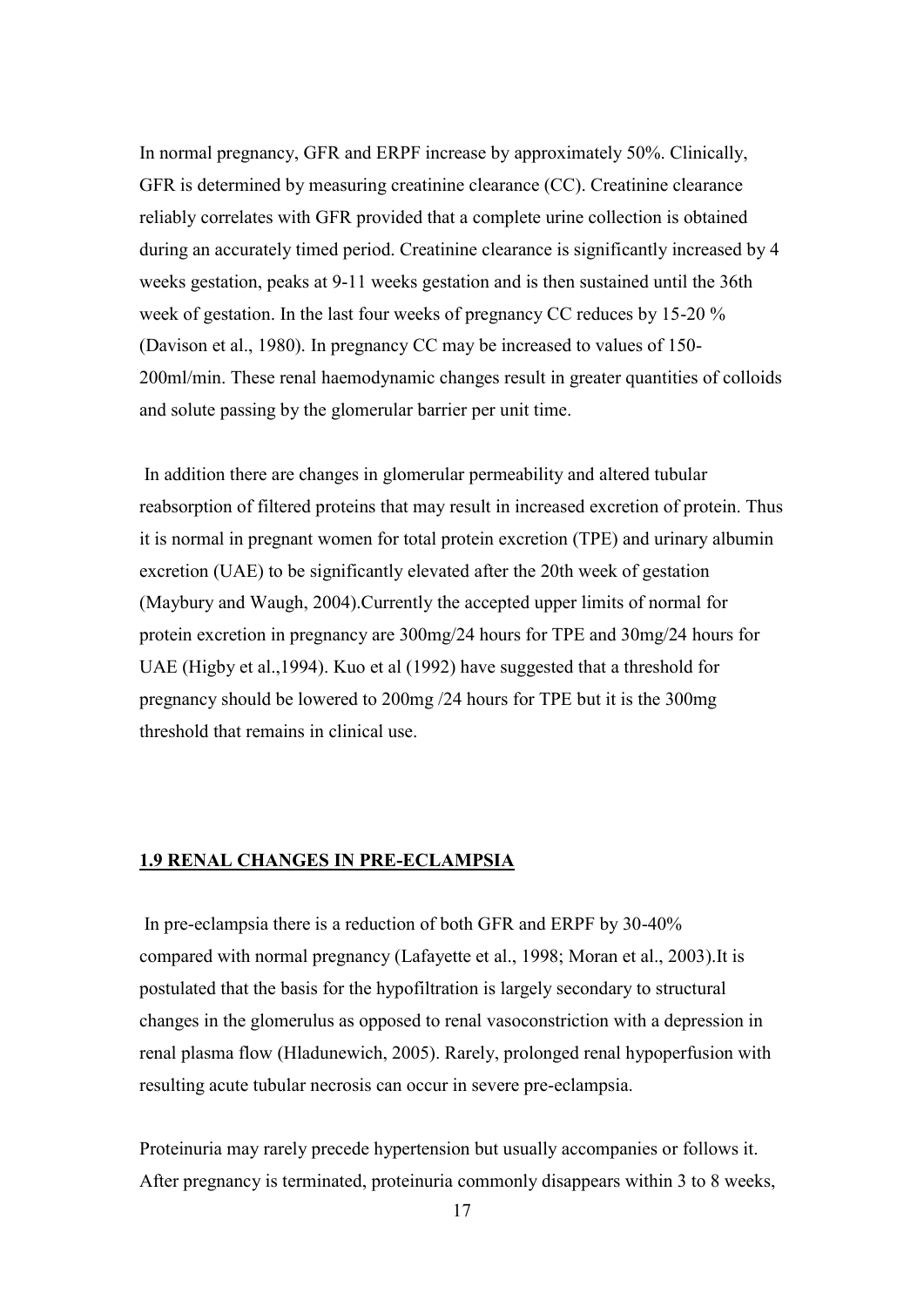but occasionally persists for months. Pre-eclampsia is the leading cause of nephrotic syndrome during pregnancy. Protein excretion may vary from less than a gram to 8 to 10 g per day. The urinary sediment is usually bland with red blood cells and cellular casts being rare (Karumanchi et al., 2005).

In pre-eclampsia, glomeruli undergo structural changes with endothelial vacuolization and hypertrophy of the cytoplasmic organelles defined as glomerular endotheliosis (Spargo et al., 1959). Loss of both size and charge selectivity of the glomerular barrier contribute to the development of albuminuria (Moran et al., 2003).The proteinuria of pre-eclampsia is thus considered to be non-selective. Figure 4 provides a schematic representation of the glomerular filtration barrier with the characteristic changes accompanying pre-eclampsia**.** 

Recently, Garovic et al., (2007) demonstrated the presence of 4 podocyte markers (podocin, podocalyxin, synaptopodin, and nephrin) in patients with pre-eclampsia at the time of delivery. Podocyturia (i.e., urinary excretion of podocytes) may contribute to proteinuria in pre-eclamptics and may indicate loss of podocytes from the glomerulus leading to disruption of the glomerular filtration barrier and subsequent proteinuria.

**Figure 4**: Schematic representation of the glomerular filtration barrier with characteristic changes accompanying pre-eclampsia. Adapted from Hladunewich (2005).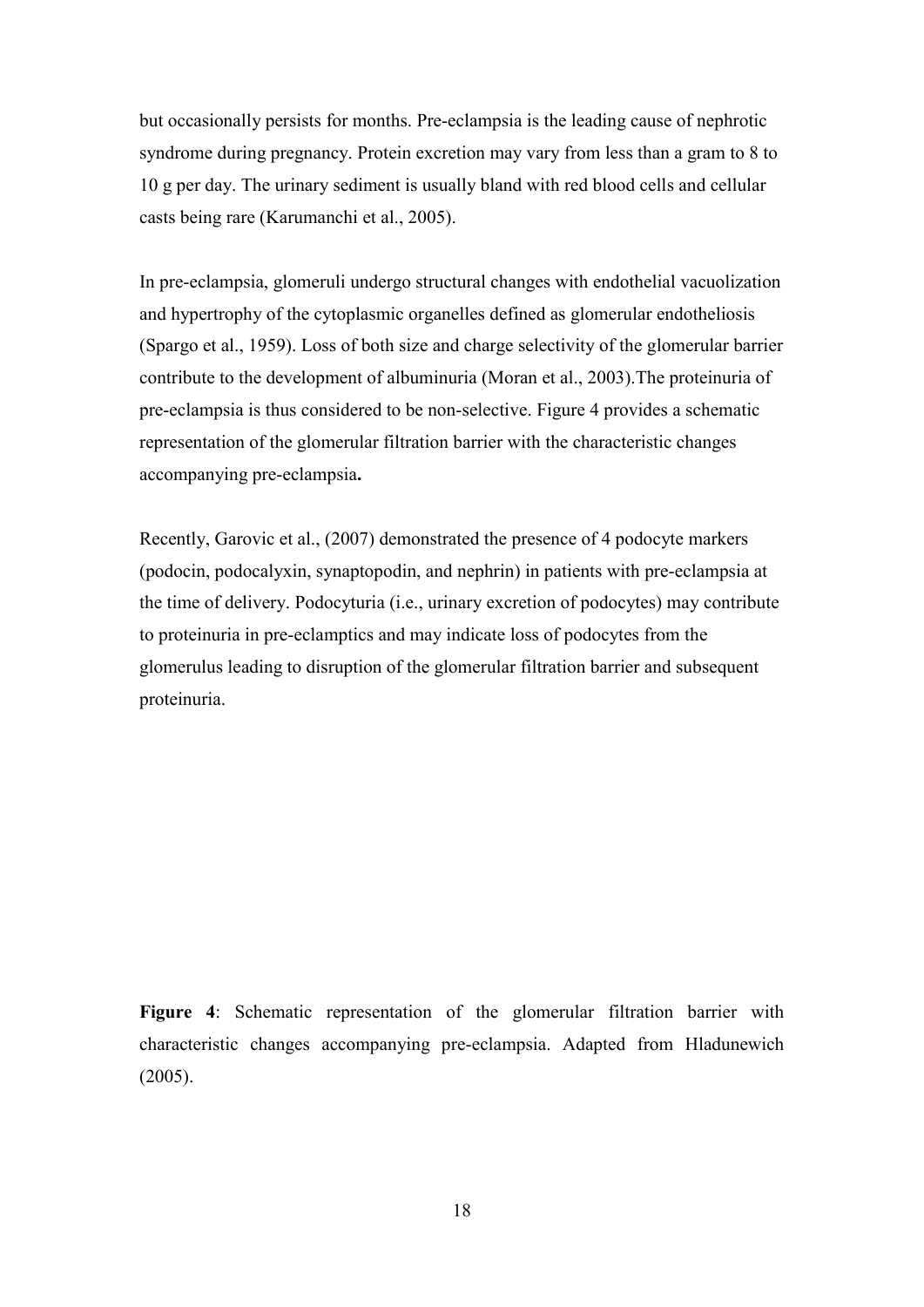

#### **1.10 PROTEINURIA AND PREGNANCY OUTCOME**

There are several key questions that need to be answered when one looks at the relationship between proteinuria and pregnancy outcome. These include:

- 1. How has the threshold for significant proteinuria been determined and does it have any correlation to clinical outcome?
- 2. Is proteinuric hypertension associated with greater adverse maternal and fetal outcome?
- 3. Is the severity of adverse maternal and fetal outcomes related to the degree of proteinuria?

## **1. How has the threshold for significant proteinuria been determined and does it have any correlation to clinical outcome?**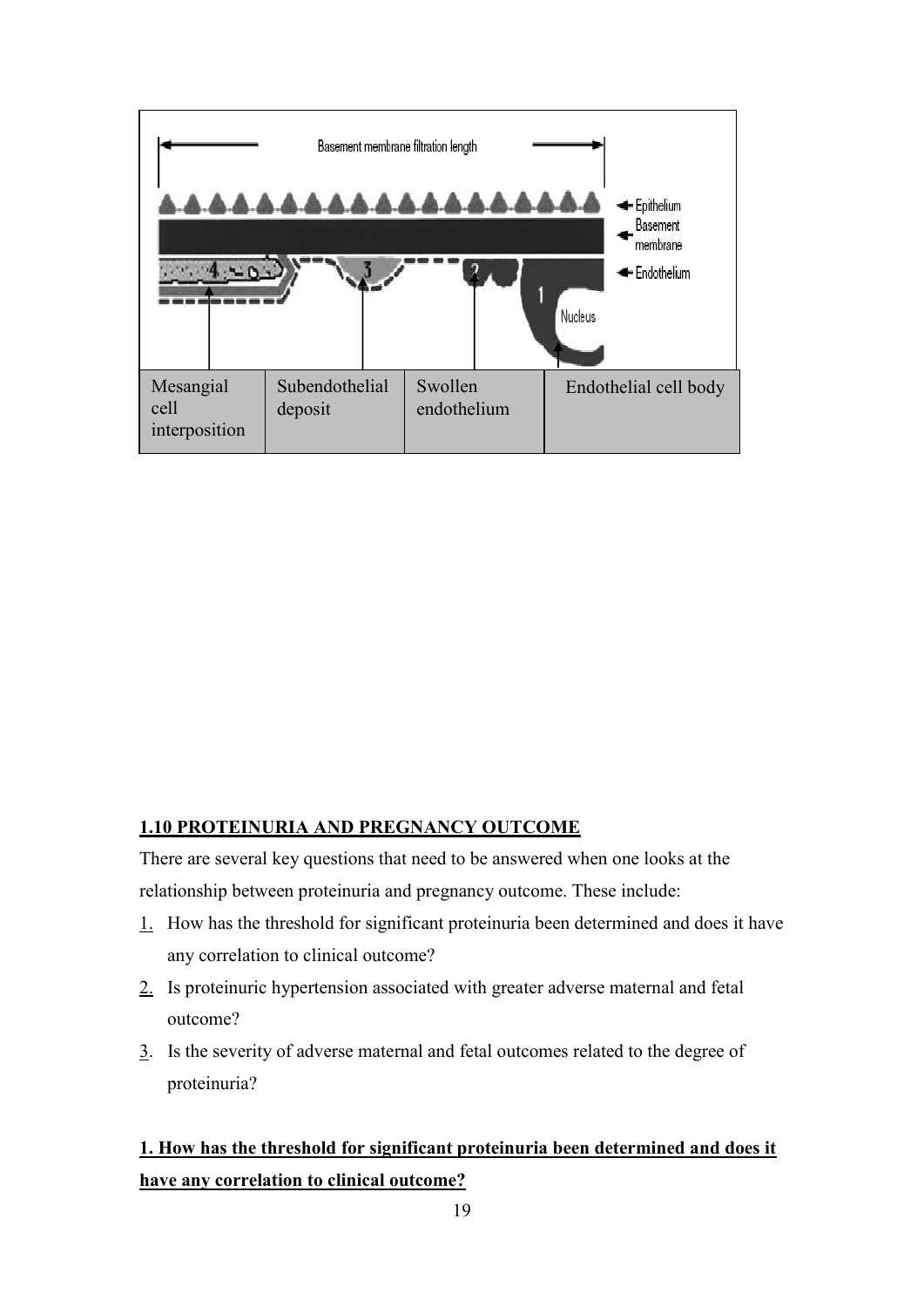Proteinuria above a threshold of  $\geq 300$ mg/24 hours has been used as a criterion to differentiate pre-eclampsia from gestational hypertension in the classification system for hypertensive disorders of pregnancy (Davey and MacGillivray, 1998).It is used both as a marker of severity and disease progression. The threshold for significant proteinuria is based on reference ranges from a normal pregnant population using the upper centile ( $95<sup>th</sup>$  to  $99<sup>th</sup>$ ) to define significance. Higby et al., (1994) published the first adequate study establishing normal urinary protein and albumin excretion in pregnancy. They reported figures of 260mg per 24 hour for urinary protein and 29 mg per 24 hour for albumin as the upper limit of normal excretion during pregnancy and also found that there was a statistically significant increase in protein excretion after 20 weeks of gestation. Waugh et al., (2005a) in a prospective study of 197 women found that whilst 300mg/24 hours may be above the  $95<sup>th</sup>$  centile for an obstetric population, it is a threshold of 500mg/24 hours that is more predictive of adverse outcome.

## **2. Is proteinuric hypertension associated with greater adverse maternal and fetal outcome?**

Proteinuria associated with hypertension in pregnancy is associated with greater adverse maternal and fetal outcome. In pregnant women with mild chronic hypertension but no proteinuria, the outcome of pregnancy is similar to non hypertensive pregnant women (Sibai et al., 1983) whilst hypertension together with proteinuria is associated with poor fetal outcome, an increased rate for small for gestational age pregnancies, increased perinatal mortality and maternal morbidity (Chan et al., 2005; Brown et al., 1996; Ferranzani et al., 1990; Chua and Redman, 1992; Lin et al., 1982).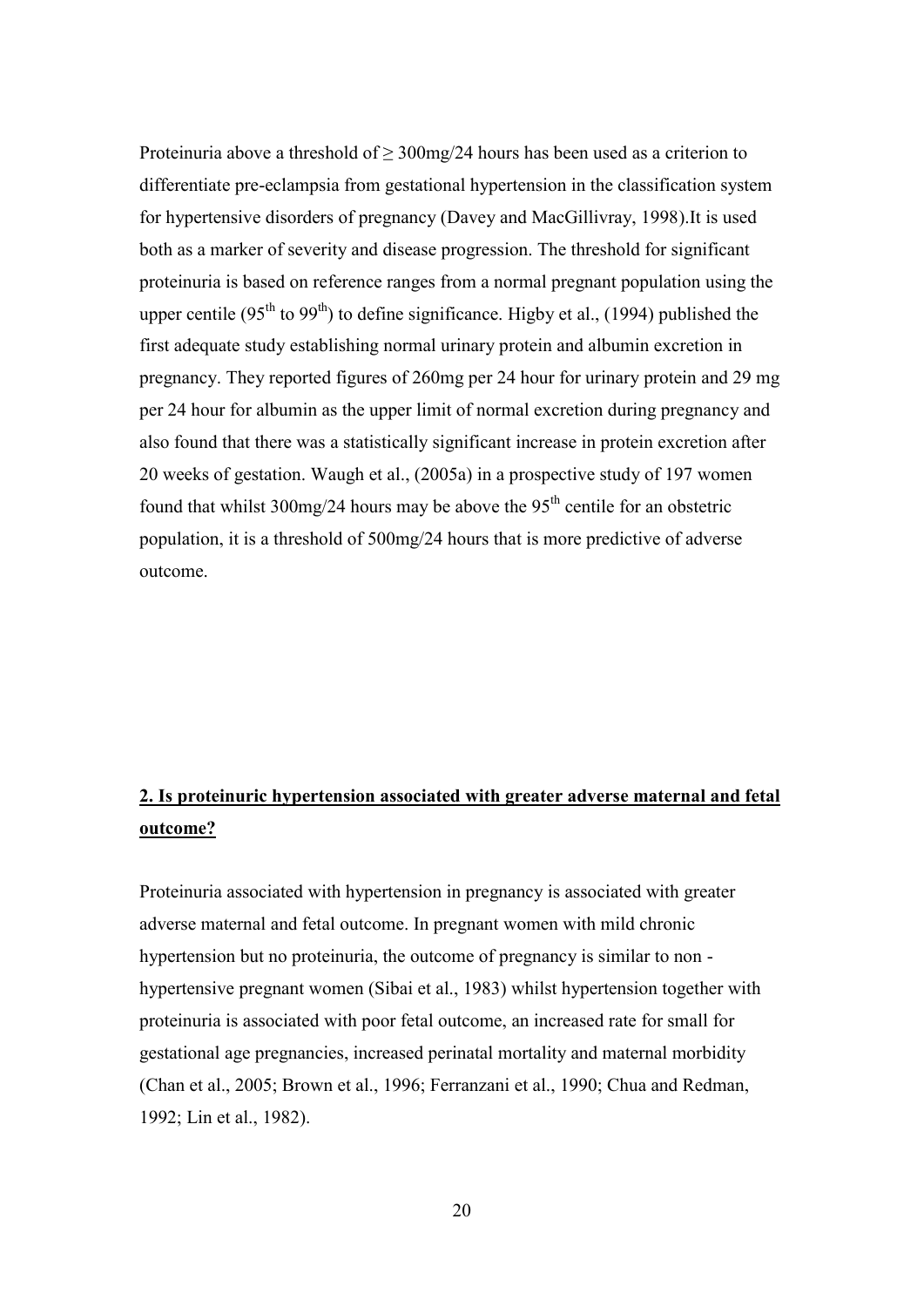# **3. Is the severity of adverse maternal and fetal outcomes related to the degree of proteinuria?**

There is conflicting evidence in the literature regarding the degree of proteinuria and adverse maternal and fetal outcome. Chan et al., (2005) found that in women with preeclampsia, the probability of adverse maternal outcomes increased with both increasing maternal age and increasing spot urine protein to creatinine ratios. They found that a spot protein to creatinine ratio of 900mg/mmol or more for all ages, was associated with an increase in risk of developing adverse maternal outcomes (likelihood ratio for a positive result of 7 or more).The probability of adverse fetal outcome was also increased with an increasing spot urine protein to creatinine ratio and was significantly greater when gestation at initial presentation was less than 34 weeks. Chan et al., (2005) however could not determine a specific spot protein to creatinine ratio that could be used as a definitive screening test for adverse outcomes. Other studies have suggested that the severity of proteinuria is not proportionally linked to increasing adverse maternal and fetal outcomes. Chua et al., (1992) found that delivery was necessary within 2 weeks of the onset of heavy proteinuria  $($  > 5g/24 hours) in 88.1% of cases and that in a subset of more preterm pregnancies, pregnancies could be safely prolonged for up to 4 weeks with intensive monitoring.

Schiff et al., (1996) concluded in a retrospective study that the amount of proteinuria and the rate of increase in proteinuria during conservative management were not important predictors of maternal and perinatal outcome. A prospective study by Hall et al., (2001) similarly found that significant increases in proteinuria or heavy proteinuria was not associated with poorer maternal and fetal outcomes compared to smaller increases of proteinuria of  $\leq 5g/24$  hours. Newman et al., (2003) found in a retrospective review that the magnitude of proteinuria, even when massive  $(> 10g/24$ hours), did not correlate with increased maternal or neonatal morbidity in preecampsia. They concluded that neonatal morbidity appeared to be more a function of prematurity rather than massive proteinuria itself.

#### **1.11 DIPSTICK URINALYSIS**

21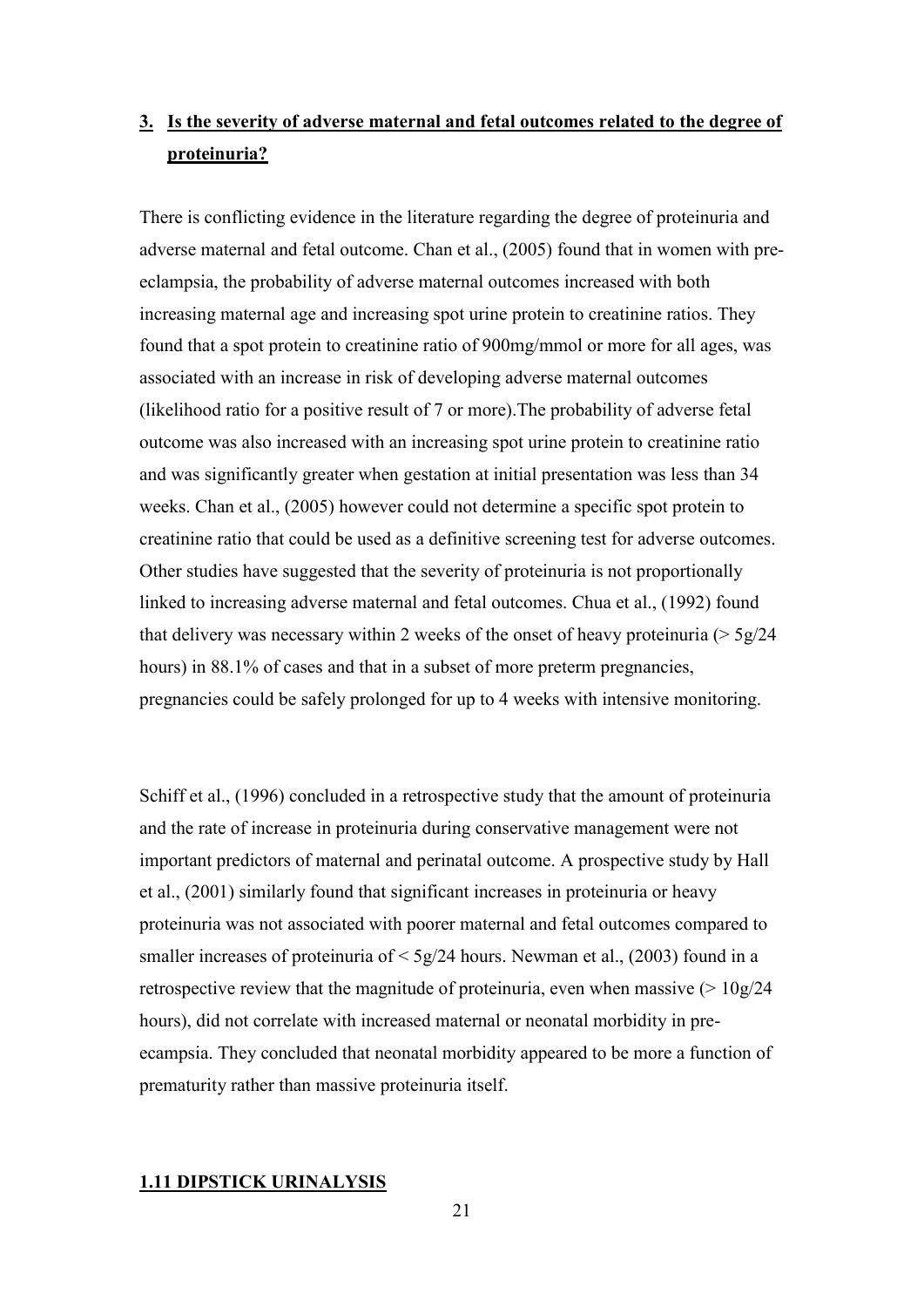Proteinuria is assessed most appropriately by the biochemical quantitative measurement of total protein excretion over a 24-hour period. This is an impractical screening test. The most commonly employed screening method for proteinuria antenatally is a semi-quantitative dipstick urinalysis (Halligan et al., 1999).

Several studies have questioned the value of dipstick urinalysis. Kuo et al., (1992) compared the dipstick diagnosis of significant proteinuria in 24-hour urine collections with dipstick urinalysis in 68 hypertensive pregnant women admitted to hospital with 0.3g/l proteinuria on urinalysis. They found a wide range of total protein values at a urine score of 1+ on dipstick urinalysis.

Meyer et al., (1994) retrospectively reviewed case records of 300 hypertensive women. They reported that 60 % of women with a negative or trace dipstick result had significant proteinuria defined as  $\geq 0.3$  g protein/24 hours and a significant false positive rate of 26 % with a 1+ dipstick result.

Brown et al., (1995) compared ward urinalysis for protein obtained on a midstream sample before and after a 24-hour urine collection and compared this with the 24-hour urine protein excretion. Urinalysis was also performed on a mixed aliquot of each 24 hour urine sample. The positive predictive value for urinalysis ranged from 38 % (precollection) to 60% (for test on 24 hour aliquot). Negative predictive values ranged from 86 to 88% respectively.

Waugh et al., (2001) found that the amount of protein assessed quantitatively was dependent on the biochemical assay employed. The positive and negative predictive values for urine dipstick analysis were dependent on the type of assay used as the gold standard. They however found that dipstick urinalysis has a significant false negative rate regardless of the type of assessment.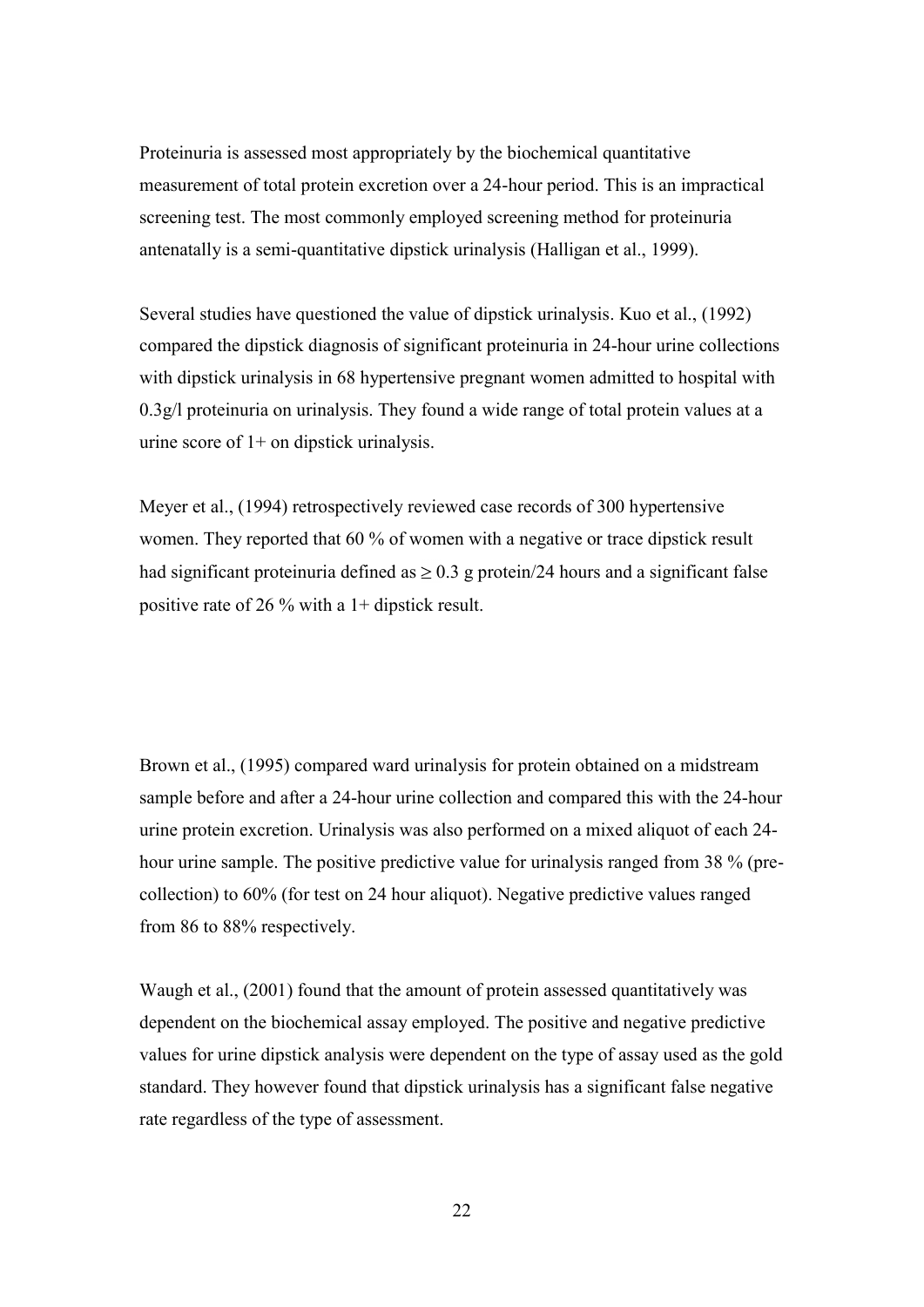Gangaram et al., (2005) evaluated the accuracy of dipstick urinalysis in a single voided urine sample and in an aliquot of a 24-hour urine collection in the assessment of proteinuria in 198 hypertensive pregnant women, using the 24-hour urine protein excretion as the gold standard. The positive predictive value (PPV) for dipstick urinalysis ranged from 64.9% (single voided urine sample) to 94.2% (24 hour urine aliquot). The negative predictive value (NPV) ranged from 75.2% (single voided urine sample) to 84.2% (24 hour urine aliquot).

These studies show that random semi-quantitative dipstick analysis in the diagnosis of proteinuria in pregnancy is imprecise and its value is questionable. False positive results may subject patients to the inconvenience of over investigation and unnecessary interventions, while false negative results may jeopardise the health of the woman and her fetus.

# **1.12 INACCURACY OF DIPSTICK URINALYSIS- THE ROLE OF AUTOMATION**

There are several factors that may contribute to the inaccuracy of urine dipstick analysis. These include observer error (Bell et al., 1999) and factors that may influence concentration of protein in an individual urine specimen such as contamination, exercise, posture, osmolality and urinary pH (Halligan et al., 1999).

In order to overcome inter observer errors, automated technology has been introduced to read the urine dipstick. Saudan et al., (1997) found that an automated urinalysis device (Clinitek 100 Ames) improved the positive predictive value of urinalysis from 24% to 47% at the  $1 + (0.3 \text{ g/l})$  concentration and from 53% to 83% at the  $2 + (1 \text{ g/l})$ concentration, without significantly altering the false negative rate. Although the automated device eliminated inter- and intra-observer variability, there were still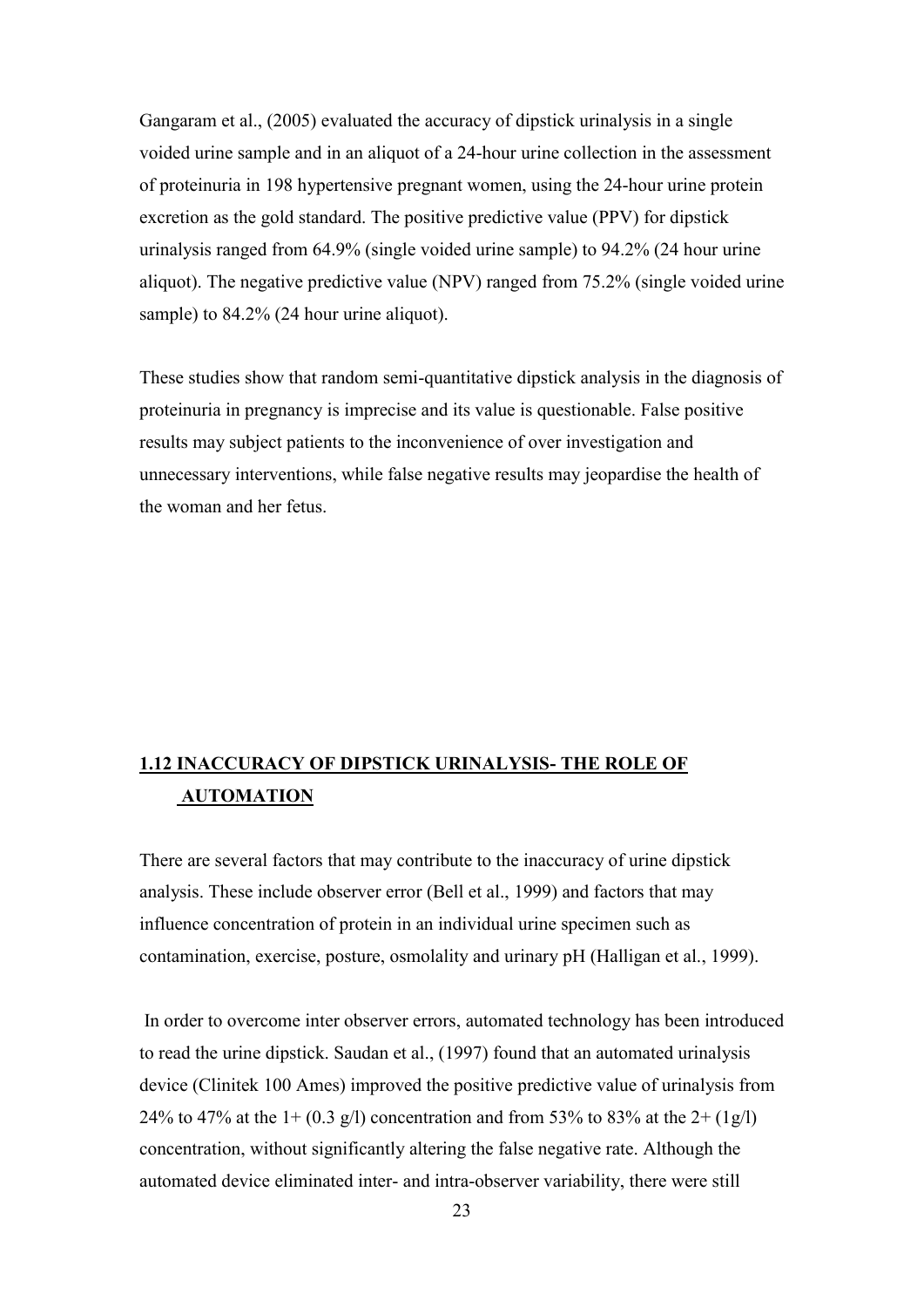persistently high rates of false positives encountered at the 1+ level, though only to half the extent of the visual urinalysis.

Waugh et al., (2005b) performed a study comparing visual dipstick testing with automated methods. They found automated dipstick testing has a significantly better positive (PPV 78% vs. 64%) and negative predictive value (NPV 84% vs. 65%) for detecting 300mg/24 hours protein excretion.

## **1.13 LABOROTARY MEASUREMENT OF PROTEINURIA – THE 'GOLD STANDARD'**

There is a lack of a clear "gold standard" for quantitative measurement of proteinuria. There are currently more then ten different assays, none of which has gained universal acceptance. This makes it difficult to compare the outcomes of various studies with similar methodology where there are differences in the assay used as the laboratory gold standard.

In pregnancy, Waugh et al., (2001) compared urine dipstick analysis to the Benzethonium chloride assay and the Bradford assay. They found a variation between dipstick urinalysis and the two different assays and attributed this to protein assay specificity and the observed protein compositions of the samples on electrophoretic analysis. Thus the measurement of proteinuria is dependent on the type of assay used in the laboratory.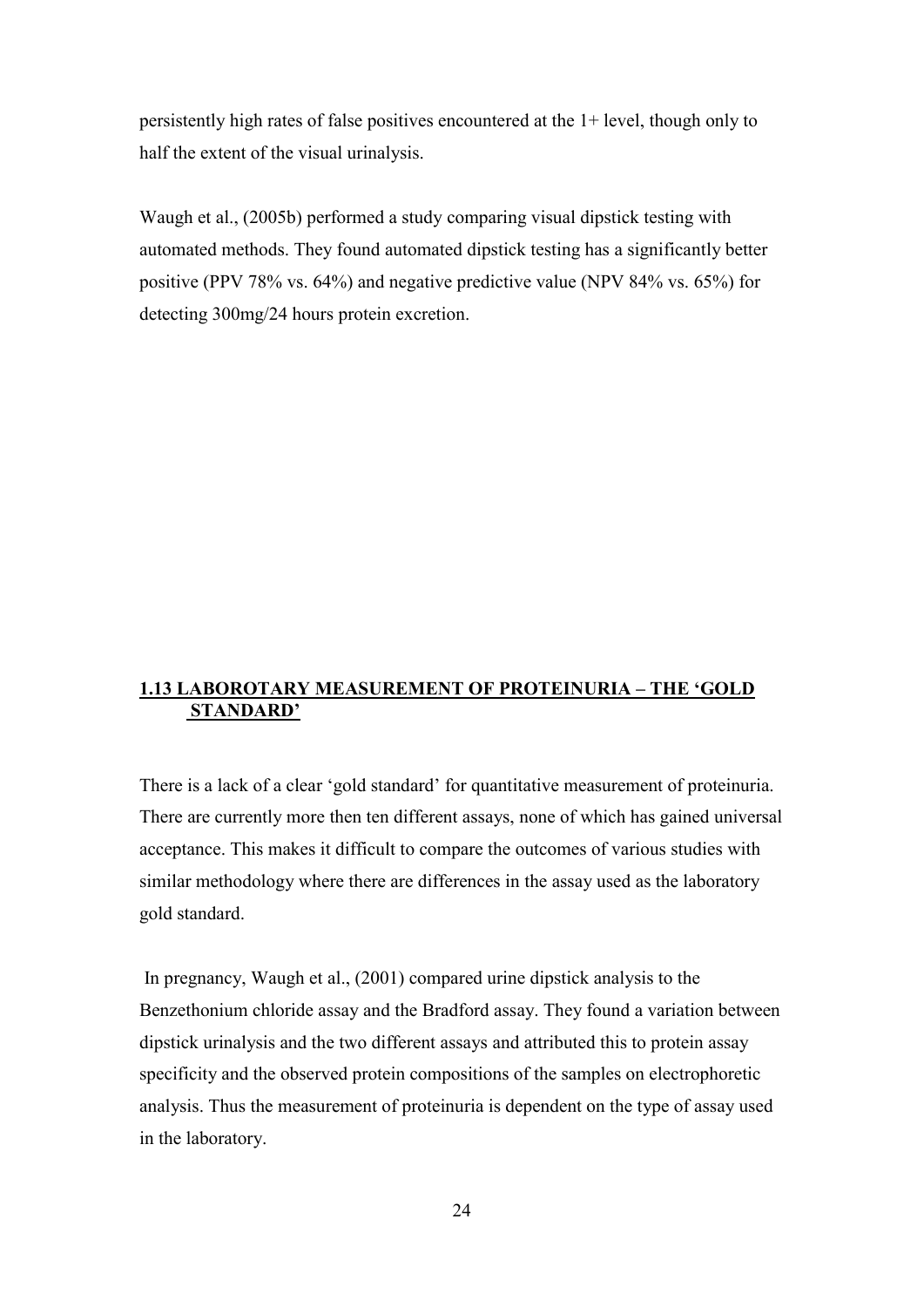### **1.14 PROTEIN:CREATININE RATIOS IN SPOT URINE SAMPLES**

The gold standard for determining protein excretion is the 24 hour urine collection. The need for a 24 hour collection is due to the variation in protein excretion during the day. Factors that may contribute to this variation include variation in water intake and excretion, rate of diuresis, exercise, recumbency and diet (Price et al., 2005).

The major problem with the 24 hour protein collection is that it is often impractical in the outpatient setting with problems of incomplete collection. In order to overcome this, the spot protein to creatinine ratio has been proposed. During the day urinary protein and creatinine excretion rates are fairly constant provided the glomerular filtration rate is constant. Thus a ratio of the concentrations of urinary protein and creatinine in a single voided urine sample would reflect the cumulative excretion during the day since the ratio of two stable rates would cancel out the time factor (Ginsberg et al., 1983).

Recent studies have suggested a strong correlation between the protein/ creatinine ratio and 24 hour urine protein level in women with pre-eclampsia. Jaschevatzky et al., (1990) measured the protein:creatinine ratio in 35 pre-eclamptic patients and 70 healthy pregnant women. They found a close correlation between the protein/ creatinine ratio in random urine samples and the 24 hour protein excretion  $(r = 0.927)$ ;  $p \le 0.001$ ) and the 24-hour protein: creatinine ratio (r = 0.920; p  $\le 0.001$ ) in the preeclamptic patients.

Besides showing a significant correlation between the 24 hour urine protein and the protein: creatinine ratio ( $r = 0.93$ ;  $p < 0.001$ ), Neithardt et al., (2002) in addition found that the protein:creatinine ratio appears to predict trends in protein excretion over time.

Other studies have found contradictory results. Durnwald et al., (2003) found a poor correlation  $(r^2 = 0.41)$  between the protein:creatinine ratio in 220 women with suspected pre- eclampsia. Al et al.,  $(2004)$  similarly found a poor correlation (r =0.56,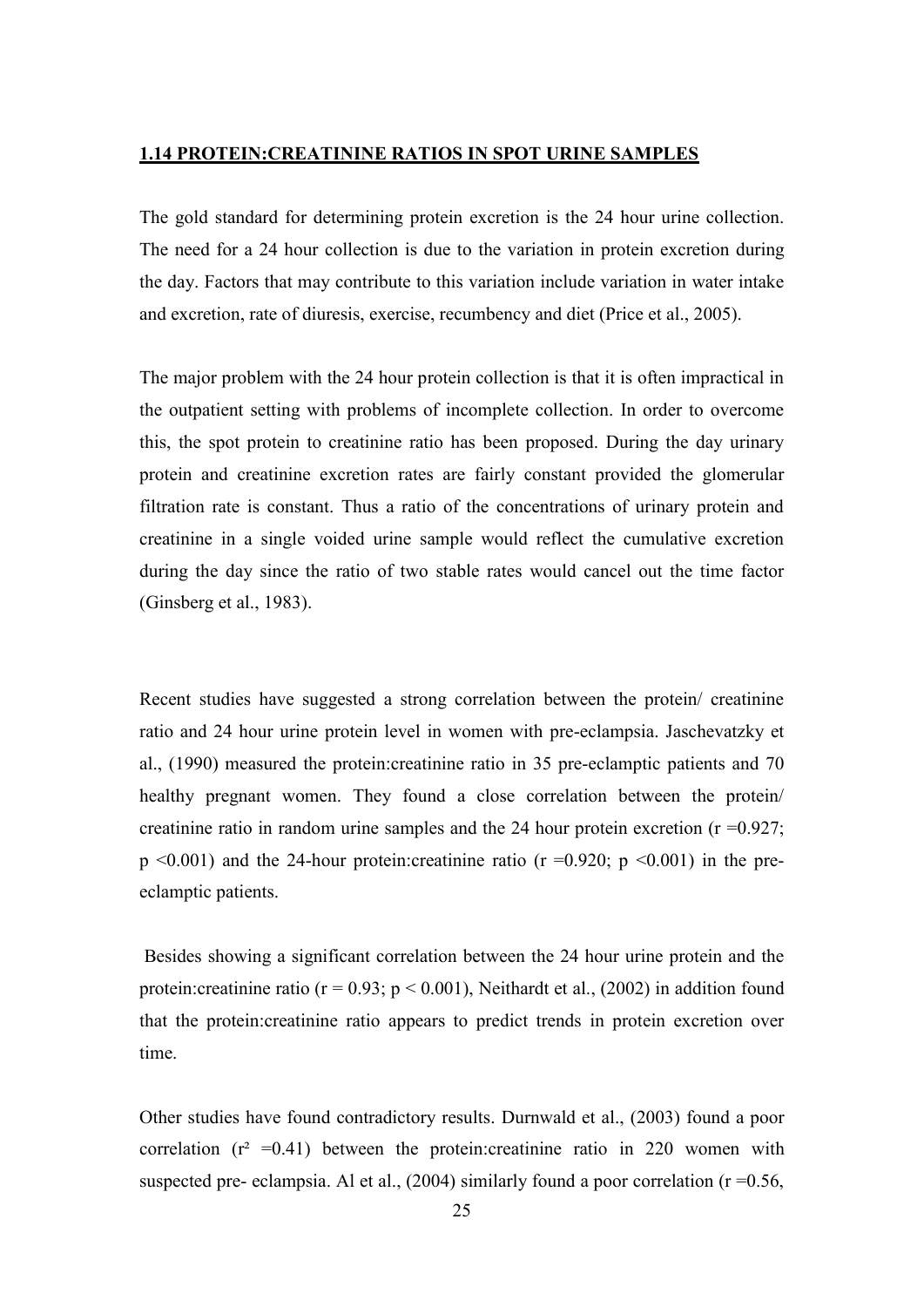p < 0.01) in patients with new onset mild hypertension in late pregnancy. A systematic review by Price et al., (2005) concluded that there was sufficient data to demonstrate a strong correlation between the protein:creatinine ratio in a random urine sample and 24 hour protein excretion. They also found that protein:creatinine ratio in a random urine sample might be used to rule out significant proteinuria as defined by a 24 hour urine excretion measurement.

To increase the applicability of the use of the protein:creatinine ratio in clinical practice semi-quantitative protein:creatinine ratio dipsticks have been developed. Roy et al., (2003) described the first assessment of a protein:creatinine ratio dipstick (Autistics Pro: Bayer Diagnostics).They tested a midstream urine of 171 hypertensive pregnant women with protein:creatinine ratio dipsticks on a validated Urinanalyser (Clinitek 50: Bayer diagnostics) and compared this with the use of visual and automated dipstick analysis using the 24 hour total protein measurement as the gold

standard. They found the sensitivity (94.5%) and specificity (95.7%) of the protein:creatinine ratio dipsticks to be superior to visual dipstick urinalysis for the prediction of 300mg protein / 24 hours at the 1+ threshold.

## **1.15 MICROALBUMINURIA**

#### **1.15.1 HISTORY OF MICROALBUMINURA**

The term microalbuminuria (MA) was first used by Viberti et al., (1981) to describe urinary excretion rates of albumin that could not be detected by standard urinary dipsticks, but only by more sensitive assays for albumin, to predict development of overt proteinuria in diabetic patients. While the clinical utility of MA has been largely studied and applied in diabetic populations to screen and monitor for incipient nephropathy, more recently it has been found to be an independent predictor of cardiovascular disease in patients with diabetes, hypertension and in the general population (Busby et al., 2005; Verdecchia et al., 2004; Heerspink et al., 2006;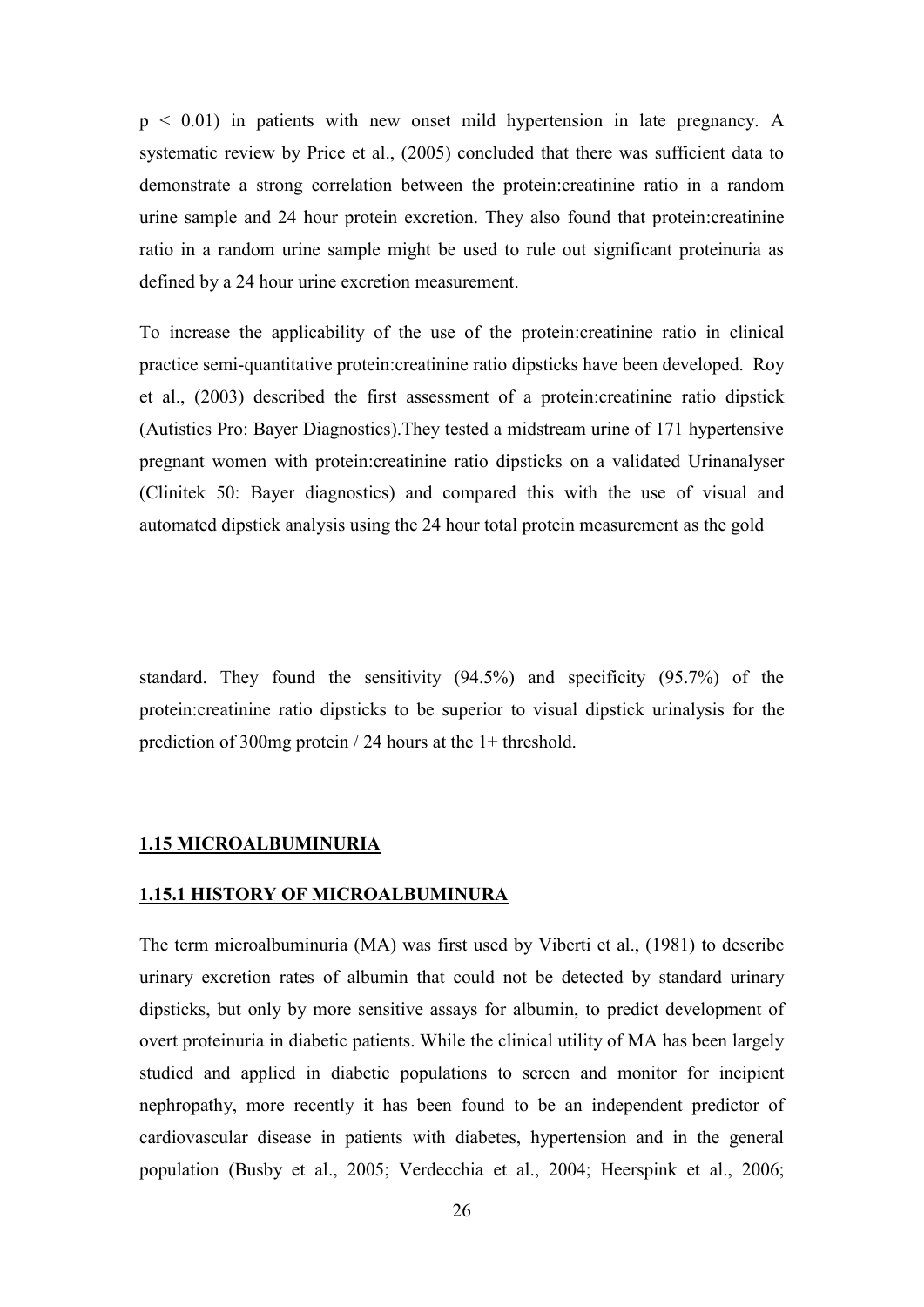Ruggenenti et al., 2006). It has also been suggested as a marker of endothelial dysfunction (Verdecchia et al., 2004). These findings have led to an increased interest in the role of microalbuminuria in hypertensive disorders of pregnancy.

#### **1.15.2 DEFINITION OF MICROALBUMINURIA**

Microalbuminuria is defined as a urinary excretion rate of albumin between  $20\mu$ g and  $200\mu$ g/min or between 30 mg/day and 300mg/day. Traditionally this has been measured using a 24 hour urine collection. The definition has been expanded to include spot urinary microalbumin to creatinine ratio (UAC) of 30 to 300mg/g.

When using the UAC, various factors affecting albumin and creatinine excretion need to be taken into account. Factors affecting albumin excretion include blood pressure, time of day, fasting, salt intake and volume status (Khosla et al., 2006).

During the 1990s, the most sensitive strips for detection of albuminuria had thresholds for detection of 20 mg/l. Thus a lower limit of 30 mg/day was chosen for the definition of microalbuminuria as the average daily urine output of 1.5 l was multiplied by 20mg/ l. The upper limit of 300 mg / day was chosen as the sensitivity of the older dipsticks for albumin was 100 to 300 mg/l (Heerspink et al., 2006).

Recent studies have demonstrated that subjects with even slight increases in urinary albumin excretion in the normal range have an increase risk for development of cardiovascular morbidity and mortality (Gerstein et al., 2001) .This suggests that the limits chosen for microalbuminuria are arbitrary and the best cut offs still need to be identified (Heerspink et al., 2006).

## **1.15.3 PATHOPHYSIOLOGY OF MICROALBUMINURIA**

Microalbuminuria appears to be more a marker of vascular disease than a pathogenic factor. Factors known to influence the development of MA include an increased body mass index (BMI), hypertension, endothelial dysfunction, a decrease in high density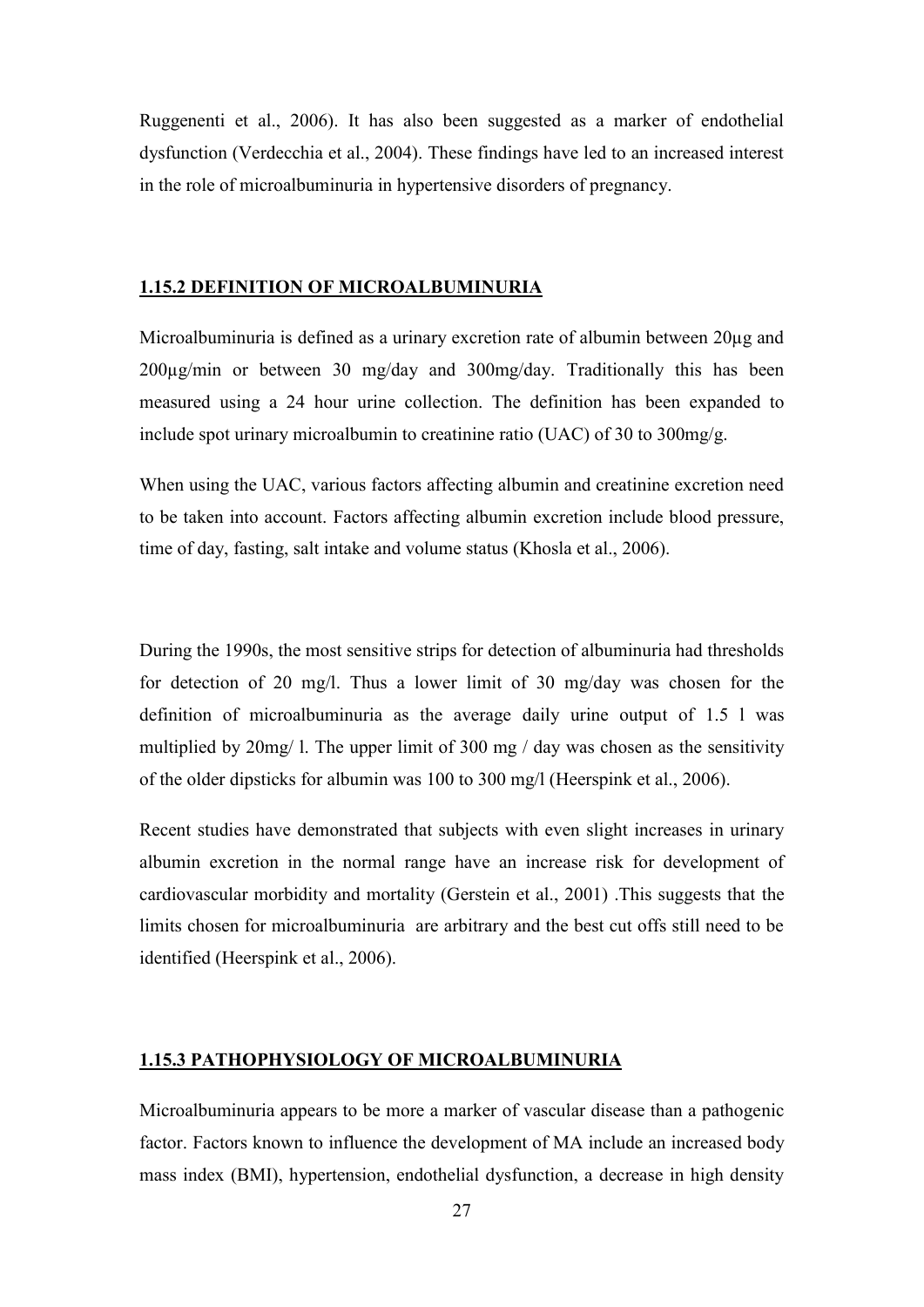lipoprotein levels, insulin resistance, smoking, salt sensitivity, increasing age and a DD ACE- genotype (Khosla et al., 2006; Verdecchia et al., 2004)

Patients with MA have an elevated transcapillary escape rate of albumin, and usually the presence of one or more of the above risk factors. The mechanism of vascular injury differs among diabetic and hypertensive populations. In hypertensive patients with MA, increases in microvascular pressure results in endothelial damage, leading to generalized vascular leakiness. Excess protein is deposited in the extracellular matrix, resulting in the capillary basement membrane becoming sclerosed.This response is mediated through various stimuli such as, complement activation, macrophages, neutrophils, and endothelial stimulation from other inflammatory insults (Khosla et al., 2006; Verdecchia et al., 2004).

In diabetic patients, the glycated state of albumin transforms it into an antigenic like molecule that is associated with generation of free oxygen radicals that causes direct injury to the glomerular membrane. This impairs glomerular filtration of proteins resulting in increased albumin excretion (Stehouwer et al., 1997; Khosla et al., 2006).

The link between diabetic and non-diabetic MA may be impaired insulin resistance, leading to an increased amount of glycated albumin.

#### **1.15.4 MICROALBUMINURIA IN PREGNANCY**

Recently there has been interest in the measurement of microalbumin in the urine of pregnant women. Microalbuminuria is defined as urinary excretion of albumin that is persistently above normal, although below the sensitivity of conventional semiquantitative test strips (Maybury and Waugh, 2004).

Proteinuria in pregnancy is due to selective glomerular filtration and non-selective (proximal tubule) reabsorption. In non-pregnant women there is an albumin filtration of 500mg -600mg/day (Maybury and Waugh, 2004). During pregnancy proteinuria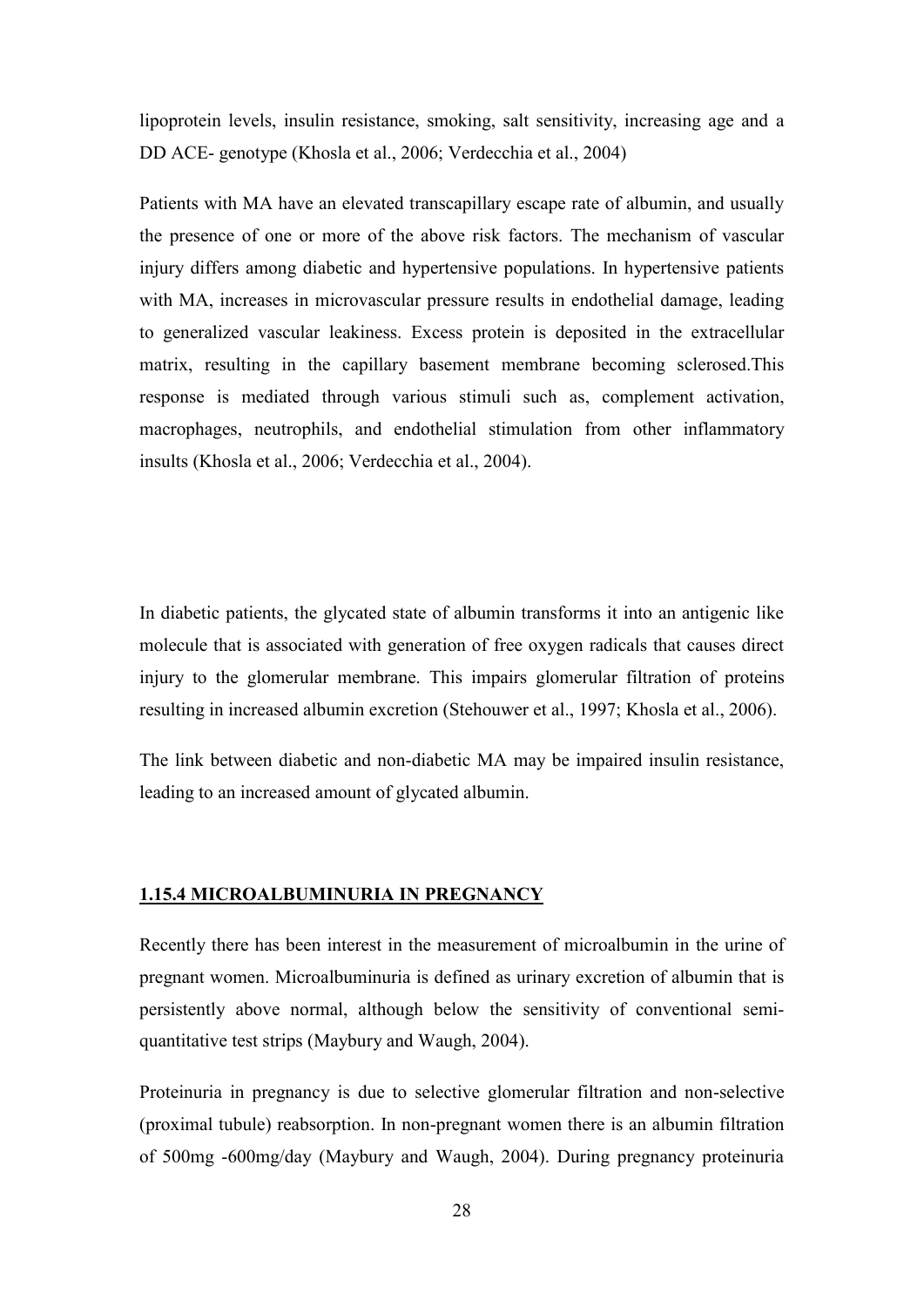gradually increases with levels of 5mg/100ml in the first and second trimesters and 10mg/100ml in the third trimester. Levels in the third trimester may reach 300mg/ml in normal pregnancy (Davison, 1985). The majority of additional albumin excretion in pregnancy is from nocturnal excretion (Douma et al., 1995). Gestation specific reference ranges for urinary microalbuminuria, creatinine concentration and microalbumin to creatinine ratio have been described for uncomplicated pregnancies (Waugh et al., 2003b).

# **1.15.5 MICROALBUMINURIA AND HYPERTENSIVE DISORDERS OF PREGNANCY**

It has been suggested that a phase of micoalbuminuria may precede overt proteinuria in pre-eclampsia (Bar et al., 1996). There has been mixed results in the literature on the usefulness of MA as an early predictor of pre-eclampsia.

Lopez-Espinoza et al., (1986) found no evidence that gross proteinuria detected in patients with pre-eclampsia was preceded by a gradual increase in microalbuminuria, and Konstantin-Hansen et al., (1992) concluded that MA could not be used to predict pre-eclampsia in low risk pregnant women.

Nakamura et al., (1992) in a study of 199 normotensive pregnant women at 20 and 30 weeks of gestation, found the fasting urinary albumin to creatinine ratio to be significantly higher in women destined to develop pregnancy induced hypertension. Using a cut off value of more than 16mg/g as a positive test result, the negative predictive value was 94% for 20 weeks and 96% for 30 weeks gestation and thus they concluded that this was a useful screening tool for predicting pregnancy induced hypertension.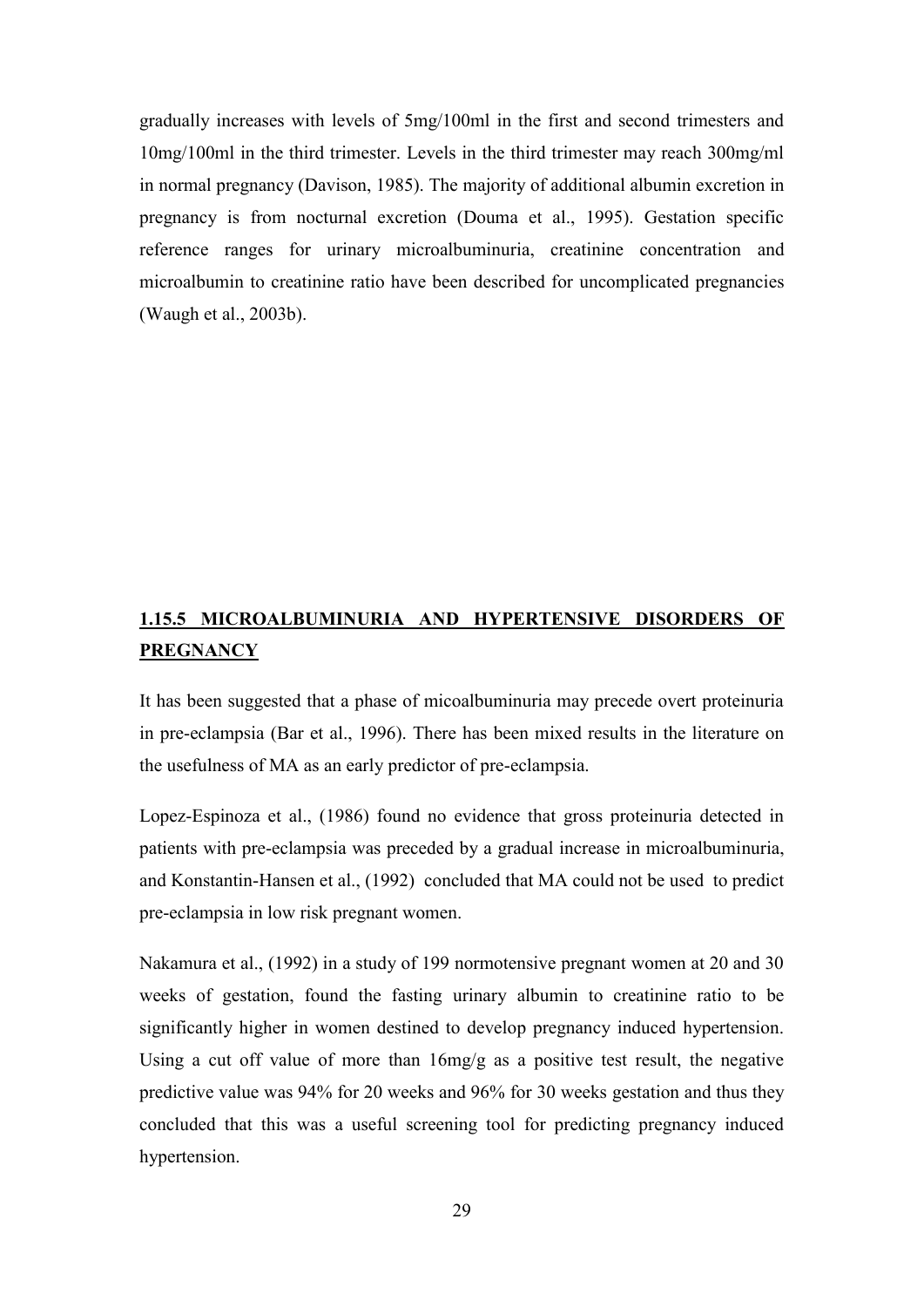Das et al., (1996) concluded that microalbuminuria was a significant risk factor for prediction of pre-eclampsia. Using  $\geq 20 \mu g/ml$  of urinary albumin as a positive test, they found a sensitivity of 64, 42% and specificity of 91, 84%.

Microalbuminuria dipsticks have also been used to detect clinically significant proteinuria (Higby et al., 1995; Waugh et al., 2005a). Higby et al., (1995) compared two screening tests for MA, namely the Micro-bumintest and Multistix 10SG with a 24 hour quantitative urinary protein measurement. They found the Micro-bumintest to have good sensitivity (87%), specificity (99%), PPV (81%) and NPV (99%) compared to the Multistix 10SG which had a lower sensitivity (36%), specificity (97%), PPV (68%) and NPV (88%).

Besides being used as a predictor of pre-eclampsia it has also been suggested that MA may correlate better with other clinical measurements of disease severity as it

may more accurately reflect the glomerular dysfunction associated with the glomerular endotheliosis of pre-eclampsia (Waugh et al., 2005a).

#### **1.15.6 POINT OF CARE INSTRUMENTS**

Microalbuminuria dipsticks compared to the traditional visual urinary dipsticks have also been shown to be a better screening test for clinically significant proteinuria (Higby et al., 1995; Waugh et al., 2005a). Various semi-quantitative dipstick tests have been used for detection of MA. In order to allow routine testing of the antenatal population for microalbuminuria, quantitative and semi-quantitative point of care urinanalysers have been developed.

The DCA 2000 (Bayer Corp., Elkhart, IN) is a point of care instrument that provides a quantitative result of the UAC. Waugh et al., (2003a) found that the DCA 2000 is accurate for the measurement of albumin to creatinine ratios in the uncomplicated population. In the hypertensive pregnant population they found the DCA 2000 remained accurate though when the albumin concentration was greater than 40mg/l the 95 % limits of agreement are broader. They found the DCA 2000 to have a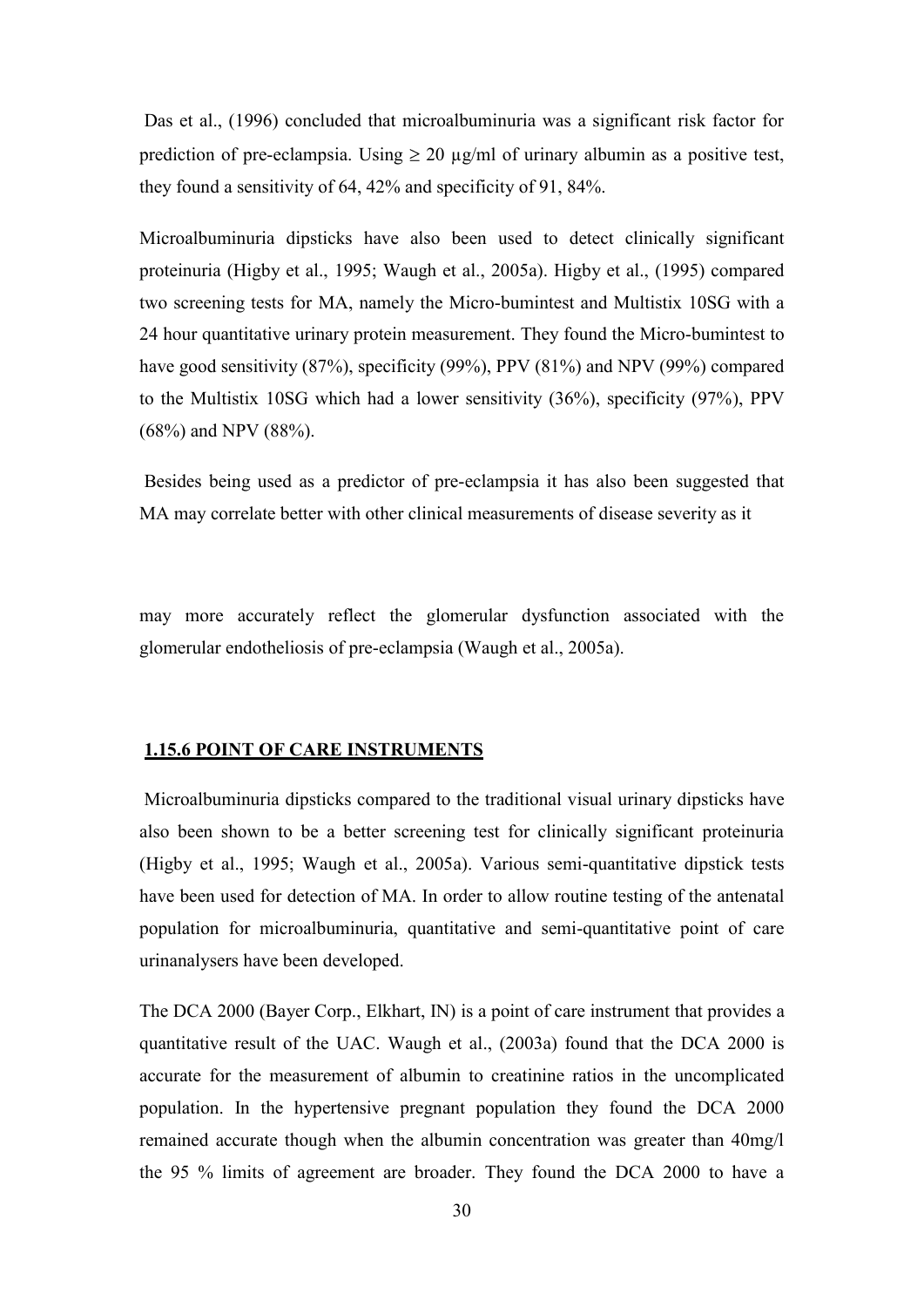sensitivity of 94% [95% CI (0.85-0, 98)] and specificity of 98% [95%CI (0.85-0.98)] to detect significant proteinuria (Waugh et al., 2005).

The Clinitek Microalbumin Reagent Strip (Bayer Corporation, Elkhart, IN) is a semiquantitative dipstick test for MA that is read using the Clintek 50 portable urine chemistry analyzer. Waugh et al., (2005a) found that the Clinitek 50 system had a sensitivity of 58% [95% CI (0.47-0.70)] and specificity of 83% [95% CI (0.74-0.90)] for detecting significant proteinuria. The same study found the semi-quantitative visual Multistix 8SG used to detect proteinuria to have a lower sensitivity of 51% [95% CI (0.39-0.62)] and specificity of 78% [95% CI (0.68-0.86)] for detecting significant proteinuria.

This type of automated point of care urine analyzers are able to provide rapid results, avoiding inter observer error and provide automated documentation of results. Based on the potential benefits of such instruments, we decided to test the clinical utility of the Clinitek 50 system in our setting.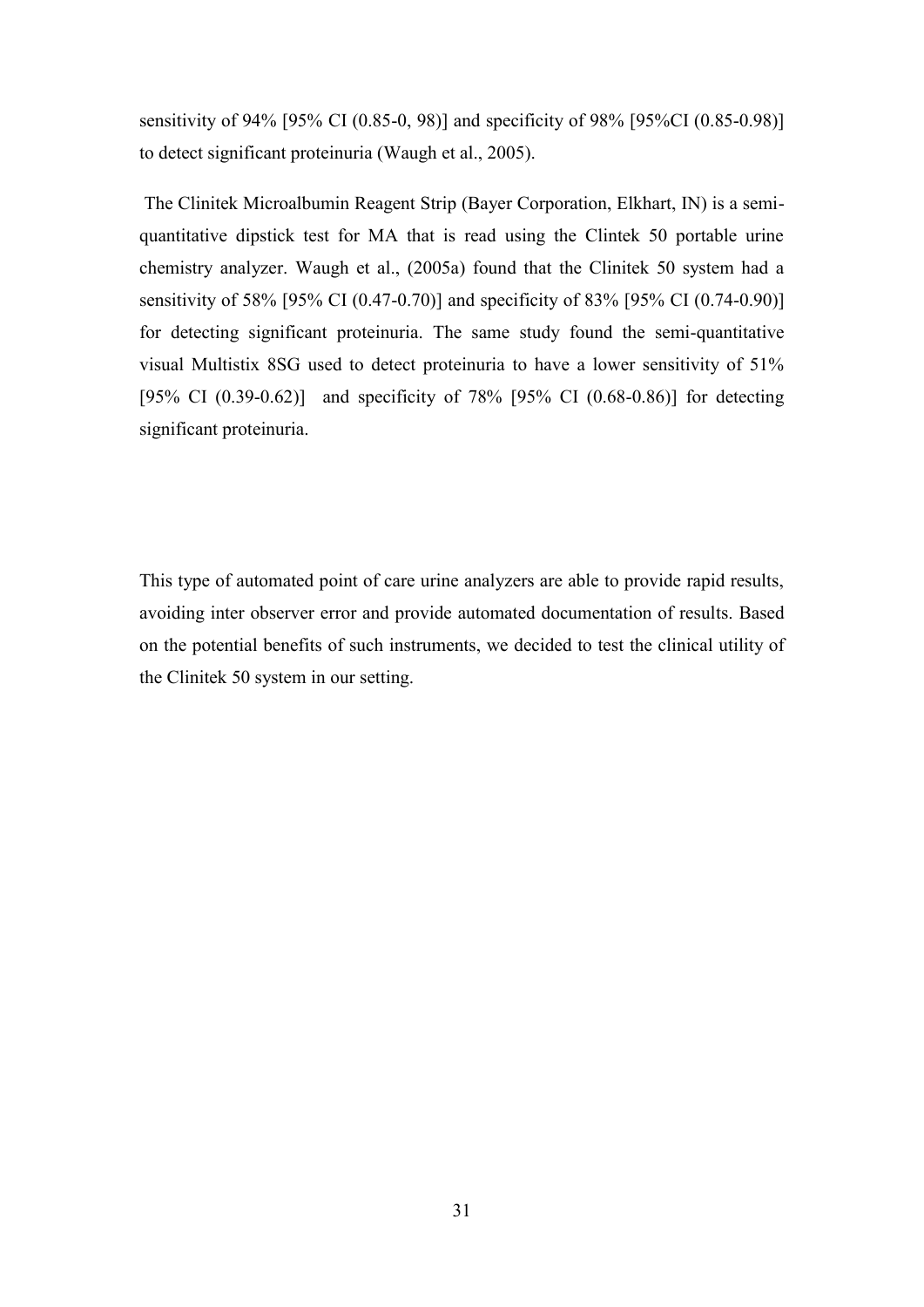## **CHAPTER 2**

#### **2.1 AIMS**

The use of semi-quantitative UAC dipstick analysis using point of care urinanalysers may offer significant advantages. These include decreasing the need for timed 24 hour urine collections, a reduced need for hospital admission and rapid availability of results with improved accuracy over other forms of dipstick urinalysis for proteinuria. We therefore decided to embark on study using the Clinitek® Microalbumin reagent strip (Bayer Healthcare LLC, USA) that is analysed on the Clinitek® urinalyser (Bayer Healthcare LLC, USA) with the following aims:

- Determine the accuracy of spot UAC dipsticks and conventional visual dipsticks compared to laboratory UAC quantification to detect significant proteinuria in a normotensive and hypertensive population attending antenatal clinic.
	- Determine the accuracy of spot UAC dipsticks and conventional visual dipsticks compared to a 24 hour urine protein collection (gold standard) to detect significant proteinuria in HDP.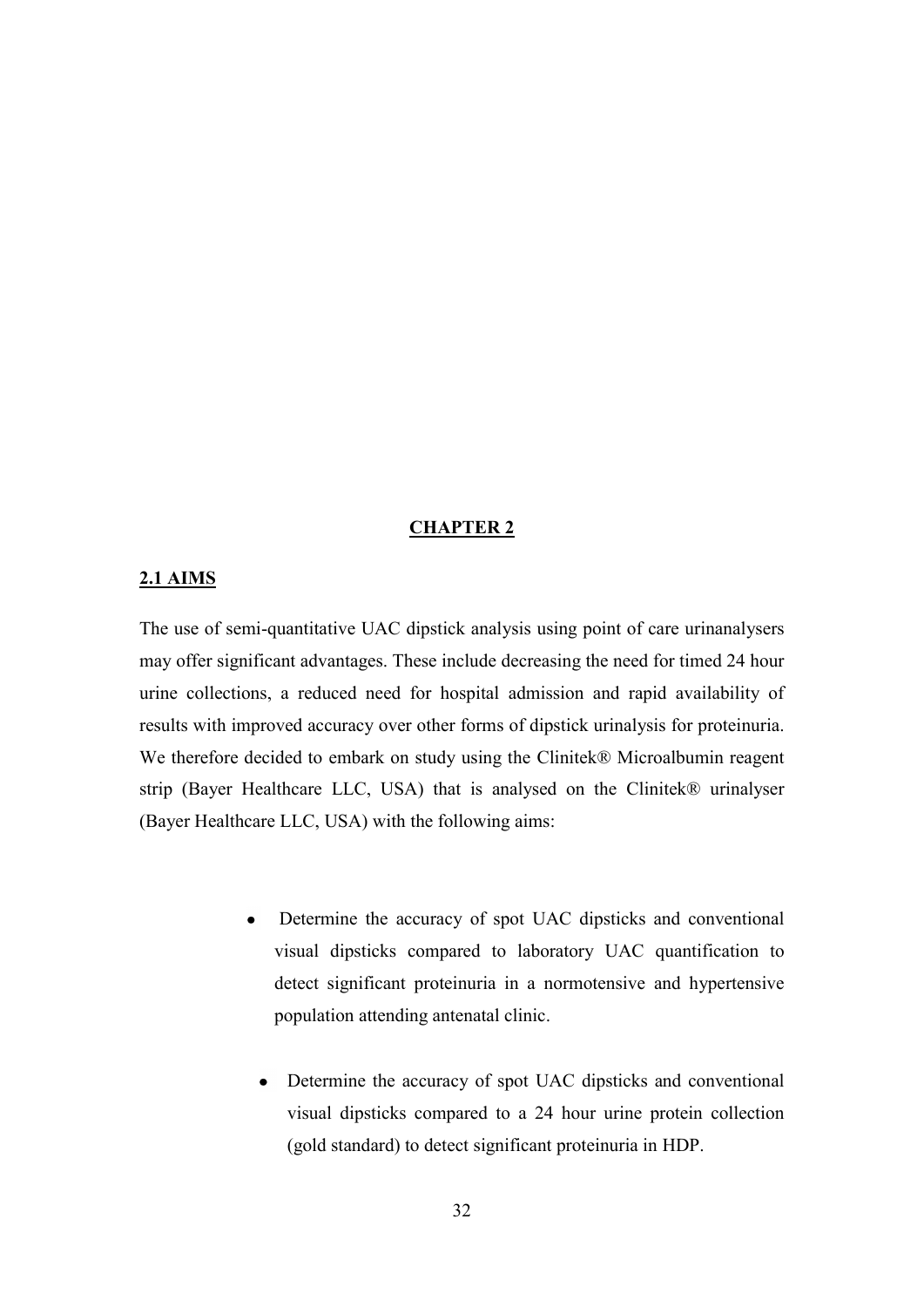• Determine the role of proteinuria as determined by the 24 hour urinary protein and the UAC dipstick read on the Clinitek 50 system on pregnancy outcome in HDP.

## **2.2 ETHICS AND STUDY LOCATION**

This was a prospective study conducted at hospitals serving the Durban Metropolitan region in South Africa, viz. King Edward VIII, R.K. Khan and Inkosi Albert Luthuli Central Hospitals. Institutional ethical approval was obtained (no.E042/05) and all participants gave consent. Recruitment began in January 2006 and ended in September 2007.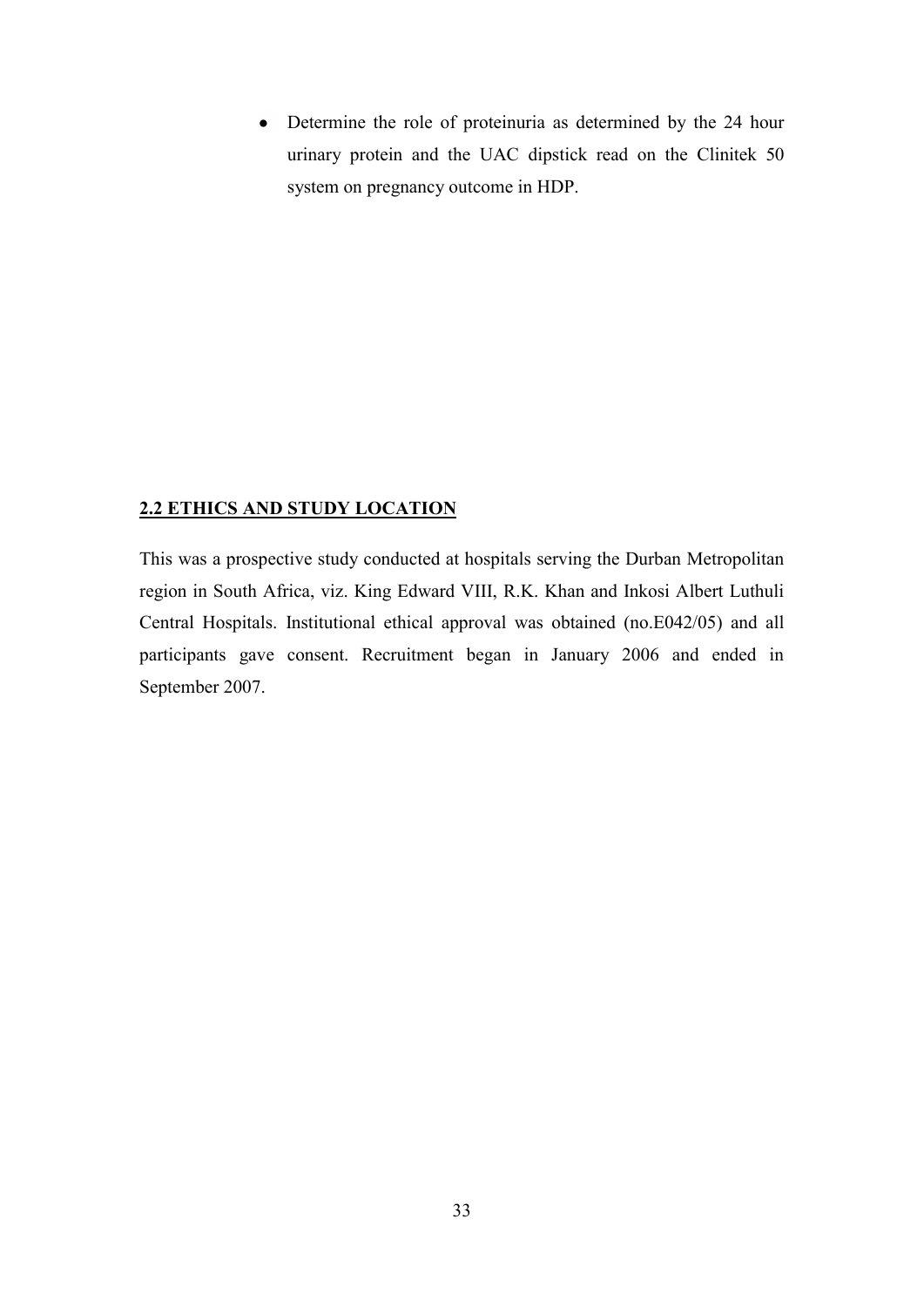## **CHAPTER 3 – DIPSTICK VALIDATION**

## **3.1 INTRODUCTION**

As previously mentioned, the use of point of care analysers to determine the UAC ratio in pregnancy, may offer significant advantages over conventional visual dipsticks in the assessment of significant proteinuria in pregnancy. We therefore embarked on a pilot study to validate the Clinitek 50 system by determining the accuracy of spot UAC dipsticks and conventional visual dipsticks compared to laboratory UAC quantification to detect significant proteinuria in normotensive and hypertensive antenatal attendees.

#### **3.2 METHOD**

In order to validate the UAC dipstick we required participants with and without significant proteinuria. We thus chose one population group with a low prevalence of proteinuria (normotensives) and the other with a high prevalence (hypertensives).

A series of 15 normotensive pregnant women and 11 women with new onset hypertension in pregnancy after 20 weeks of gestation were recruited at the antenatal clinic. Exclusion criteria included women with chronic renal disease, eclampsia and urinary tract infections.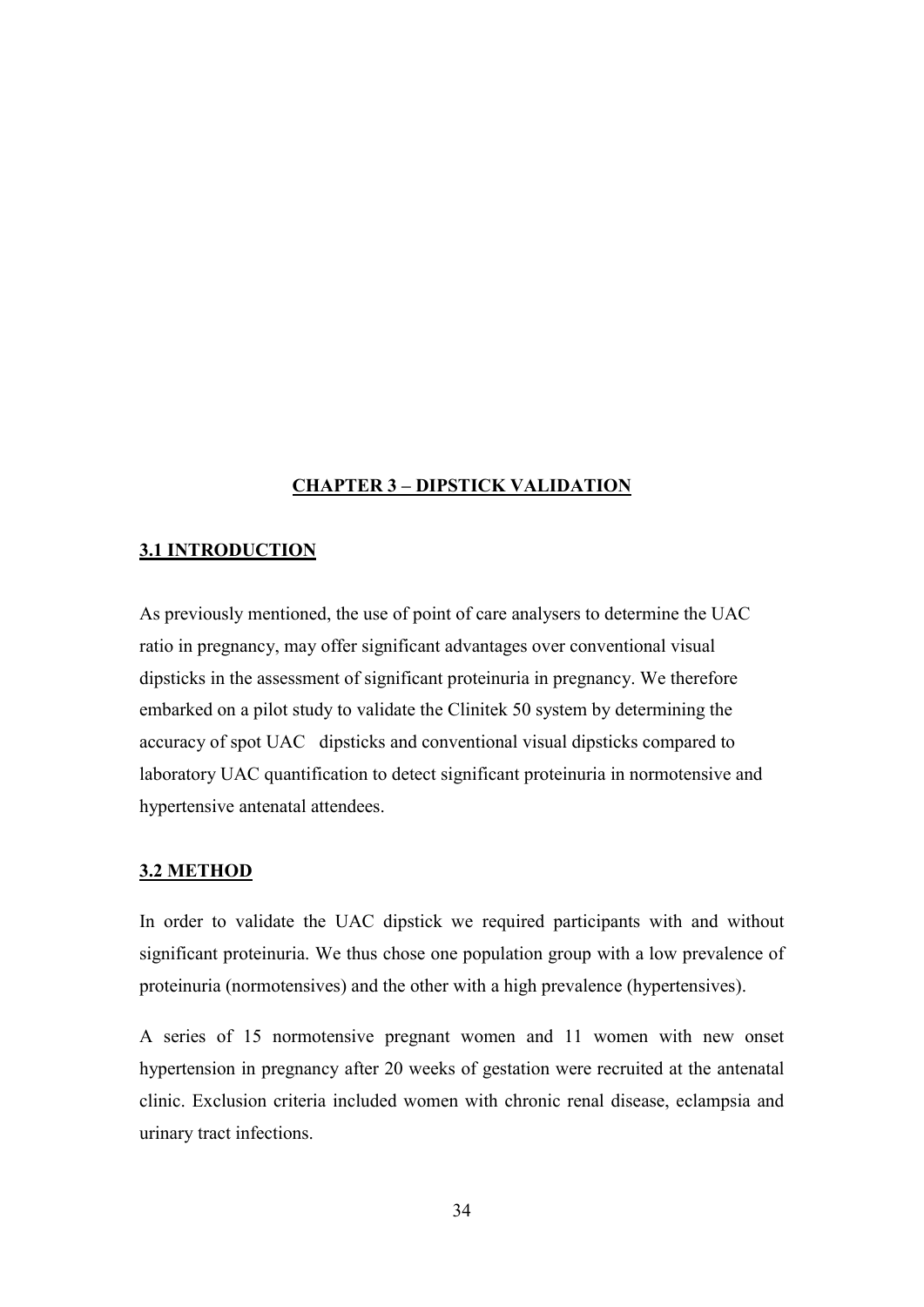Each woman had a spot midstream urine (morning specimen) collected. A small amount of this specimen was tested for proteinuria using a semi-quantitative visual dipsticks (Makromed®, Makro Medical, RSA) by trained midwifes at the antenatal clinic; another small amount of the urine specimen was then analysed using the semiquantitative microalbumin:creatinine ratio dipsticks (Clinitek® Microalbumin, Bayer Healthcare LLC, USA) read on the Clinitek® 50 urine chemistry analyser. This test was carried out by two doctors who were specifically trained to use the instrument as a side room investigation.

The results from the printout of the test and the semi-quantitative tests were recorded in a structured data sheet (Appendix 1). The remainder of the sample was then sent to the laboratory for quantitative measurement of the UAC. The midwives and the laboratory personnel were blinded to the results.

The results of the semi-quantitative measurement of visual dipsticks (Makromed $\circledR$ ) for proteinuria done routinely at the antenatal clinic and the UAC dipsticks were compared to the quantitative measurement of the UAC in the laboratory. A result of  $\geq$ 1 + on visual dipsticks was considered positive for proteinuria. A spot urinary microalbumin to creatinine ratio of  $> 300$ mg/g (33.9 mg/mmol) was considered as positive for significant proteinuria. Figure 5 illustrates a flow diagram of the methodology.

### **3.3 TEST METHODS**

Semi-quantitative visual dipsticks (Makromed<sup>®</sup>, Makro Medical, RSA) were used to test for proteinuria. This visual dipstick is sensitive for albumin (15-20 mg/dl albumin) with its active agent being tetrabromophenol blue.

The dipstick test used to detect MA was the Clinitek® Microalbumin reagent strip (Bayer HealthCare LLC, USA). This test is based on albumin binding to sulphonephthalein dye and creatinine forming a copper creatinine complex that catalyzes the reaction of di-isopropyl-benzene dihydroperoxide and 3,3", 5,5"-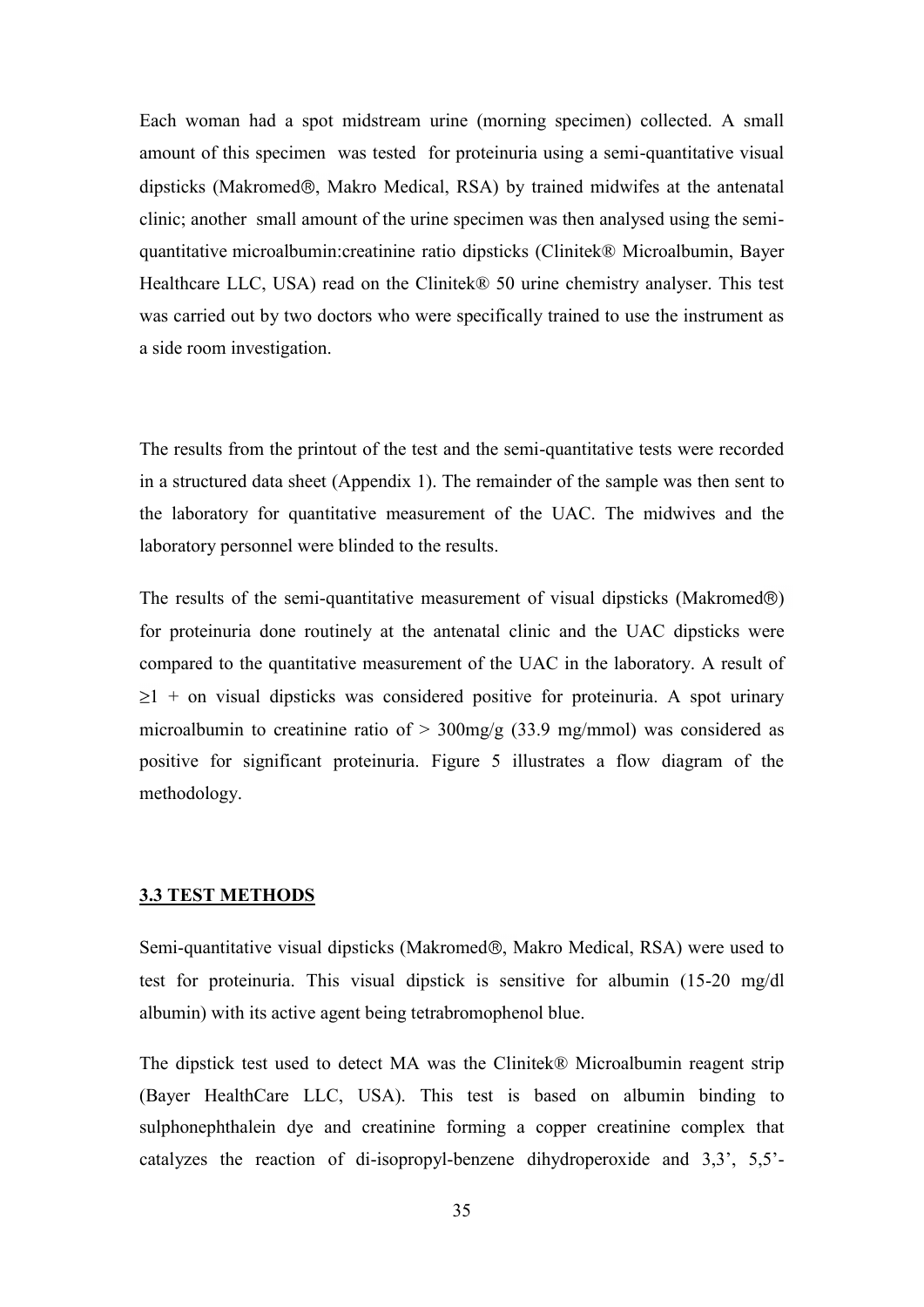tetramethylbenzidine. Both these reactions produce colours that are read reflectometrically in the Clinitek 50 portable urine chemistry analyser. Albumin concentrations are reported as 10, 30, 80 and 150 mg/l, creatinine concentrations as 10, 50,100,200 and 300 mg/l and UAC as < 30 mg/g, 30-300 mg/g and > 300mg/g.

The Multigent Microalbumin assay was used for the quantitative measurement of albumin on the spot urines on the Architect  $c6000$  System. This assay is an immuno-turbidimetric assay that uses polyclonal antibodies against human albumin. The coefficient of variation (CV) of this assay was  $\leq$  5%. Creatinine was measured quantitatively using the Jaffe´ reaction on the same analyser.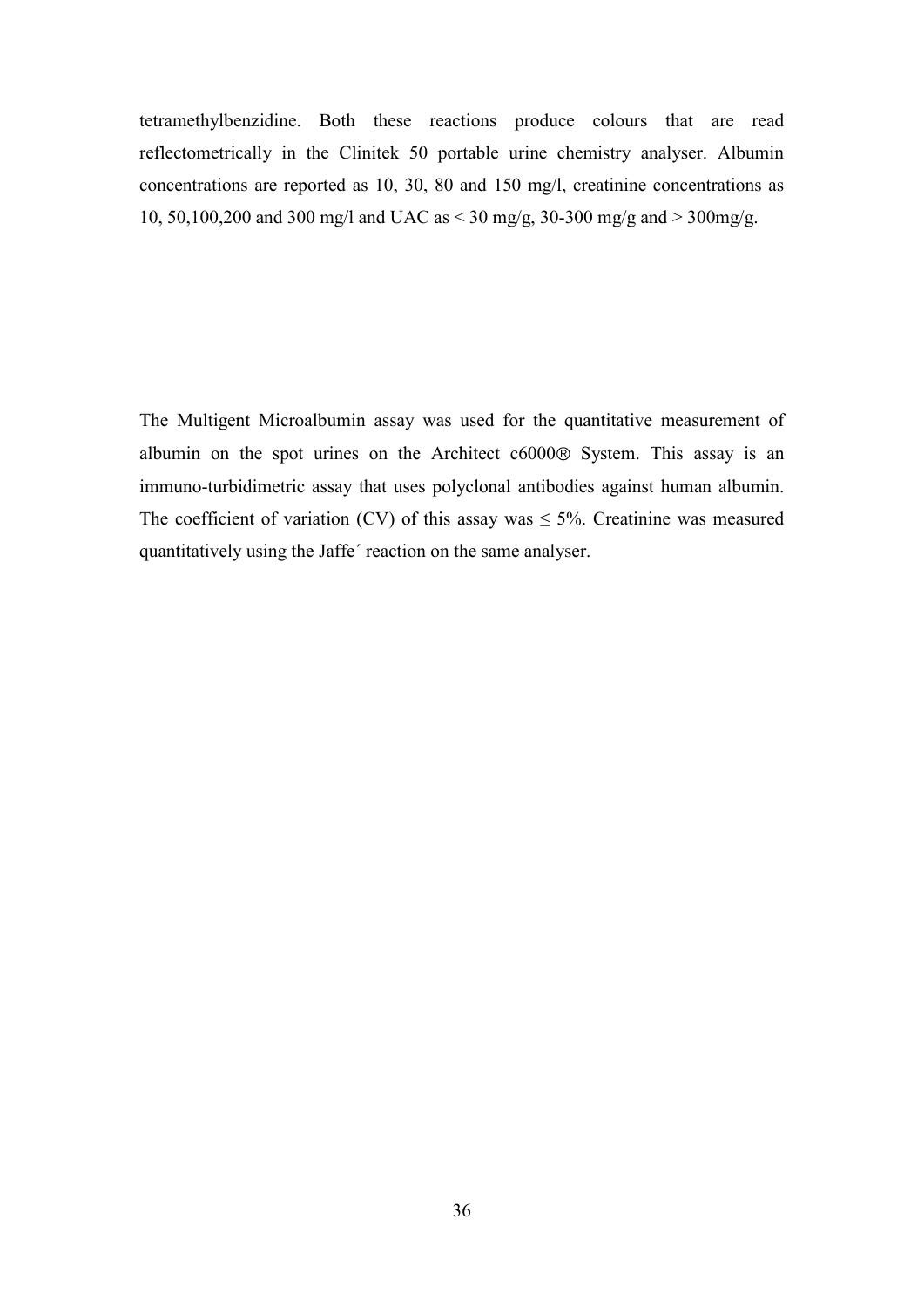## **Figure 5: FLOW DIAGRAM OF METHODOLOGY (1)**

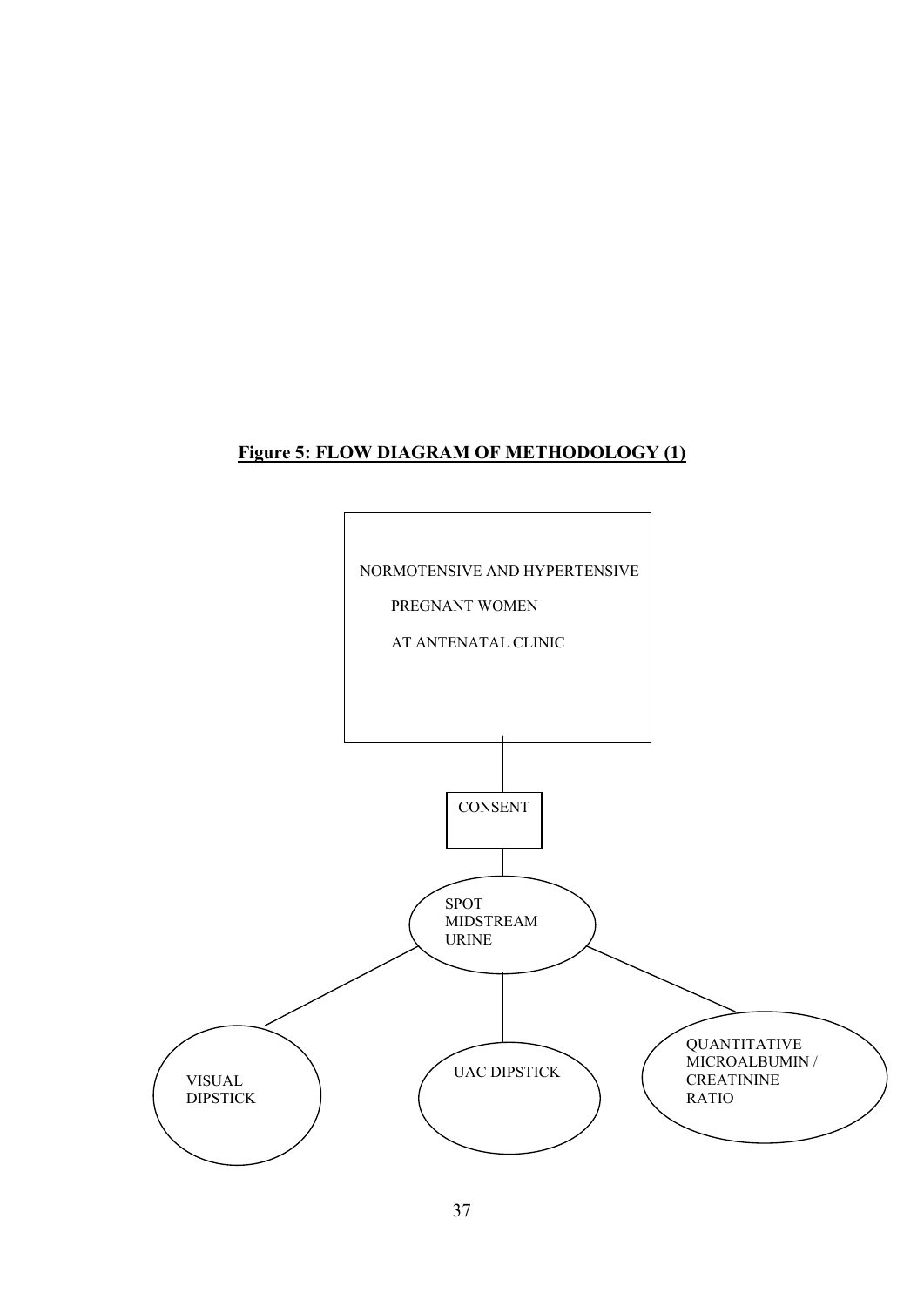## **3.4 STATISTICAL ANALYSIS**

With the use of the laboratory UAC as the standard, sensitivity, specificity, and positive and negative predictive values for the visual urinary dipstick and the UAC dipstick read on the Clinitek® 50 system was determined using the SPSS package (version 2006) for analysis.

## **3.5 RESULTS**

A total of 26 pregnant patients were recruited of whom 15 were normotensive and 11 were patients with hypertension. Table 3 shows the characteristics of the study population.

Table 4 shows the comparison of the UAC dipsticks and conventional visual dipsticks to the laboratory UAC quantification. The visual dipstick had a sensitivity of 25% ( 95% CI [0.04-0.64] ) and specificity of 89% ( 95% CI [0.64-0.98] ).The UAC dipsticks had a sensitivity of 88% ( 95% CI [0.47-0.99] ) , specificity of 89% ( 95% CI [0.64-0.98] ), negative predictive value of 94 % ( 95% CI [0.69-1.00]) and positive predictive value of 78% ( 95% CI [0.40 -0.96]).

The hypertensive and normotensive pregnant women were sub analysed and a comparison of UAC dipsticks to laboratory UAC quantification made in both groups (Table 5). In the normotensive group the sensitivity and specificity of the UAC dipstick was 67% (95% CI [ 0.13-0.98 ] ) and 92 % ( 95% CI [0.60-1.00 ] ) and in the hypertensive group it was 100% (95% CI [ 0.46-0.98 ] ) and 83% (95% CI [0.36-0,99] ) respectively.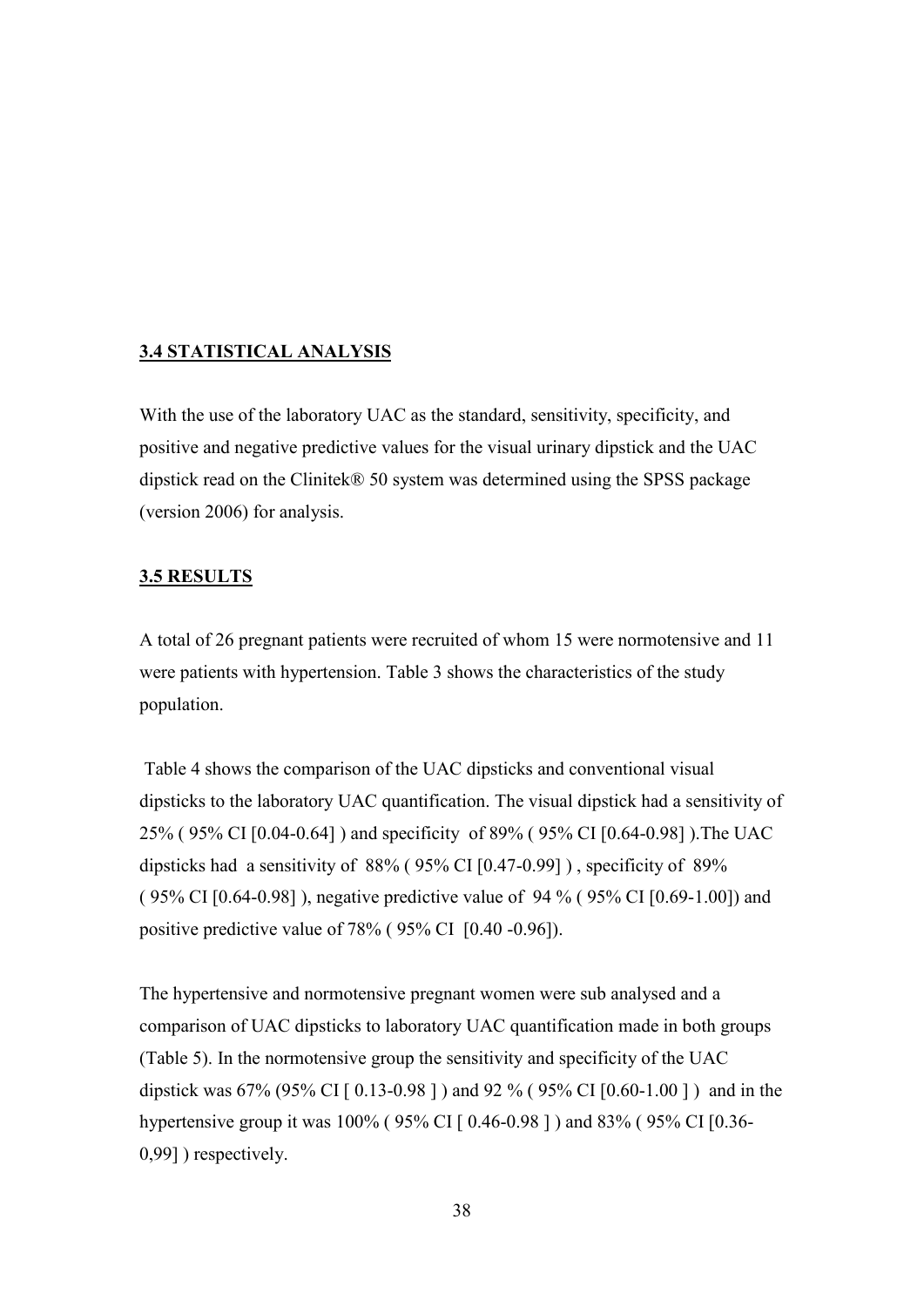## **Table 3.** Clinical characteristics of participants

| Number of participants  | 26                            |
|-------------------------|-------------------------------|
| Number of normotensives | 15                            |
|                         |                               |
| Number of hypertensives | 11                            |
| Age (mean)              | 27 years                      |
| Parity                  |                               |
| $P_0$                   | 8                             |
| $P_{1-4}$               | 16                            |
| $P_{\geq 4}$            | $\mathfrak{D}_{\mathfrak{p}}$ |

**Table 4**: Comparison of UAC dipsticks and conventional visual dipsticks to laboratory UAC quantification

|                  | <b>SENSITIVITY</b> | <b>SPECIFICITY</b> | <b>PPV</b>      | <b>NPV</b>      |
|------------------|--------------------|--------------------|-----------------|-----------------|
| <b>VISUAL</b>    | 25%                | 89%                | 50%             | 73%             |
| <b>DIPSTICKS</b> | $[0.04 - 0.64]$    | $[0.64 - 0.98]$    | $[0.09 - 0.91]$ | $[0.50 - 0.88]$ |
| $*$ $IAC$        | 88%                | 89%                | 78%             | 94%             |
| <b>DIPSTICKS</b> | $[0.47 - 0.99]$    | $[0.64 - 0.98]$    | $[0.40 - 0.96]$ | $[0.69 - 1.00]$ |

**\*\***A UAC of < 300mg/g (nil and trace on urine dipsticks) was considered to be a negative result. A UAC  $\geq$  300 mg/g (1+ to 4+ on urine dipsticks) was considered to be a positive result.

NPV = Negative Predictive Value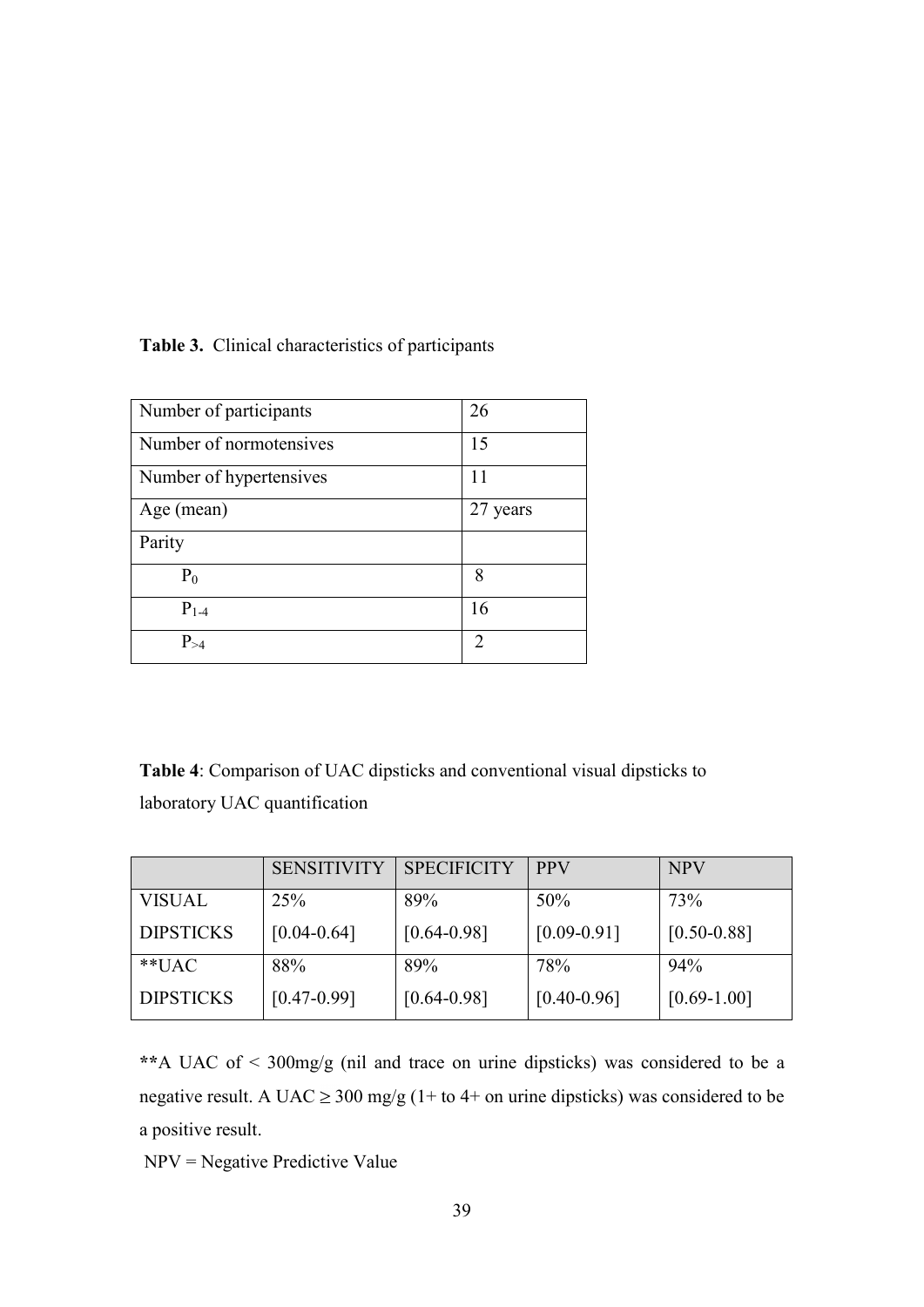$PPV = Positive Predictive Value$ 

[ ] = 95 % Confidence Interval

**Table 5** Comparison of UAC dipsticks to laboratory UAC quantification in normotensive and hypertensive pregnant women

|                      | n | <b>SENSITIVITY</b> | <b>SPECIFICITY</b> | <b>PPV</b>      | <b>NPV</b>      |
|----------------------|---|--------------------|--------------------|-----------------|-----------------|
| NORMOTENSIVES   15   |   | 67%                | 92%                | 67%             | 92%             |
|                      |   | $[0.13 - 0.98]$    | $[0.60 - 1.00]$    | $[0.13 - 0.98]$ | $[0.60 - 1.00]$ |
| <b>HYPERTENSIVES</b> |   | 100%               | 83%                | 83%             | $100\%$         |
|                      |   | $[0.46 - 0.98]$    | $[0.36 - 0.99]$    | $[0.36 - 0.99]$ | $[0.46 - 0.98]$ |

**\*\*** A UAC of <300mg/g (nil and trace on urine dipsticks) was considered to be a negative result. A UAC  $\geq$ 300 mg/g (1+ to 4+ on urine dipsticks) was considered to be a positive result.

NPV = Negative Predictive Value

 $PPV = Positive Predictive Value$ 

 $\begin{bmatrix} \end{bmatrix}$  = 95 % Confidence Interval

 $n$  = number of patients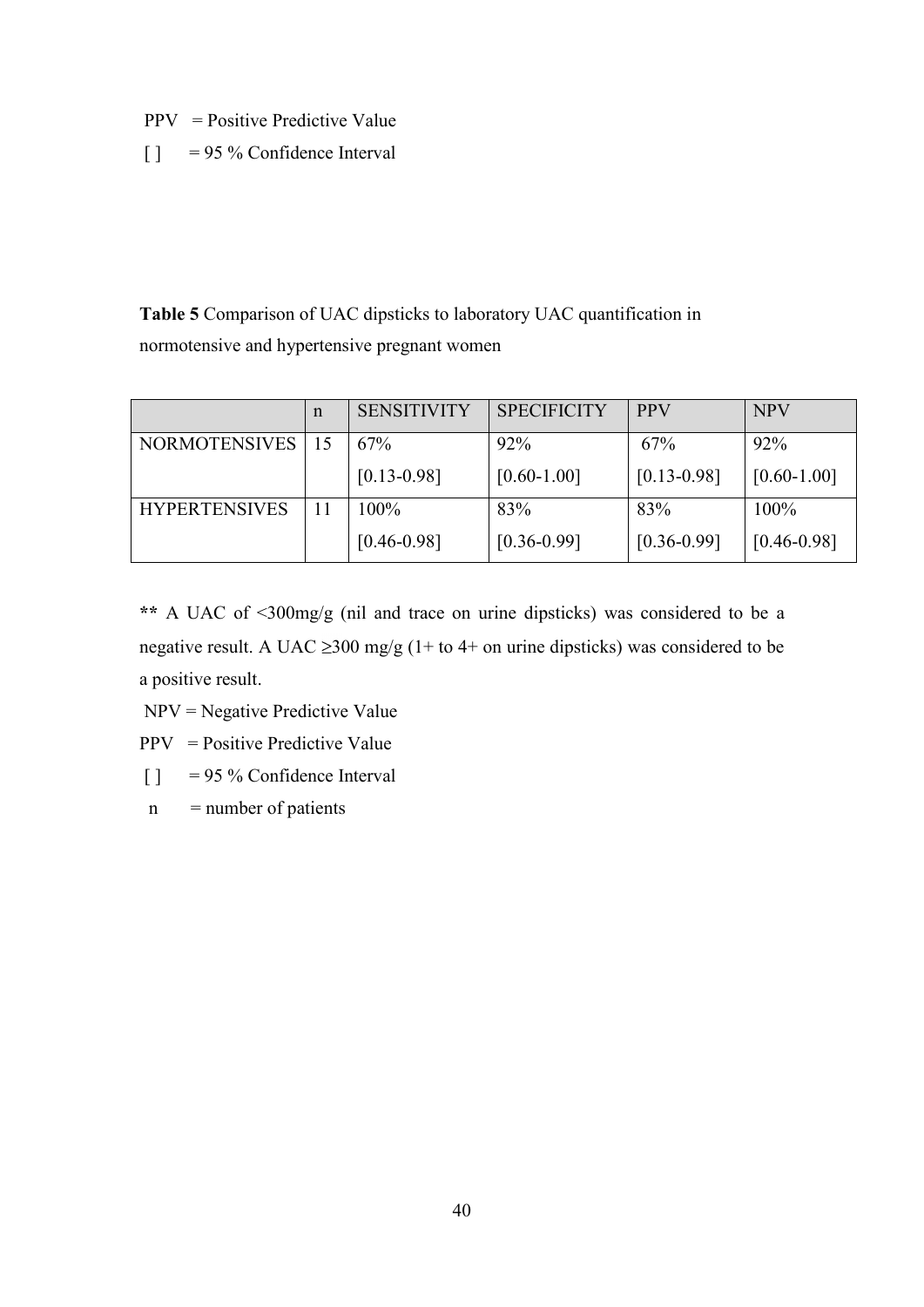## **3.6 DISCUSSION:**

Visual dipsticks are used routinely to screen for proteinuria in pregnancy. Detection of 1+ or more of proteinuria on visual dipsticks in the hypertensive pregnant patient is followed by the measurement of total urinary protein over a 24 hour period which is used as the gold standard in the diagnosis of pre-eclampsia.

Although the ISSHP has proposed the use of spot urinary protein to creatinine ratio as an alternative to the 24 hour urine collection it does not appear to be widely used in practice (Cōté et al., 2008) .The majority of our patients have a 24 hour urine collection as inpatients in order to overcome difficulties with collection and transportation problems. This contributes to an increase in the number of admissions and financial costs to the hospital services. At the same time pre-eclampsia is a major cause of maternal mortality and both the early and correct diagnosis together with the institution of appropriate management is critical in preventing both maternal and perinatal mortality. We have thus looked at newer methods to screen for proteinuria.

The measurement of albumin excretion has been suggested as an alternative to total protein measurement as it may provide a more reliable methodology with improved sensitivity (Newman et al., 1995). The results of this study show the Clinitek system to have improved sensitivity and predictive values compared to the visual dipstick.

In pregnancy, the Clinitek 50 system has been evaluated in hypertensive women. Waugh et al., (2005a) in a study comparing various methods for detecting significant proteinuria have shown a sensitivity of 58% [95% CI (0.47, 0.70)] and a specificity of 83% [95% CI (0.74, 0.90)] compared to the 24 hour urinary protein. In our study, we chose to initially compare the semi quantitative UAC dipstick to the quantitative laboratory UAC measurement, in order to validate the UAC dipstick method prior to comparing it to the 24 hour urinary protein.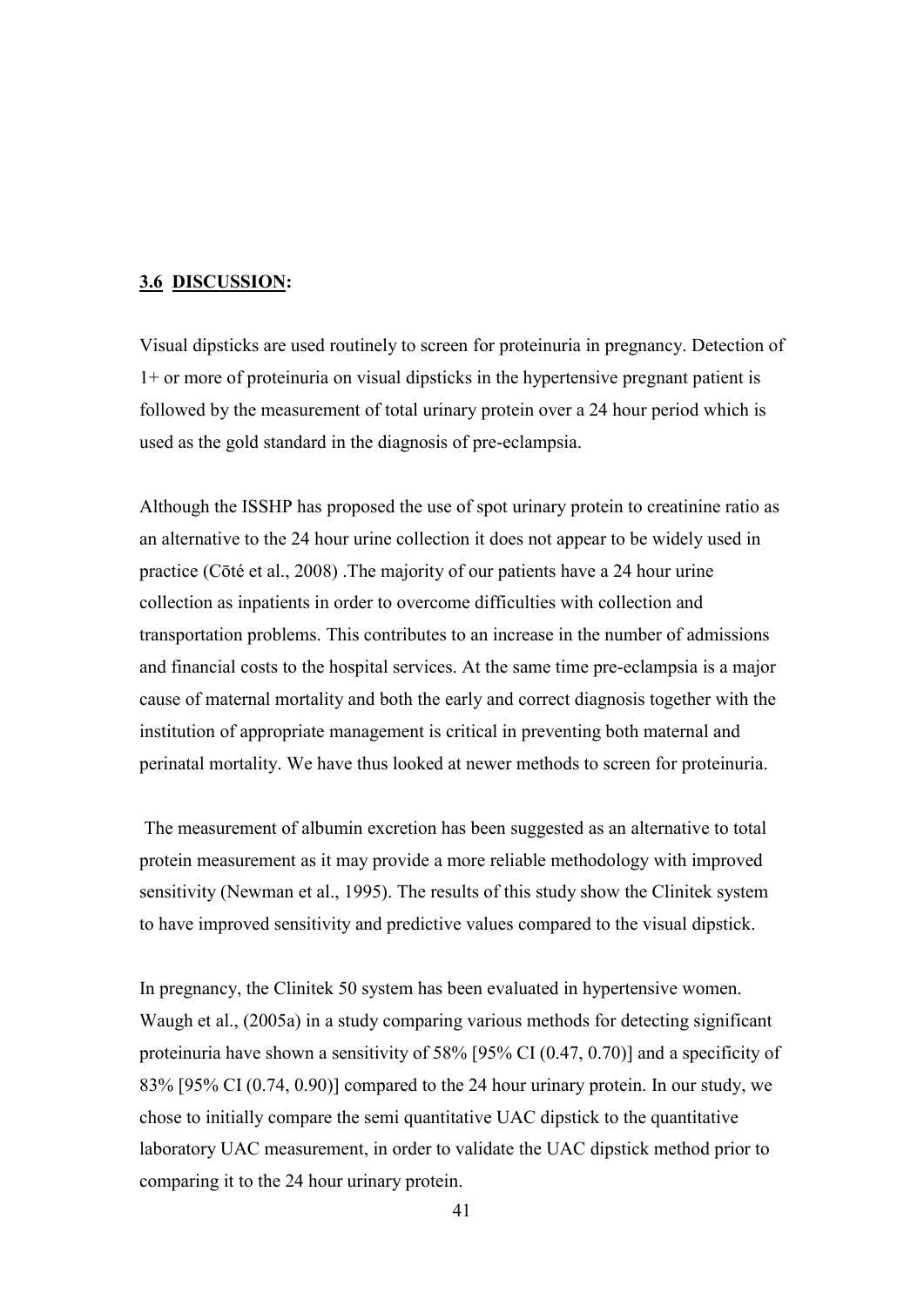The Clinitek system has mainly been evaluated in the non pregnant diabetic population in screening for microalbuminuria. Le Floch et al., (2001) screened 302 diabetic outpatients for microalbuminuria using the Clinitek system and compared it to the reference method of the biological laboratory. Using a positive result as UAC ratio of  $\geq 30$ mg/g they found a sensitivity of 79%, specificity 81%, PPV 46%, NPV 95% and likelihood ratio of 4.2.They concluded that due to the excellent NPV, the Clinitek system was a good screening test for microalbuminuria and that positive results should be confirmed using a reference assay.

Parsons et al., (1999) evaluated the performance of the Clinitek system and compared it to a lateral flow device for the semi-quantitation of albumin (Micral 11 Roche Diagnostics, Lewes, UK) and also a laboratory based procedure. The imprecision of the Clinitek device was assessed by observing the discrepancy between duplicates in 144 urine samples from patients with diabetes and or renal disease. Discrepancies in the albumin estimation were 6.9% and creatinine estimation was 12.5%. Using a UAC ratio with a cut off of < 30mg/g they found the Clinitek system to have a sensitivity of 76.3%, specificity of 89.1% and a PPV of 89%.

In a study of 127 urine samples from paediatric patients with various disorders, Osta et al., (2003) compared the Clinitek 50 system and the DCA 2000 analyser against usual reference laboratory methods. Using an albumin cut off of 30 mg/l , they found the Clinitek 50 system had a sensitivity of 91.7 % , specificity 86%, positive predictive value 55% and negative predictive value of 98%. They concluded the Clinitek system is a semi-quantitative method that is easy to use, low in cost and useful for screening. Table 6 shows a summary of the findings of the above studies.

This is a pilot study and is limited by the small number of participants. It is however to the best of our knowledge, the first study to compare the semi- quantitative UAC dipstick read on the Clinitek 50 system to a quantitative laboratory method of UAC

42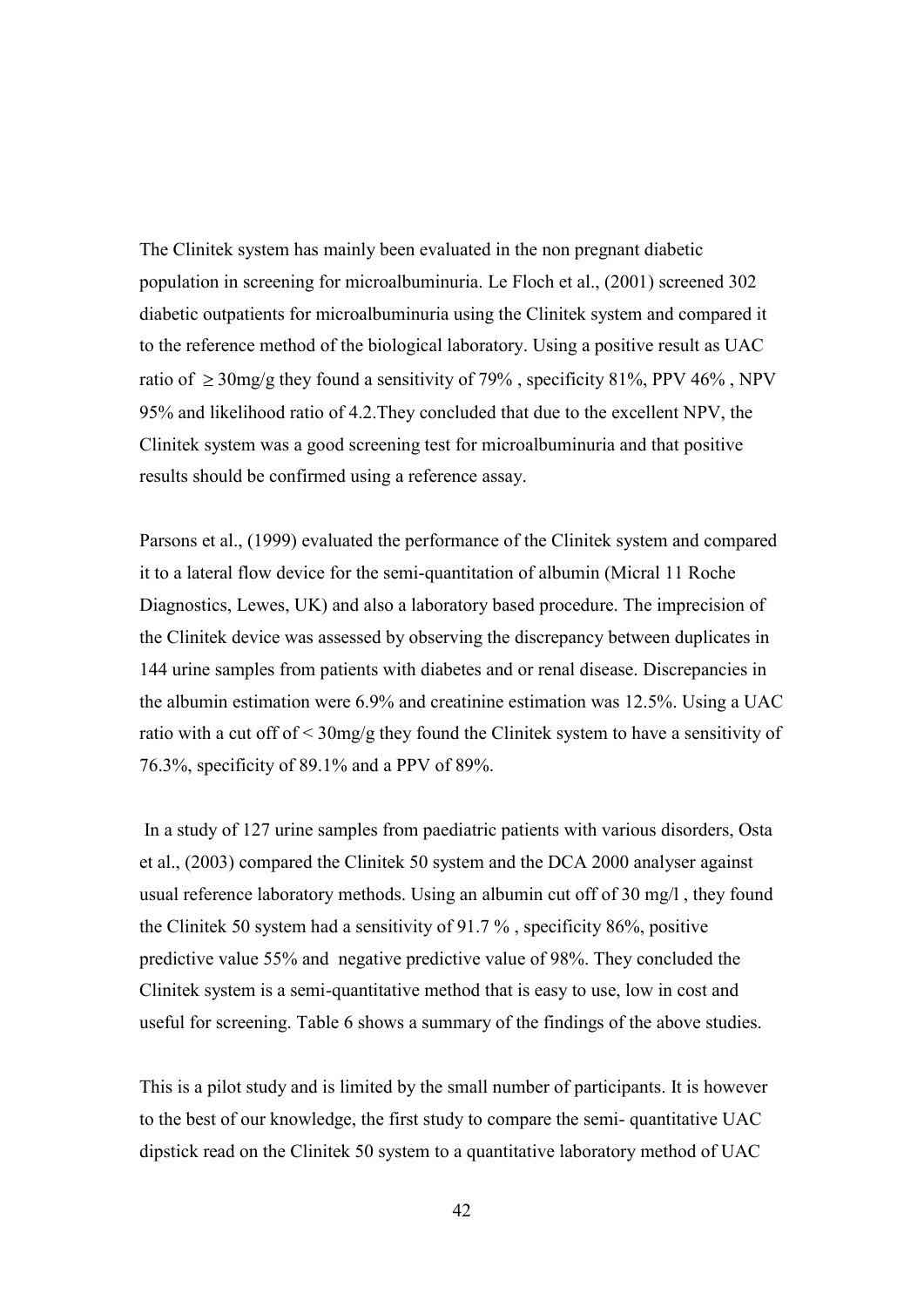measurement in a normotensive and hypertensive pregnant population. Although a sub analysis of the two groups was done (Table 5), the study was not powered to

detect differences between the normotensive and hypertensive participants.

The results of the visual dipsticks were in keeping with those noted in a previous study (Gangaram et al., 2005). The visual urinary dipsticks (Makromed<sup>®</sup>) were not accurate with low sensitivity and negative predictive values (Table 4). There are several reasons for the inaccuracy of visual dipsticks. These include inter-observer error and that dipstick urinalysis on random antenatal urine specimens yields a measure of protein concentration at a given time. The use of the UAC obviates the latter as the day urinary protein and creatinine excretion rates are fairly constant provided GFR is constant thus cancelling the time factor. Use of a point of care instrument for reading the UAC dipsticks eliminates inter-observer error.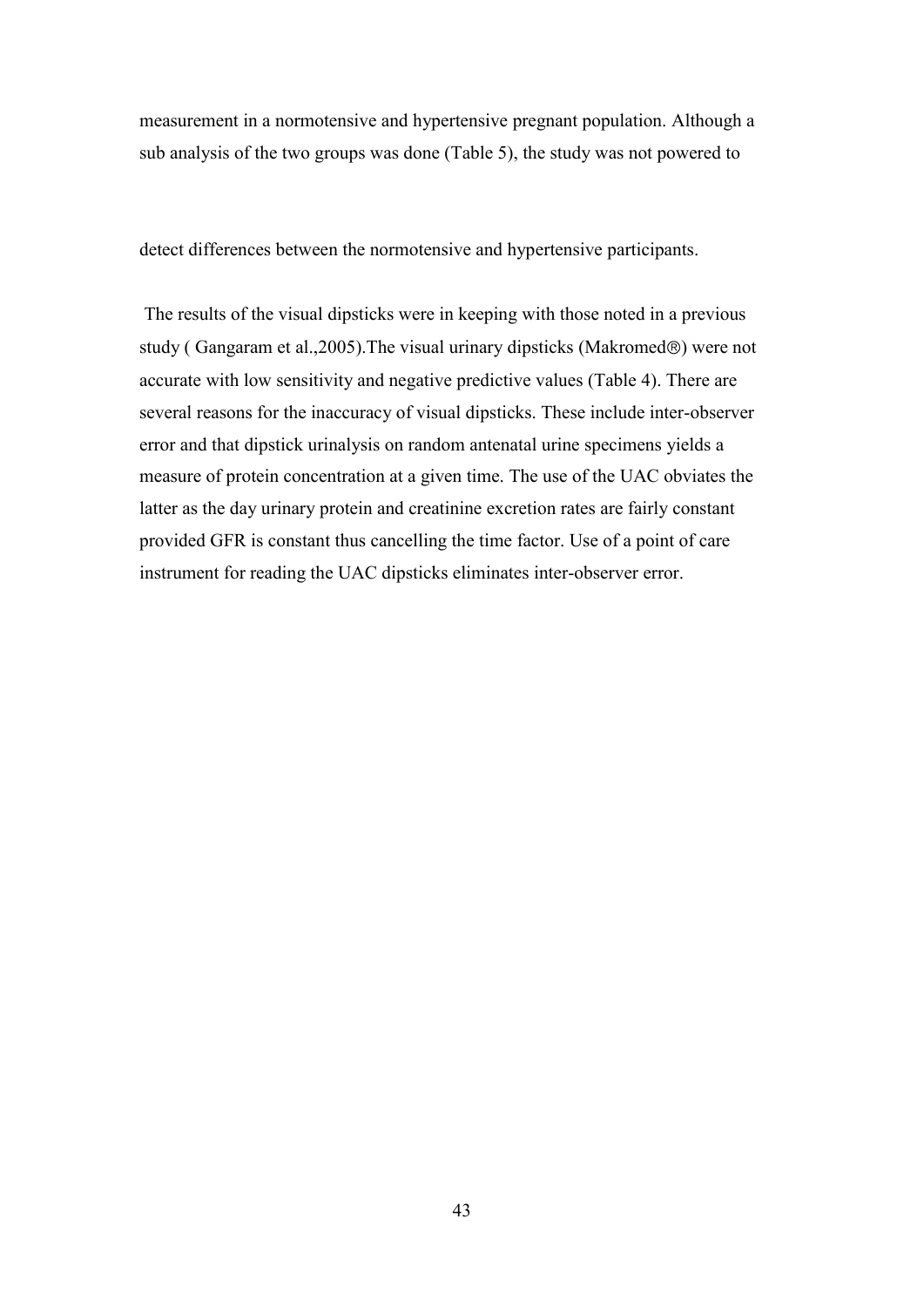**Table 6**: Summary of previous studies reporting performance of the Clinitek 50 system measuring UAC compared to a laboratory based procedure

| Reference     | $\mathsf{n}$ | Cut off           | Sensitivity | Specificity | <b>PPV</b> | <b>NPV</b> |
|---------------|--------------|-------------------|-------------|-------------|------------|------------|
| Le Floch et   | 302          | 30mg/g            | 79%         | 81%         | 46%        | 95%        |
| al., $(2001)$ |              |                   |             |             |            |            |
| Parsons et    | 144          | 30mg/g            | 76.3%       | 89.1%       | 89.7%      | <b>Not</b> |
| al., $(1991)$ |              |                   |             |             |            | calculated |
| Osta et       | 127          | $30 \text{ mg/l}$ | 91.7%       | 86%         | 55%        | 98%        |
| al., (2003)   |              | albumin           |             |             |            |            |

- NPV = Negative Predictive Value
- PPV = Positive Predictive Value
- $n$  = number of patients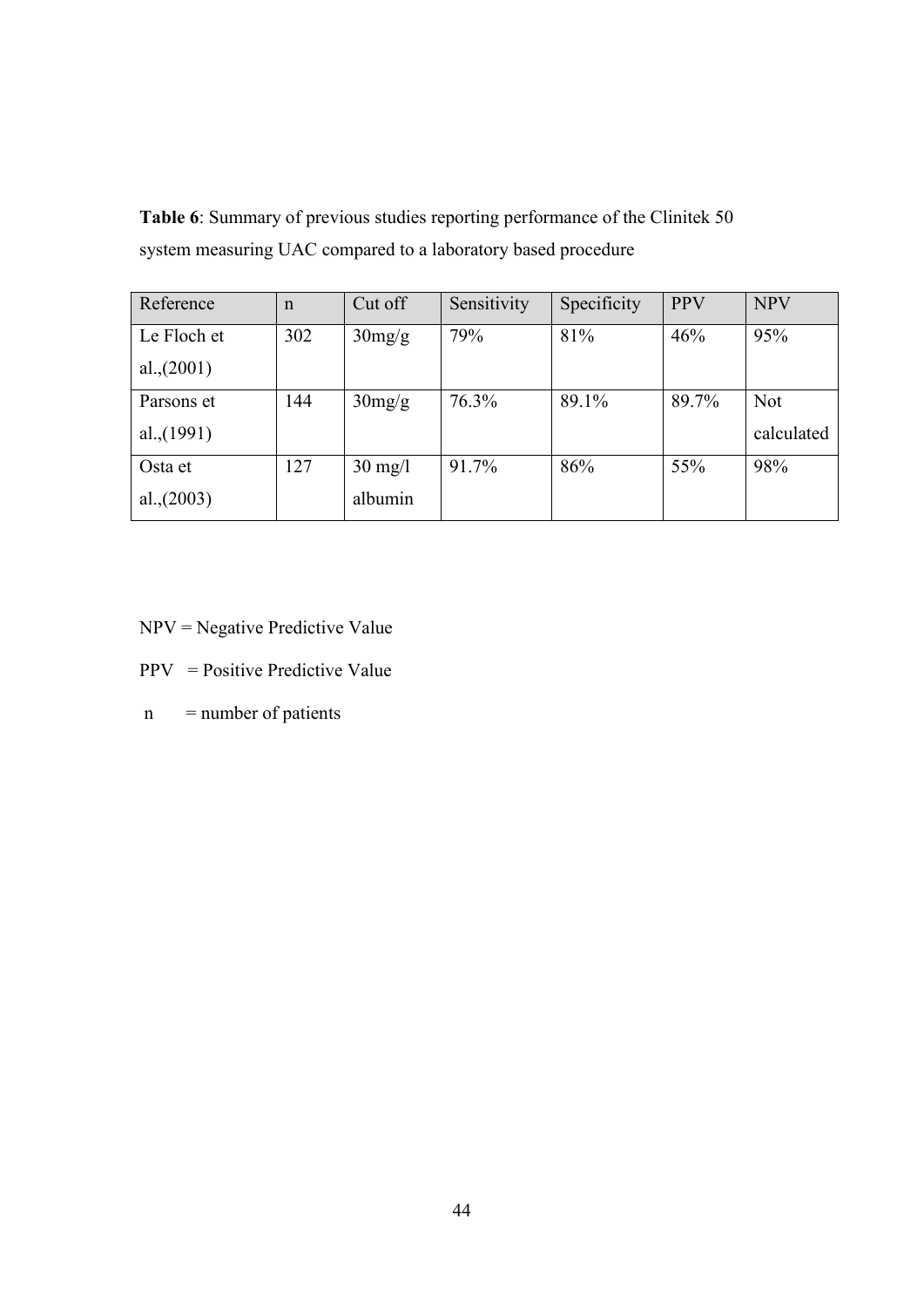## **3.7 CONCLUSION**

The UAC dipstick read on the Clinitek 50 system provides a semi-quantitative result of the UAC that has a good sensitivity and specificity. Due to its good NPV, a result of < 300mg/g would rule out significant proteinuria and avoid unnecessary investigations in the pregnant population. The Clinitek 50 system is a point of care instrument that is user friendly, provides rapid results in the form of a print out, and avoids interobserver error. It thus provides a better alternative to visual dipsticks for screening for proteinuria. Further research is required to see how it compares to the quantitative 24 hour urine protein measurement (gold standard) in a hypertensive pregnant population.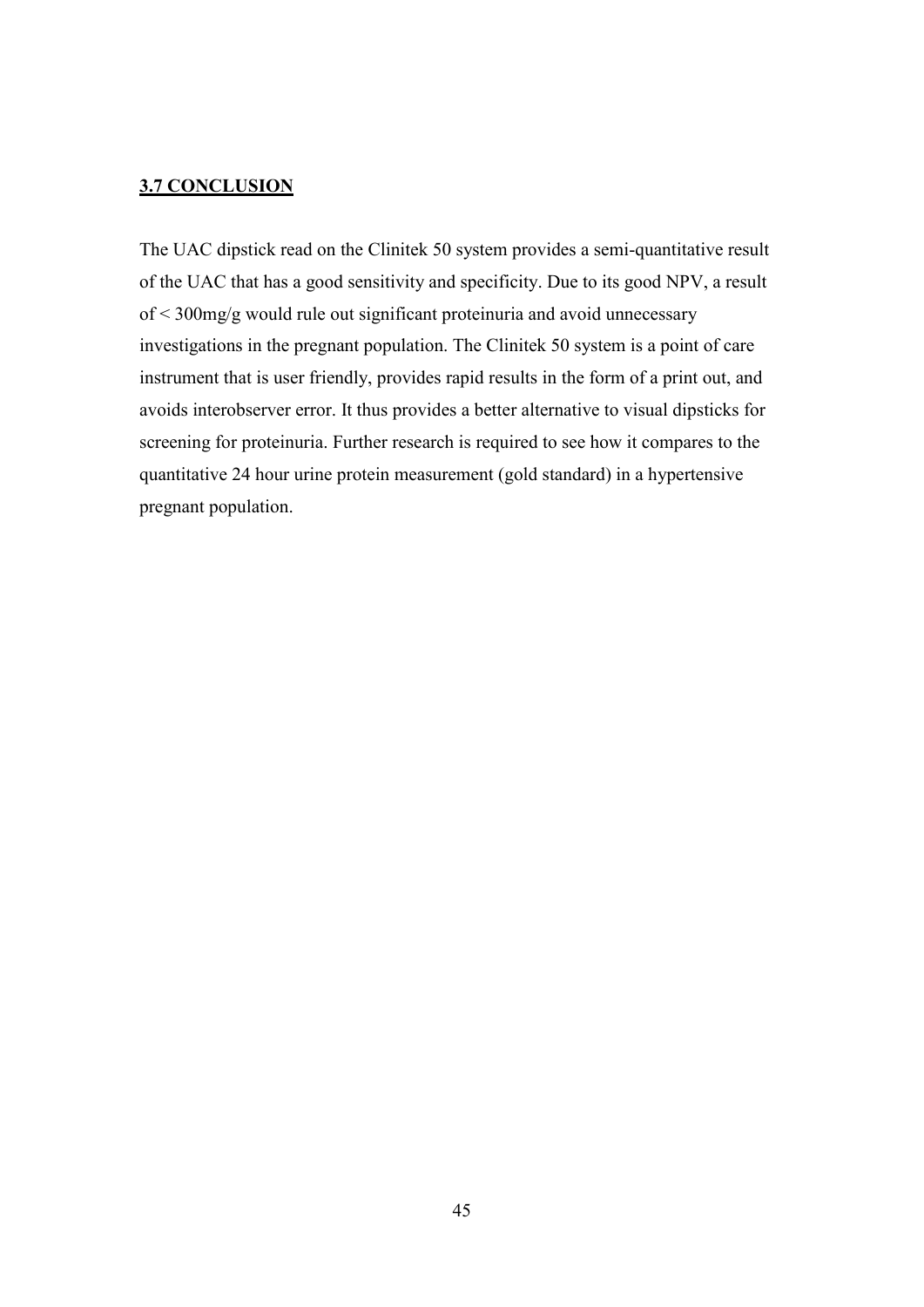## **CHAPTER 4 - COMPARISON TO 24 HR URINARY PROTEIN**

## **4.1 INTRODUCTION**

The 24 hour urinary protein collection has been used as the gold standard for quantification of proteinuria in HDP. However, the procedure is time consuming, cumbersome and prone to collection errors. Visual dipsticks are used routinely to screen for proteinuria but have been shown to have poor sensitivity and specificity (Gangaram et al., 2005). In Chapter 3, we have shown that the UAC dipstick read on the Clinitek 50 system provides a semi-quantitative result of the UAC that has good sensitivity and specificity when compared to the laboratory UAC. Use of this point of care system may therefore reduce the need to perform 24 hour urine collections. We therefore embarked on a study to determine the accuracy of spot UAC dipsticks and conventional visual dipsticks compared to a 24 hour urinary protein (gold standard) to detect significant proteinuria in HDP.

#### **4.2 METHOD**

Women presenting to the antenatal clinic with hypertension during pregnancy after 20 weeks of gestation were recruited. Hypertension was defined as a blood pressure of at least 140mmHg (systolic) or at least 90 mmHg (diastolic) on two occasions 4- 6 hours apart. Women with eclampsia, diabetes, chronic renal disease and urinary tract infection were excluded from the study.

In our setting hypertensives in pregnancy are routinely admitted for investigations and planning of clinical management. Routine investigations include assessment of the haematological and renal systems. On admission each participant has a spot urine sample that is tested by trained midwives for proteinuria using a semi-quantitative visual dipstick (Makromed<sup>®</sup>).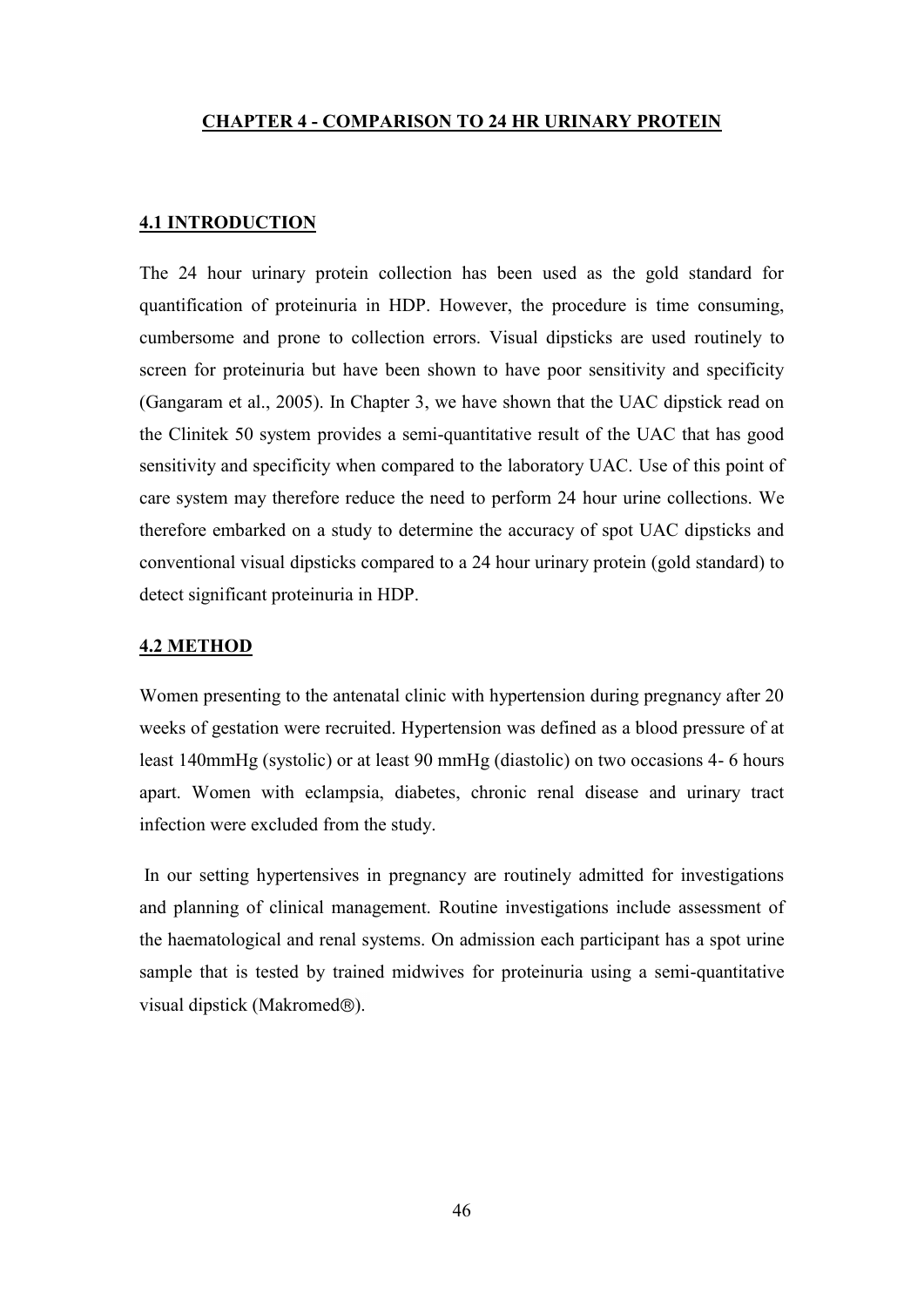In addition, a spot midstream urine sample was collected and analysed using the semi-quantitative UAC dipsticks (Clinitek® Microalbumin, Bayer Healthcare LLC, USA) read on the Clinitek® 50 urine chemistry analyser. This test was carried out by two doctors who were specifically trained to use the instrument as a side room investigation.

A 24 hour urine collection was then commenced and a quantitative measurement of protein in the urine was estimated in the laboratory (figure 6). Both the clinician managing the patient and laboratory technician measuring the 24 hour urine protein were blinded to the results of the UAC dipsticks, thus not interfering with standard patient management. Results were recorded in a structured data sheet (Appendix 2).

### **4.3 TEST METHODS**

The test methods utilized was the semi - quantitative visual dipsticks (Makromed $\circledast$ , Makro Medical, RSA) and the Clinitek 50 system as described in chapter 3.The quantitative 24 hour total urinary protein was measured by the Biuret method on a Beckman Synchron LX20 multichannel analyzer.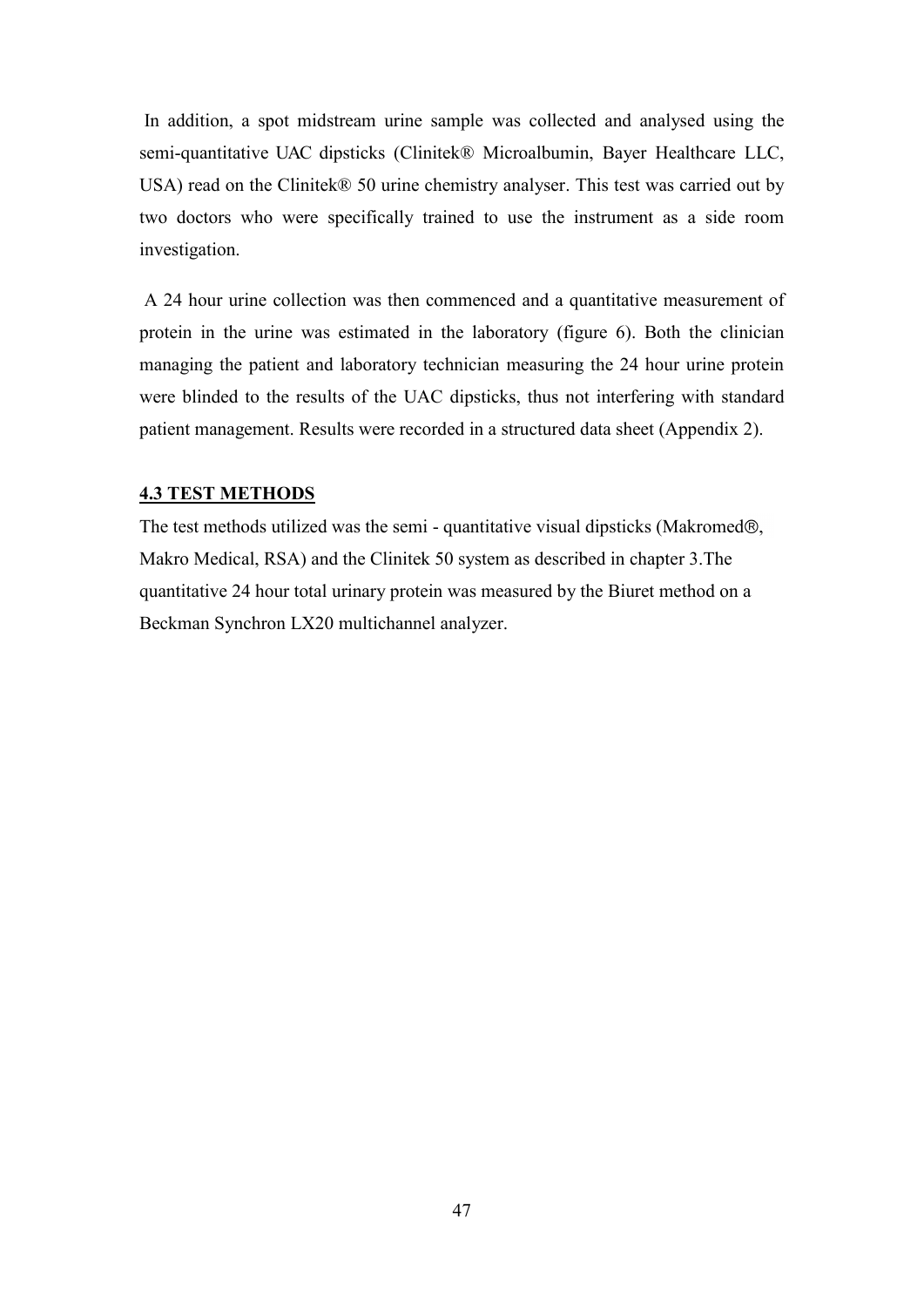## **Figure 6: FLOW DIAGRAM OF METHODOLOGY(2)**



## **4.4 STATISTICAL ANALYSIS**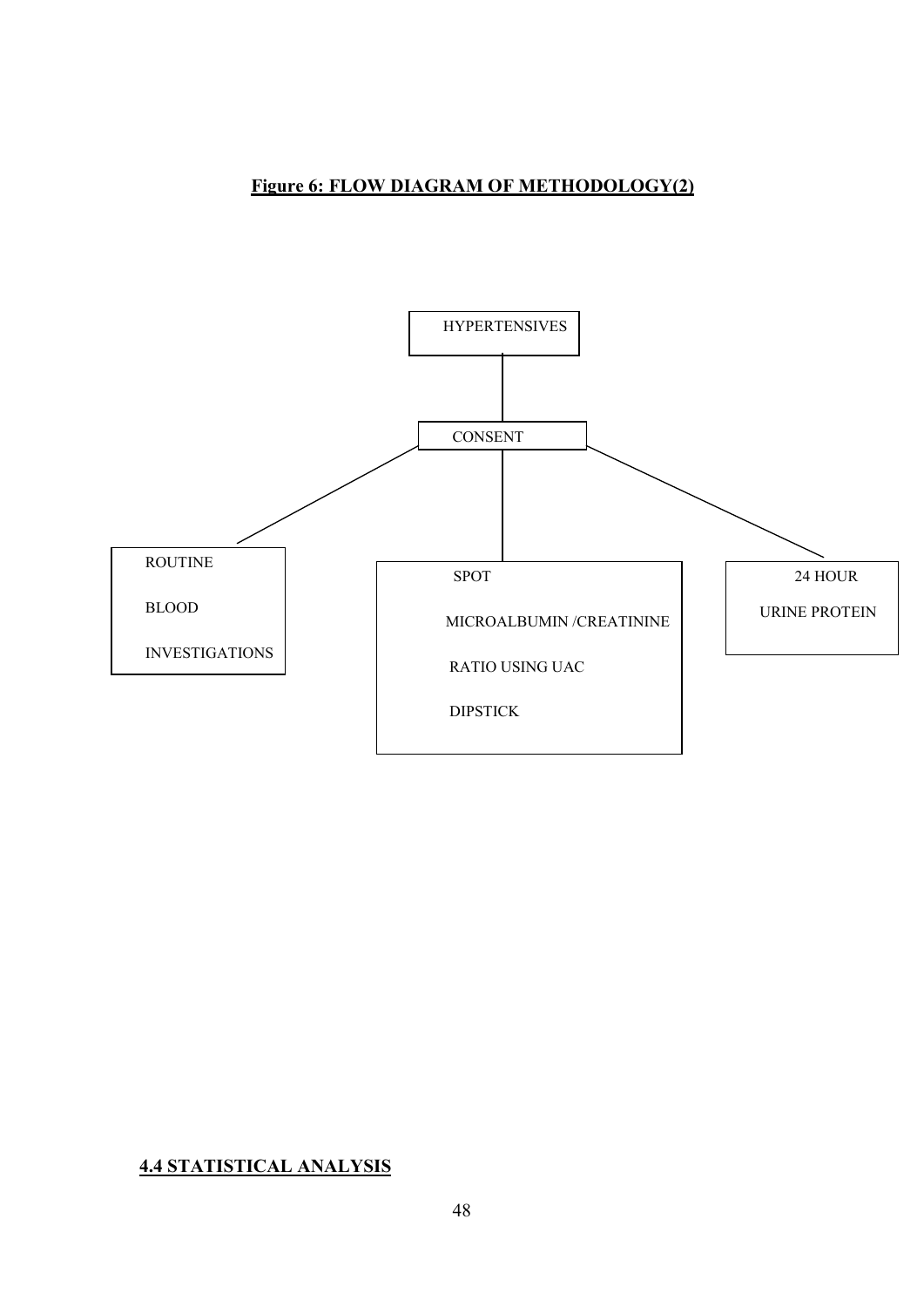With the use of the quantitative 24 hour urinary protein as the gold standard, sensitivity, specificity, and positive and negative predictive values for the visual urinary dipstick and the UAC dipstick read on the Clinitek® 50 system was determined using the SPSS package for statistical analysis. A negative result was considered to be a UAC of  $\leq$  300mg/g (nil and trace on urine dipsticks). A positive result was a UAC  $\geq$  300 mg/g (1+ to 4+ on urine dipsticks). Urinary protein  $\geq$  0.3 g/24 hrs was considered significant proteinuria.

## **4.5 RESULTS**

A total of 163 participants were recruited. Their mean age was 28 years and there were 20 primigravida and 143 multiparous patients. Table 7 shows the characteristics of the study population.

Table 8 shows the comparison of the semi-quantitative UAC dipsticks and conventional visual dipsticks to the quantitative 24 hr urinary protein measurement. The visual dipstick had a sensitivity of 51 % (95% CI [0.41-0.61]) and specificity of 91% (95% CI [0.81-0.96]) .The PPV and NPV was 89 % (95% CI [0.77-0.95]) and 58% (95% CI [0.48-0.67]) respectively.

The UAC dipsticks had a sensitivity of 63% (95% CI [0.52-0.72]) and specificity of 81 % (95% CI [0.70-0.89]). The PPV was 82% (95% CI [0.71-0.90]) and NPV was 62% (95% CI [0.51-0.71]).

**Table 7:** Characteristics of the study population.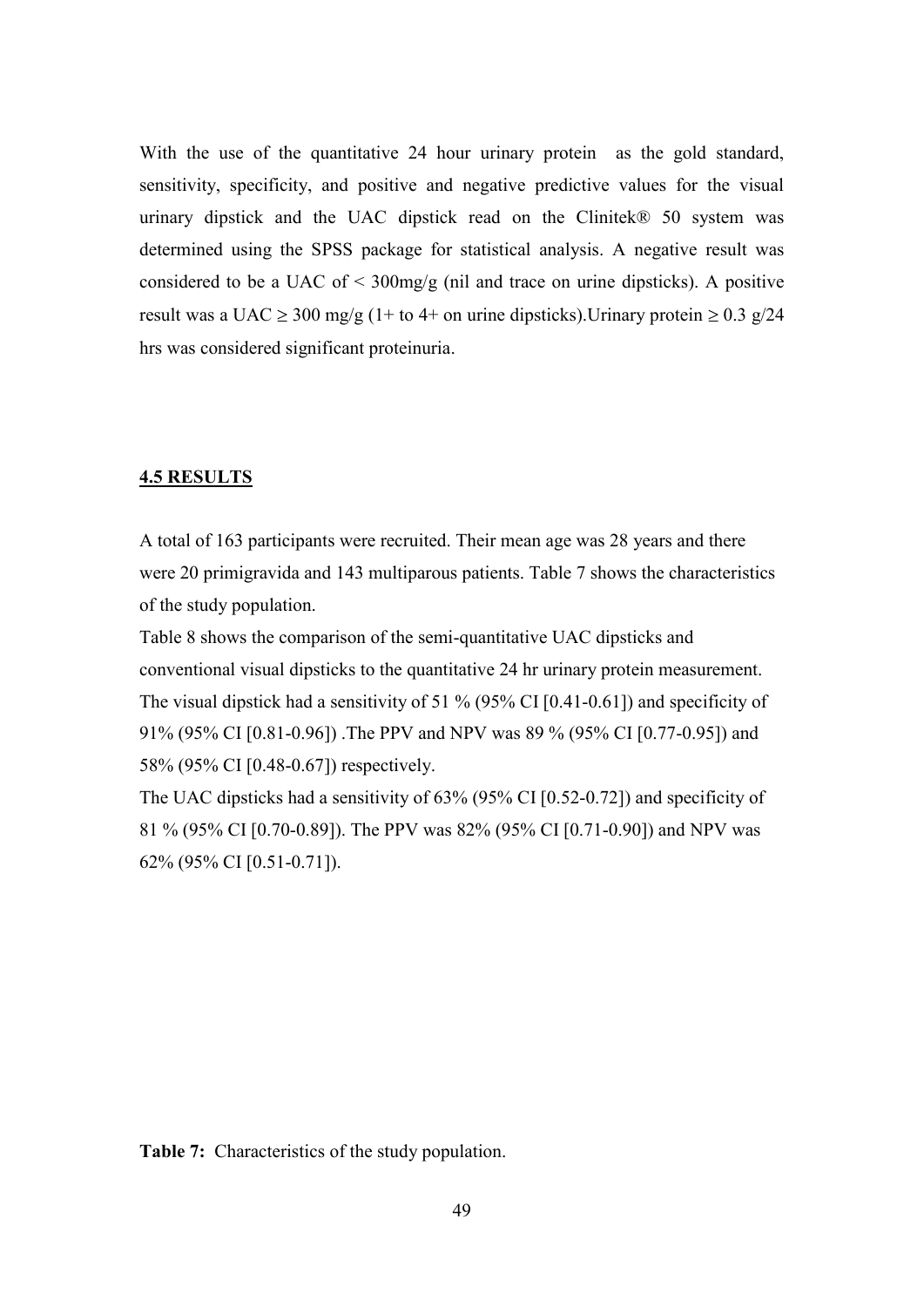| Number of participants | 163      |
|------------------------|----------|
| Age (mean)             | 28 years |
| Parity                 |          |
| $P_0$                  | 20       |
| $P_{1-4}$              | 141      |
| $P_{\geq 4}$           | っ        |

**Table 8:** Comparison of semi- quantitative UAC dipsticks and visual dipsticks to the quantitative 24 hr total urinary protein measurement in the study population

|                  | Sensitivity     | Specificity     | <b>PPV</b>      | <b>NPV</b>      |
|------------------|-----------------|-----------------|-----------------|-----------------|
| Visual dipsticks | 51%             | 91%             | 89%             | 58%             |
|                  | $[0.41 - 0.61]$ | $[0.81 - 0.96]$ | $[0.77 - 0.95]$ | $[0.48 - 0.67]$ |
| UAC dipsticks**  | 63%             | 81%             | 82%             | 62%             |
|                  | $[0.52 - 0.72]$ | $[0.70 - 0.89]$ | $[0.71 - 0.90]$ | $[0.51 - 0.71]$ |

**\*\***A UAC of <300mg/g (nil and trace on urine dipsticks) was considered to be a negative result. A UAC  $\geq$ 300 mg/g (1+ to 4+ on urine dipsticks) was considered to be a positive result. Urinary protein  $\geq 0.3$  g/24 hrs was considered significant proteinuria.

- NPV = Negative Predictive Value
- $PPV = Positive Predictive Value$
- $\begin{bmatrix} \end{bmatrix}$  = 95 % Confidence Interval

## **4.6 DISCUSSION**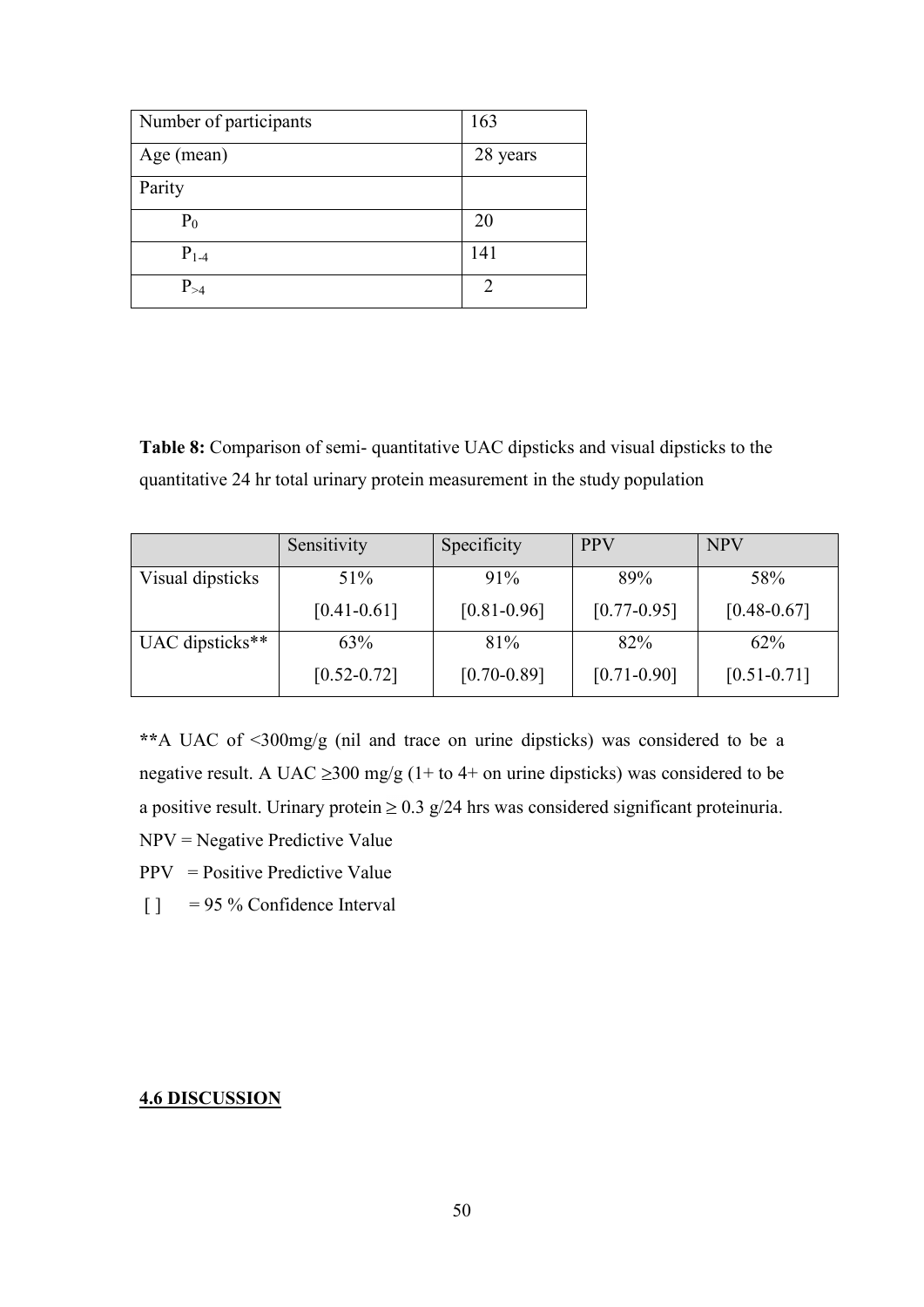The results show that both the visual dipstick and the UAC dipstick, read on the Clinitek 50 system are not accurate when compared to the total 24 hour urinary protein. Whilst the Clinitek 50 system had a better sensitivity than the visual dipstick, overall they both showed low sensitivity and poor negative predictive values.

In a previous study (Gangaram et al., 2005) we have shown the visual dipstick done on a spot urinary sample to be inaccurate. The two main reasons postulated for this include inter observer error and the fact that various factors may influence urinary protein concentration at a given point in time. By using an automated device like the Clinitek 50 system, it was thought that inter observer error would be omitted. The slightly improved sensitivity of the Clinitek 50 system as compared to the visual dipstick probably reflects this to a certain extent, however it suggests that it probably isn"t a major contributor to inaccuracy of the visual dipstick in an environment where there is trained staff routinely conducting the test.

A 24 hour urinary collection is done to account for the variation in protein excretion that occurs during the day. By doing a protein to creatinine ratio on the spot urinary sample, the time factor is cancelled and thus the ratio reflects the cumulative excretion during the day. We measured the urinary albumin as opposed to the total urinary protein and this may explain the differences in results. As albumin only accounts for about 10% of total protein excretion in pregnancy (Higby et al.,1995) and the non selective proteinuria of pre-eclampsia contains a range of molecular weight proteins (Waugh et al.,2005a) , this may explain why UAC ratio did not closely predict total protein excretion. Waugh et al., (2005a) have suggested that microalbuminuria may correlate better with other clinical parameters of disease severity as it may more accurately reflect the glomerular pathology associated with the glomerular endotheliosis of pre-eclampsia.

Another factor that may have influenced the results is the lack of clear guidelines in the literature of what should be the gold standard for measurement of total urinary protein in the laboratory. There are many assays available and total protein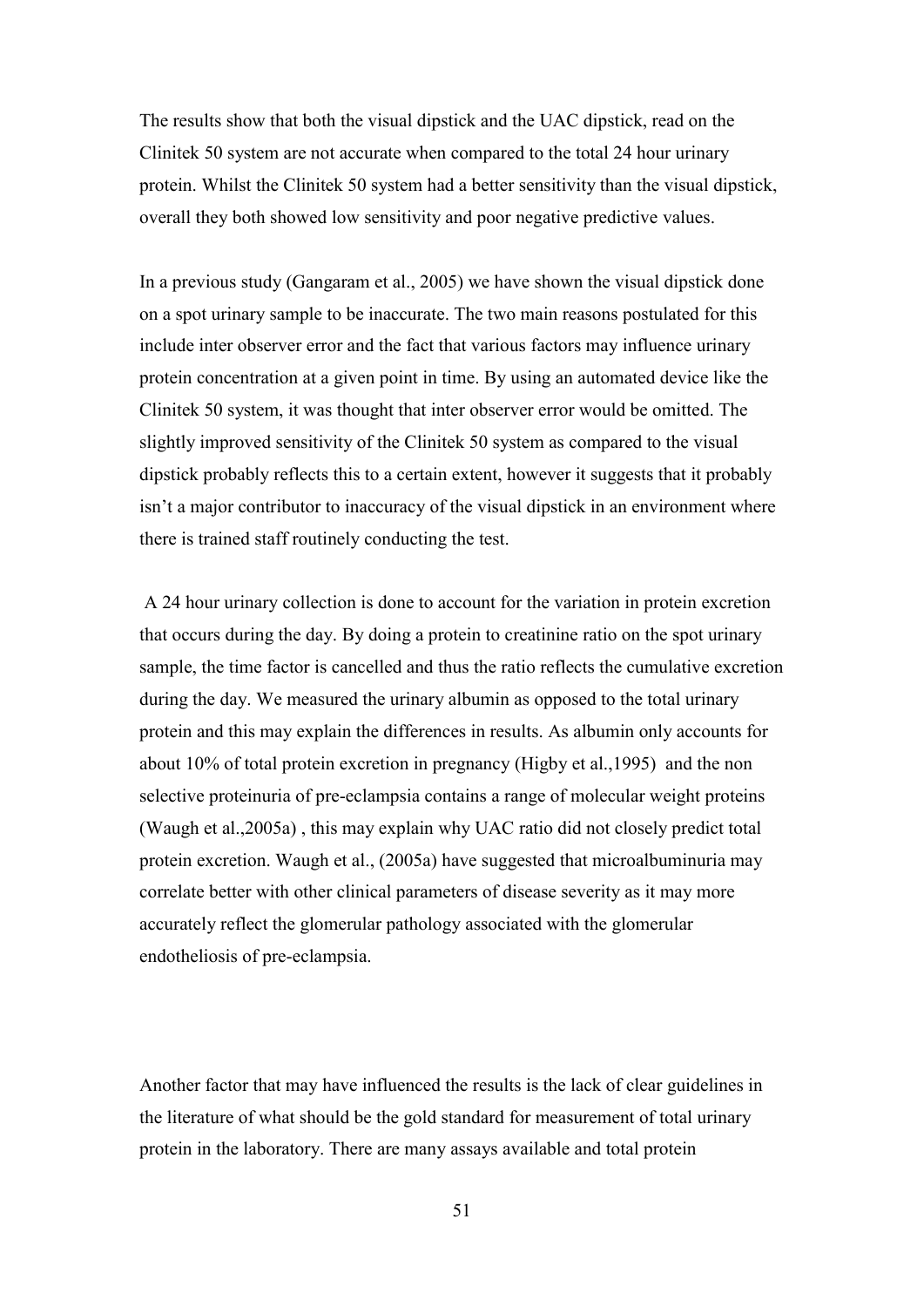measurement may vary according to the assay used (Waugh et al., 2001). This may have been a further confounding variable in the study.

In a study of 171 hypertensive pregnant women Waugh et al., (2005a) compared the visual dipstick (Multistix 8SG), automated Multistix 8SG and UAC dipstick read on the Clinitek 50 system to the 24 hour urinary protein excretion (300mg/24hrs). They found that the use of an automated visual dipstick ( Multistix 8SG) improved sensitivity from 51% [95% CI (0.39-0.62)] to 82% [95% CI (0.71-0.90)].They also found the automated UAC dipstick, using a threshold of 3.4 mg albumin / mmol creatinine to have a sensitivity of 58% [95% CI (0. 45-0.70)] , specificity of 83% [95% CI (0. 74-0.90]) , likelihood ratio for a positive result (LR+) 3.43 [95% CI (2.12 -5.57)] and likelihood ratio for a negative result (LR-) of 0,50 [95% CI (0.38-0.66)].

In the same study the DCA 2000, which is a point of care device that gives a quantitative measurement of microalbumin performed significantly better for the detection of "significant proteinuria" in hypertensive pregnancies. Using a cut off value of 2mg albumin/mmol creatinine they found a sensitivity of 94% [95% CI (0.85-0.98)], specificity 94% [95% CI (0.85-0.98), LR+ of 14.6 [95% CI (6.74-31.8)] and LR- of 0.069 [95% CI (0.030-0.16)]. They hypothesized that the improvement seen with the DCA 2000 was partly due to the use of appropriate pregnancy specific thresholds which are not reflected by conventional dipsticks.

Bar et al., (1996) suggested that a phase of microalbuminuria may precede preeclampsia. Our study was limited by the fact that we evaluated the UAC to detect significant proteinuria only. It is possible that some of the clinical causes of our false positives may have been attributed to participants who would have gone on to develop pre-eclampsia at a later stage. In their study of the DCA 2000, Waugh et al., (2005a) noted that all their false positive results went on to develop significant proteinuria.

Technical considerations in terms of assay technique of the Clinitek 50 system may have also contributed to some of the false positives and false negatives. Parsons et al., (1999) investigated the imprecision of the device and found discrepancies in the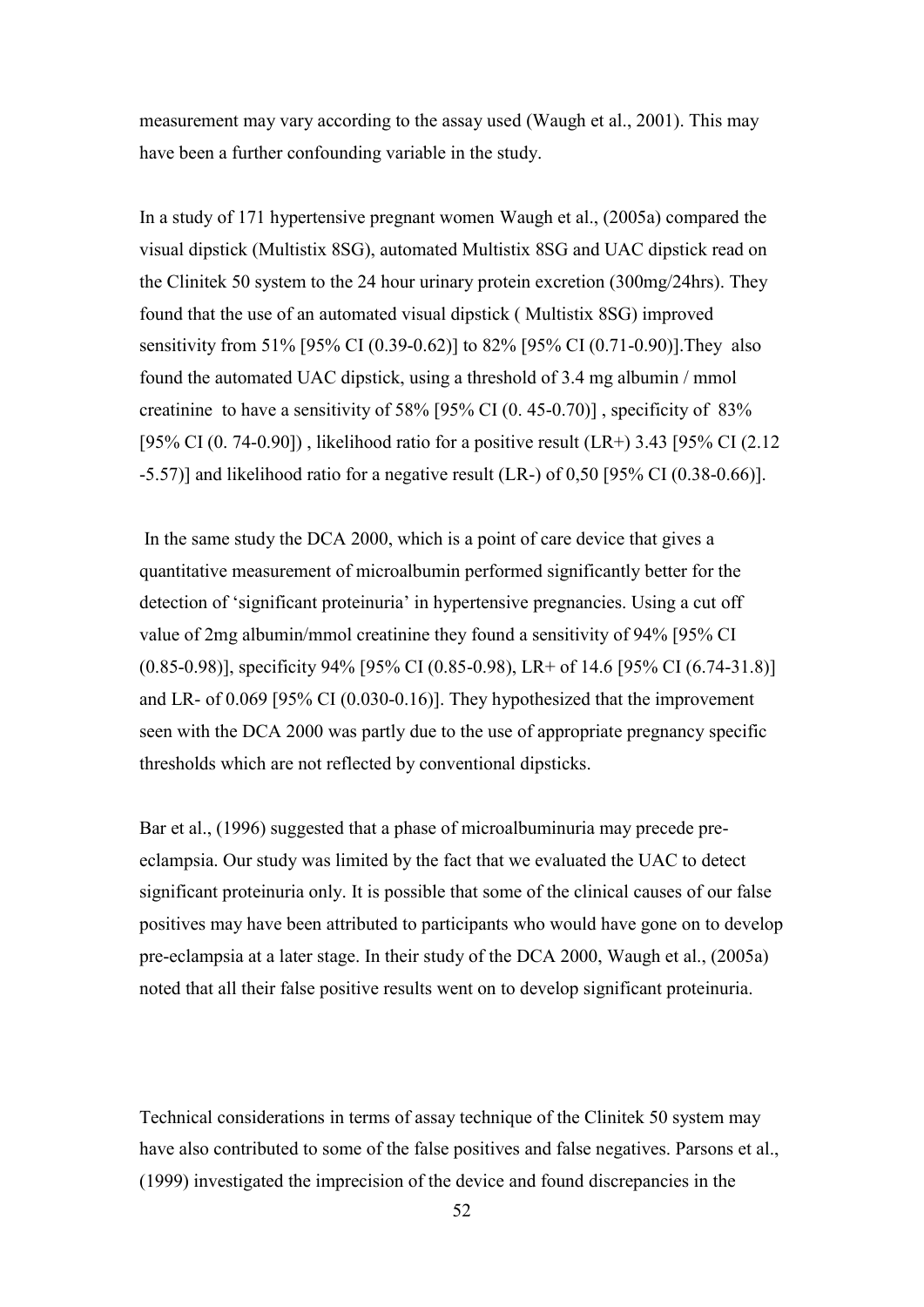albumin estimation was 6.9% and creatinine estimation was 12.5%. They found a decrease in sensitivity, specificity and positive predictive value for the UAC compared with the albumin value alone for the Clinitek system and attributed this to the poorer precision of the creatinine assay.

## **4.7 CONCLUSION**

Both the visual dipstick (Makromed $\circledcirc$ ) and the UAC dipstick read on the Clinitek 50 system are not accurate when compared to the total 24 hour urinary protein. Reasons for inaccuracy of the visual dipstick include inter-observer error and factors that affect urine concentration. Differences between the UAC and 24 hour urinary protein may be due to the variation in the albumin fraction of the total urinary protein of preeclampsia, technical problems with imprecision of the assay technique and clinical causes of false positives and negatives. The improved sensitivity of the automated UAC dipstick over the visual dipstick suggests it may be a suitable substitute for the visual dipstick in clinical practice. It is a point of care instrument that is easy to operate, provides rapid results in a print out form and avoids inter-observer error. Whether the UAC correlates better to other clinical measurements of disease severity or clinical outcomes needs to be further investigated.

### **CHAPTER 5 – PREGNANCY OUTCOMES**

#### **5.1 INTRODUCTION**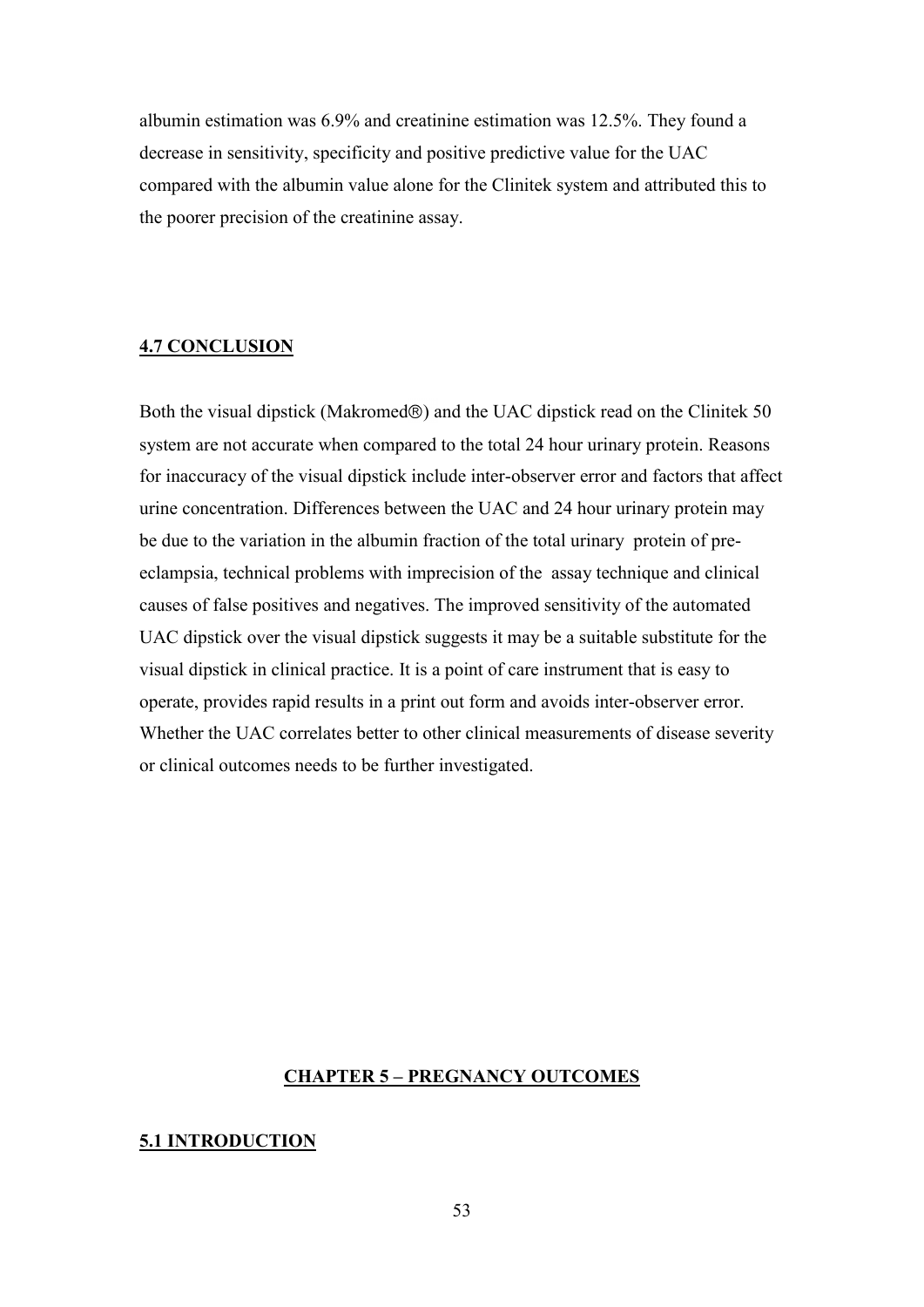In chapter 4, the study results showed that the UAC dipstick read on the Clinitek 50 system is not accurate when compared to total 24 hour urinary protein estimation. It has been suggested that MA may correlate better with other clinical measurements of disease severity as it may more accurately reflect glomerular dysfunction associated with the glomerular endotheliosis of pre-eclampsia (Waugh et al., 2005a). We therefore determined the role of proteinuria as determined by the 24 hour urinary protein and the UAC dipstick read on the Clinitek 50 system on pregnancy outcomes in HDP.

## **5.2 METHOD**

Women recruited to the study described in chapter 4 were followed up. The outcomes of pregnancy in 2 sub-categories viz. those with and without proteinuria were compared. Significant proteinuria ( $\geq 0.3$ g/24 hours) was measured by the gold standard 24 hour urinary protein and the UAC dipstick read on the Clinitek 50 system. The pregnancy outcomes were compared utilizing the following variables:

Maternal outcomes:

- 1. Gestational age at delivery.
- 2. Caesarean section Primary elective / emergency
- 3. Induction of labour
- 4. Complications abruptio placentae , eclampsia, high care admission

Perinatal outcomes:

- 1. Stillbirths / early neonatal deaths
- 2. Birth weight
- 3. Apgar scores  $-1$  minute / 5 minute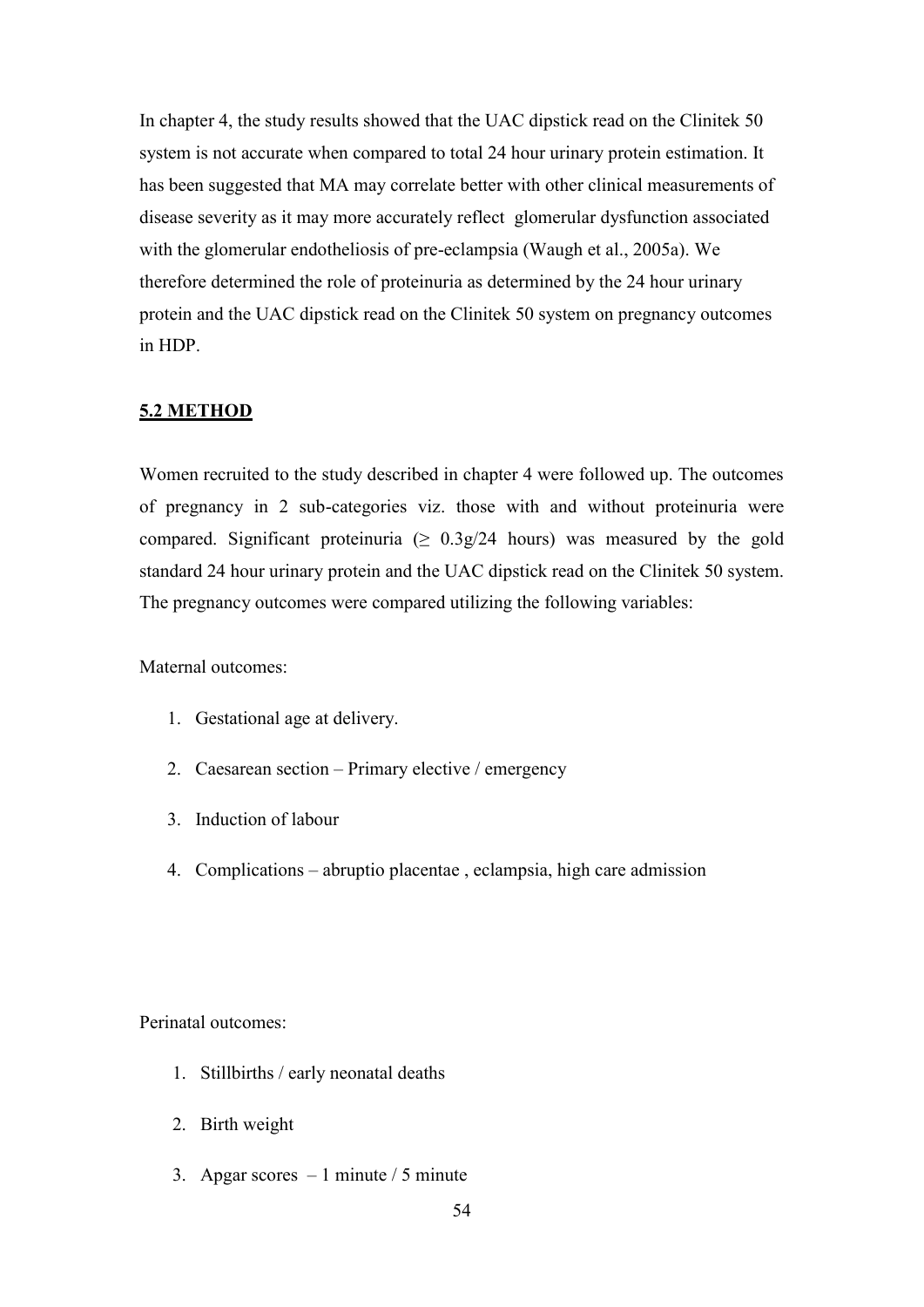#### 4. Perinatal mortality

### **5.3 STATISTICAL ANALYSIS**

Outcome of pregnancy was compared between those with pre-eclampsia (proteinuria  $\geq 0.3$  g/24 hours as measured by the quantitative 24 hour urine collection) and those with gestational hypertension**.** The SPSS package was used for statistical analysis. Analyses testing of the frequency of adverse events within the groups were done using the Chi-square test. Birthweights were compared using Student-t test, whilst apgar scores and biochemical indices were compared using the Mann -Whitney U test.

A secondary analysis of outcomes of pregnancy was performed by sub-categorizing the participants according to the diagnostic accuracy of the UAC dipsticks. A UAC of  $\leq$  300mg/g was considered to be a negative result and UAC  $\geq$  300 mg/g a positive result. Analyses testing of the frequency of adverse events within groups was done using the Chi-square test with Bonferroni correction. ANOVA was used to calculate mean birthweights. Birth apgars and biochemical indices were compared using the Kruskal-Wallis test.

#### **5.4 RESULTS**

# **Outcome of pregnancy in hypertensives as classified according to the 24 hr urinary protein**

The outcomes of pregnancy in 163 hypertensives were compared between those with pre-eclampsia (proteinuria  $\geq 0.3$  g/24 hours as measured by the quantitative 24 hour urine collection) and those with gestational hypertension. Complete data was only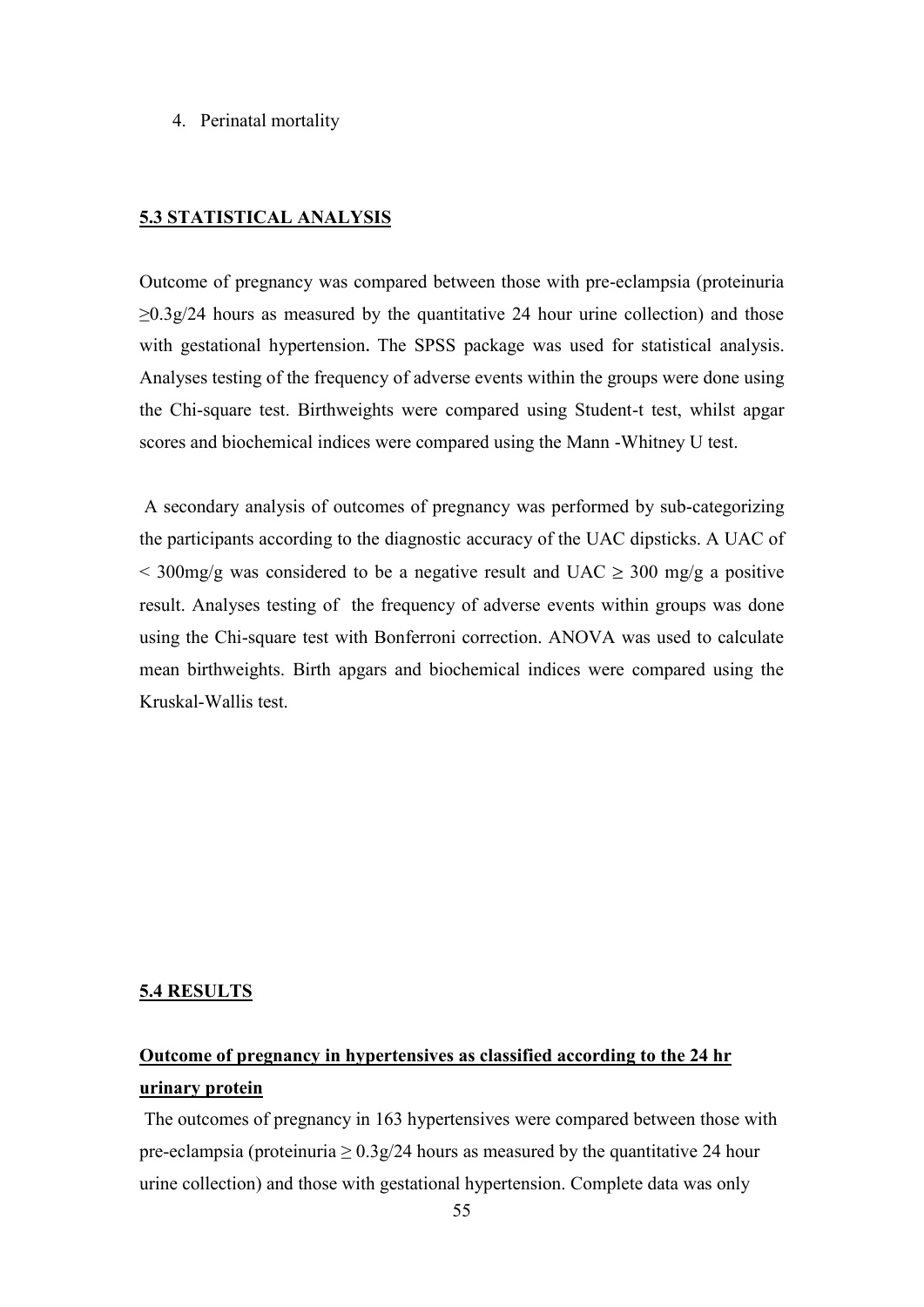available for 155 patients. There was incomplete data available for 8 patients. Reasons for this included patients delivering at other healthcare facilities or delivery prior to coming to hospital due to lack of accessibility to transport. There were 69 gestational hypertensives (GH) and 94 patients with pre-eclampsia (PE).

Table 9 shows the baseline characteristics at entry in the two groups. Table 10 shows the laboratory parameters of the two groups at entry. Baseline platelet count was significantly lower in the PE group (222.5 vs. 245 x  $10^9/1$ , p =0.045). Urea, creatinine and urates were significantly higher in the PE group. These results are in keeping with the endothelial and renal dysfunction associated with pre-eclampsia.

Table 11 shows the maternal outcomes in the groups. Mean gestational age of delivery was significantly lower in the PE group, 36 weeks compared to 38 weeks in the GH ( $p = 0.003$ ). There was a trend towards more caesarean sections in the PE group (69.1% vs. 49.2%) with the majority being emergency caesarean sections (69.1% vs. 50%).

Of the vaginal deliveries there were significantly more inductions in the PE group (62.9% vs. 21.2%). There was no maternal mortality in either group and there was a trend towards increased maternal morbidity in the PE group (8.8% vs. 4.6%). We could not demonstrate significance in this result most likely due to the limited sample size.

Table 12 shows the perinatal outcomes in the groups. The mean birthweight was significantly lower in the PE group (2351g vs. 2854g,  $p < 0.001$ ). This may have been as a result of intrauterine growth impairment or preterm delivery. There was no significant difference in the apgar scores in the two groups. There was a trend towards an increase in perinatal mortality in the PE group  $(10\% \text{ vs. } 3.1\%, \text{ p} = 0.053)$ .

## **Outcome of pregnancy in hypertensives as classified according to the UAC ratio**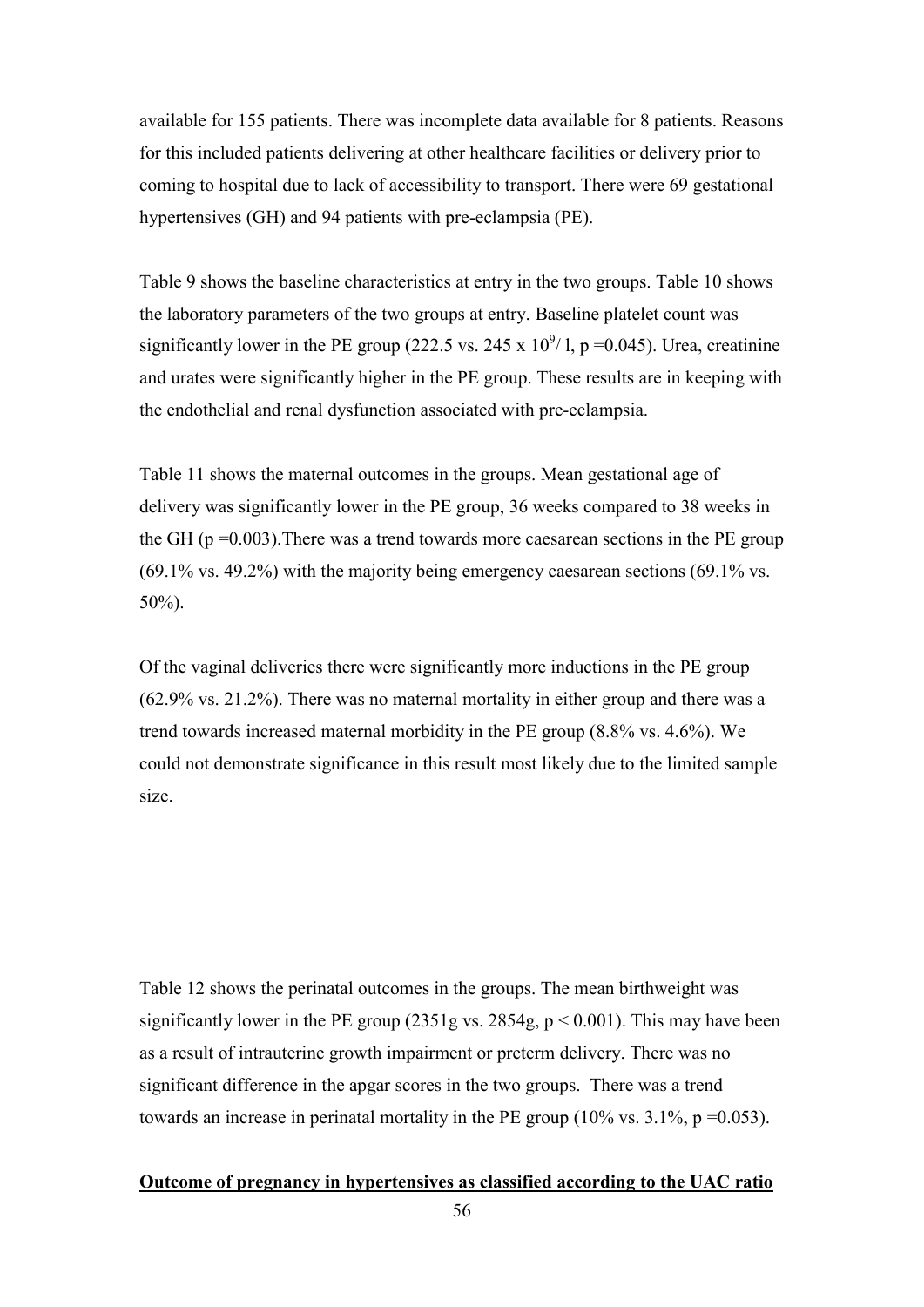We assessed whether the UAC ratio correlates better to clinical measurements of disease severity and clinical outcomes. While false positives for PE may lead to over investigation, false negatives may lead to less close surveillance and result in serious maternal and perinatal consequences. Outcomes of pregnancy were re-analyzed by sub-categorizing the participants according to the diagnostic accuracy of the UAC ratio dipsticks.

Table 13 shows the baseline laboratory parameters. There were no significant differences between the true negatives and false negatives in the GH group except for the higher median creatinine value in the false negatives.

There were also no significant differences in terms of gestational age of delivery, maternal morbidity (Table 14) and the perinatal outcomes (Table 15) between the true negatives and false negatives in the GH group. The only difference noted was in the mode of delivery with a trend to a higher caesarian section rate in the false negatives compared to the true negatives.

**Table 9:** Baseline characteristics at entry in the study groups

| At entry                        | <b>GH</b> | <b>PE</b> |
|---------------------------------|-----------|-----------|
| Number(n)                       | 69        | 94        |
| Mean Gestational<br>age (weeks) | 31.6      | 31.2      |
| Parity                          |           |           |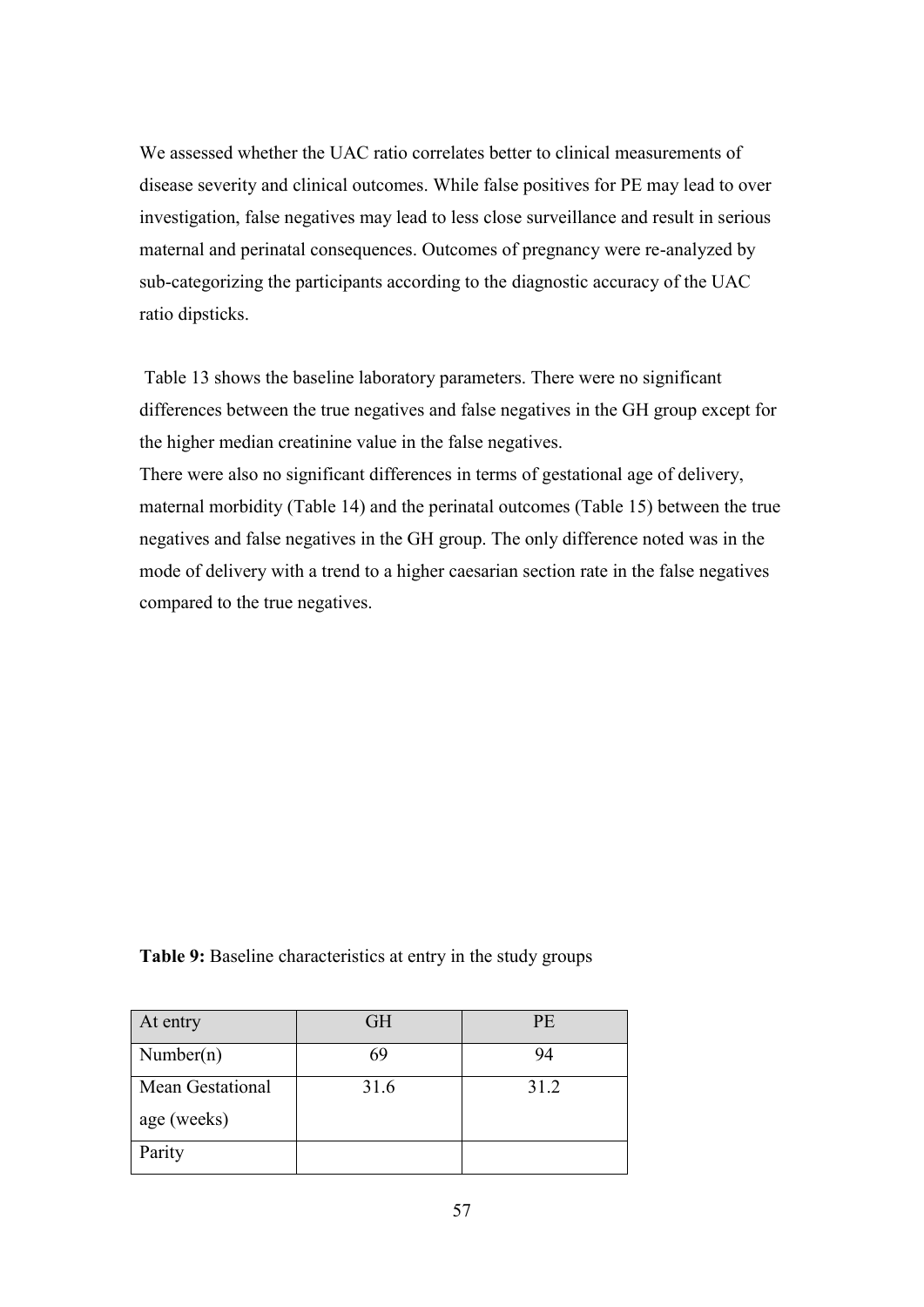| $P_0$     |    | 14 |
|-----------|----|----|
| $P_{1-4}$ | 62 | 79 |
| $P_{>4}$  |    |    |

- GH = Gestational Hypertension
- $PE$  = Pre- eclampsia
- $n =$  Number of patients

**Table 10**: Baseline Laboratory parameters in the study groups

| (median)                        | <b>GH</b> | PE    | p-value |
|---------------------------------|-----------|-------|---------|
| Platelets $(x10^9/l)$           | 245       | 222.5 | 0.04    |
| (mmol/l)<br>Urea                | 2.1       | 2.5   | 0.001   |
| Creatinine $(\mu \text{mol/l})$ | 53        | 63.5  | 0.001   |
| Urates ( $mmol/l$ )             | 0.25      | 0.3   | 0.004   |

GH = Gestational Hypertension

PE = Pre- eclampsia

**Table 11**: Maternal outcomes in the study groups

|                           | $GH (n=65)$  | $PE(n=90)$    | p- value |
|---------------------------|--------------|---------------|----------|
| Mean gestational age at   | 38           | 36            | 0.003    |
| delivery(weeks)           |              |               |          |
|                           |              |               |          |
| <b>Mode of delivery</b>   |              |               |          |
| Caesarean section $(c/s)$ | $32(49.2\%)$ | 55 $(61.1\%)$ | 0.077    |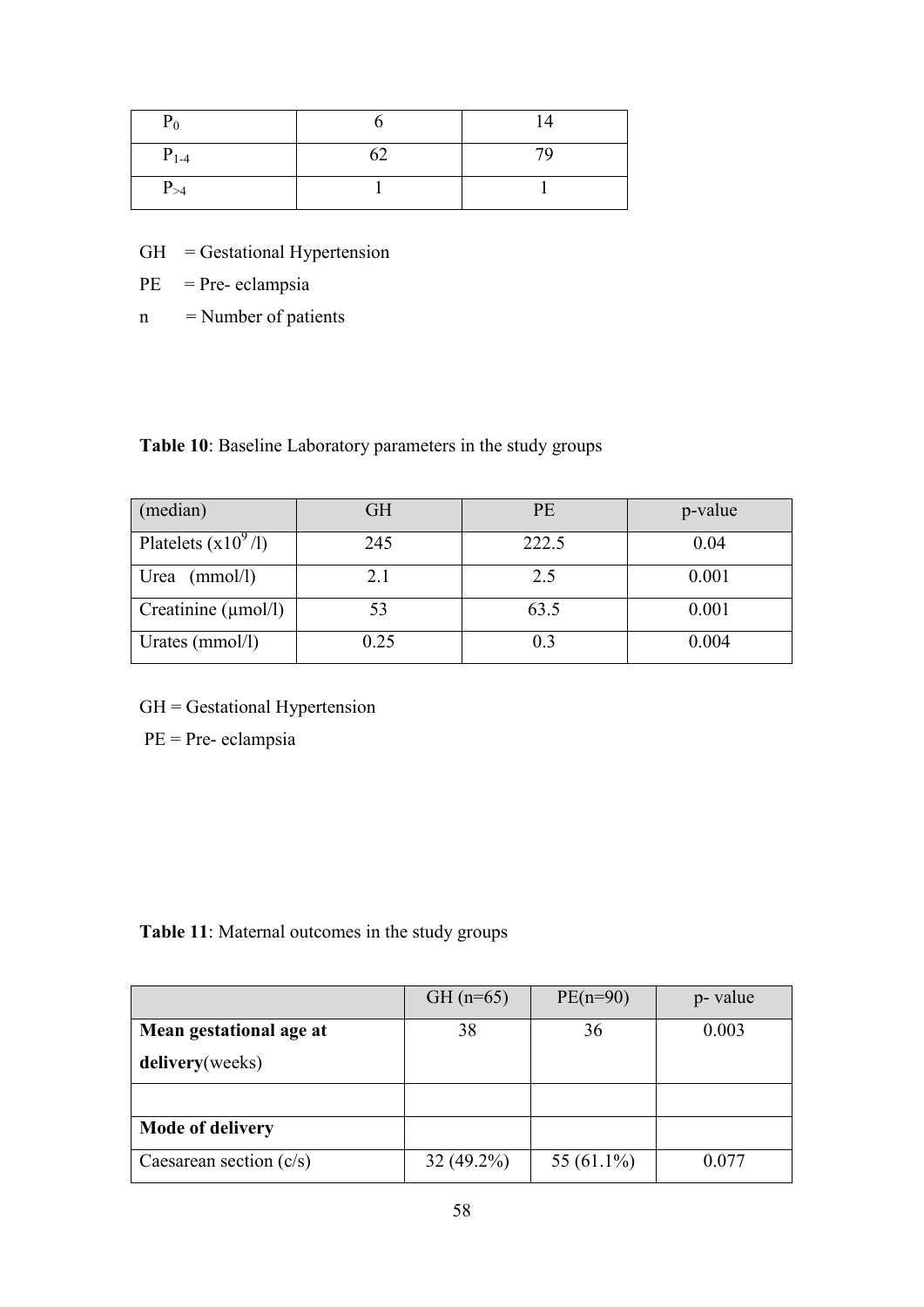| Emergency c/s       | $16(50\%)$     | 38 $(69.1\%)$ |       |
|---------------------|----------------|---------------|-------|
| Elective c/s        | $16(50\%)$     | $17(30.9\%)$  |       |
|                     |                |               |       |
| Vaginal delivery    | 33 (50.8%)     | 35 (38.9%)    | 0.001 |
| Spontaneous         | 26 (78.8%)     | $13(37.1\%)$  |       |
| Induced             | 7(21.2%)       | $22(62.9\%)$  |       |
|                     |                |               |       |
| <b>Morbidity</b>    | $3(4.6\%)$     | $8(8.8\%)$    | 0.19  |
| Abruptio Placentae  | $\overline{2}$ |               |       |
| Eclampsia           | $\overline{0}$ | 1             |       |
| High care admission | $\mathbf{1}$   | 6             |       |
|                     |                |               |       |

- PE = Pre- eclampsia
- $n$  = Number of patients

**Table 12**: Perinatal outcomes in the study groups

|                                 | $GH(n=65)$ | $PE(n=90)$ | p- value |
|---------------------------------|------------|------------|----------|
|                                 |            |            |          |
| <b>Mean Birthweight (grams)</b> | 2854       | 2351       | 0.001    |
|                                 |            |            |          |
| <b>Apgars</b> (median)          |            |            |          |
| 1 minute                        | 8          | 8          | 0.074    |
| 5 minute                        | q          |            | 0.058    |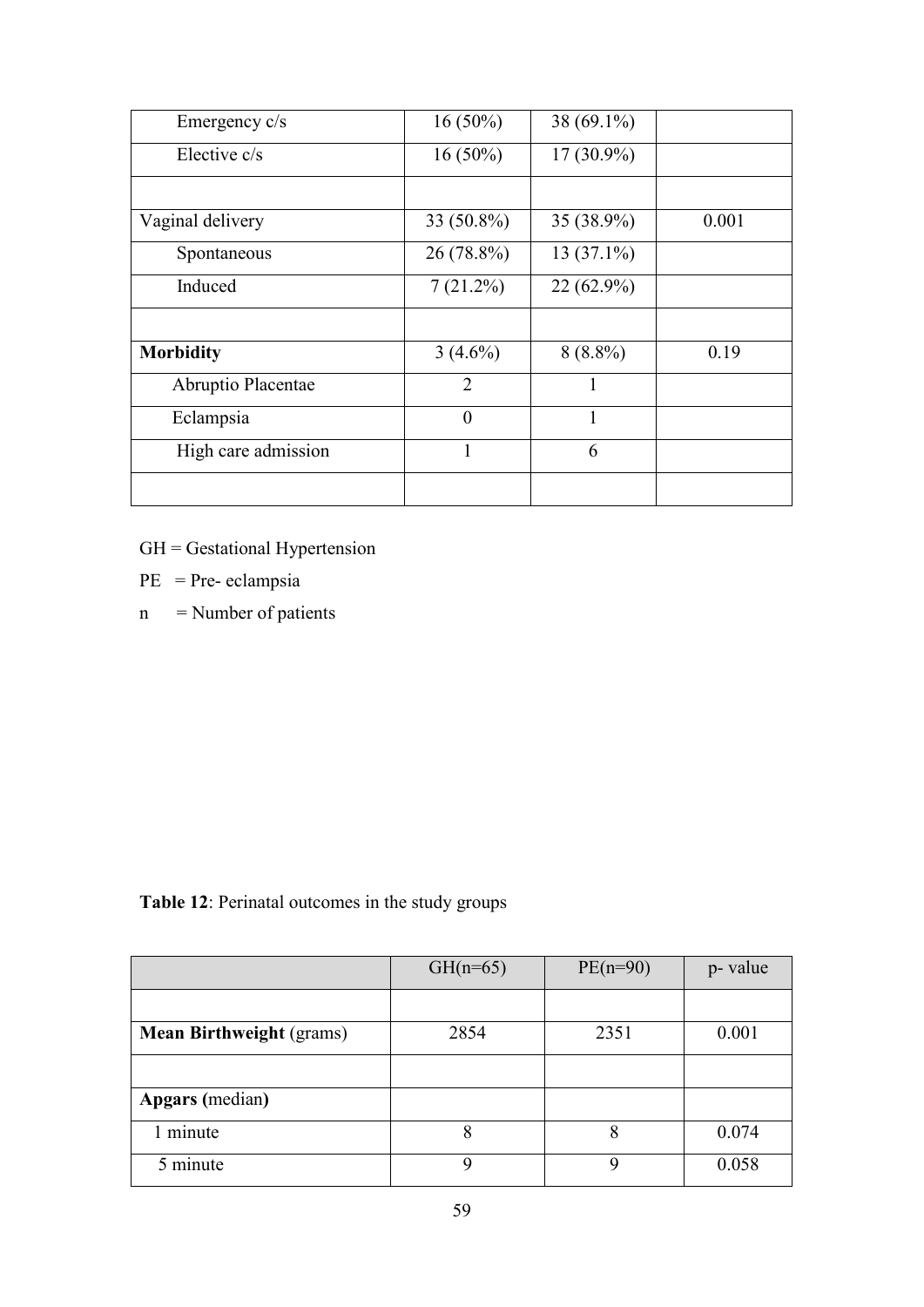| <b>Perinatal Deaths</b> | $2(3.1\%)$ | $9(10\%)$ | 0.053 |
|-------------------------|------------|-----------|-------|
| MSB(n)                  |            |           |       |
| $FSB$ (n)               |            |           |       |
| END(n)                  |            |           |       |

 $PE$  = Pre- eclampsia

n = Number of patients

 $MSB$  = macerated stillbirth

 $FSB =$  fresh stillbirth

 $END = early$  neonatal death

**Table 13**: Baseline Laboratory parameters in the study groups as classified by the UAC dipsticks

|                          | <b>PE</b> |           | <b>GH</b> |           |         |
|--------------------------|-----------|-----------|-----------|-----------|---------|
| (mean)                   | True      | False     | True      | False     | p-value |
|                          | positives | positives | negatives | negatives |         |
| Platelets $(x109/l)$     | 212       | 238       | 239       | 248       | 0.016   |
| Urea ( $mmol/l$ )        | 2.6       | 2.2       | 2.2       | 2.1       | 0.001   |
| Creatinine $(\mu$ mol/l) | 100       | 125       | 108       | 126       | 0.001   |
| Urates (mmol/l)          | 0.32      | 0.21      | 0.26      | 0.25      | 0.001   |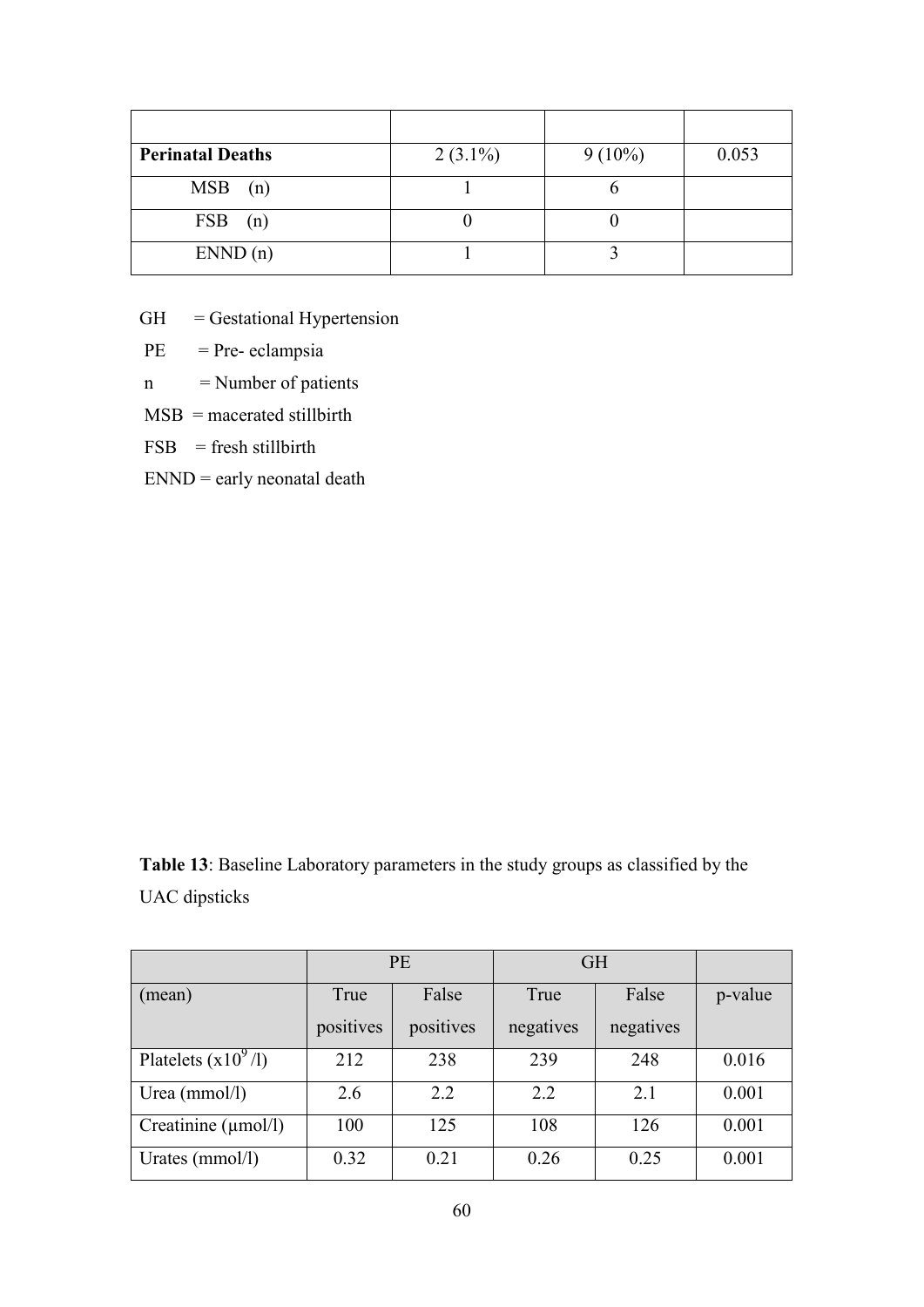$PE$  = Pre- eclampsia

| Table 14: Maternal outcomes in the study groups as classified by the UAC dipsticks |
|------------------------------------------------------------------------------------|
|------------------------------------------------------------------------------------|

|                         | PE        |           | <b>GH</b> |           |         |
|-------------------------|-----------|-----------|-----------|-----------|---------|
|                         | True      | False     | False     | True      | p-value |
|                         | positives | positives | negatives | negatives |         |
| n                       | 55        | 13        | 35        | 52        |         |
|                         |           |           |           |           |         |
| Mean gestational age at | 34        | 37        | 38        | 38        | 0.001   |
| delivery(weeks)         |           |           |           |           |         |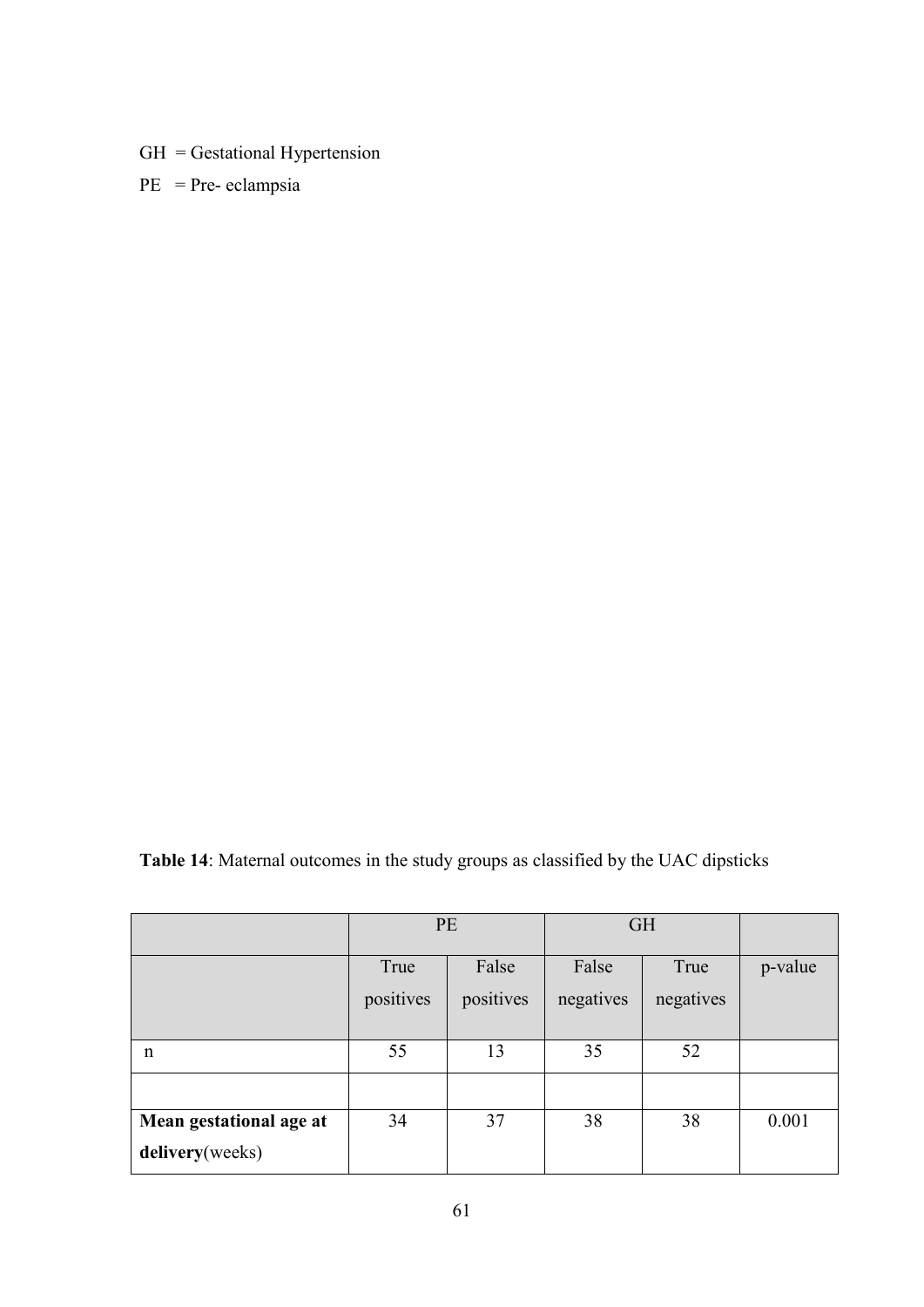| <b>Mode of delivery</b>   |                |                  |                  |                |       |
|---------------------------|----------------|------------------|------------------|----------------|-------|
| Caesarean section $(c/s)$ | 33 (60%)       | $7(53.8\%)$      | $22(62.9\%)$     | $25(48.1\%)$   | 0.180 |
| Emergency c/s             | $23(69.7\%)$   | $5(71.4\%)$      | $15(68.2\%)$     | 11(44%)        |       |
| Elective c/s              | $10(30.3\%)$   | $2(28.6\%)$      | $7(31.8\%)$      | 14(56%)        |       |
|                           |                |                  |                  |                |       |
| Vaginal delivery          | 22(40%)        | $6(46.2\%)$      | $13(37.1\%)$     | $27(51.9\%)$   | 0.02  |
| Spontaneous               | 6(27.3%)       | $5(83.3\%)$      | $7(53.8\%)$      | 21(77.8%)      |       |
| Induced                   | $16(72.2\%)$   | $1(16.7\%)$      | 6(46.2%          | $6(22.2\%)$    |       |
|                           |                |                  |                  |                |       |
| <b>Morbidity</b>          | $6(10.9\%)$    | $\overline{0}$   | $2(5.7\%)$       | $3(5.8\%)$     | 0.025 |
| Abruptio Placentae        | $\overline{0}$ | $\overline{0}$   |                  | $\overline{2}$ |       |
| Eclampsia                 | $\overline{0}$ | $\overline{0}$   |                  | $\overline{0}$ |       |
| High care admission       | 6              | $\boldsymbol{0}$ | $\boldsymbol{0}$ | $\mathbf{1}$   |       |
|                           |                |                  |                  |                |       |

- GH = Gestational Hypertension
- PE = Pre- eclampsia
- $n =$  Number of patients

**Table 15**: Perinatal outcomes in the study groups as classified by the UAC dipsticks

|                            | PE        |           | <b>GH</b> |           |         |
|----------------------------|-----------|-----------|-----------|-----------|---------|
|                            | True      | False     | True      | False     | p-value |
|                            | positives | positives | negatives | negatives |         |
|                            |           |           |           |           |         |
| <b>Birthweight</b> (grams) | 2092      | 2884      | 2760      | 2847      | 0.001   |
|                            |           |           |           |           |         |
| <b>Apgars</b>              |           |           |           |           |         |
| 1 minute (mean)            | 8         | 8         | 8         | 8         | 0.197   |
| 5 minute (mean)            | 9         | 9         | 9         | 9         | 0.142   |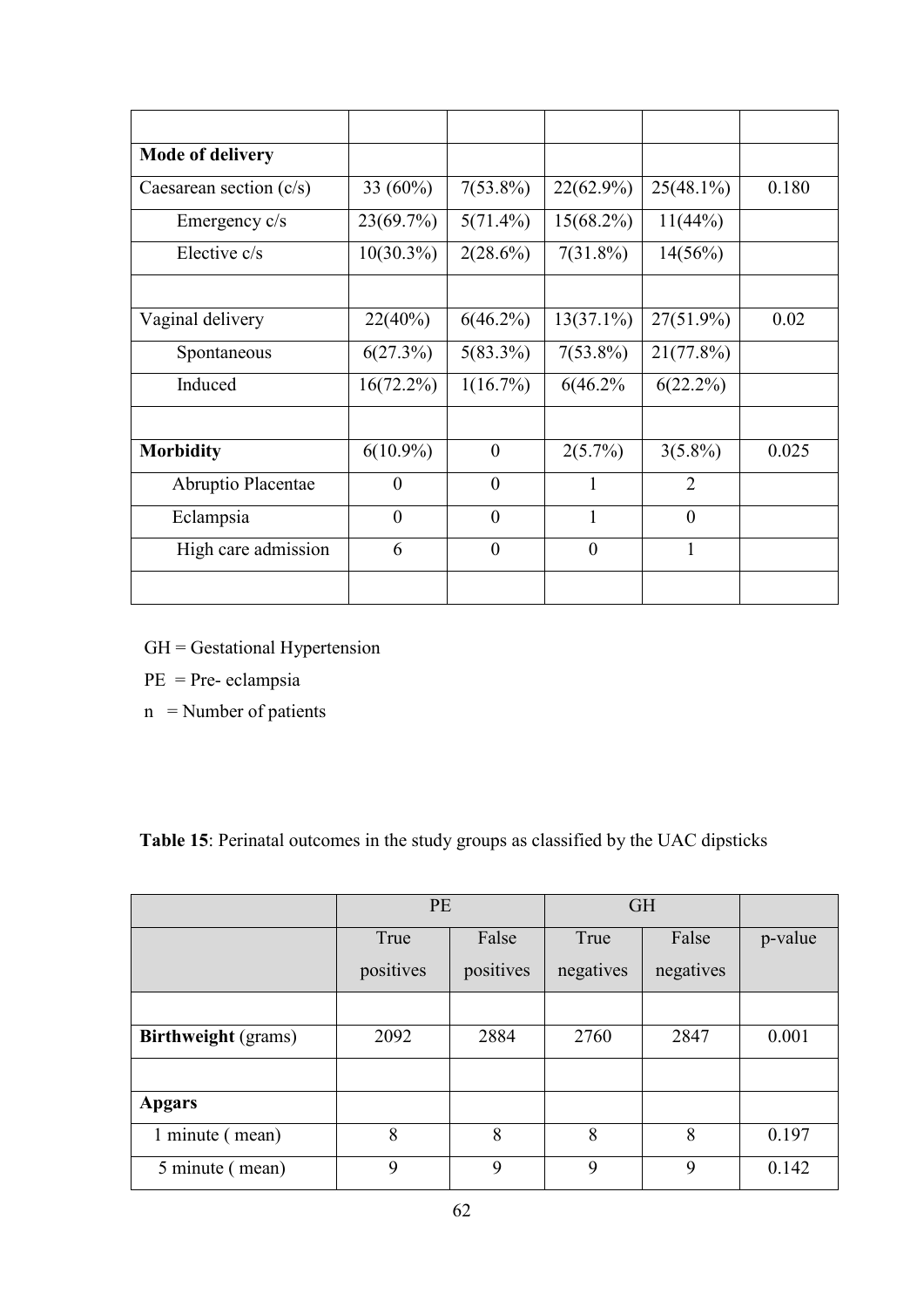| <b>Perinatal Deaths</b> | $8(14.5\%)$ | $1(7.7\%)$ | $1(2.9\%)$ | $1(1.9\%)$ | 0.053 |
|-------------------------|-------------|------------|------------|------------|-------|
| MSB(n)                  |             |            |            |            |       |
| $FSB$ (n)               |             |            |            |            |       |
| END(n)                  |             |            |            |            |       |

 $PE$  = Pre- eclampsia

 $MSB$  = macerated stillbirth

 $FSB =$  fresh stillbirth

 $END =$  early neonatal death

 $n = number$ 

#### **5.5 DISCUSSION**

Our results show that in hypertensive pregnant women, significant proteinuria determined by the quantitative 24 hour urinary protein is associated with delivery at an earlier gestational age, increased induction of labour and lower birthweights compared to the non – proteinuric hypertension (gestational hypertension). There is also a trend towards an increased maternal morbidity and perinatal mortality. These findings are similar to those of previous studies which have demonstrated that proteinuria associated with hypertension in pregnancy is associated with greater adverse maternal and fetal outcomes (Chan et al., 2005; Brown et al., 1996; Ferranzani et al., 1990; Chua and Redman, 1992; Lin et al., 1982).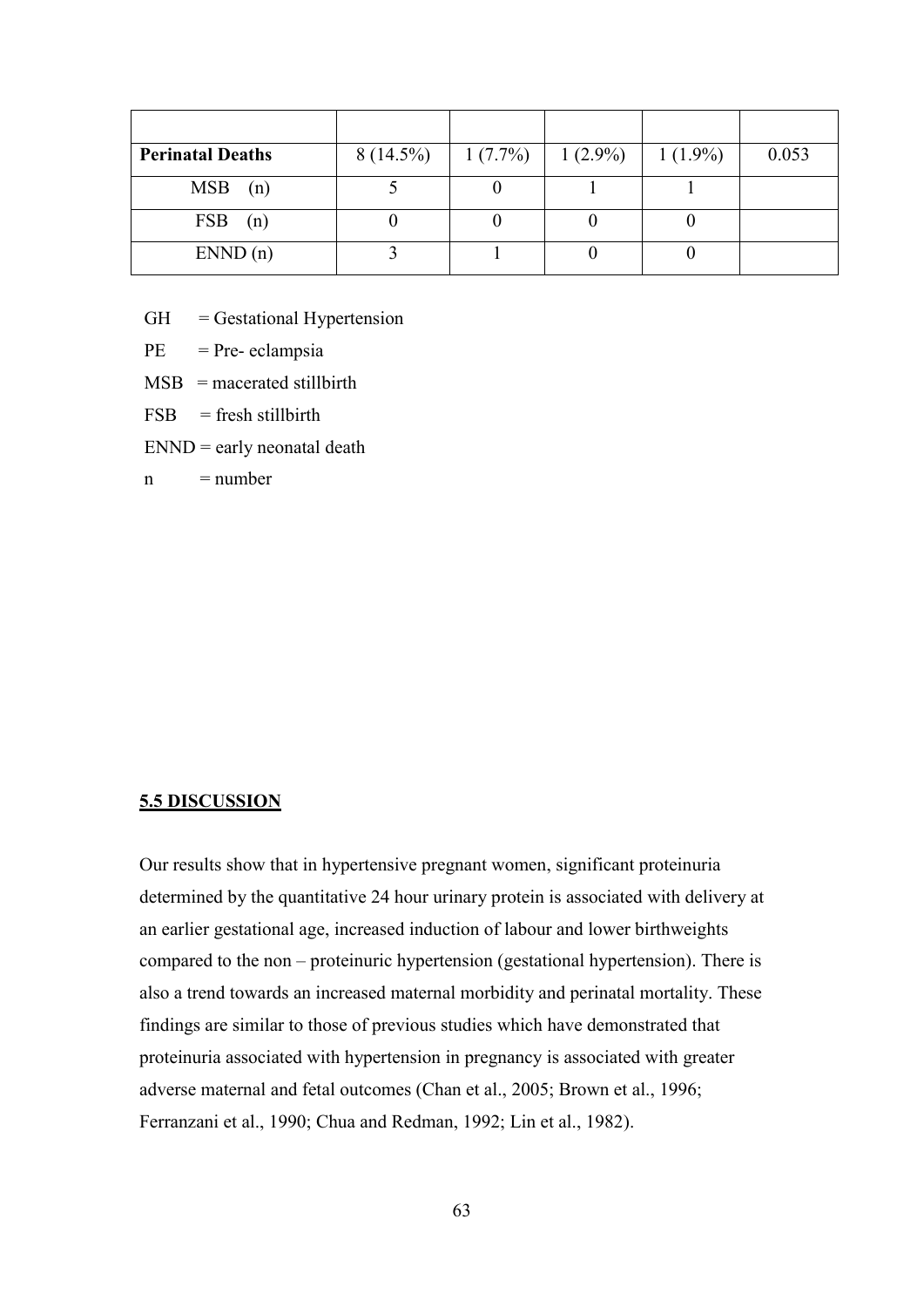When the groups were classified into PE and GH using the UAC dipsticks, there were no differences in the clinical outcomes between the false negatives and true negatives except a trend towards a higher caesarean section rate in the false negatives. The results suggest that classification as GH based either on a quantitative 24 hour urinary protein collection or a negative UAC dipstick test is associated with a similar clinical outcome. Thus there appears to be a good correlation between the UAC and measurements of disease severity and clinical outcomes in hypertensive pregnant women.

There are several possible explanations for this. The clinical syndrome of PE is thought to be due to maternal endothelial dysfunction .This is thought to result from placental hypoxia with oxidative stress or from the interaction between a normal placenta and conditions that make the mother susceptible to microvascular disease (Redman et al., 2005) .The net result of endothelial dysfunction is an increase in vascular permeability systemically and at glomerular level. Microalbuminuria occurs as a result of this endothelial dysfunction (Verdecchia et al., 2004).

Furthermore, urinary albumin has been shown to be a sensitive marker to early changes in glomerular permeability (Newman et al., 1995) and thus the UAC may detect structural renal changes associated with pre-eclampsia earlier.

The findings of this study is important in the clinical context as it demonstrates that the UAC dipstick is a good screening test to rule out significant proteinuria. The visual dipstick test which is widely used is a poor screening test (Gangaram et al.,2005) while the gold standard 24 hour urinary protein is far from perfect. It is a test which is cumbersome, time consuming, prone to collection error and leads to delay in diagnosis. Lack of a gold standard assay for measurement of protein may also contribute to its inaccuracy (Waugh et al., 2005b). Use of the UAC may lead to a decrease in the number of 24 hour urinary protein specimens required and a decrease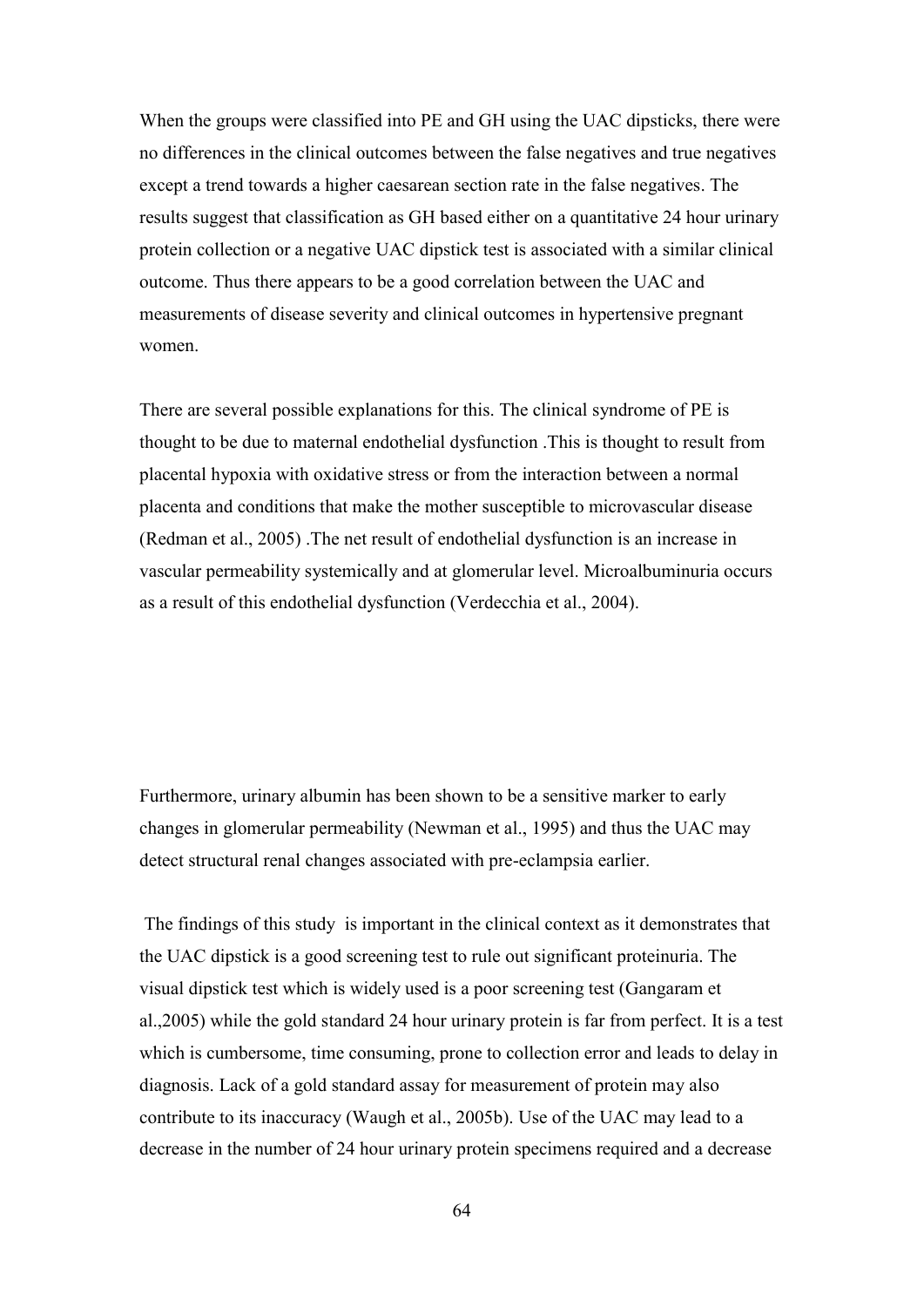in hospital admissions. A positive UAC dipstick test still mandates a 24 hour urinary protein collection to accurately quantify proteinuria and confirm the diagnosis.

Although the ISSHP and the Australasian Society for the Study of Hypertension in pregnancy have proposed the use of the spot urinary protein to creatinine ratio as an alternative to the 24 hour urinary collection (Brown et al.,2001; Brown et al., 2000) , it doesn"t appear to be widely used ( Cōté et al.,2008).A recent systematic review ( Cōté et al.,2008) found the spot protein to creatinine ratio to be a reasonable "ruleout' test for detecting significant proteinuria in hypertensive pregnancy, however, the review found information on the use of the UAC to be limited. Our results suggest that the UAC dipstick read on the Clinitek 50 system would be a reasonable rule out test. In addition, it would be more amenable to widespread use as it is a point of care system that can be easily used by midwives and doctors and provides rapid results in the form of a printout.

Limitations of the study include that participant numbers were not large enough to demonstrate the expected finding of a significant difference in perinatal mortality and maternal morbidity between the two groups. We also did not analyse perinatal morbidity in detail.

Although we did not do a detailed cost analysis, approximate cost per test of the visual dipstick is R10, UAC dipstick R15 and 24 hour urinary protein R45 (admission costs not included). A reduction in the number of unnecessary 24 hour urinary protein tests done may justify the added cost of the UAC dipstick compared to that of the visual dipstick.

While false positives in screening may lead to over diagnosis and an increase in surveillance and cost, it may be justified in a condition like PE where one is trying to prevent adverse maternal and fetal outcome. The UAC dipstick read on the Clinitek 50 system is a new technique that has potential to improve accuracy of screening for proteinuria and enhance safety by preventing incorrect diagnosis and unnecessary investigations.

65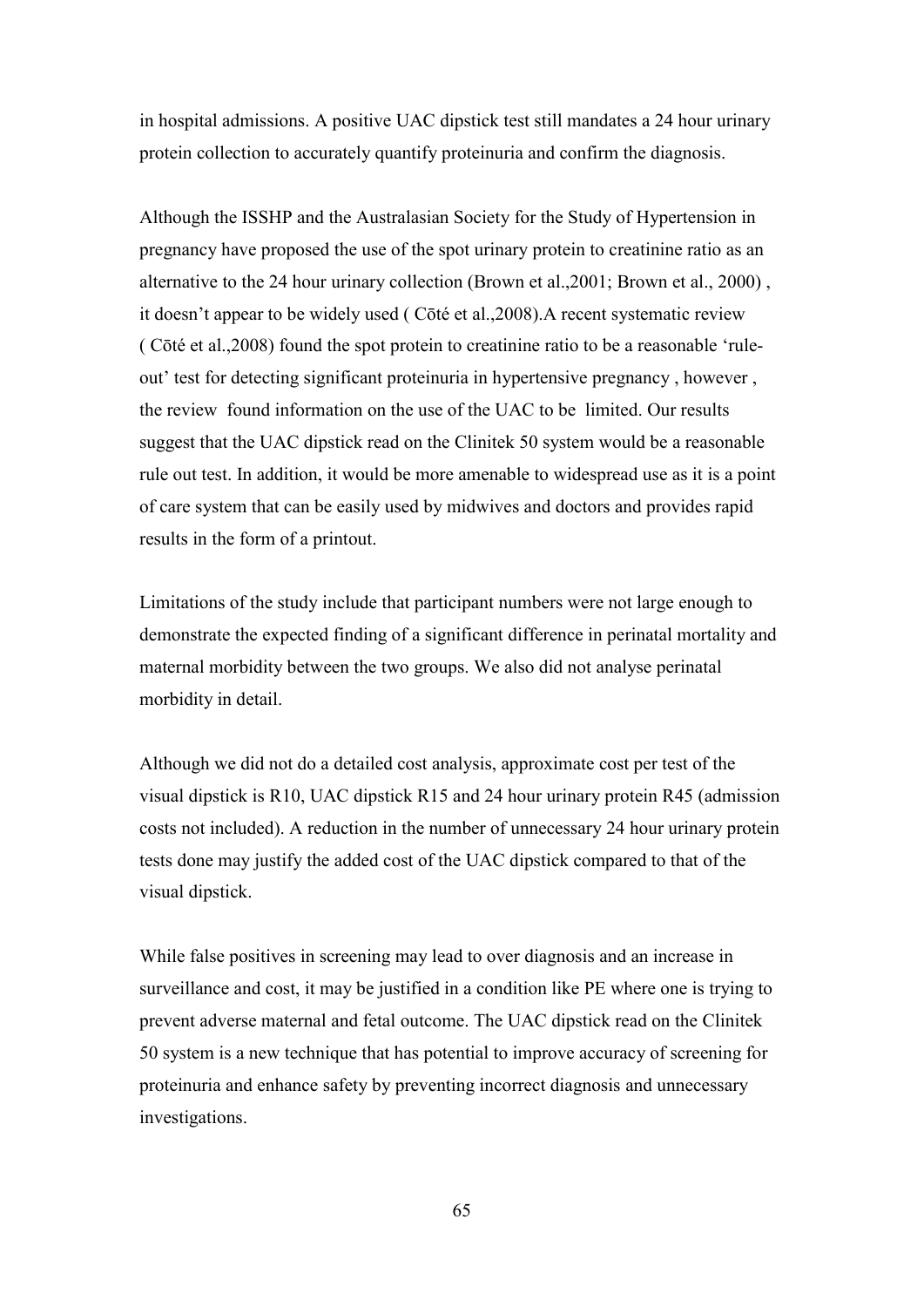#### **5.6 CONCLUSION**

Hypertensive pregnancy associated with significant proteinuria is associated with greater adverse maternal and fetal outcome. Outcome of pregnancy is similar when a classification of GH is made based either on the 24 hour urinary protein collection or the UAC dipstick read on the Clinitek 50 system. The UAC dipstick is a good screening test to rule out significant proteinuria. It has potential to improve accuracy of screening for proteinuria and enhancing safety by preventing incorrect diagnosis. Further research is required to determine its full impact in the clinical setting.

### **CHAPTER 6**

#### **6. SUMMARY OF FINDINGS**

Antenatal screening for pre-eclampsia consists predominantly of detection of a raised blood pressure and proteinuria. Traditionally screening for proteinuria has consisted of performing a semi-quantitative visual dipstick test. If positive for significant proteinuria this is then followed by a quantitative 24 hour urinary protein.

The visual dipstick has been shown to be inaccurate (Gangaram et al., 2005), while the 24 hour urinary protein collection is cumbersome and fraught with collection errors. New developments in proteinuria assessment have included the use of urinary albumin measurements. This study has investigated the role of the UAC dipstick read on the Clinitek 50 system in detection of proteinuria in the HDP.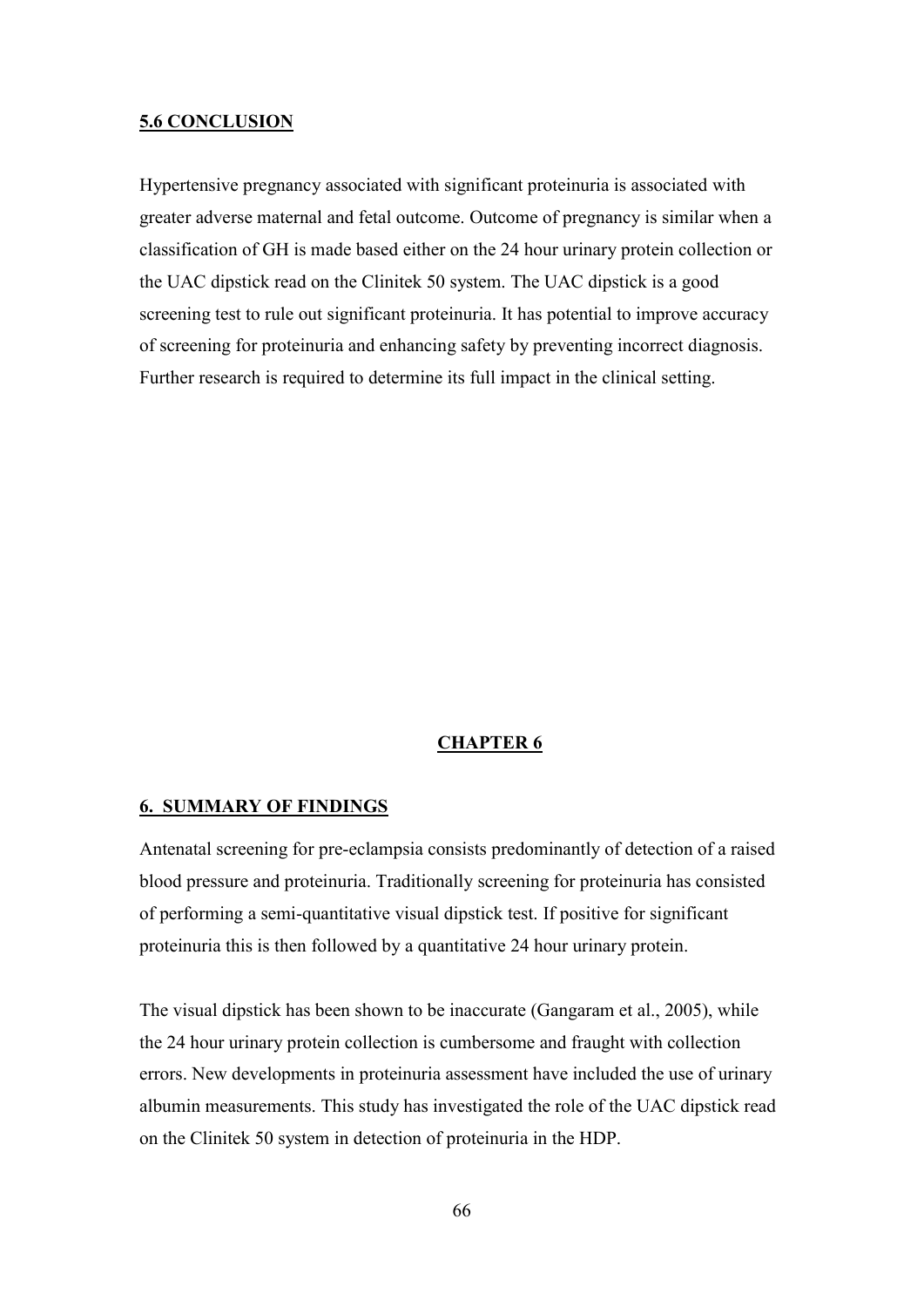The initial investigation was to validate the UAC dipstick in both a normotensive and hypertensive pregnant population. It showed that the UAC dipstick read on the Clinitek 50 system provides a semi-quantitative result of the UAC that has a good sensitivity 0.88 ( 95% CI [0.47-0.99] ) and specificity 0.89 ( 95% CI [0.64-0.98]). Due to its good NPV 0.94 (95% CI [0.69-1.00]), a result of  $\leq$  300mg/g would rule out significant proteinuria and avoid unnecessary investigations in the pregnant population. It thus provides a better alternative to visual dipsticks for screening of proteinuria.

A comparison was then made between the visual dipstick and the UAC dipstick read on Clinitek 50 system and the 24 hour urinary protein which is the current "gold standard". Both the visual dipstick and the UAC dipstick were found to be inaccurate. Reasons for inaccuracy of the visual dipstick include inter-observer errors and factors that affect urine concentration. Differences between the UAC and 24 hour total urinary protein may be due to the variation in the albumin fraction of the total urinary protein of pre-eclampsia, technical problems with imprecision of the assay technique and clinical causes of false positives and negatives.

We then set out to determine if the UAC correlates better to other clinical measurements of disease severity or clinical outcomes. The findings were that hypertensive pregnancies associated with significant proteinuria as determined by the 24 hour urinary protein is associated with greater adverse maternal and fetal outcome.

Pre-eclampsia was associated with delivery at an earlier gestational age, increased induction of labour and lower birthweights compared to GH. There was also a trend towards an increased maternal morbidity and perinatal mortality in the PE group. We found that the outcome of pregnancy is similar when a classification of GH is made based either on the 24 hour urinary protein or the UAC dipstick read on the Clinitek 50 system. A possible reason for the good clinical correlation of the UAC may be related to the fact that microalbuminuria is a marker of endothelial dysfunction which is responsible for many of the clinical manifestations of pre-eclampsia. Furthermore the UAC may reflect structural renal changes associated with pre-eclampsia earlier.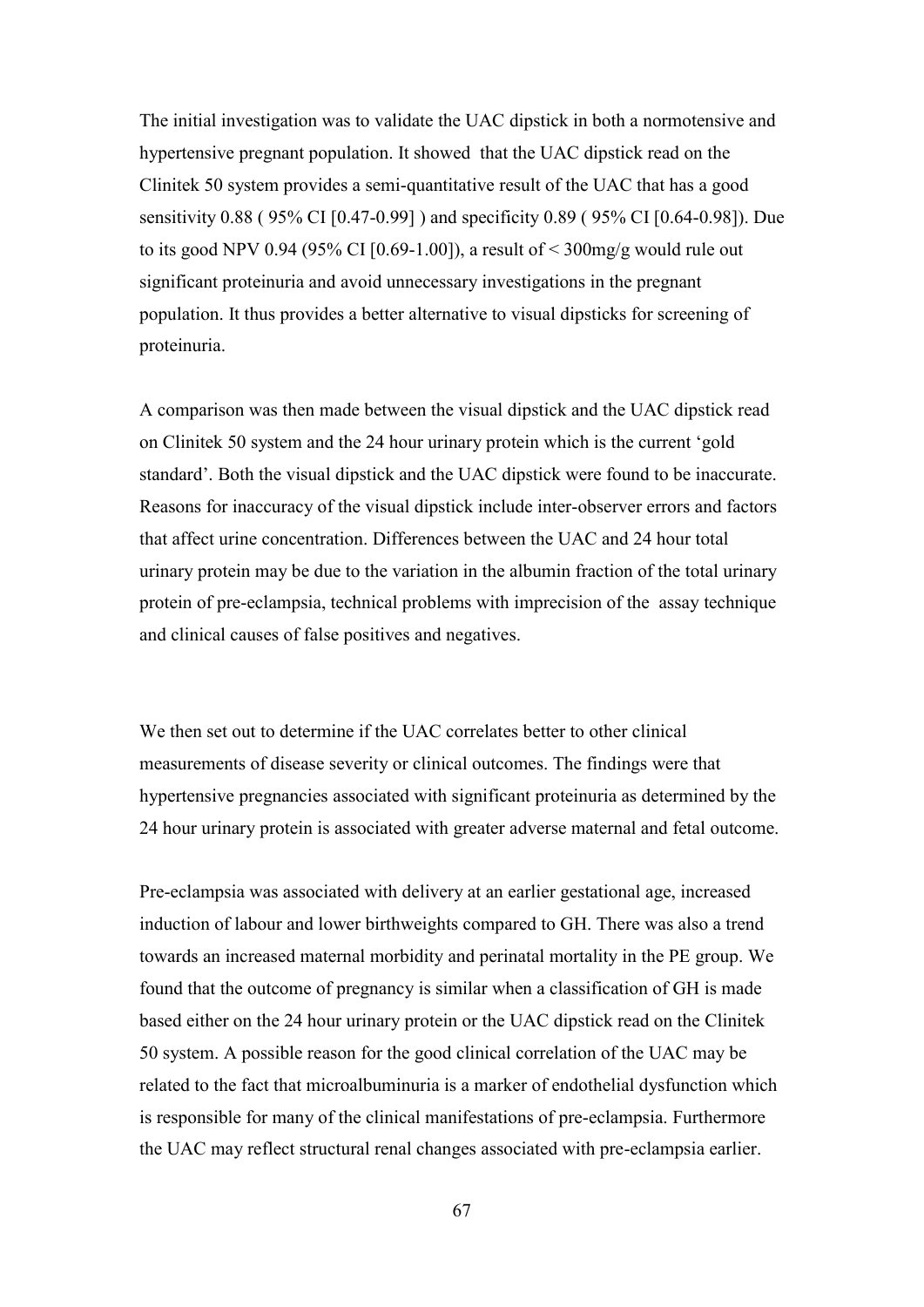The UAC dipstick is a good screening test to rule out significant proteinuria. A positive result would still require quantification of proteinuria using the 24 hour urinary collection. It has potential to improve accuracy of screening for proteinuria and enhancing safety by preventing incorrect diagnosis. It is also more likely to be used widely in the clinical setting since it is a point of care system that is easy to use and provides rapid results in the form of a printout. Further research is required to determine its full impact and cost effectiveness in the clinical setting.

#### **7. REFERENCES**

- 1. Al AR, Baycal C, Karacay O, Geyik PO, Altun S, Dolen I (2004). Random urine protein-creatinine ratio to predict proteinuria in new – onset mild hypertension in late pregnancy. Obstet Gynecol 104: 367-371.
- 2. Bar J, Hod M,Erman A,Friedman S,Gelerenter I,Kaplan B, Boner G, Ovadia J (1996). Microalbuminuria as an early predictor of hypertensive complications in pregnant women at risk. Am J Kidney Dis 28:220-225.
- 3. Bell SC, Halligan AWF, Martin A, Ashmore J, Shennan AH, Lambert PC, Taylor DJ (1999).The role of observer error in antenatal dipstick proteinuria analysis. Br J Obstet Gynaecol 106: 1177-1180.
- 4. Bright R (1827).Report of Medical Cases, Volume 1.Longmans Green, London.
- 5. Brown MA, Buddle ML (1995). Inadequacy of dipstick proteinuria in hypertensive pregnancy. Aust N Z J Obstet Gynaecol 35: 366-369.
- 6. Brown MA, Buddle ML (1996). Hypertension in pregnancy: maternal and fetal outcomes according to laboratory and clinical features. MJA 165:360-365.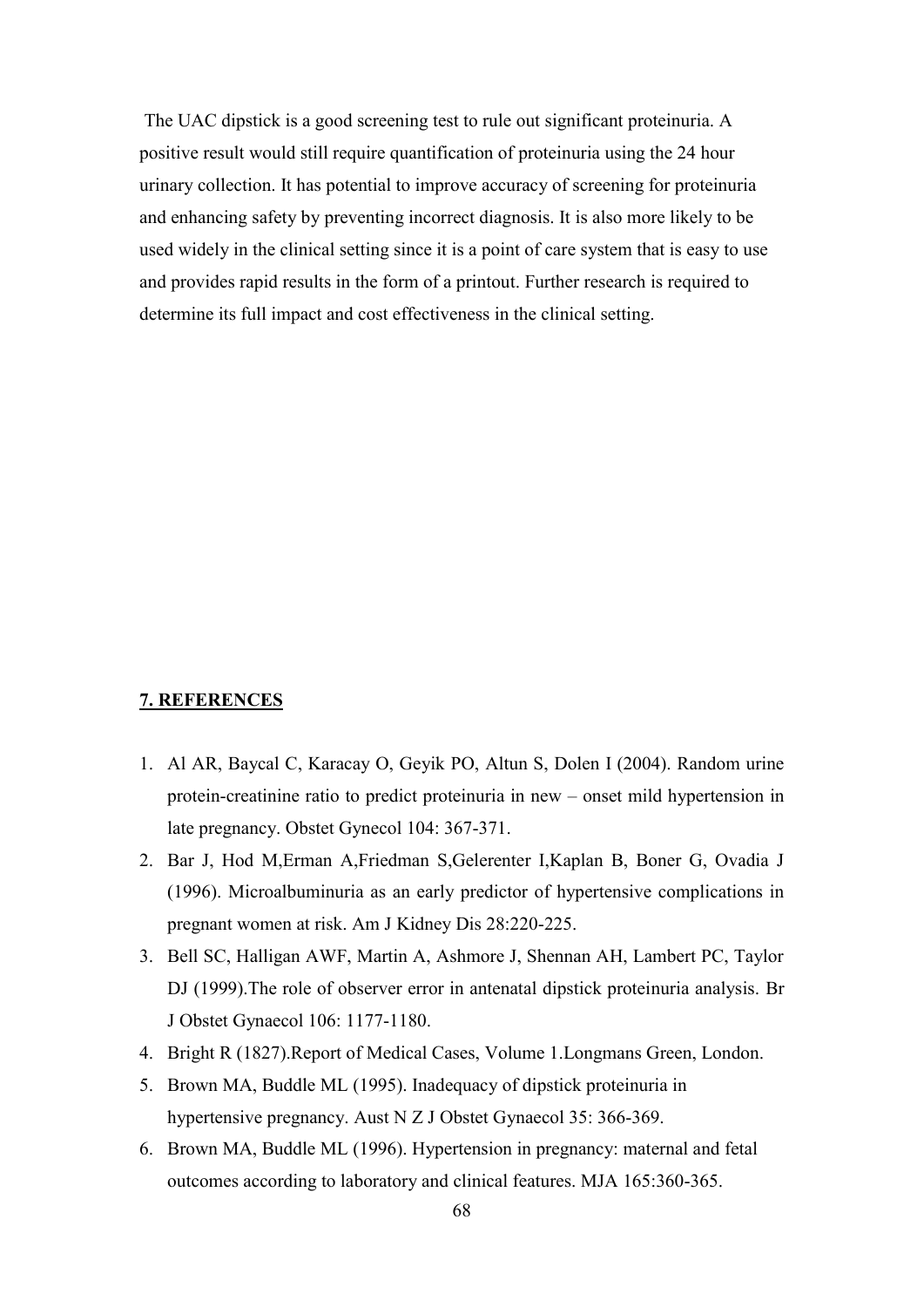- 7. Brown MA, Hague WM, Higgins J, Lowe S, McCowan L, Oats J, et al.(2000).The detection, investigation and management of hypertension in pregnancy: executive summary. Aust N Z J Obstet Gynaecol 40:133-138.
- 8. Brown MA, Lindheimer MD, de Swiet M, Van Assche, Moutquin JM (2001).The classification and diagnosis of the hypertensive disorders of pregnancy: statement from the International Society for the Study of Hypertension in Pregnancy (ISSHP). Hypertens Pregnancy 20: IX-XIV.
- 9. Busby DE, Atkins RC (2005). The detection and measurement of microalbuminuria: a challenge for clinical chemistry. MLO 8-16.
- 10. Chan P, Brown M, Simpson JM, Davis G (2005). Proteinuria in pre-eclampsia: how much matters? Br J Obstet Gynaecol 112:280-285.
- 11. Chhabra S, Gandhi D (2002). Prediction of pregnancy induced hypertension/ Preeclampsia by detecting microalbuminuria. J Obstet Gynecol (Ind) 52(1): 56-60.
- 12. Chua S, Redman CWG (1992). Prognosis for pre-eclampsia complicated by 5g or more of proteinuria in 24 hours. Eur J Obstet Gynaecol Reprod Biol 43: 9-12.
- 13. Conde-Agudelo A, Villar J, Lindheimer M (2004). World Health Organization systematic review of screening tests for preeclampsia. Obstet Gynecol 104:1367- 1391.
- 14. Cōté AM, Brown MA, Lam E, von Dadelszen P, Firoz T, Liston RM, Magee LA(2008).Diagnostic accuracy of urinary spot protein: creatinine ratio for proteinuria in hypertensive pregnant women: systematic review.Br Med J 336: 1003-1006.
- 15. Das V, Bhargava T, Das KS, Pandey S (1996). Microalbuminuria: a predictor of pregnancy – induced hypertension. Br J Obstet Gynaecol 103: 928-930
- 16. Davey DA, MacGillivray I (1988).The classification of hypertensive disorders in pregnancy. Am J Obstet Gynecol 158:175-215.
- 17. Davison JM, Dunlop W (1980).Renal haemodynamics and tubular function in normal human pregnancy. Kidney Int 18:152-161.
- 18. Davison JM (1985).The effect of pregnancy on kidney function in renal allograft recipients. Kidney Int 27:74-79.
- 19. Department of Health (2006) .Saving Mothers. Third Report on Confidential Enquiries into Maternal Deaths in South Africa 2002-2004. Pretoria: Government Printer.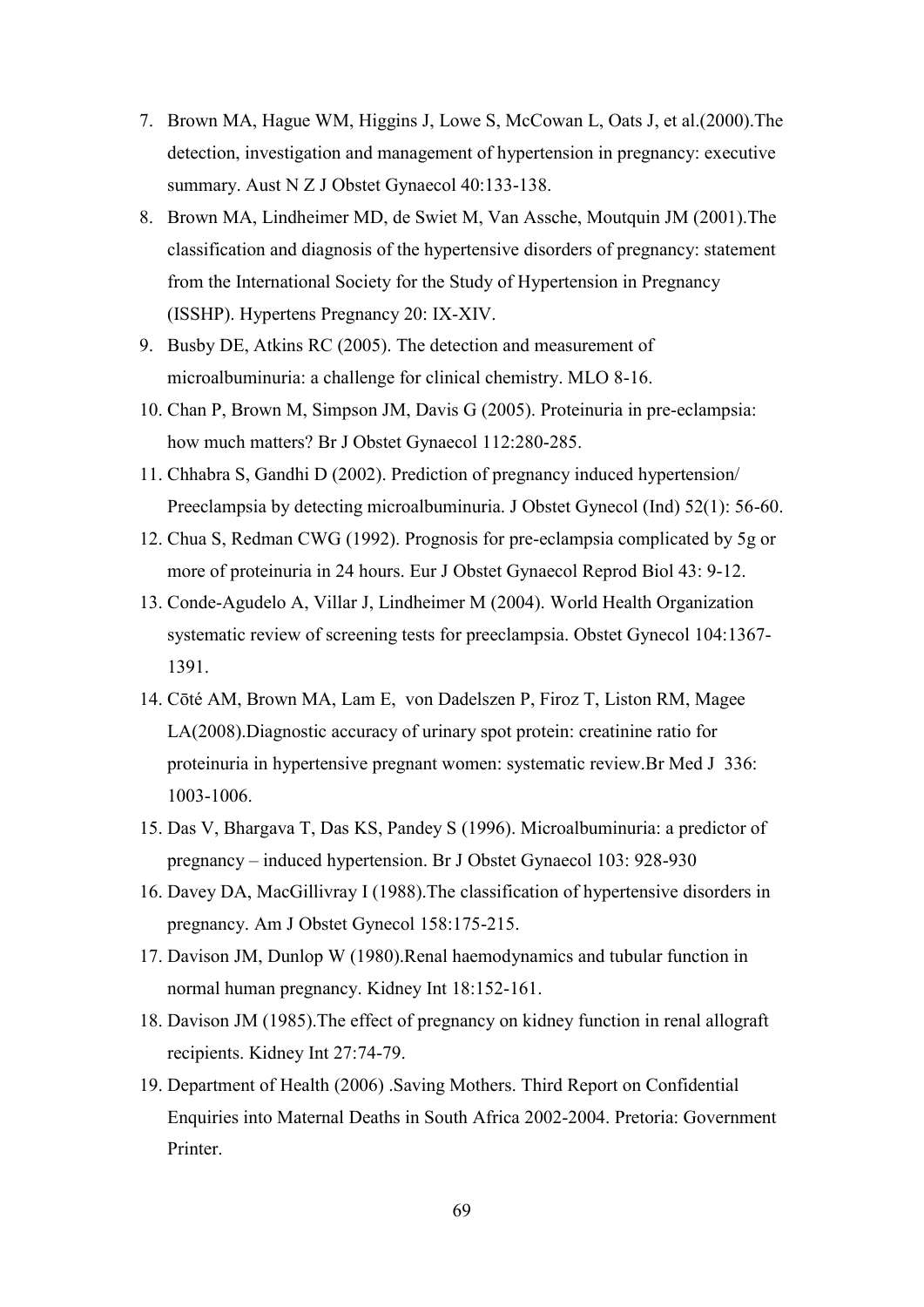- 20. Douma CE, Van der post JAM, Van Acker BAC, Boer K, Koopman MG (1995).Circadian variation of albumin excretion in pregnancy .Br J Obstet Gynaecol 102:107-110.
- 21. Duckitt K, Harrington D (2005).Risk factors for pre-eclampsia at antenatal booking: systematic review of controlled studies. Br Med J 330: 565-571.
- 22. Durnwald C, Mercer B (2003). A prospective comparison of total protein / creatinine ratio versus 24-hour urine in women with suspected pre-eclampsia. Am J Obstet Gynecol 189: 848-852.
- 23. Ferranzani S, Caruso A, de Carolis S, Martino N, Mancuso S (1990). Proteinuria and outcome of 444 pregnancies complicated by hypertension. Am J Obstet Gynecol 162: 366-371.

- 24. Gangaram R, Ojwang PJ, Moodley J, Maharaj D (2005). The accuracy of urine dipsticks as a screening test for proteinuria in hypertensive disorders of pregnancy. Hypertens Pregnancy 24:117-123.
- 25. Garovic VD, Wagner SJ, Turner ST, Rosenthal DW, Watson WJ, Brost BC, Rose CH, Gavrilova L, Craigo P, Baily KR, Achenbach J, Schiffer M, Grande JP (2007).Am J Obstet Gynecol : 320.e1- 320.e7.
- 26. Gerstein HC, Mann JF, Yi Q, Zinman B, Dinneen SF, Hoogwerf B, Hall'e JP, Young J, Rashkow A, Joyce C, Nawaz S, Yusuf S (2001). Albuminuria and Risk of Cardiovascular Events, and Heart Failure in Diabetic and Nondiabetic Individuals. J Am Med Assoc 286(4):421-426.
- 27. Ginsberg JM, Chang BS, Matarese RA, Garella S (1983). Use of single voided urine samples to estimate quantitative proteinuria. New Engl J Med 309: 1543- 1546.
- 28. Hall DR, Odendaal HJ, Steyn DW, Grové D (2002). Urinary protein excretion and expectant management of early onset, severe pre-eclampsia. Int J Gynecol Obstet 77:1-6.
- 29. Halligan AWF, Bell SC, Taylor DJ (1999). Dipstick proteinuria: caveat emptor. Br J Obstet Gynaecol 106: 1113-1115.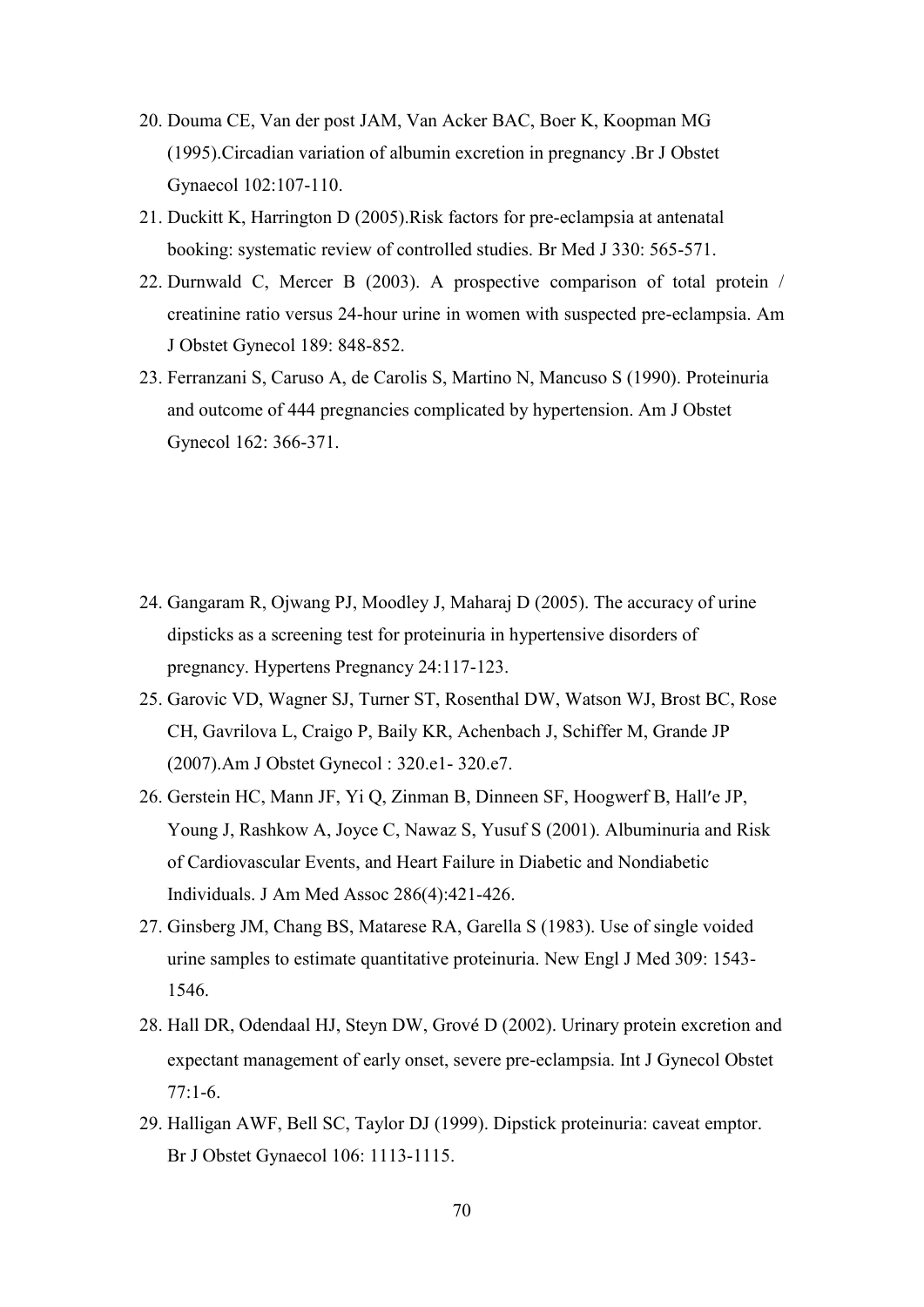- 30. Haukkamaa L, Salminen M, Laivuori H, et al.,(2004).Risk for subsequent coronary artery disease after preeclampsia. Am J Cardiol 93:805-808.
- 31. Heerspink HJL, Brinkman JW, Bakker SJL, Gansevoort RT, de Zeeuw D (2006). Update of microalbuminuria as a biomarker in renal and cardiovascular disease. Curr Opin Nephrol Hypertens 15: 631-636.
- 32. Hillege HL, Fidler V, Dierks GF, van Gilst WH, de Zeeuw, va Veldhuisen D, Gans ROB, Janssen WMT, Grobbee DE, de Jong PE (2002).Urinary albumin excretion predicts cardiovascular and non cardiovascular mortality in general population. Circulation 106:1777- 1782.
- 33. Higby K, Suiter CR, Phelps JY, Siler-Khodr T, Langer O (1994).Normal values of urinary albumin and total protein excretion during pregnancy. Am J Obstet Gynecol 171:984-989.
- 34. Higby K, Suiter CR, Siler-Khodr T (1995). A comparison between two screening methods for detection of microproteinuria. Am J Obstet Gynecol 173: 1111- 1114.
- 35. Hladunewich M (2005). Renal injury and recovery in pre-eclampsia. Fetal Mat Med Rev 16(4):323-341.
- 36. Jaschevatzky OE, Rosenberg RP, Shalit A, Zonder HB, Grunstein S (1990). Protein/creatinine ratio in random urine specimens for quantification of proteinuria in pre-eclampsia. Obstet Gynecol 75: 604-606.
- 37. Karumanchi SA, Maynard SE, Stillman IE, Epstein FH, Sukhatme VP(2005).Preeclampsia : A renal perspective. Kidney Int 67:2101-2113.
- 38. Karumanchi SA, Marshall D, Lindheimer MD (2007). Preeclampsia and the kidney: footprints in the urine. Am J Obstet Gynecol 196:287-288.
- 39. Khosla N, Sarafidis PA, Bakris GL (2006). Microalbuminuria.Clin Lab Med 26:635- 653.
- 40. Konstantin-Hansen KF, Hesseldahl H, Pederson SM (1992). Microalbuminuria as a predictor of pre-eclampsia. Acta Obstet Gynaecol Scand 71:343-346.
- 41. Kumar S, Muchmore A (1990). Tamm-Horsfall protein uromodulin. Kidney Int 37:1395.
- 42. Kuo VS, Koumanantakis G, Gallery EDM (1992). Proteinuria and its assessment in normal and hypertensive pregnancy .Am J Obstet Gynecol 167:723-728.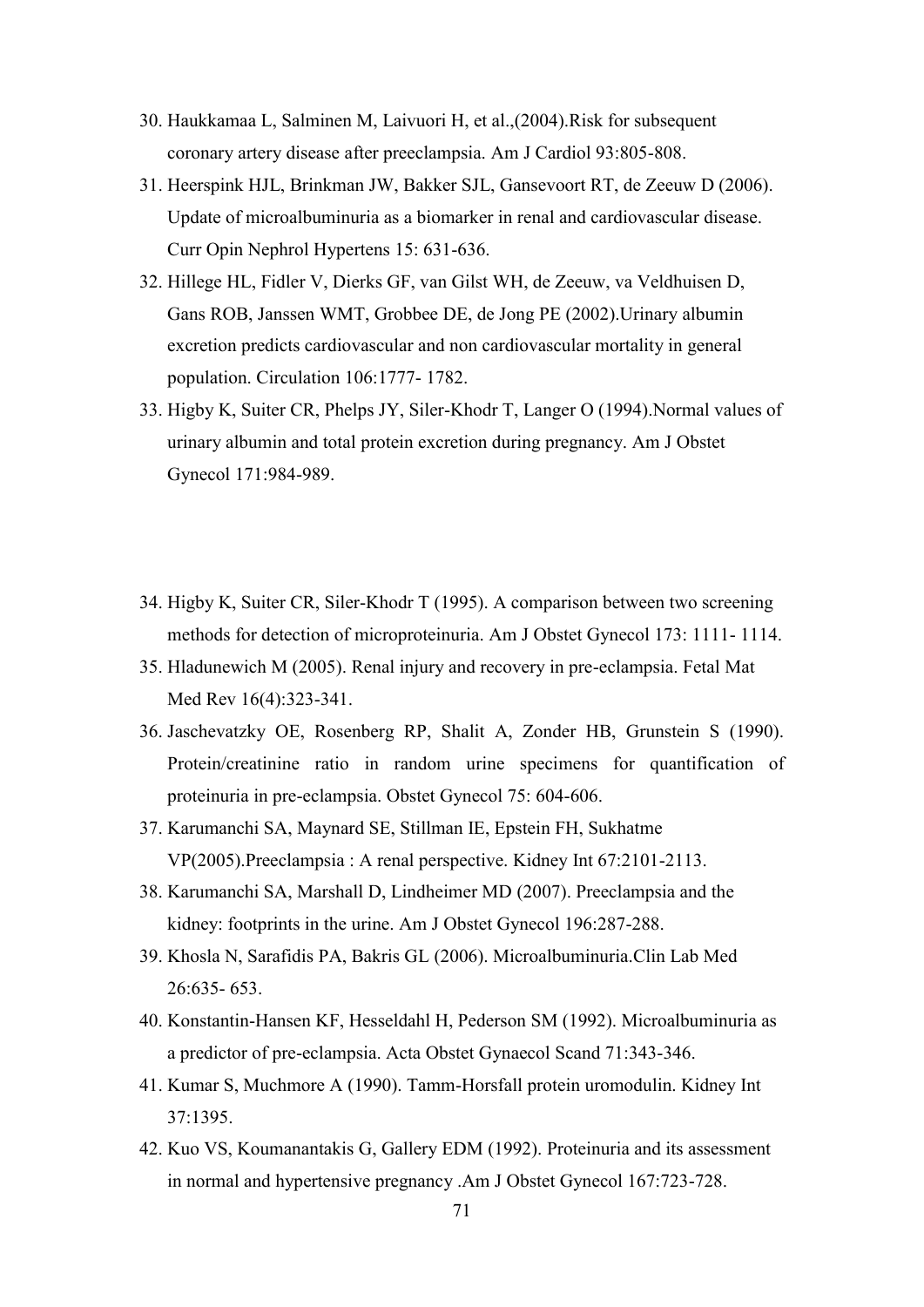- 43. Lafayette RA, Druzin M, Siley R, et al., (1998).Nature of glomerular dysfunction in pre-eclampsia. Kidney Int 54:1240-1249.
- 44. Le Floch JP, Marre M, Rodier M, Passa PH (2001). Interest of Clinitek® Microalbumin in screening for microalbuminuria: results of a multicentre study in 302 diabetic patients. Diabetes Metab 27:36-39.
- 45. Lever JCW (1843).Cases of puerperal convulsions with remarks. Guy"s Hospital Reports 2: 495-517.
- 46. Lewis G, editor (2004). Why Mothers Die 2000-2002. The Sixth Report of the confidential Enquiries into Maternal Deaths in the United Kingdom. London: RCOG.
- 47. Lin CC, Lindheimer MD, River P, Moawed A (1982). Fetal outcome in hypertensive disorders of pregnancy. Am J Obstet Gynecol 142: 255-259.
- 48. Lopez-Espinoza I, Dhar H, Humphreys S, Redman CWG (1986).Urinary albumin excretion in pregnancy. Br J Obstet Gynaecol 93: 176-181.
- 49. Maternal and Child Health Research Consortium (1998) .Confidential Enquiry into still births and Deaths in Infancy: 5th Annual Report. London: Maternal and Child Health Research Consortium.
- 50. Maybury H, Waugh J (2004).Proteinuria in pregnancy- Just what is significant? Fetal Mat Med Rev 16:71-95.
- 51. Maynard S, Min JY, Merchan J, Lim KH, Li J, Mondal S, Libermann TA, Morgan JP, Selke FW, Stillman IE, Epstein FH, Sukhatme VP, Karumanchi SA (2003). Excess placental soluble fms – like tyrosine kinase (sflt1) may contribute to endothelial dysfunction, hypertension, and proteinuria in preeclampsia. J Clin Invest 111:649-658.
- 52. Meyer NL Mercer BM, Friedman SA, Sibai BM (1994). Urinary dipstick protein: a poor predictor of absent or severe proteinuria. Am J Obstet Gynecol 170: 137- 141.
- 53. Milne F, Redman C, Walker J, Baker P, Bradley J, Cooper C, de Swiet M, Fletcher G, Jokinen M, Murphy D, Nelson- Piercy C, Osgood V, Robson S, Shennan A, Tufnell A, Twaddle S, Waugh J (2005). The pre-eclampsia community guideline (PRECOG): how to screen for and detect onset of preeclampsia in the community. Br Med J 330:576-580.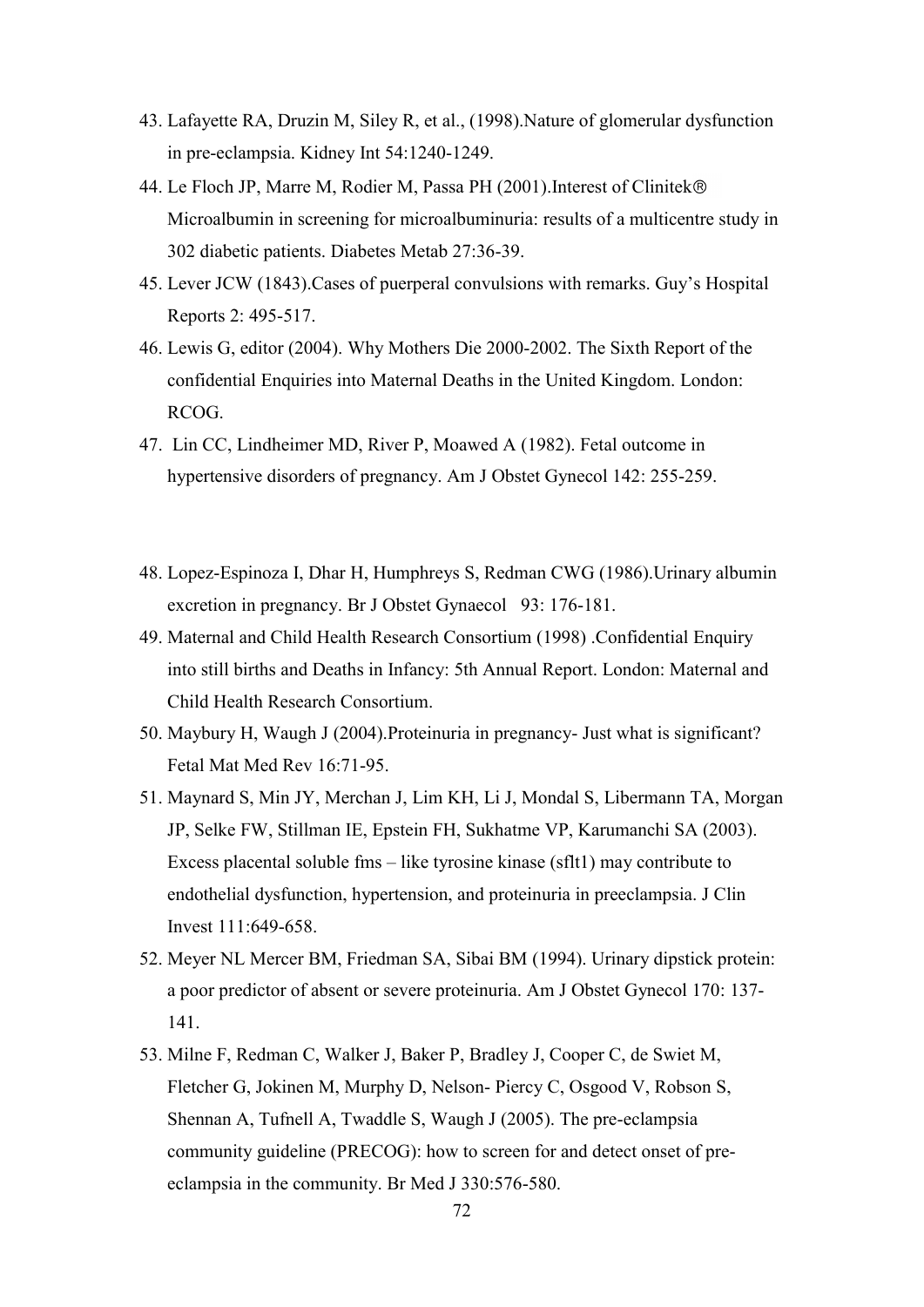- 54. Moran P, Davison JM (1999). The kidney and the pathogenesis of pre-eclampsia. Curr Obstet Gynaecol 9:196-202.
- 55. Moran P, Baylis PH, Lindheimer MD, Davison JM (2003). Glomerular ultrafiltration in normal and preeclamptic pregnancy. J Am Soc Nephrol 14:648- 652.
- 56. Mutter WP, Karumanchi SA (2007). Molecular mechanisms of preeclampsia. Microvasc Res. doi:10.1016/j.mvr.2007.04.009.
- 57. Nakamura T, Ito M, Yoshimura K, Okamura M, Okamura H (1992). Usefulness of the urinary microalbumin/creatinine ratio in predicting pregnancy – induced hypertension. Int J Gynaecol Obstet 37: 99-103.
- 58. National Institute for Clinical Excellence (2003). NICE guideline CG6. Antenatal care- routine care for the healthy pregnant woman. London: NICE
- 59. Neithart AB, Dooley SL, Borensztajn J (2002). Prediction of 24- hour protein excretion in pregnancy with single voided urine to creatinine ratio. Am J Obstet Gynecol 186: 883-886.
- 60. Newman MG, Robichaux AG, Stedman CM, Jaekle RK, Fontenot TM, Dotson T, Lewis DF (2003). Perinatal outcomes in preeclampsia that is complicated by massive proteinuria. Am J Obstet Gynecol 188: 264-268.
- 61. Newman DJ, Thakkar H, Medcalf EA, Gray MR, Price CP (1995).Use of urine albumin measurement as a replacement for total protein. Clin Nephrol 43(2):104- 109.
- 62. O"Brien E, Petrie J, Littler W, deSwiet M, Padfield P, Altmen D, et al., (1993).The British Hypertension Society protocol for the evaluation of blood pressure measuring devices. J Hypertens 11:S43-S62
- 63. Osta V, Natoli V, Diéguez S (2003). An Pediatr (Barc) 59(2): 131-137.
- 64. Parham P (2005).MHC class 1 molecules and KIRS in human history, health and survival. Nat Rev Immunol 5:201-214.
- 65. Parsons M, Newman DJ, Pugia M, Newall R.G, Price CP (1999).Performance of a reagent strip device for quantitation of the urine albumin : creatinine ratio in a point of care setting. Clin Nephrol 51(4): 220- 227.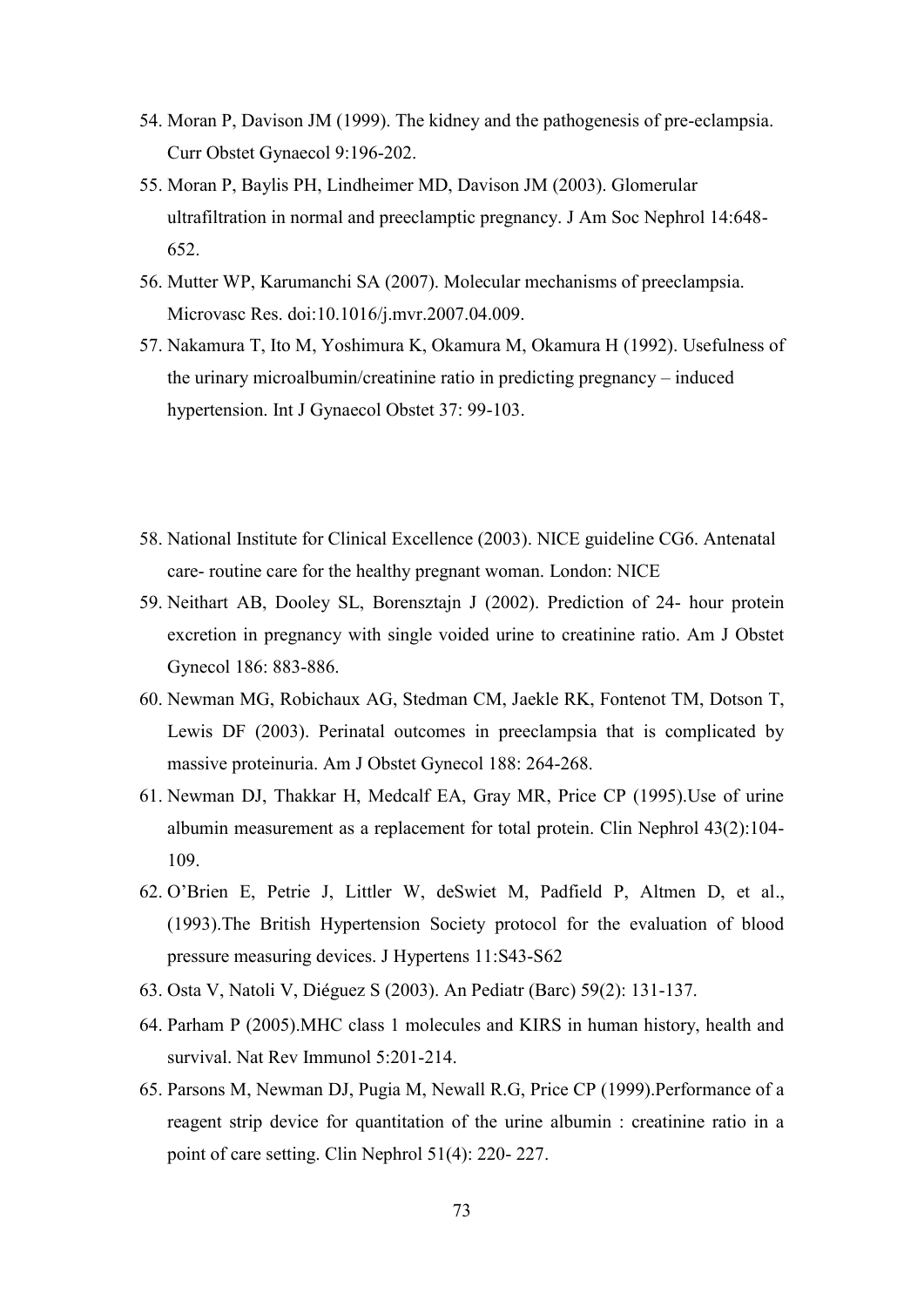- 66. Pijnenborg R, Luyten C, Vercruysse, Van Assche FA (1996).Attachment and differentiation in vitro of trophoblast from normal and preeclamptic human placentas. Am J Obstet Gynecol 175:30-36.
- 67. Price CP, Newall RG, Boyd JC (2005). Use of protein: creatinine ratio measurements on random urine samples for prediction of significant proteinuria: a systematic review. Clin Chem 51:1577-1586.
- 68. Ramsay JE, Stewart F, Green IA, Sattar N (2003). Microvascular dysfunction: a link between pre-eclampsia and maternal coronary heart disease. Br J Obstet Gynaecol 110:1029-1031.
- 69. Redman CWG, Sargent IL (2000). Placental debris, oxidative stress and preeclampsia. Placenta 21:597-602.
- 70. Redman CWG, Sargent IL (2005). Latest advances in understanding preeclampsia. Science 308:1592-1594.
- 71. Report of the National High Blood Pressure Education Program Working Group on High Blood Pressure in Pregnancy (2000). Am J Obstet Gynecol 183:S1-S21.
- 72. Roberts JM, Cooper DW (2001). Pathogenesis and genetics of pre-eclampsia. Lancet 357:53-56.
- 73. Roberts JM, Lain KY (2002). Recent insights into the pathogenesis of preeclampsia. Placenta 23: 359-372.
- 74. Roy C, Bell SC, Shennan AH, Kilby MD, Bosio P, Halligan AWF, Waugh JJS (2003). Protein /creatinine ratio urine dipsticks significantly improve the detection of true proteinuria and hence pre-eclampsia. J Obstet Gynecol 23:S1: S14-S16.
- 75. Roy C, Boyce T, Dodd C, Boisio P, Waugh J (2004). Protein creatinine ratio dipsticks are effective in reducing false positive and false negative rates when screening for proteinuria in normotensive women. Hypertens Pregnancy 23:36.
- 76. Ruggenenti P, Remuzzi G (2006). Time to abandon microalbuminuria. Kidney Int 70:1214- 1222.
- 77. Saudan PJ, Brown MA, Farell T, Shaw L (1997). Improved methods of assessing proteinuria in hypertensive pregnancy. Br J Obstet Gynaecol 104: 1159-1164.
- 78. Shah DM (2007). Preeclampsia: new insights. Curr Opin Nephrol Hypertens 16: 213-220.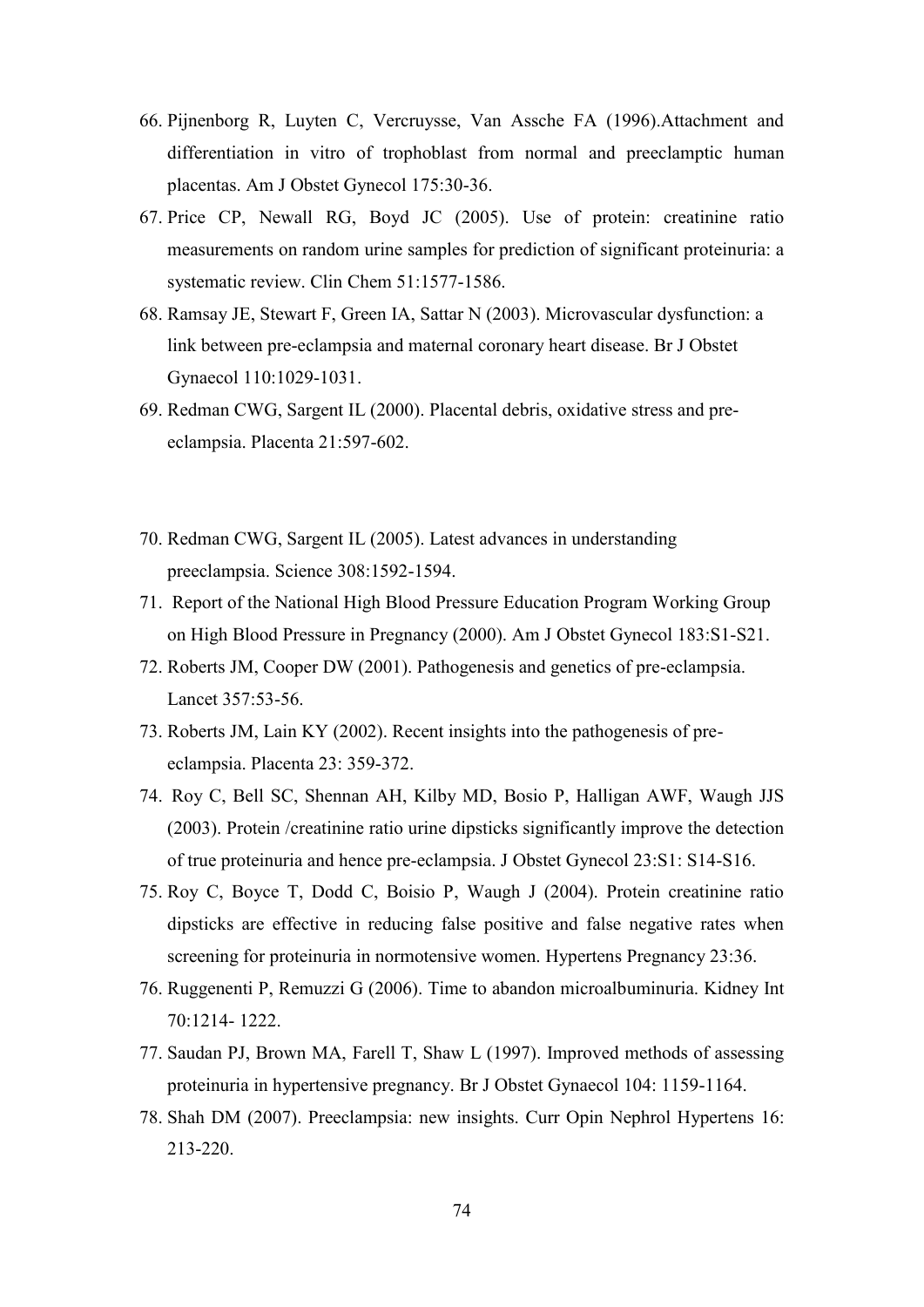- 79. Shibata E, Rajakumar A, Powers RW, Larkin RW, Gilmour C, Bodnar LM, Crombelholme WR, Ness RB, Roberts JM, Hubel CA (2005).Soluble fms –like tyrosine kinase 1 is increased in preeclampsia but not in normotensive pregnancies with small-for-gestational–age neonates: Relationship to circulating placental growth factor. J Clin Endocrinol Metab 90:4985-4903.
- 80. Sibai B, Dekker G, Kupfermic M (2005).Pre-eclampsia. Lancet 365:785-799.
- 81. Sibai BM, Abdella TN, Anderson GD (1983). Pregnancy outcome in 211 patients with mild chronic hypertension. Obstet Gynecol 61: 571-576.
- 82. Smith RA, Kenny LC (2006). Current thoughts on the pathogenesis of preeclampsia. Obstet Gynaecol (Lond) 8: 7-13.
- 83. Spargo BH, McCartney C, Winemiller R (1959).Glomerular Capillary Endotheliosis in toxaemia of pregnancy. Arch Pathol 113:593-599.
- 84. Stehouwer CD, Lambert J, Donker AJM, van Hinsbergh VWM (1997).Endothelial dysfunction and pathogenesis of diabetic angiopathy. Cardiovasc Res 34(1):55- 68.
- 85. Venkatesha S, Toporsian M, Lam C, Hanai J, Mammoto T, Kim YM, Bdolah Y, Lim KH, Yuan HT, Libermann TA, Stillman IE, Roberts D, D"Amore PA, Epstein FH, Selke FW, Romero R, Sukhatme VP, Letarte M, Karumanchi SA (2006). Soluble endoglin contributes to the pathogenesis of preeclampsia.Nat Med 12:642-649.
- 86. Verdecchia P, Reboldi GP (2004). Hypertension and microalbuminuria: the new detrimental duo. Blood Pressure 13: 198-211.
- 87. Viberti GC, Hill RD, Jarrett RJ, Argyropoulos A, Mahmud U, Keen H (1982).Microalbuminuria as a predictor of clinical nephropathy in insulindependent diabetes mellitus. Lancet 1:1430-1432.
- 88. Villar J, Say L, Shennan A, Lindheimer M, Duley L, Conde-Agudelo A, Merialdi M (2004). Methodological and technical issues related to the diagnosis, screening, prevention, and treatment of pre-eclampsia and eclampsia. Int J Gynaecol Obstet 85 Suppl. 1 S28- S41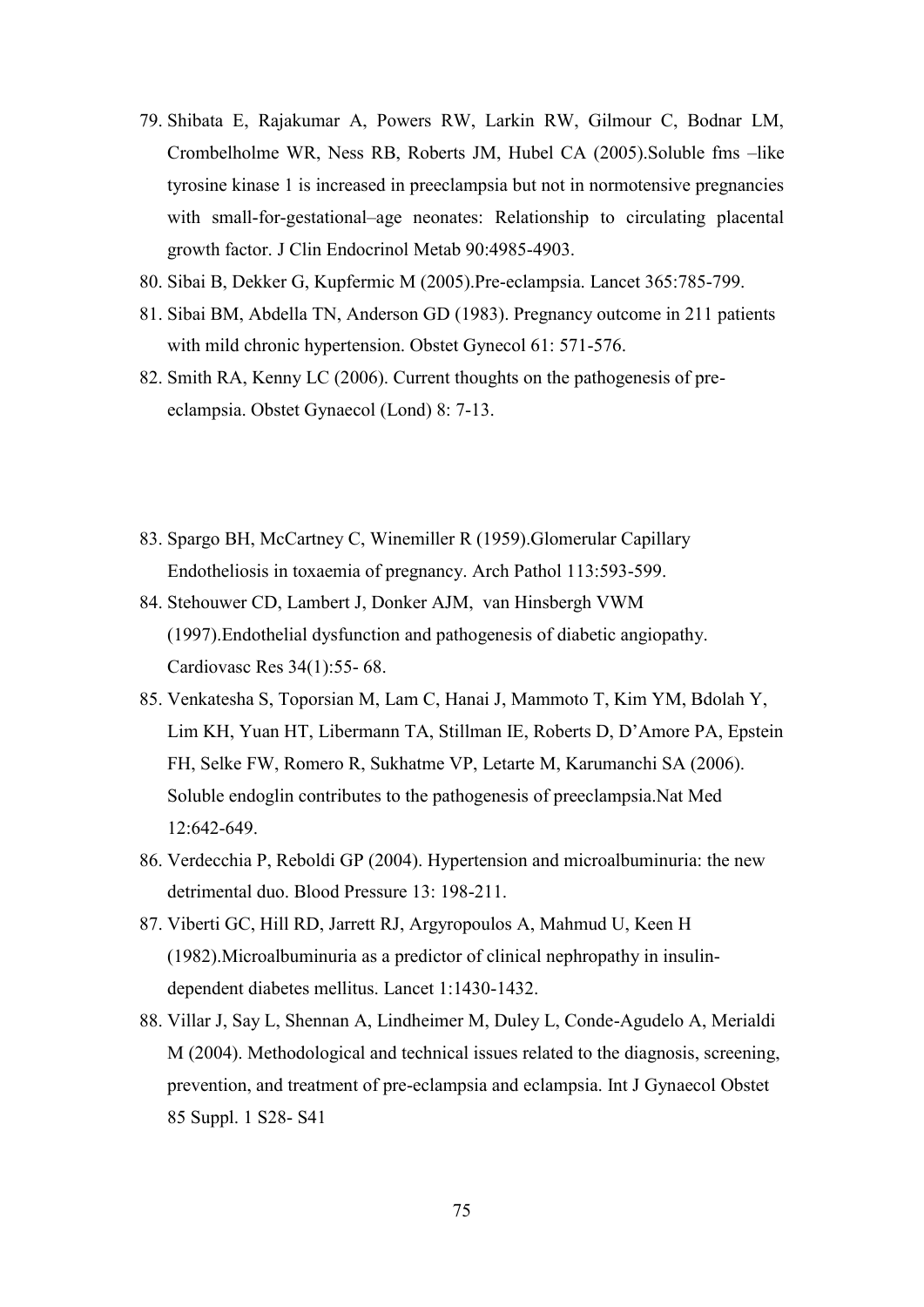- 89. Waugh J, Bell SC, Kilby M, Lambert P, Shennan A, Halligan A (2001). Effect of the concentration and biochemical assay on the accuracy of urine dipsticks in hypertensive pregnancies. Hypertens Pregnancy 20: 205-21
- 90. Waugh J, Kilby MD, Lambert PC, Bell SC, Blackwell CN, Shennan A, Halligan(2003a).Validation of The DCA® 2000 Microalbuminuria:Creatinine Ratio Urinanalyser for its use in pregnancy and pre-eclampsia. Hypertens Pregnancy 22:77-92.
- 91. Waugh J, Bell SC, Kilby MD, Lambert PC, Blackwell CN, Shennan A, Halligan A (2003b). Urinary microalbumin/creatinine ratios: reference range in uncomplicated pregnancy. Clin Sci 104:103-107.

- 92. Waugh J, Bell SC, Kilby MD, Blackwell CN, Seed P, Shennan A, Halligan A (2005a). Optimal bedside urinalysis for the detection of proteinuria in hypertensive pregnancy. Br J Obstet Gynaecol 112:412-417.
- 93. Waugh J, Bell SC, Kilby MD, Lambert P, Shennan A, Halligan A (2005b).Urine protein estimation in hypertensive pregnancy: Which thresholds and laboratory assay best predict clinical outcome? Hypertens Pregnancy 24(3):291-302.
- 94. Wilson BJ, Watson MS, Prescott GJ, et al. (2003). Hypertensive diseases of pregnancy and risk of hypertension and stroke in later life: results from a cohort study. Br Med J 326:1-7.
- 95. Zhou Y, Damsky C, Fisher SJ (1997). Preeclampsia is associated with a failure of human cytotrophoblast to mimic a vascular adhesion phenotype. One cause of defective endovascular invasion in this syndrome? J Clin Invest 99,2152-2164.
- 96. Zhou Y, Fisher SJ, Janatpour M, Genbacev O, Dejana E, Wheelock M, Damsky CH (1997). Human cytotrophoblasts adopt a vascular phenotype as they differentiate .A strategy for successful endovascular invasion? J Clin Invest 99:2139-2151.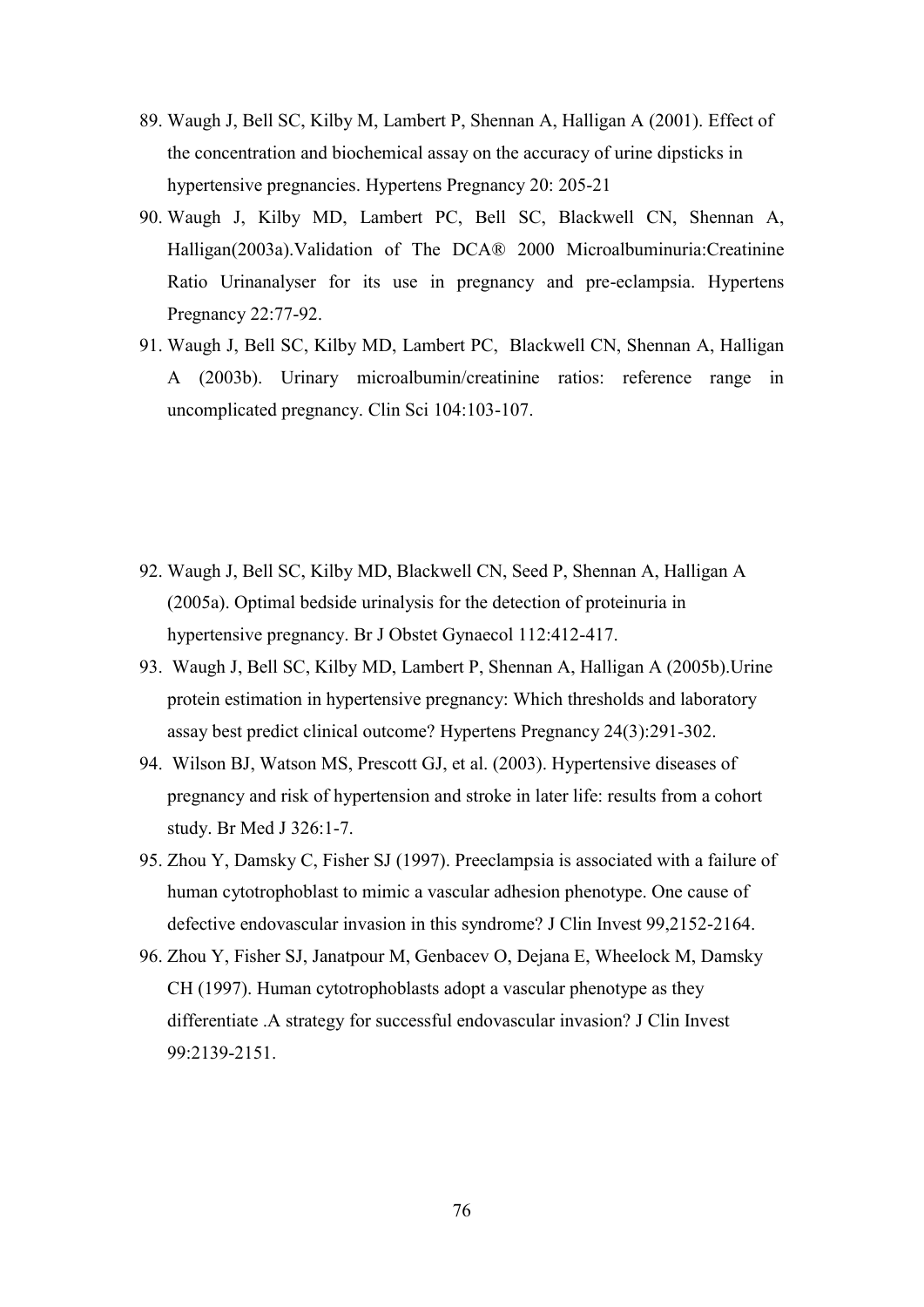# **APPENDIX 1**

# **DATA SHEET: UAC dipstick validation**

# **Demographics**

- 1. Study number:
- 2. Hospital:
- 3. Age:
- 4 Parity:
- 5. Gestational age (entry):
- 6. Normotensive / Hypertensive

# **Biochemical data**

7. Visual dipstick

| Nil   |  |
|-------|--|
| Trace |  |
| $1+$  |  |
| $2+$  |  |
| $3+$  |  |
| $4+$  |  |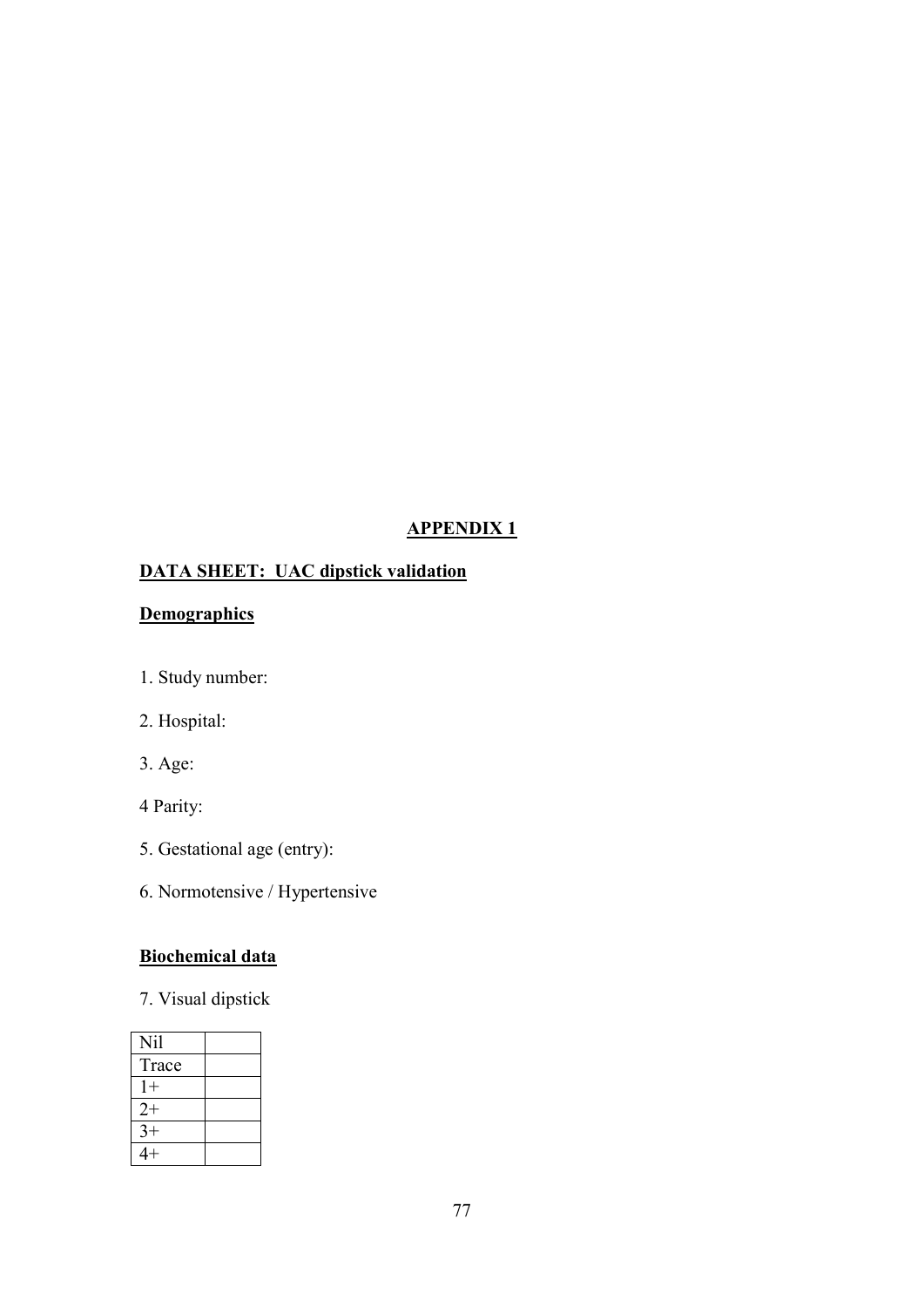# 8. UAC dipstick

- a. Microalbumin:
- b. Creatinine
- c. UAC:
- 9. Laboratory Quantification
	- a. microalbumin
	- b. Creatinine
	- c. UAC

# **APPENDIX 2**

# **DATA SHEET–UAC dipstick vs. 24 hr urinary protein and Pregnancy outcomes**

# **Demographics**

- 1. Study number:
- 2. Hospital:
- 3. Age:
- 4 Parity:
- 5. Gestational age (entry):

# **Biochemical data**

7. Visual dipstick

| Nil   |  |
|-------|--|
| Trace |  |
| $1+$  |  |
| $2+$  |  |
| $3+$  |  |
| $4+$  |  |

8. UAC dipstick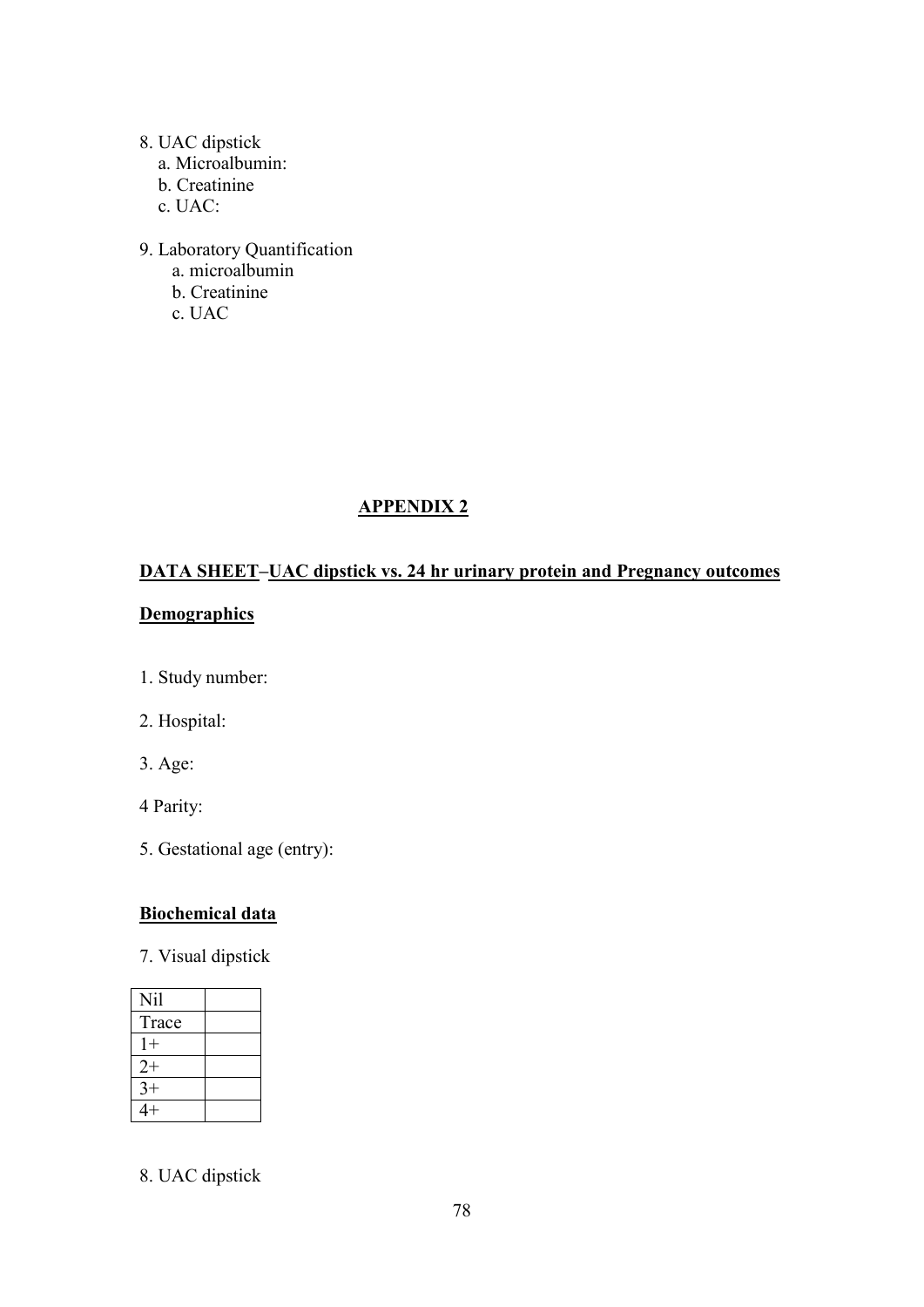- a. Microalbumin:
- b. Creatinine
- c. UAC:
- 9. 24 hr urinary collection
	- a. Total protein
	- b. Creatinine clearance

# **Maternal (Entry)**

- 10. Platelets:
- 11. Urea:
- 12. Creatinine:
- 13. Urates:

# **Outcomes**

# **Maternal (Delivery)**

- 14. Platelets:
- 15. Urea:
- 16.Creatinine:
- 17. Urates:
- 18. Gestational age at delivery:
- 19. Delivery
	- a. Induction
	- b. Spontaneous
	- c. Elective C/S
	- d. Emergency C/S

## 20 Morbidity

- a. Abruptio
- b. Eclampsia
- c. HELLP syndrome
- d. High care
- e. ICU

## **Neonate**